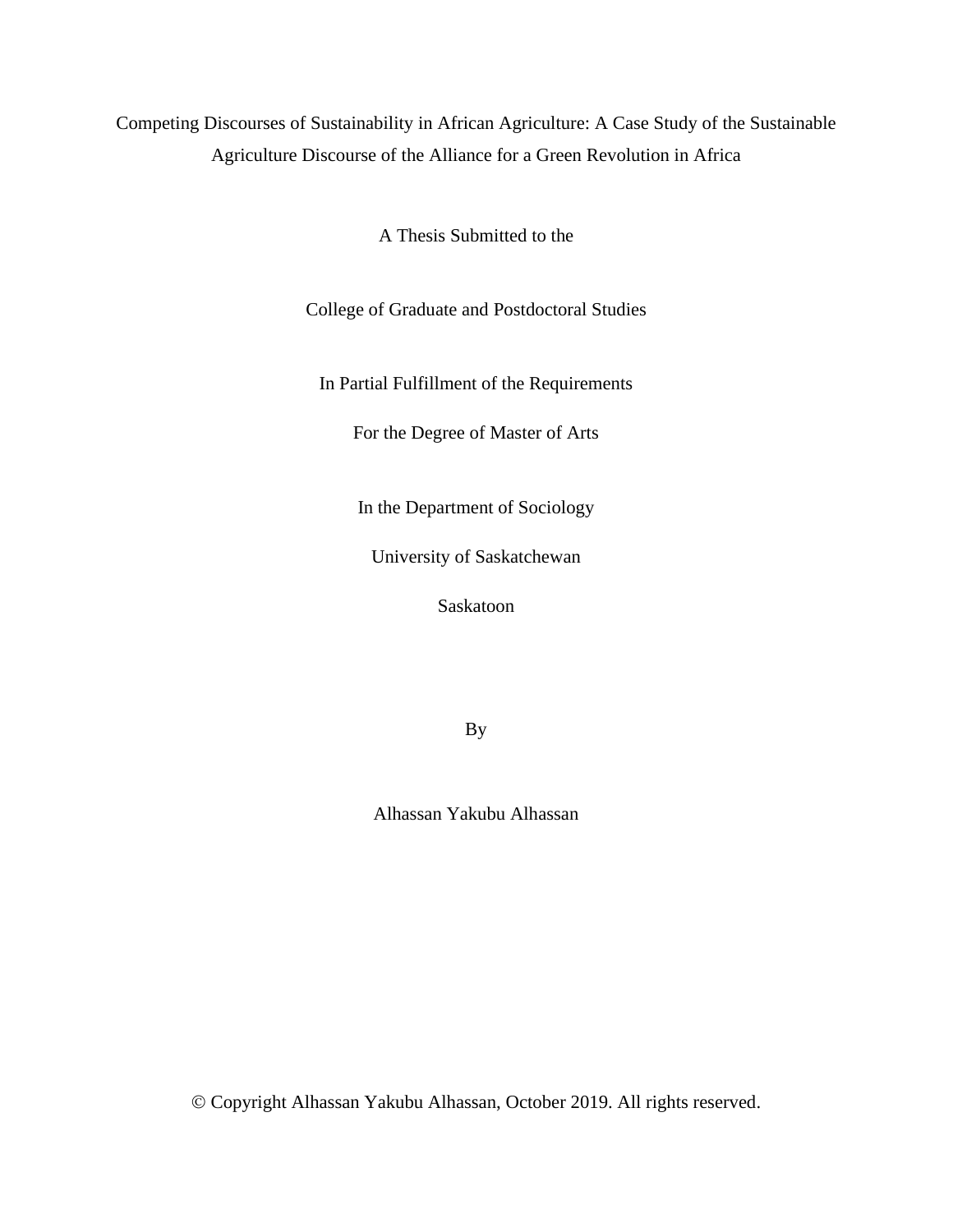# **PERMISSION TO USE**

<span id="page-1-0"></span>In presenting this thesis in partial fulfillment of the requirements for a Postgraduate degree from the University of Saskatchewan, I agree that the Libraries of this University may make it freely available for inspection. I further agree that permission for copying of this thesis in any manner, in whole or in part, for scholarly purposes may be granted by the professors who supervised my thesis work or, in their absence, by the Head of the Department or the Dean of the College in which my thesis work was done. It is understood that any copying or publication or use of this thesis or parts thereof for financial gain shall not be allowed without my written permission. It is also understood that due recognition shall be given to me and to the University of Saskatchewan in any scholarly use which may be made of any material in my thesis.

Requests for permission to copy or to make other uses of materials in this thesis in whole or part should be addressed to:

Head of the Department of Sociology 9 Campus Drive University of Saskatchewan Saskatoon, Saskatchewan, S7N1A5, Canada

Or

Dean College of Graduate and Postdoctoral Studies University of Saskatchewan 116 Thorvaldson Building, 110 Science Place Saskatoon, Saskatchewan, S7N 5C9, Canada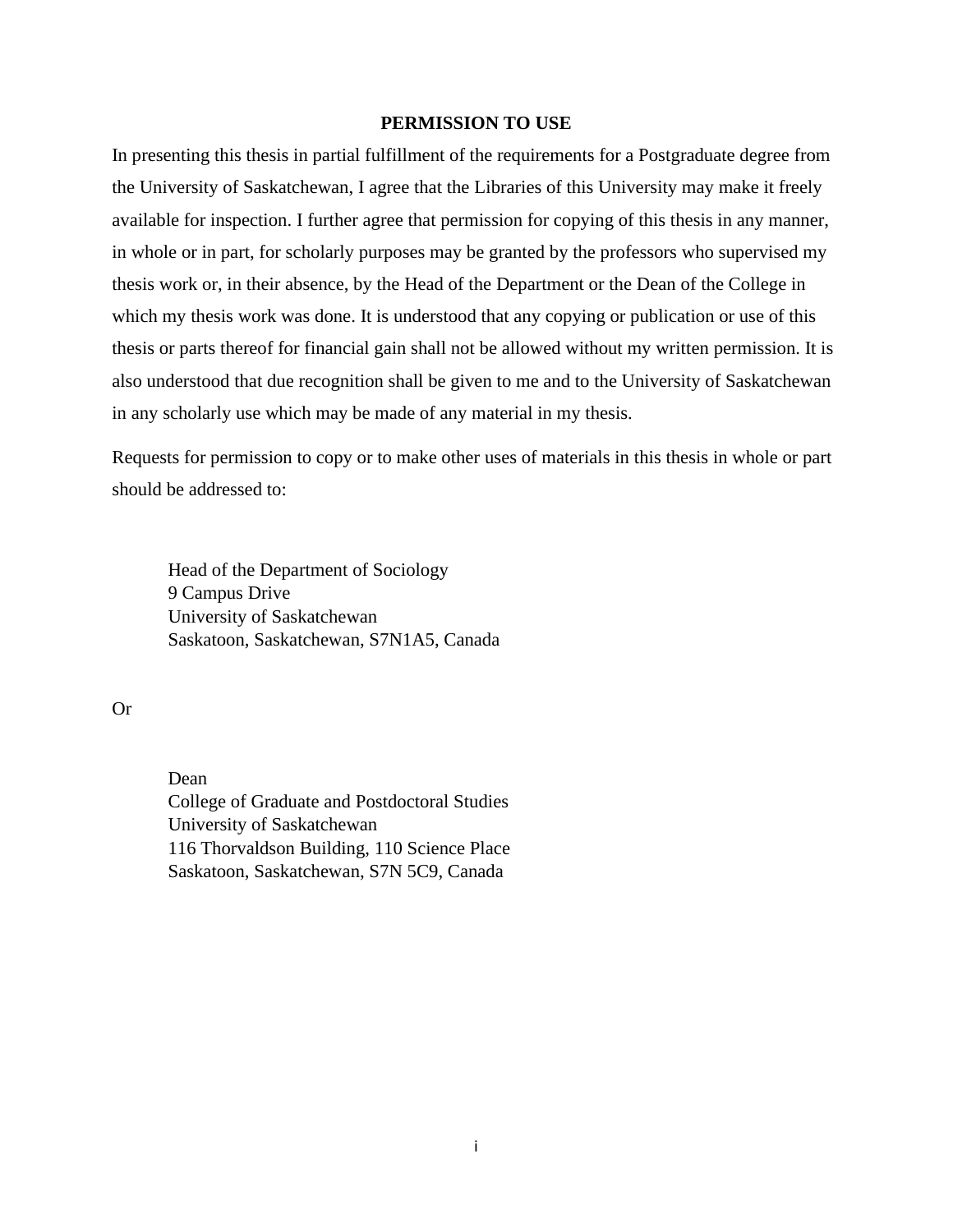## **ABSTRACT**

<span id="page-2-0"></span>Despite wide acceptance of the importance and desirability of "agricultural sustainability," the concept remains slippery and contested. While research has focused on links between sustainable practices and productivity, and the reasons why farmers do or do not adopt recommended measures, less is known about how the notions and expectations of sustainable agriculture are shaped and evolve over time. This study addresses this gap by investigating how a wellresourced organisation, the Alliance for a Green Revolution in Africa (AGRA), frames sustainable agriculture and promotes it to stakeholders in African agriculture. The research seeks answers to three interrelated questions: 1) How does AGRA conceptualise sustainable agriculture? 2) How has AGRA's framing of sustainable agriculture evolved? 3) How does AGRA communicate and promote its notion of sustainable agriculture to farmers and other stakeholders? The study draws on political ecology theory and employs sociological discourse analysis to investigate these questions using evidence from the annual reports of AGRA from 2008–2018. The findings reveal that AGRA's definition of sustainable agriculture generally prioritises the use of industrial inputs to increase production on a targeted land base. This framing has its beginning as the promotion of "improved" seeds and synthetic fertilisers, enhanced market access and credit and financing for farmers, to advocacy for national policies that are favorable to these forms of intensification and market integration. AGRA promotes this framing to farmers through universities and other research institutions, government agencies, extension professionals, and farmer organisations. While this study's primary focus is deconstructing the evolving discourse of agricultural sustainability in key public documents of AGRA, it also considers how the organisation has elaborated campaigns that appear to connect with broader concerns of agricultural sustainability but ignore the implications and complications of their own roles in promoting a particular agenda. The study contributes to the larger discussion of how discourses of 'sustainability,' climate change, hunger, and poverty, are deployed in the production and the reproduction of farming systems compatible with the development agendas of key commercial interests.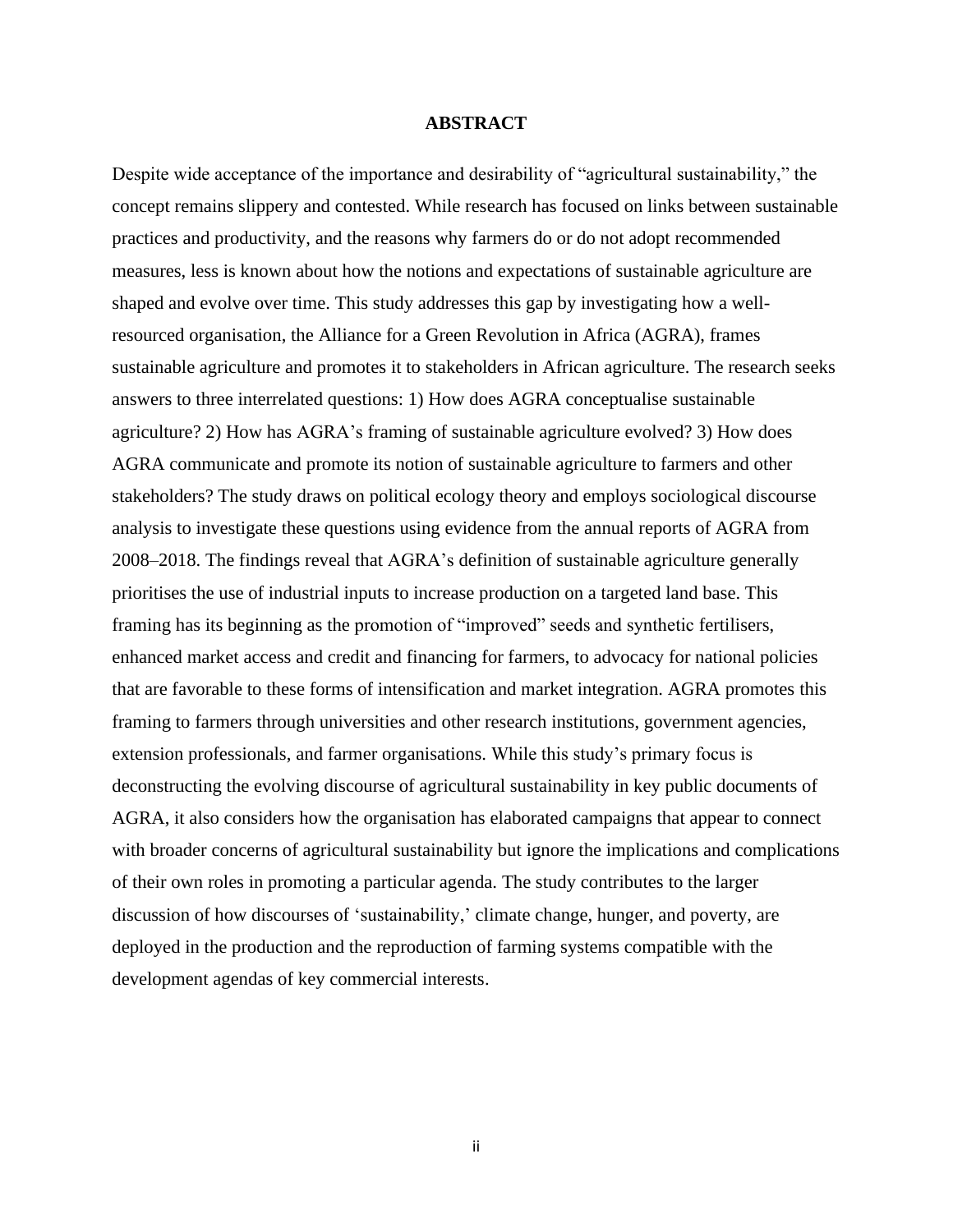# **ACKNOWLEDGEMENTS**

<span id="page-3-0"></span>First, I would like to thank my committee members, Dr. Michael Gertler and Dr. Laura Wright who provided many useful comments and suggestions throughout the process of this thesis. Any arguments and or shortfalls in this thesis remain my responsibility.

I would also like to thank Professor JoAnn Jaffe of the Department of Sociology and Social Studies, University of Regina, for providing suggestions at important points in this process.

And, I would like to thank the College of Graduate and Postdoctoral Studies and Department of Sociology for providing me with the Dean's Scholarship to support my studies. I would not have been able to complete my studies without this funding. I especially want to thank Barb Wotherspoon and Kristen Harms for their wonderful support throughout my stay in the programme. To all my colleagues at the University of Saskatchewan, I say thank you.

Finally, I would like to thank the Gertler-Jaffe family for providing me with a home away from home. I especially enjoyed the delicious meals provided by Professor Jaffe. I will be forever grateful.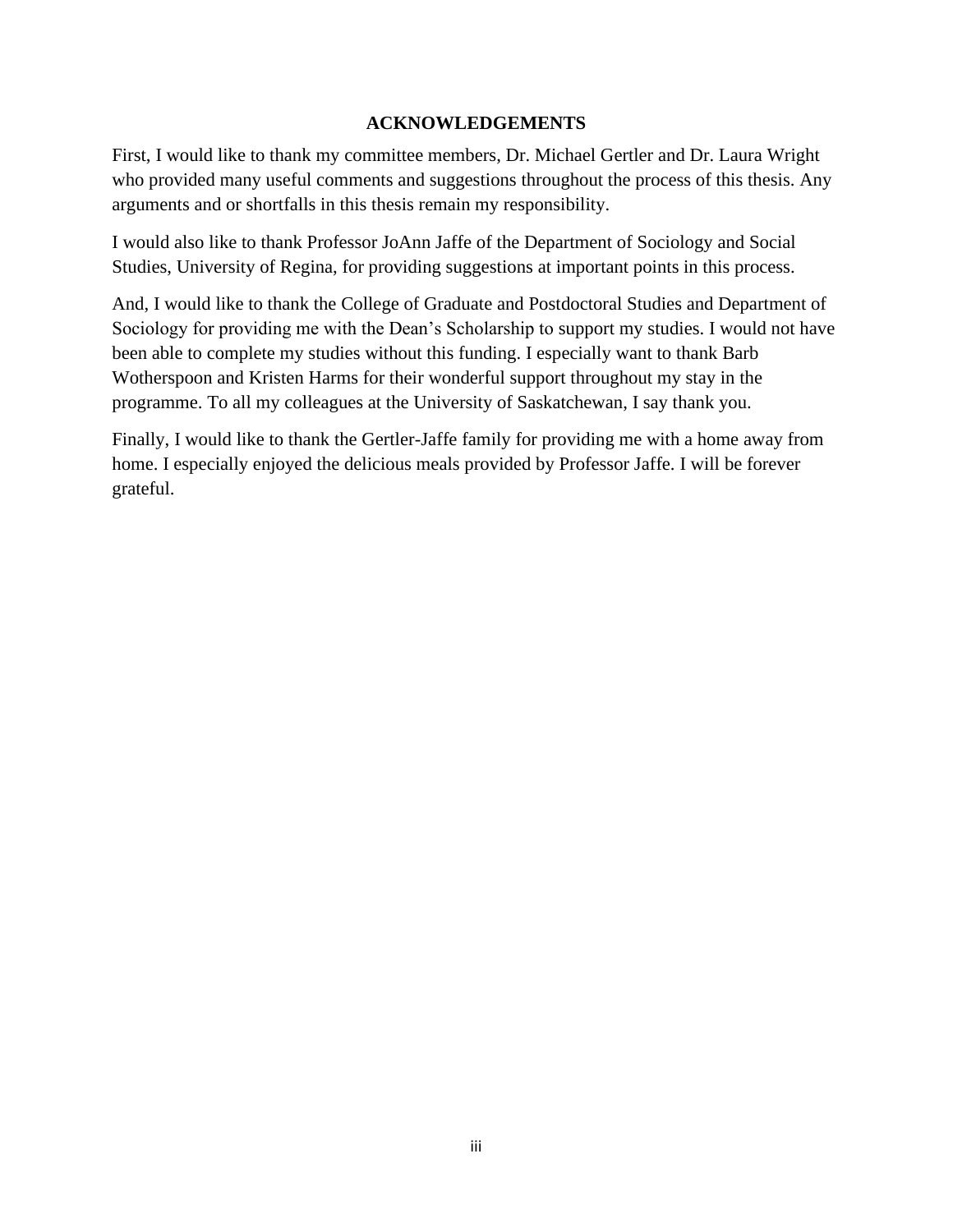# **DEDICATION**

<span id="page-4-0"></span>This thesis is dedicated to my lovely son, Suglo.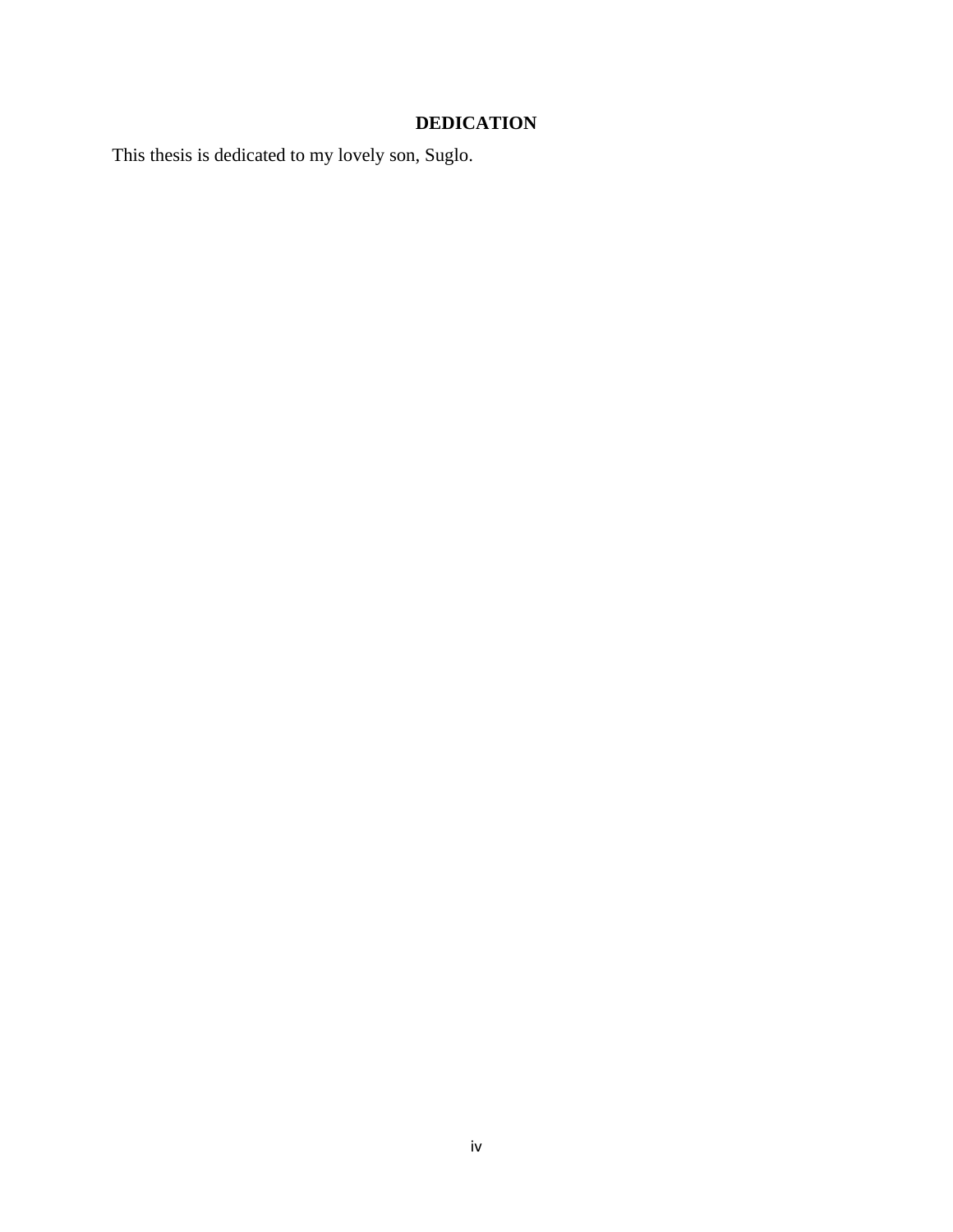<span id="page-5-0"></span>

| CHAPTER TWO: LITERATURE REVIEW AND THEORETICAL FRAMEWORK 9                                   |
|----------------------------------------------------------------------------------------------|
|                                                                                              |
|                                                                                              |
|                                                                                              |
| 2.4 Overview and Critique of the Green Revolution and the Alliance for a Green Revolution in |
|                                                                                              |
|                                                                                              |
|                                                                                              |
|                                                                                              |
|                                                                                              |
|                                                                                              |
|                                                                                              |

# **TABLE OF CONTENTS**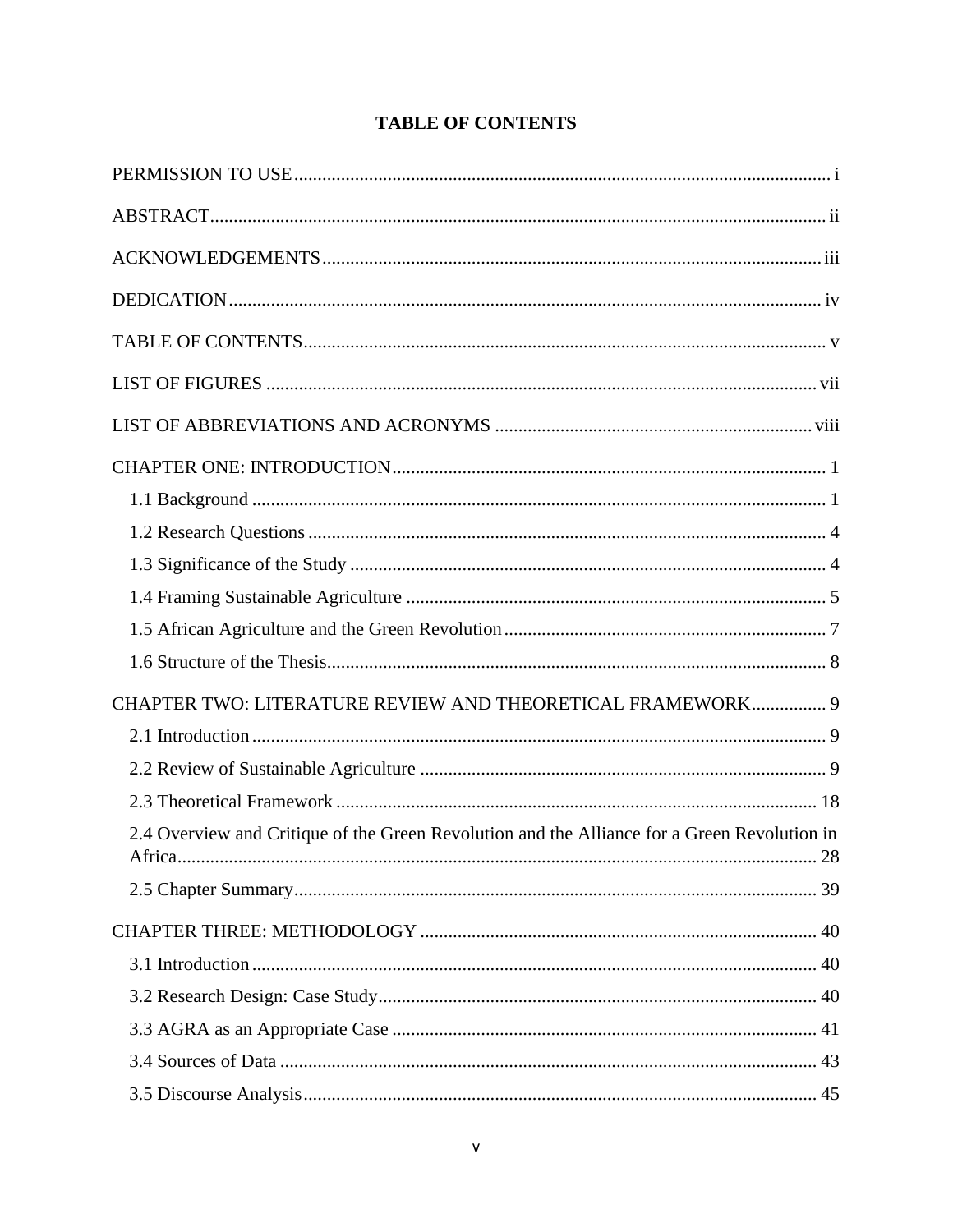| 5.4 Limitations of the Study and Recommendations for Further Research  104 |  |
|----------------------------------------------------------------------------|--|
|                                                                            |  |
|                                                                            |  |
|                                                                            |  |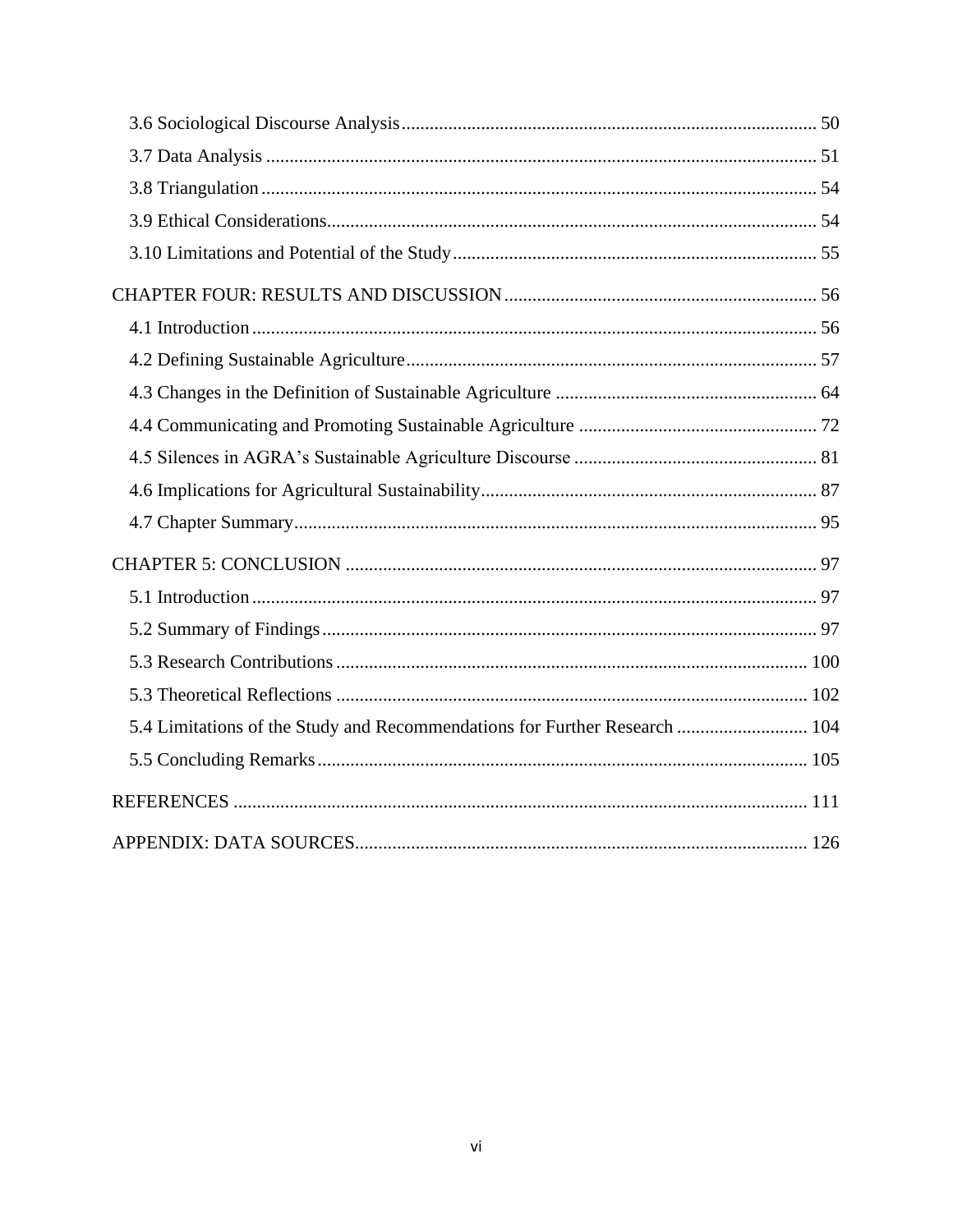# **LIST OF FIGURES**

<span id="page-7-0"></span>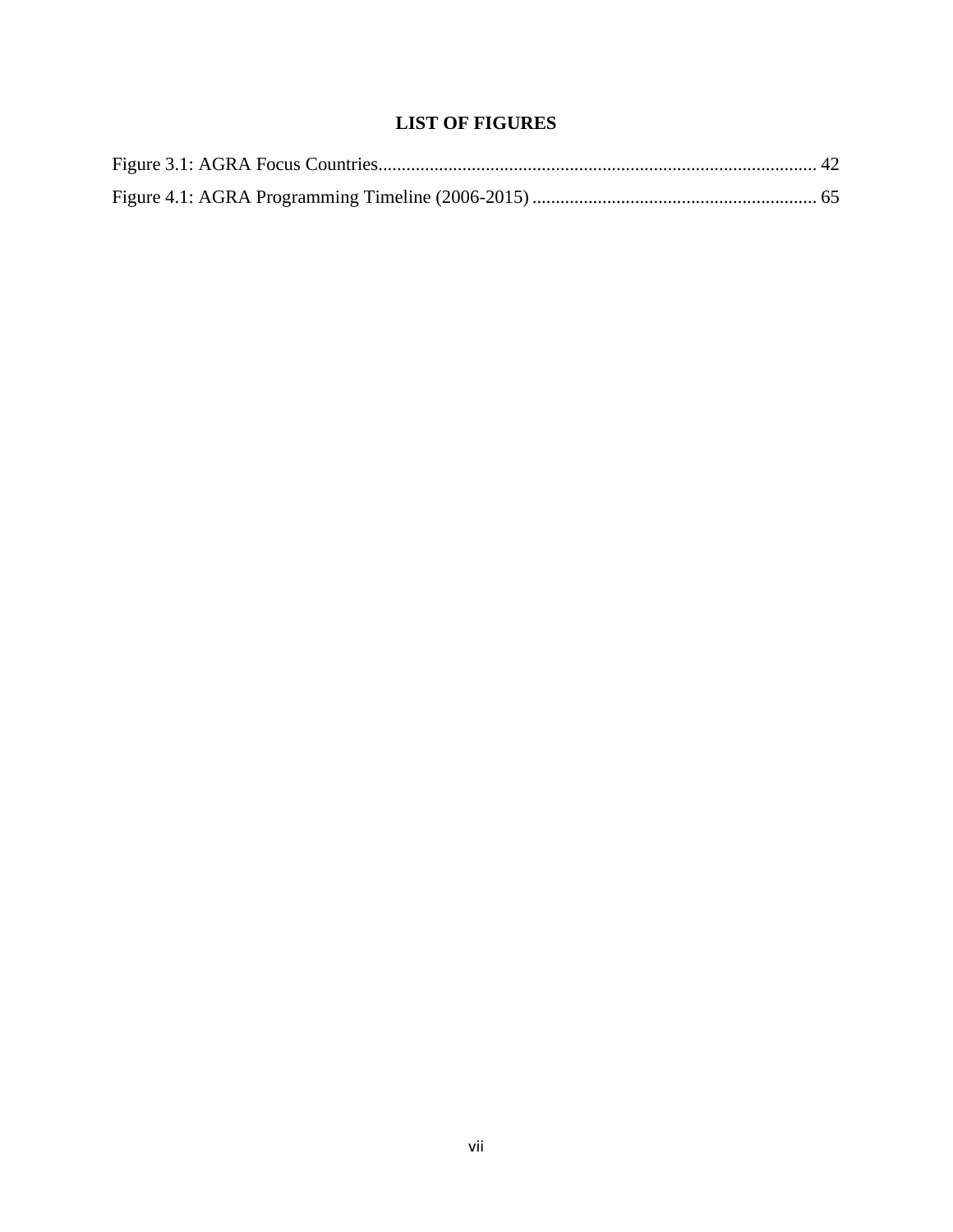# **LIST OF ABBREVIATIONS AND ACRONYMS**

- <span id="page-8-0"></span>AfDB – African Development Bank
- AGRA Alliance for a Green Revolution in Africa

AU – African Union

- BMZ German Federal Ministry for Economic Cooperation and Development
- CAADP Comprehensive Africa Agriculture Development Programme
- FAO United Nations Food and Agriculture Organization
- GMO Genetically Modified Organism

GR – Green Revolution

HYV-Seeds – High Yielding Variety Seeds

IAASTD – International Assessment of Agricultural Knowledge, Science and Technology for Development

- IPCC Intergovernmental Panel on Climate Change
- MDGs Millennium Development Goals,
- NEPAD New Partnership for Africa's Development
- NGO Non-Governmental Organisation
- SDGs Sustainable Development Goals
- SSA Sub-Saharan Africa
- TNCs Transnational Corporation
- UNCTAD United Nations Conference on Trade and Development
- USAID United States Agency for International Development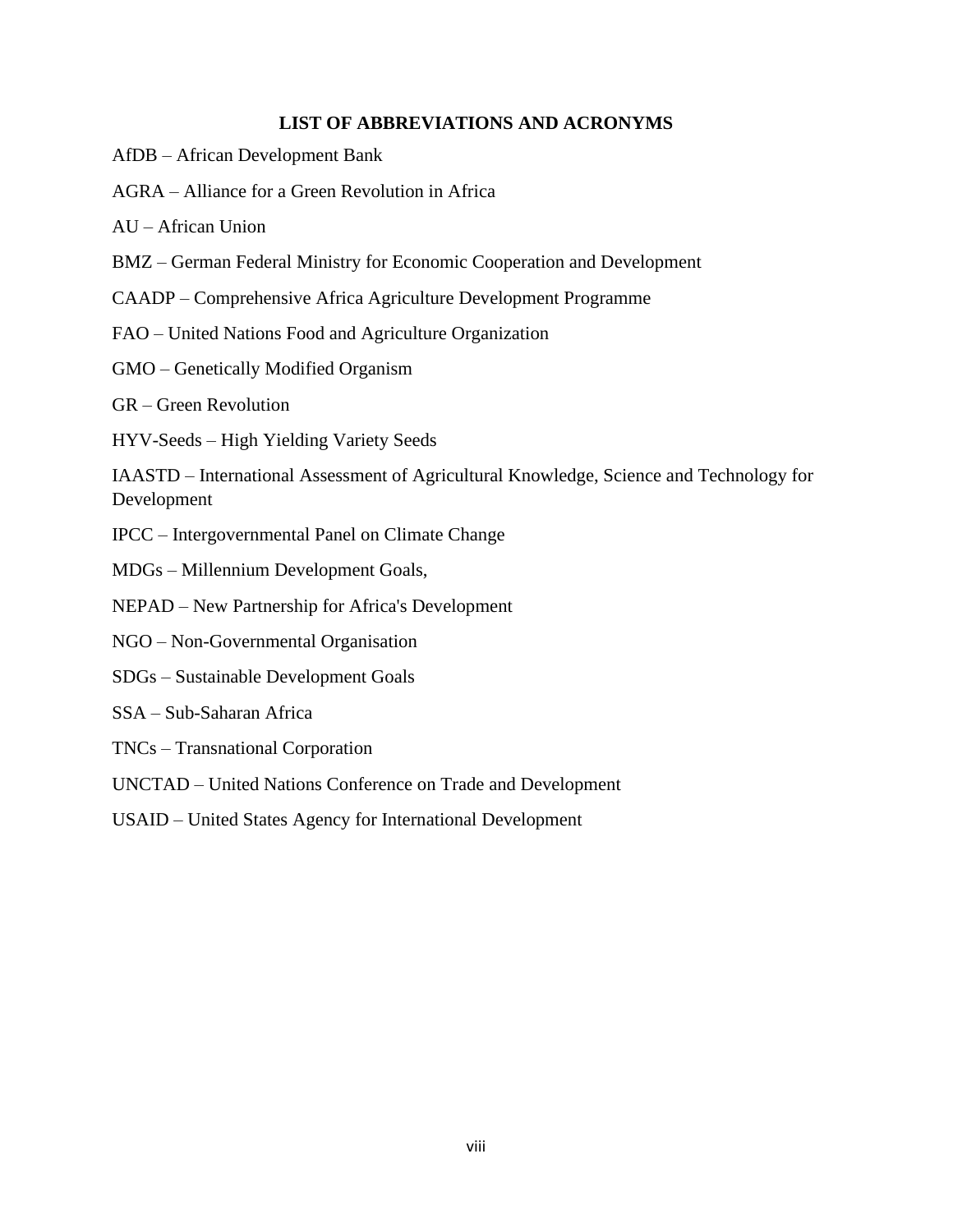# **CHAPTER ONE: INTRODUCTION**

## <span id="page-9-1"></span><span id="page-9-0"></span>**1.1 Background**

Although the issue of sustainability has been a concern for generations, worries about the sustainability of industrial agriculture came to the fore with the 1987 publication of *Our Common Future* (also known as the Brundtland Report), as part of a more generally rising concern for sustainability and sustainable development (Velten, Leventon, Jager, and Newig 2015). Since the publication of that report, the term "sustainability" has become more contentious as competing actors and interests manoeuvre to put their stamp on the concept, and to gain legitimisation and endorsement for their claims of sustainability (Buttel 2006; Constance 2010; Scoones 2016). With the 2015 adoption by United Nations of *The 2030 Agenda for Sustainable Development*, which is encapsulated in the 17 Sustainable Development Goals (SDGs), there is a renewed global focus on achieving food security and ending hunger around the world while preventing natural resource degradation. Goal 2 of the SDGs aims at ending hunger, achieving food security, improving nutrition and supporting sustainable agriculture. Goals 6, 7, 8, 10, 12, 13, 14, and 15, are likewise closely interconnected with agriculture in that they deal with providing clean drinking water and protecting aquatic environments, promoting renewable energy sources and sustainable energy use, providing safe and secure working environments, reducing inequalities, promoting sustainable production and consumption, reducing climate impacts, and protecting terrestrial ecosystems, including grasslands and forests, combating desertification, and stopping biodiversity losses.

The Sub-Saharan African region is characterised as representing a prolonged development crisis in much international development literature (Collier 2007; Moyo 2009; Sachs 2005; Stiglitz 2007). It has been argued that Sub-Saharan Africa faces substantial challenges with respect to achieving food security in a manner that is both sustainable and equitable (African Union 2014; NEPAD 2009). Although the continent is characterised by significant regional differences, the Intergovernmental Panel on Climate Change (IPCC 2014) showed that the region is increasingly vulnerable to the impacts of climate change, which are manifested in the form of fluctuating temperatures and irregular rainfall patterns. These vulnerabilities are predicted to reduce crop productivity and adversely affect food production, particularly in areas that are seasonally dry (IPCC 2014:1202). This is especially concerning given that the continent already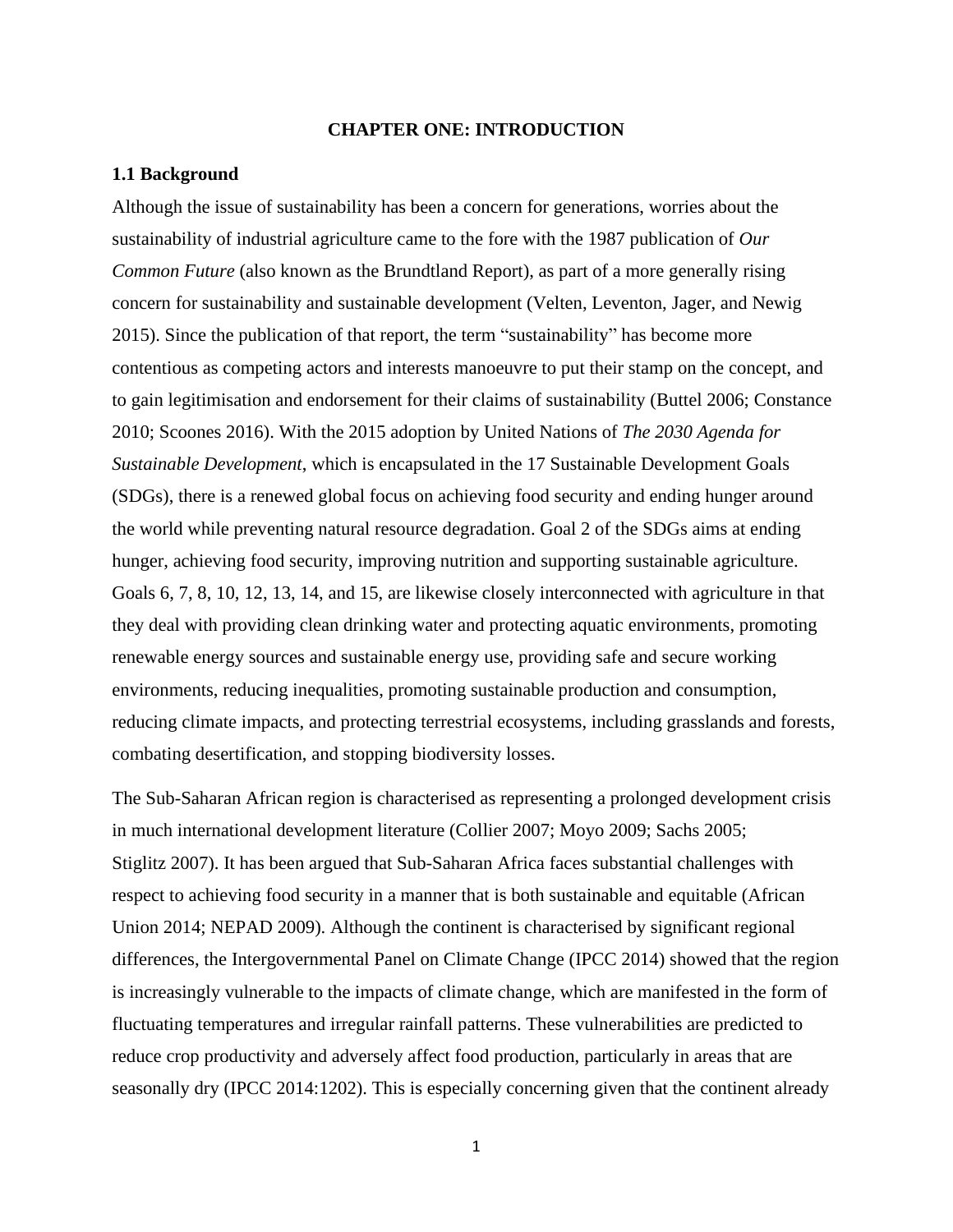has the highest prevalence of undernourishment globally, estimated at 23% of its population (FAO 2015:12).

Numerous development agencies and initiatives have focused on achieving food security and promoting sustainable agriculture in Africa. These initiatives include the Global Food Security Strategy of the United States Agency for International Development (USAID), the 'One World, No Hunger' programme by the German Federal Ministry for Economic Cooperation and Development (BMZ), the British Government's Foresight Projects, 'Feed the Future' programme, the African Development Bank (AfDB), High Five 'Feed Africa' initiatives, and the Alliance for a Green a Revolution in Africa (AGRA). African leaders have also committed to investing in agriculture under the African Union's Agenda 2063 and the Comprehensive Africa Agriculture Development Programme (CAADP). These initiatives at the global, regional, and national levels suggest a broad consensus on the need to increase food production (Godfray et al. 2010; World Bank 2008) and to reduce any negative environmental and social impacts of agriculture (Tilman, Balzer, Hill, and Befort 2011; Zimmerer, Carney, and Vanek 2015).

Despite numerous initiatives and commitments by a wide range of organisations, and notwithstanding almost universal acceptance of the importance and desirability of sustainability, the concept remains slippery and contested (Constance 2014; Konefal 2018; Barr and Cary 1992). The goal of sustainable agriculture and what it entails is unclear to many actors. This leaves room for innovation and local autonomy in elaborating suitable practice but also invites some abuse and short-cuts because it is not rigorously defined (Hayati, Ranjbar, and Karami 2010). While some actors argue for continued technological advancement and intensive production systems that make more optimal use of inputs through adoption of so-called sustainable intensification practices, others push for a paradigm shift to a more holistic and fundamental version of agroecology. Conflicting ideas about what a safe and sustainable food system might look like are evident in debates over organic food standards, genetic modification, food labeling, chemical safety guidelines, agricultural research priorities, deforestation, food safety standards, quality assurance processes, property rights, pesticide regulation, and appropriate levels of public investment in agrifood system (Buttel 2006; Constance 2014; Gertler, Jaffe, and Beckie 2018).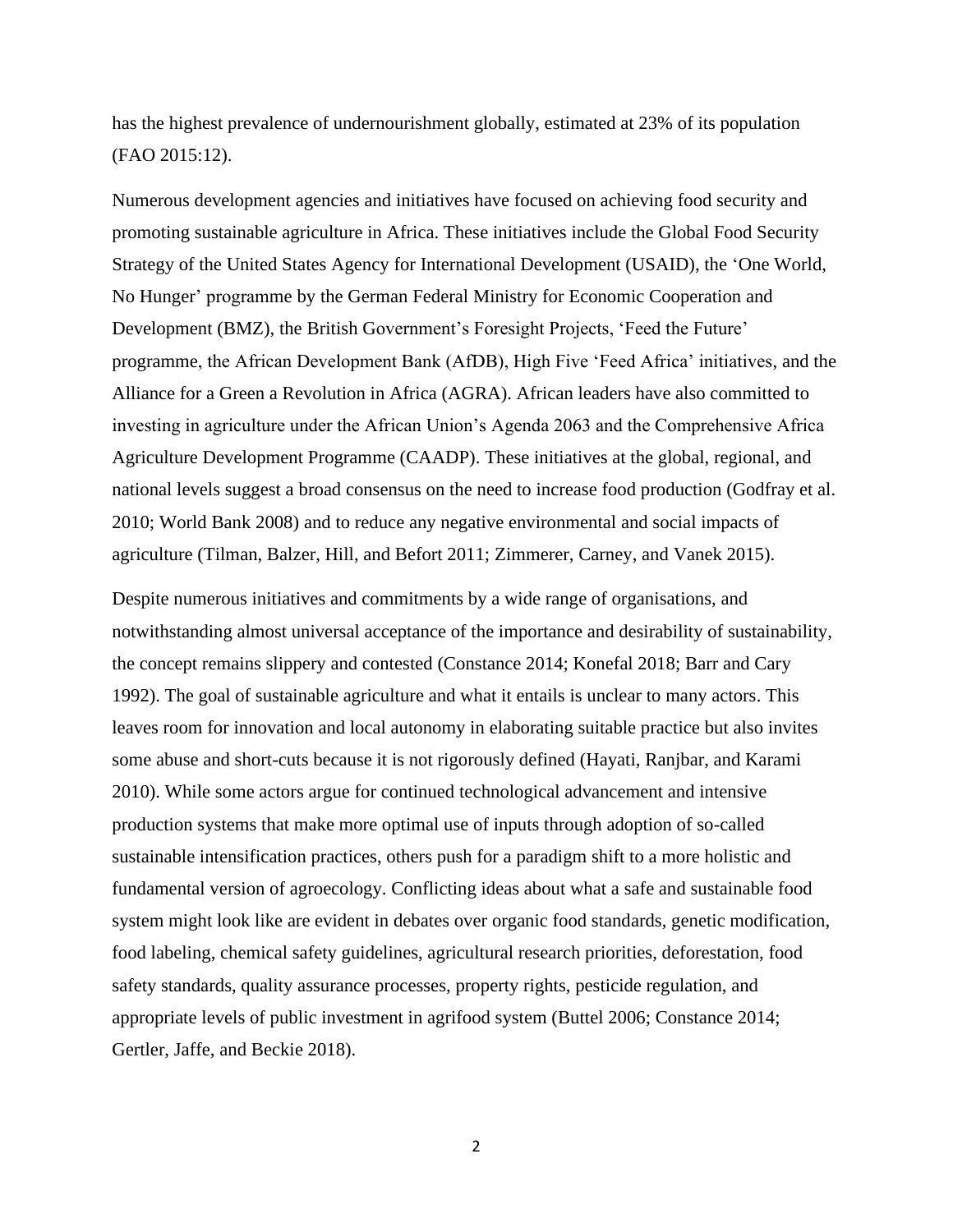While much research has focused on competing sustainable agricultural practices and their potential, and on factors predicting farmers' adoption and implementation of such practices, less is known about how ideas and conceptions of sustainable agriculture are shaped, and how these ideas have evolved, developed, or been altered over time. This thesis aims to address this gap by investigating how an influential and well-resourced organisation, the Alliance for a Green Revolution in Africa (AGRA), frames sustainable agriculture for African farmers and other stakeholders. This study extends the literature on agricultural and environmental discourses by asking how notions and expectations of sustainability are shaped, how and in what ways these notions have changed over time, as well as how these ideas and concepts are promoted to farmers and other important actors in the African agrifood system.

The study uses annual reports from AGRA as a point of entry to analyse how key organisations in the African agrifood system frame sustainable agriculture, and how these conceptions have evolved over the years in the context of other social and economic changes in and around African agriculture. This study adopts a discourse analysis approach in order to systematically scrutinise the use of language and the deployment of concepts in reports posted on AGRA's website. Specifically, the study employs a version of sociological discourse analysis proposed by Ruiz (2009). A methodology grounded in empirical analysis of the sustainability discourse of a dominant organisation allows for a sociological investigation of the production, shaping, and ideological repositioning of knowledge (Dant 2012). Through this approach, it is possible to make explicit what is normally assumed and taken for granted. As a tool for deconstructing discourses and discursive strategies, it also facilitates investigation of whose interests are being protected and advanced. This analysis can also be used as a starting point for considering possible implications for the design and redesign of production systems, and for the management of agricultural resources and landscapes. In addition to a sociological discourse analysis of key terms and conceptual framings in AGRA's annual reports, the thesis considers contextual factors and historical influences such as earlier versions of the Green Revolution (GR) that were pioneered on other continents, the imposition of Structural Adjustment policies in Africa, the United Nations Millennium Development Goals, the 2007-2008 World Food Crisis, and the Sustainable Development Goals adopted by the United Nations General Assembly in 2015.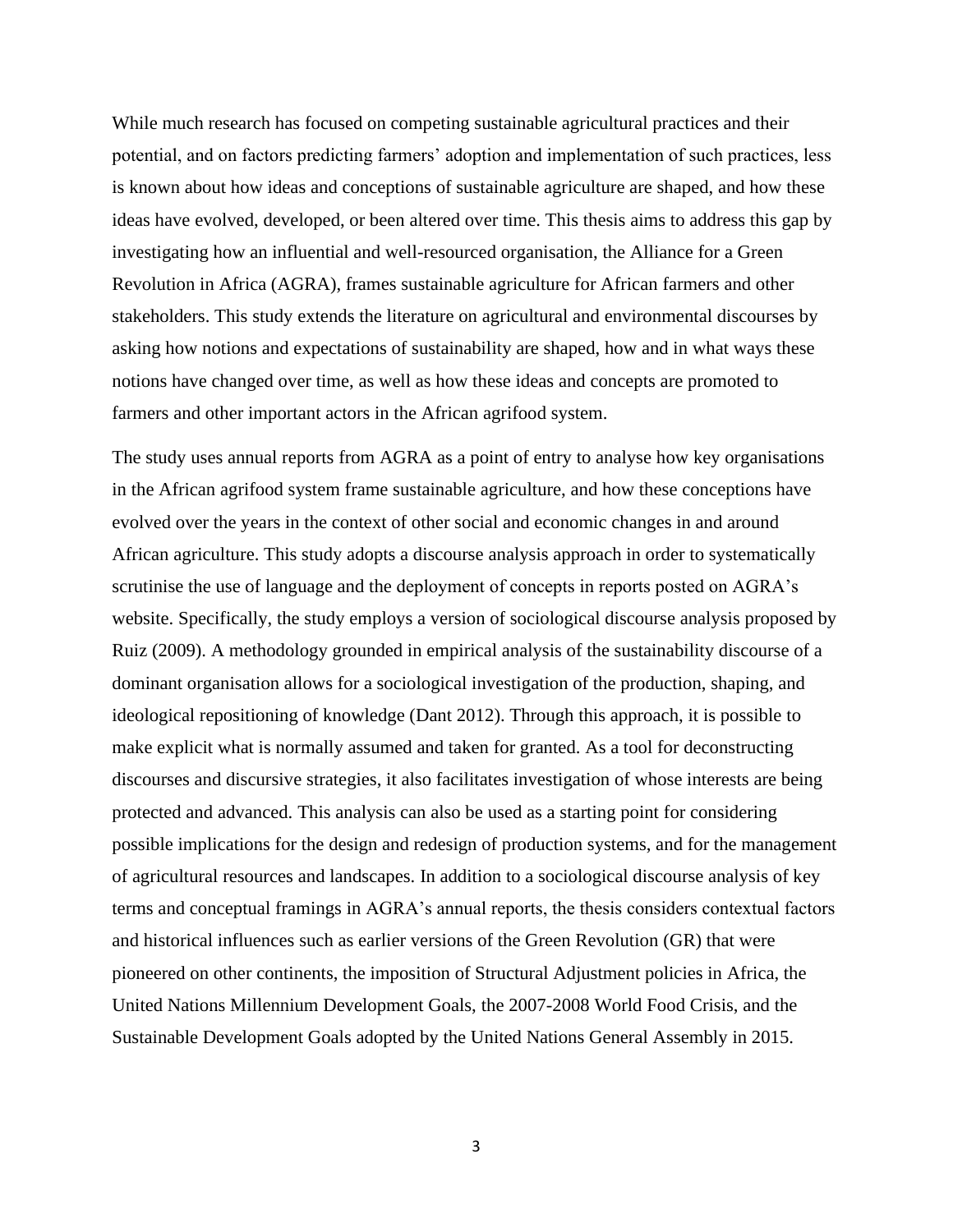#### <span id="page-12-0"></span>**1.2 Research Questions**

The present study seeks to answer three interconnected questions:

- 1) How does AGRA conceptualise sustainable agriculture?
- 2) How has AGRA's framing of sustainable agriculture evolved over time?
- 3) How does AGRA communicate and promote its notion of sustainability to farmers and other stakeholders?

## <span id="page-12-1"></span>**1.3 Significance of the Study**

With an analysis of the ways that an influential non-governmental organisation discursively frames key terms and orientations for agricultural development, this study contributes in novel ways to the growing body of critical research on social and political dimensions of agrifood systems. Investigating how key organisations in the agrifood system define sustainability is central to enhancing adaptive capacities and strategies that are practical and durable, and to understanding the power relations involved when various versions of sustainable agriculture are being promoted.

This study contributes to the literature on sustainable agricultural development in three ways: First, the study analyses the evolution of dominant discourses in agricultural sustainability through a discourse analytic approach. While previous studies take the concept of sustainability for granted, this study goes back and asks how AGRA defines agricultural sustainability, and how their definitions have evolved. Second, the study combines insights from political ecology and discourse analysis to focus on agricultural sustainability, which has not been extensively studied in the literature. The combination of these two frameworks allows for the analysis of how power, politics, and economic motivations help to determine what is recognised and promoted as sustainable agriculture. By demonstrating the applicability of discourse analysis to such questions, the study provides a methodological basis for future comparative research across national boundaries in Africa, and for exploring how different political, historical, and socioeconomic circumstances can affect farming practices and conceptualisations of sustainability. It contributes especially to knowledge and understanding of the skewed power relations within the African agrifood systems. Moreover, the study adopts a historical perspective to understand the evolution of agricultural sustainability discourses, a matter that has not been given much attention in the agricultural sustainability literature. While previous research has studied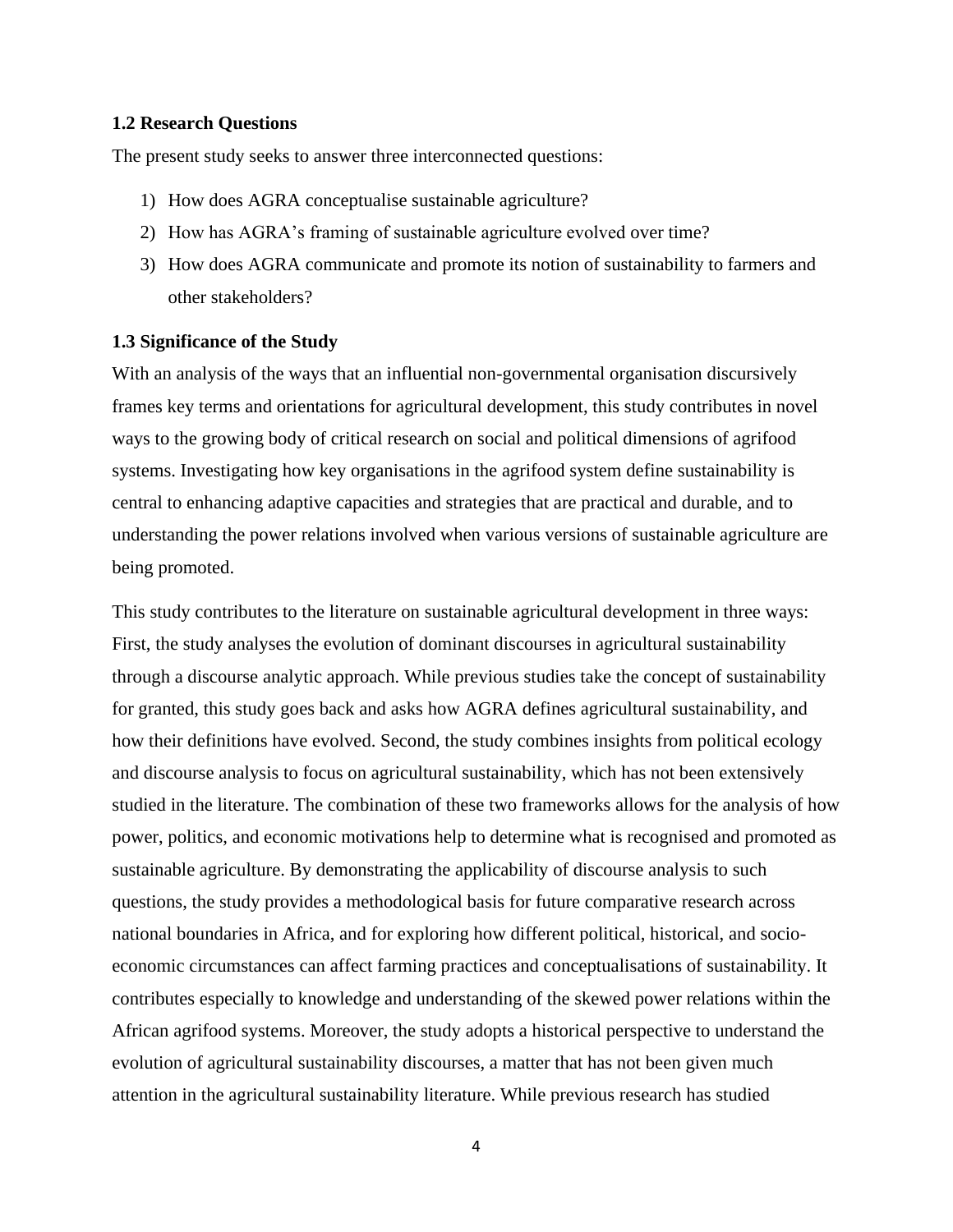agricultural sustainability using interviews and other data sources that focused on a given moment, this study also considers how the discourse has evolved over time.

Agricultural sustainability and food security issues have gained greater prominence in the wake of the 2007/2008 global food crisis, the land-grabbing activities of international and regional investors, intensified efforts to introduce commercial-industrial models of farming, the impacts of changing climatic conditions, and increasing population in African countries. Understanding how the sustainability problem is framed and perceived is important to determining what solutions and strategies are needed to sustain the agrifood system in Africa. Through systematic analysis of sustainability discourses, this work contributes to an enhanced understanding of the interests and projects of various agrifood system stakeholders. African agriculture is under significant pressure to implement a range of practices that are claimed to be important for increasing food production to meet the needs of growing populations, for adaptation and mitigation with respect to climate change, and for socially responsible development. A consideration of how sustainability is conceptualised by key stakeholders in the agricultural sector is now more important than ever.

While this study focuses on an analysis of public documents of AGRA, it contributes to the larger question of how dominant discourses are engaged in the production and the reproduction of farming systems—especially those that are compatible with a capitalist conception of agricultural development. It opens up the topic and contributes to our understanding of how discourses of sustainability figure in the production and reproduction of power differentials and inequalities in African agrifood systems. Awareness of how discourses are deployed is crucial for understanding social change and what is shaping social imaginations, motivations, and debates around development, sustainability and agrifood futures.

#### <span id="page-13-0"></span>**1.4 Framing Sustainable Agriculture**

Agriculture is exposed to multiple, simultaneous, and interconnected ecological, economic and social pressures (O'Brien and Leichenko 2000). Increased economic interconnections in a globalised world create unpredictable dynamics and conditions of price volatility, which can affect agricultural incomes and livelihoods. Moreover, agricultural systems are subject to pressures from competition among different land uses (Smith et al. 2010; Cassidy et al. 2013), global shifts in consumption patterns towards more dairy and meat-based diets (Popkin 2001),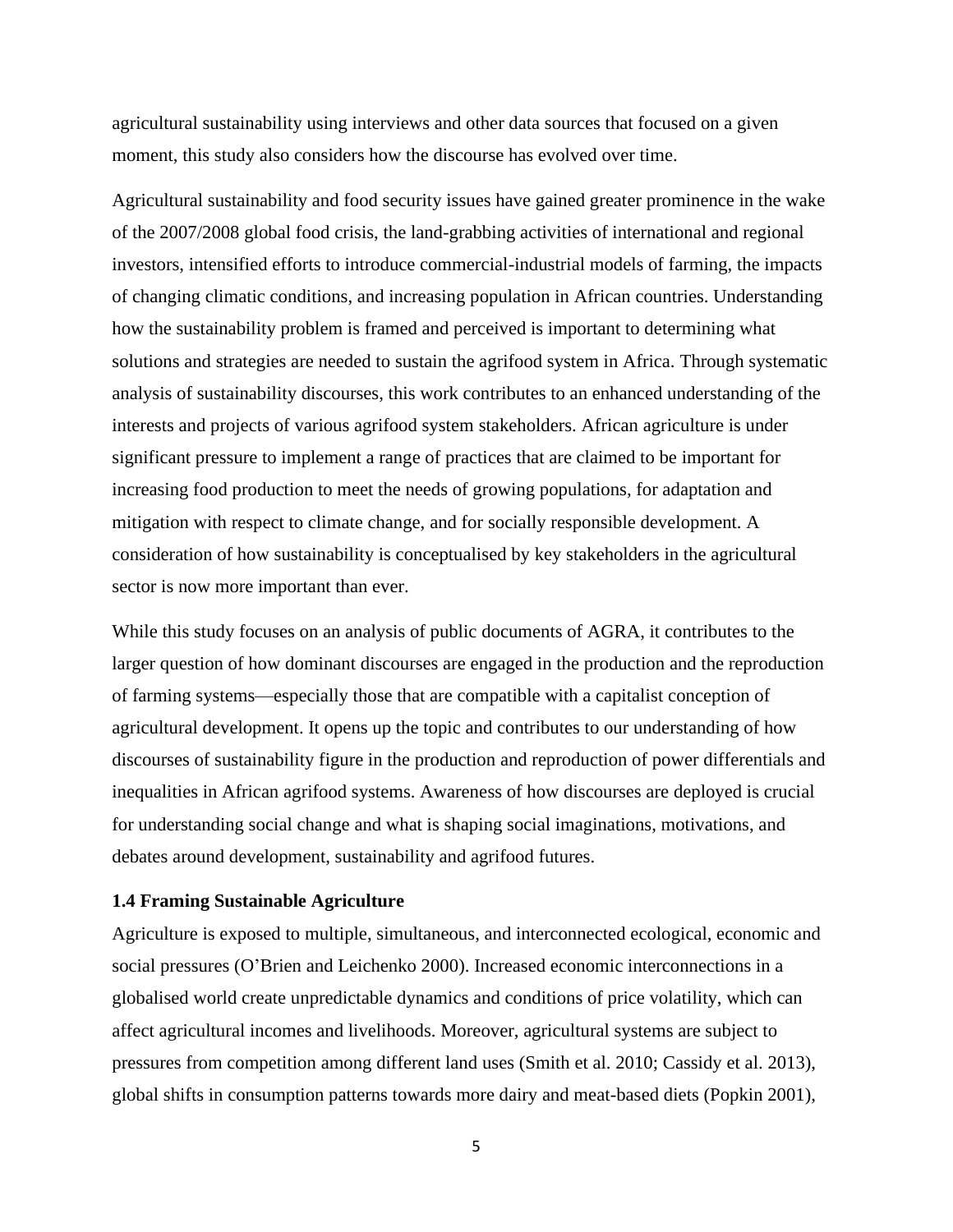increasingly erratic weather patterns, and the need to diversify rural livelihoods (Reardon, Barrett, Berdegué and Swinnen 2009). Adaptation of agricultural systems to meet such challenges is frequently argued to be an urgent need.

Agricultural activities themselves are major contributors to a range of environmental concerns, including greenhouse gas emissions, biodiversity loss, deforestation, water and soil pollution, and soil erosion (IPCC 2014). Contemporary food systems are said to be collectively responsible for 60% of global terrestrial biodiversity losses and about 24% of global greenhouse gas emissions. They are also responsible for the overfishing of 29% of commercial fish populations and the overexploitation of 20% of the world's aquifers. In the face of increasingly significant challenges of producing food while preserving the environment, a sustainable and fair global food system will require new approaches to food production, distribution, and consumption (Horlings and Marsden 2011).

Various meanings of the concept of sustainable agriculture have been advanced in the academic literature. Some scholars have attempted to create typologies of the various approaches found in the scientific literature (Beus and Dunlap 1994; Buttel 1996; Constance 2014; Konefal 2018; Konnefel and Hatanaka 2018; Jordan and Constance 2008). The lack of consensus in defining and the absence of a common conceptual framework reflect not only the complexity of the topic and the various disciplines involved, but also the ways that diverse interests have reinterpreted the idea in a manner that legitimise their own values and causes (Thompson 2010). Gertler, Jaffe, and Beckie (2018:179) have suggested that the way that sustainability is conceptualised has significance for "regional ecologies, scientific practices, development trajectories, markets, and the moral high ground in terms of food security and sustainability." Thus, sustainability is socially constructed differently in different contexts by different social groups based on different understandings, expectations, and intentions (Gertler, Jaffe, and Beckie 2018). The wide range of organisations and observers interested in the sustainability of agriculture is a sign that the contemporary agrifood systems are indeed unsustainable (Buttel 2006). However, there is no consensus with respect to cause or solutions. Sustainability is neither an unproblematic nor uncontested goal; researchers from all disciplines need to maintain a healthy level of skepticism and interrogate the meanings and practices of agricultural sustainability no matter who is championing it (Hinrich 2014).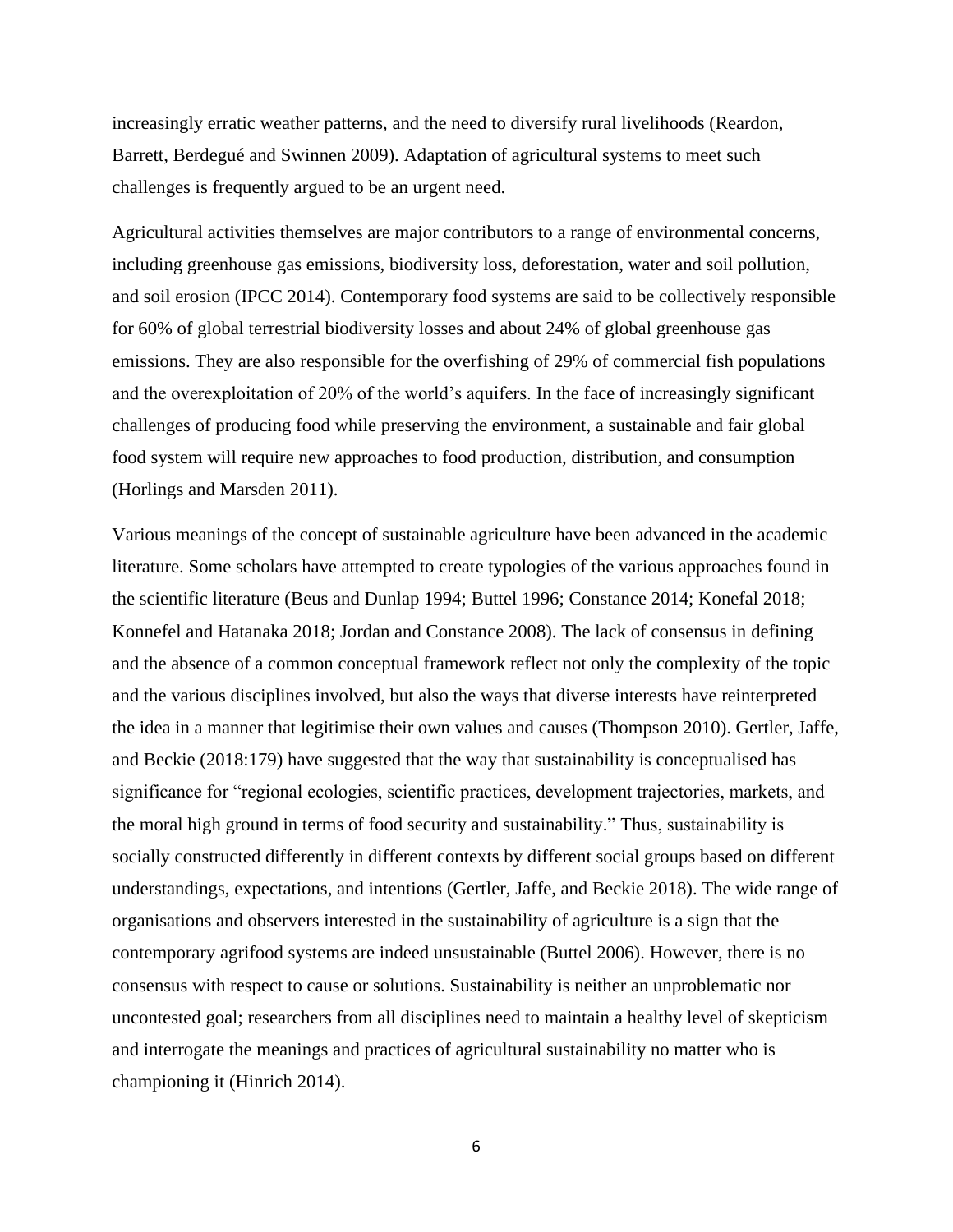#### <span id="page-15-0"></span>**1.5 African Agriculture and the Green Revolution**

In the context of sustainability concepts and realities, and with all the complex interlinking between ecosystems and social systems, how can Africa's natural resources best be managed to advance the development of the continent? How can Africa's governance regimes, institutional frameworks, and policies be strengthened to respond to the emerging and re-emerging challenges facing the continent and its people? Within mainstream development circles, many have called for African countries to embrace a "new Green Revolution" in order to promote food security (McMichael 2011). This updated GR is promoted by an international assemblage of actors that includes governments and non-governmental organisations, agribusiness firms, international aid agencies, foundations, and international and national agricultural research centres.

AGRA emerged at the turn of the millennium as a purportedly philanthropic initiative led primarily by the Rockefeller Foundation and the Bill and Melinda Gates Foundation. Its stated purpose is to stimulate production through the introduction of improved technologies and to foster the development of dynamic agricultural markets that will benefit smallholder farmers (DeVries and Toenniessen 2001; Rockefeller Foundation 2006). Key components of this initiative to modernise African agriculture include the promotion and adoption of genetically modified (GM) seeds, agrochemicals, and irrigation, and linking smallholder farmers more regularly and reliably to agricultural markets (Toenniessen, Adesina, and DeVries 2008). The work advocated and executed by AGRA and its allies is intended to address perceived flaws in African farming systems and, particularly, to promote increased yields and productivity in terms of output per acre and per man-hour of labour.

An important aspect of AGRA's activities in Sub-Saharan Africa is their conscious and intentional role in shaping the discourse of food security and sustainable agriculture (Rockefeller Foundation 2006; Toenniessen, Adesina, and DeVries 2008). Their public rationale for engaging with farmers in the sub-region is to improve food security and sustain agriculture in one of the most food insecure regions in the world (FAO 2015). It is assumed that "modern", commercialindustrial practices such as the use of farm machines, fertilisers, "improved seeds" and agrochemicals are the best means of increasing productivity and sustaining small-scale farmers. Advocates of the new 'Green Revolution for Africa' argue that the models of agricultural intensification based on greater use of industrial inputs will increase yields and increase the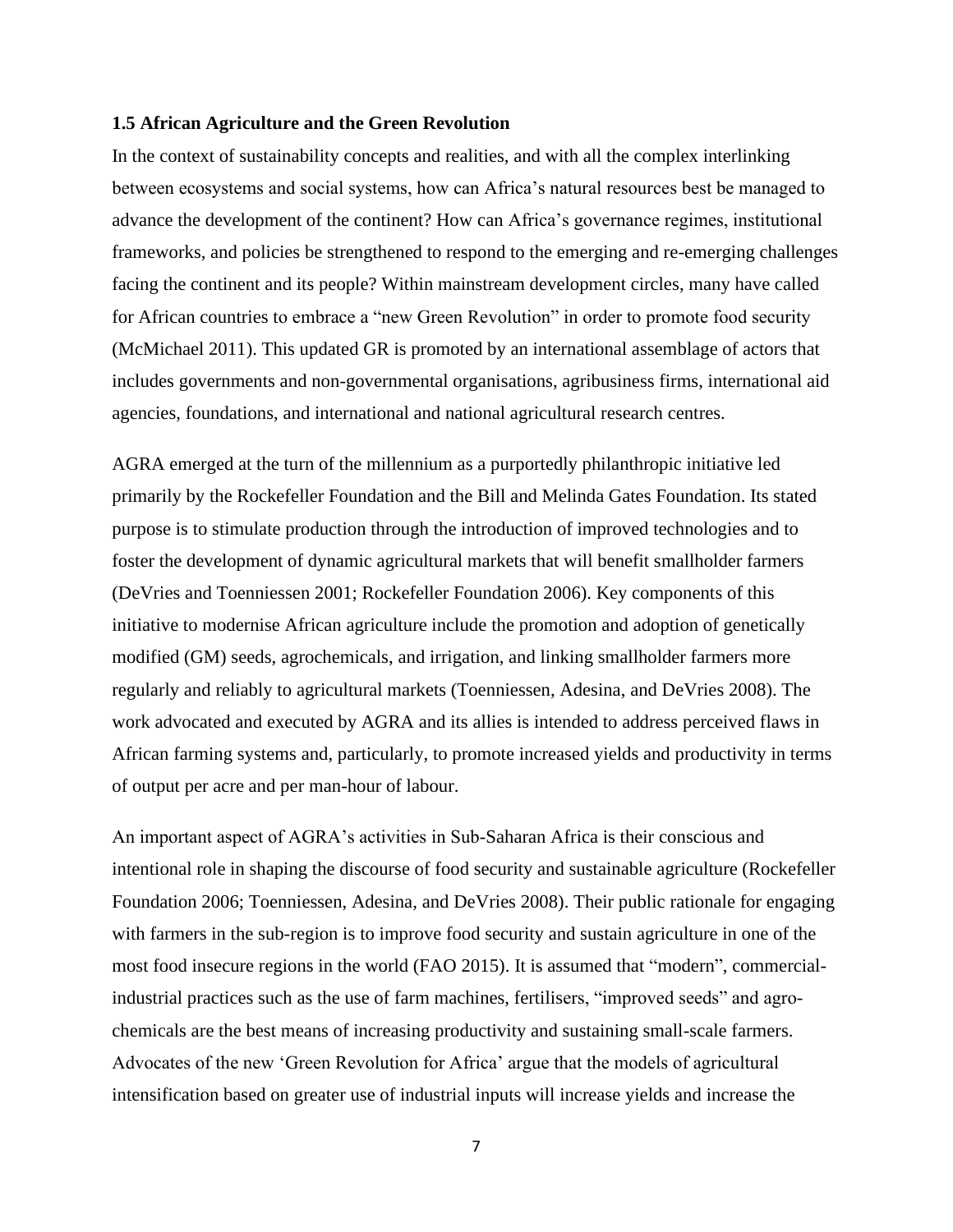ability of smallholders to benefit from national and international agricultural markets (World Bank 2008). It is argued that this will, at the same time, improve the economic, social, and environmental sustainability of farming systems. More traditional farming practices such as the use of hoe and cutlass are seen as unsustainable and, thus discouraged.

Despite these ambitious goals and claims, little is known about how AGRA defines and perceives sustainable agriculture, how they distinguish sustainable farmers and practices from those who are not deemed sustainable, and how they communicate and instantiate their notions of sustainability—with farmers or with other actors in the agrifood sector. Rather than engaging headlong in the sometimes acrimonious debates about the pros and cons of the GR approaches to agricultural sustainability, I have elected to study the ways in which its advocates define and promote their preferred version of sustainability, including the factors that shape the definition and the ways the definition has evolved in responses to changes in sustainability issues and debates around the world.

#### <span id="page-16-0"></span>**1.6 Structure of the Thesis**

The thesis is organised into five chapters. Following this introductory chapter, chapter two presents a review of literature on sustainable agriculture and the theoretical framework that is drawn upon in the analysis. It also includes an overview of the activities of the Alliance for a Green Revolution in Africa and some of the critiques that have been levelled against it. Chapter three introduces the methodology that is adopted to carry out the analysis. Accordingly, the research design and the research strategy, sources of data for the study, and methods of data analysis are presented. Chapter four presents the data analysis, including the methodological steps of sociological discourse analysis. It also presents a discussion of the findings in light of the research questions, the theoretical framework, and relevant literatures. Finally, chapter five presents a summary of the findings and the contributions of the research, discusses limitations of this study, and offers some suggestions for future research. It also includes some theoretical reflections, and concluding observations and reflections.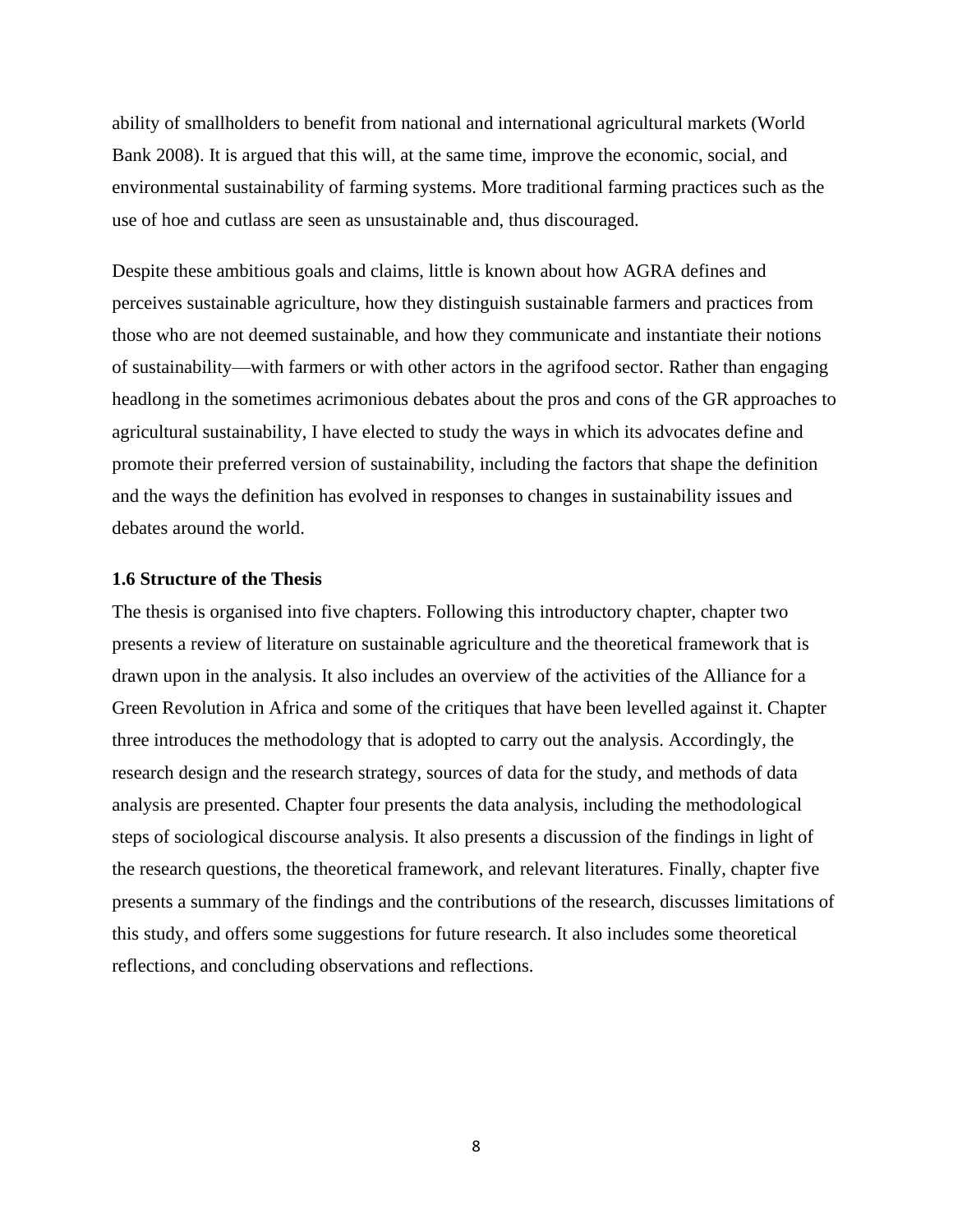#### <span id="page-17-0"></span>**CHAPTER TWO: LITERATURE REVIEW AND THEORETICAL FRAMEWORK**

### <span id="page-17-1"></span>**2.1 Introduction**

This chapter is divided into three sections. The first section presents a review of pertinent literature on sustainable agriculture and the contestation between food security and food sovereignty discourses with respect to sustainability. The second section presents the theoretical framework deployed to analyse the data collected from AGRA's annual reports from 2008-2018. The last section presents an overview of the first Green Revolution of the 1960s and the New Green Revolution spearheaded by the Alliance for a Green Revolution in Africa, together with some critiques of both.

### <span id="page-17-2"></span>**2.2 Review of Sustainable Agriculture**

This section provides a review of literature on the concept of sustainable agriculture and explores the dimensions of sustainable agriculture. The section also examinations the divergent and competing ideologies within food security and food sovereignty discourses.

#### *2.2.1 Sustainable Agriculture: A Contested Concept*

In the context of a continuously growing demand for food, constraints on increasing agricultural productivity, whether agronomic, economic, social, or environmental, have become more and more important (Feher and Beke 2013). A lot of land is converted for agricultural porpoises and agricultural land is overtaking forests, wetlands and grasslands. About 37% of the Earth's land surface other than Antarctica is dedicated to growing food: 12% is cropland and 25% is grazing land. Most current changes in land-use involve forests, wetlands and grasslands being converted into farms and pastures. For example, between 2000 and 2010, agriculture was responsible for about 80% of the deforestation that impacted tropical forests (Reytar et al. 2014).

The concept of sustainable agriculture evolved as a response to some of the negative impacts of conventional farming (Buttel 2006). Since the publication of the Brundtland Report in 1987, the idea of "sustainable agriculture" has gained prominence along with the broader concept of "sustainable development" (Velten et al. 2015). Sustainability in agricultural systems is widely discussed and is viewed in international fora as essential for any transition to global sustainable development (Binder et al. 2010; Scoones 2016). Despite a general consensus as to its relevance, there has been significant variation in terms of how sustainability in agriculture is defined and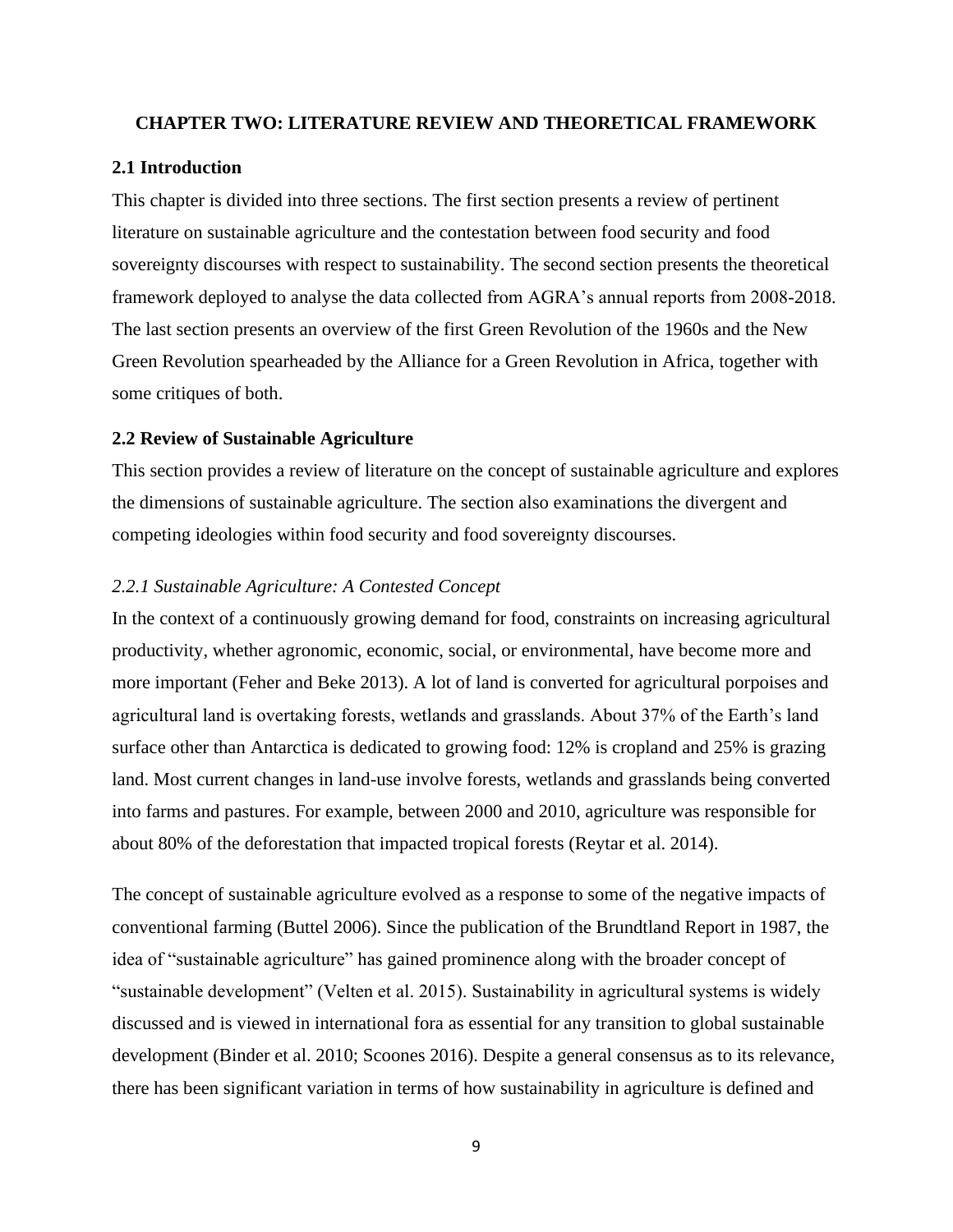how it is actually pursued via policies and programmes (Binder et al. 2010). Different authors and organisations around the world have advanced their own definitions of sustainable agriculture. This is partly because it has come to the fore as a derivative or offshoot of a range of "alternative" agricultures such as organic, regenerative, low-input, and ecological agriculture (Buttel 2006; Constance 2010; Scoones 2016; Dunlap et al. 1992; Caradonna 2010). It also reflects the fact that competing stakeholders tend to define sustainability in ways that serve their particular interests (Dunlap et al. 1992). Perhaps this is not altogether a problem. Some have argued that the concept is characterised by 'constructive ambiguity' (Robinson 2004). This means that it can more readily gather various societal actors behind the same broad objectives. Many interpretations can co-exist. Moreover, any attempt to achieve a precise, authoritative definition would trend to exclude those whose views and interests are not adequately captured or reflected in such a definition (Robinson 2004).

Some authors consider sustainable agriculture to be a set of management strategies designed to address key societal concerns over environmental degradation (Altieri 1989). Others focus on the ability of agricultural systems to maintain crop productivity over the long term (Ikerd 1993). Such proponents of the concept tend to see sustainable agriculture as a long-term goal and not as a defined set of agricultural practices (Ikerd et al. 1997). Ikerd (1993) argues that this long-term goal serves as a path toward achieving sustainability for the present and future benefit of farmers and society. Altieri (1989), a widely cited agroecologist, has defined sustainable agriculture as a system that aims to maintain production in the long run without degrading the resource base. It achieves this through diversifying production, using low-input technologies that improve soil fertility, maximizing nutrient recycling, and enhancing biological pest control. Furthermore, he has suggested that a sustainable farming system is one that maintains the resource base on which it depends, relies on minimum of synthetic industrial inputs, manages pests and diseases through internal regulating processes, and can recover from the human disturbance caused by agricultural practices including cultivation and harvest (Altieri 1995). Farmers can improve the biological stability and resilience of their farming systems by choosing suitable crops, rotating them, growing mixed stands (e.g. intercropping), and mulching and manuring the land (Altieri 1995).

Similarly, for Pretty (2008), sustainable agriculture is any system of food or fibre production that systematically seeks and promotes nutrient cycling, nitrogen fixation, and cultural or biological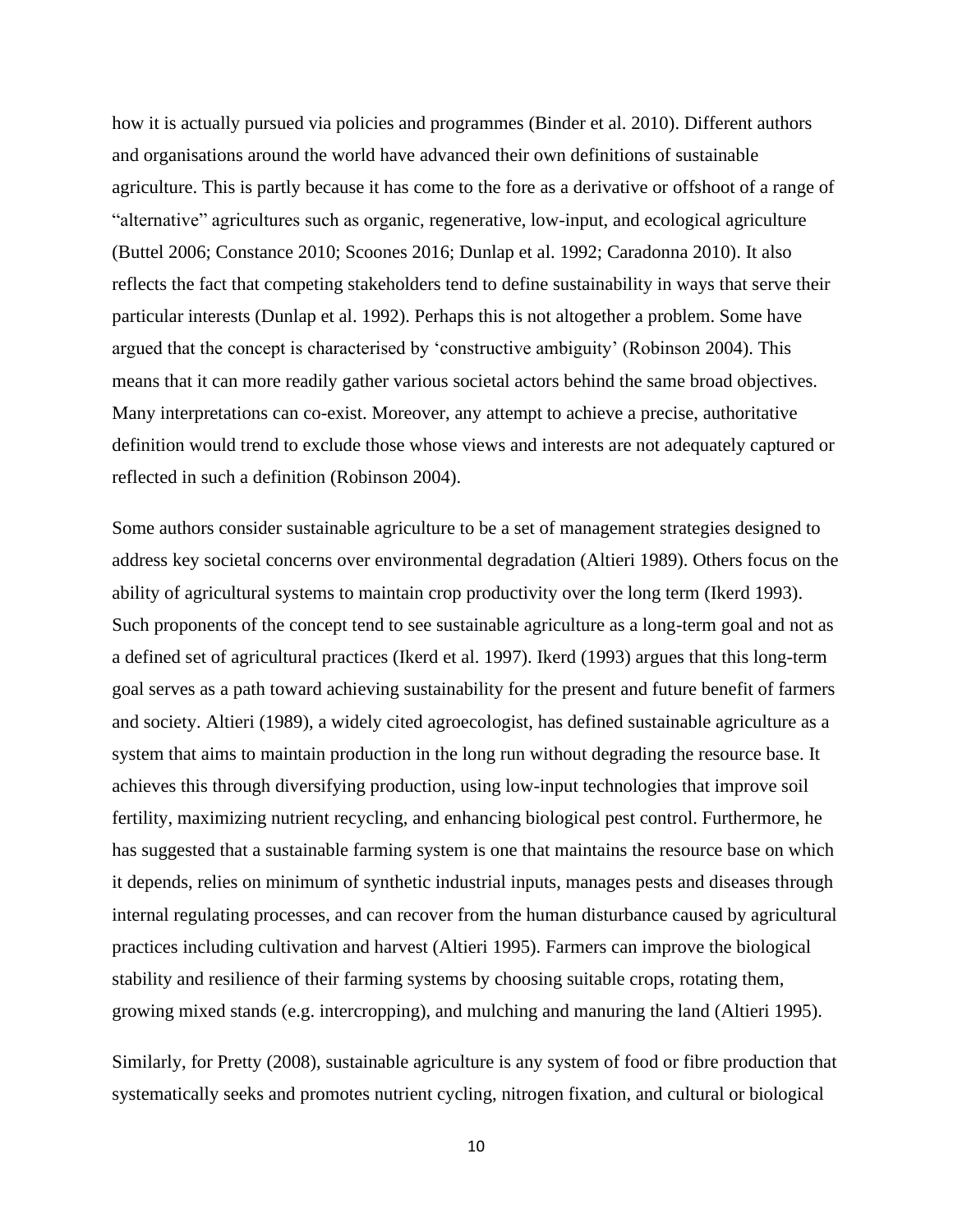management of pest/predator relationships; and, reduces the use of off-farm, external, and nonrenewable inputs. In addition to promoting profitable and efficient production, it seeks long-term sustainability of production through emphasis on integrated farm management and the conservation of soil, water, energy and biological resources. Beyond these agronomic concerns, it facilitates self-reliance of farmers and other rural people, equitable access to productive resources and opportunities, and progress towards socially just forms of agriculture. Beus and Dunlap (1994) identified practices such as the systematic use of organic materials and maintenance of diversity as key features of sustainable agriculture. Hayati et al. (2010) suggest that, for sustainable agriculture, a major criterion is sustainable management of land and water resources. Thus, agricultural practices that erode or degrade soil, destroy the habitats of beneficial insects, and cut trees without replacing them are considered unsustainable.

Webster (1999) and Hayati et al. (2010) have argued that the concept of sustainability is a "social construct" and that it had yet to be made fully operational. Precise measurement of sustainability has been difficult because it is a dynamic concept and site-specific, and because what is defined as "sustainable" depends to some extent on the perspectives of the analysts (Webster 1999). A lack of consensus on the definition has led some researchers such as Hansen (1996) to question the usefulness of the concept of "agricultural sustainability" (Binder et al. 2010), and its malleability/fluidity has allowed various vested interests to twist or bend the concept to suit their own purposes (Constance 2009; Velten et al. 2015). It has been suggested that, instead of referring to a defined set of practices, the concept of sustainable agriculture can most usefully be thought of as a challenge to farmers to think holistically about the consequences of agricultural practices, as well as the functioning and interactions of agricultural systems (Horrigan, Lawrence, and Walker 2002).

# *2.2.2 Dimensions of Sustainable Agriculture*

Sustainable agriculture is frequently defined in ways that include three main aims: environmental health, economic profitability, and social and economic equity (Horrigan, Lawrence, and Walker 2002:452). The economic component focuses first and foremost on the economic viability of the farm and the farmer (Ikerd et al. 1997; Norman et al. 1997). While not narrowly 'productivist' in orientation, it does not ignore the need for output, and it envisions producers operating within a framework of sound business planning and pursuing integrated and proactive approaches to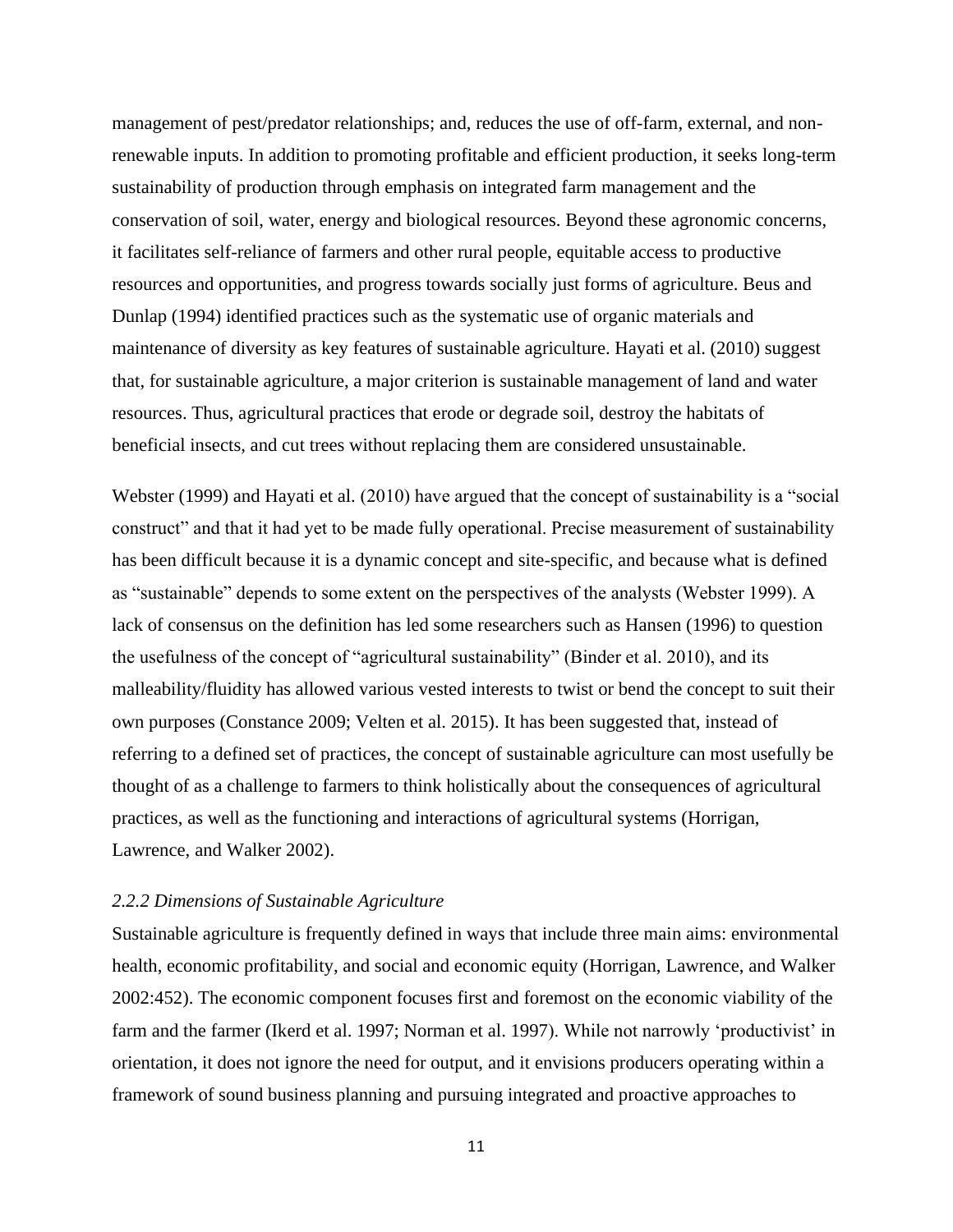marketing. Sustainable agriculture must be profitable in order to allow farmers to continue farming. However, environmental and social sustainability must be achieved at the same time (Ikerd et al. 1997).

The environmental component refers to the promotion of environmental stewardship, including but not limited to the protecting and improving soil quality, reducing dependence on nonrenewable resources, and minimizing adverse impacts on farmers' and farmworkers' safety, wildlife, and water quality (Scoones 2016). Environmental soundness requires producers to conserve and restore resources by creating and sustaining complex, diverse, and biologically balanced farming systems. Where animals are part of the farming system—given the ecological advantages of mixed farming, they often will be—animal welfare and wellbeing considerations are included as sustainability criteria. Animals should be allowed to engage in the natural behaviours that are important to their wellbeing. If harvested for their meat, they are to be handled in ways that minimise stress to the animals as well as to the environment.

In short, sustainable agriculture improves rather than degrades the environment and natural resources upon which agriculture and other essential human activities depend. Sustainable agriculture advances ecological sustainability by emphasizing the efficient use of on-farm resources, minimises the use of non-renewable resources (industrial inputs), and depends on the careful consideration and integration of biological cycles rather than using synthetic inputs (Norman et al. 1997; Ikerd 1993). Lockeretz (1988:174) sets out the following physical and biological parameters for sustainable agriculture:

diversity of crop species; selection of crops and livestock that are adapted to a particular environment; preference for farm-generated resources rather than purchased inputs; tightening of nutrient cycles to minimize nutrient losses; livestock housed and grazed at low densities; optimum storage of nutrients in the soil; maintenance of protective cover on the soil; crop rotations that include deep-rooted crops and help control of weeds; avoiding the use of soluble, inorganic fertilizers; and, enhancement of conditions for controlling or supressing weeds, insect pests and diseases with synthetic insecticides and herbicides used, if at all, only as a last resort....."

The social aspect of sustainable agriculture points to the need for farmers and their employees to receive fair and reasonable compensation, and to work in a safe and respectful environment. Altieri (1989) suggests that the promotion of stable, prosperous farm families and communities, the preservation or enhancement of quality life for farmers and society as a whole through supplying human food and fiber needs are the primary social goals of sustainable agriculture.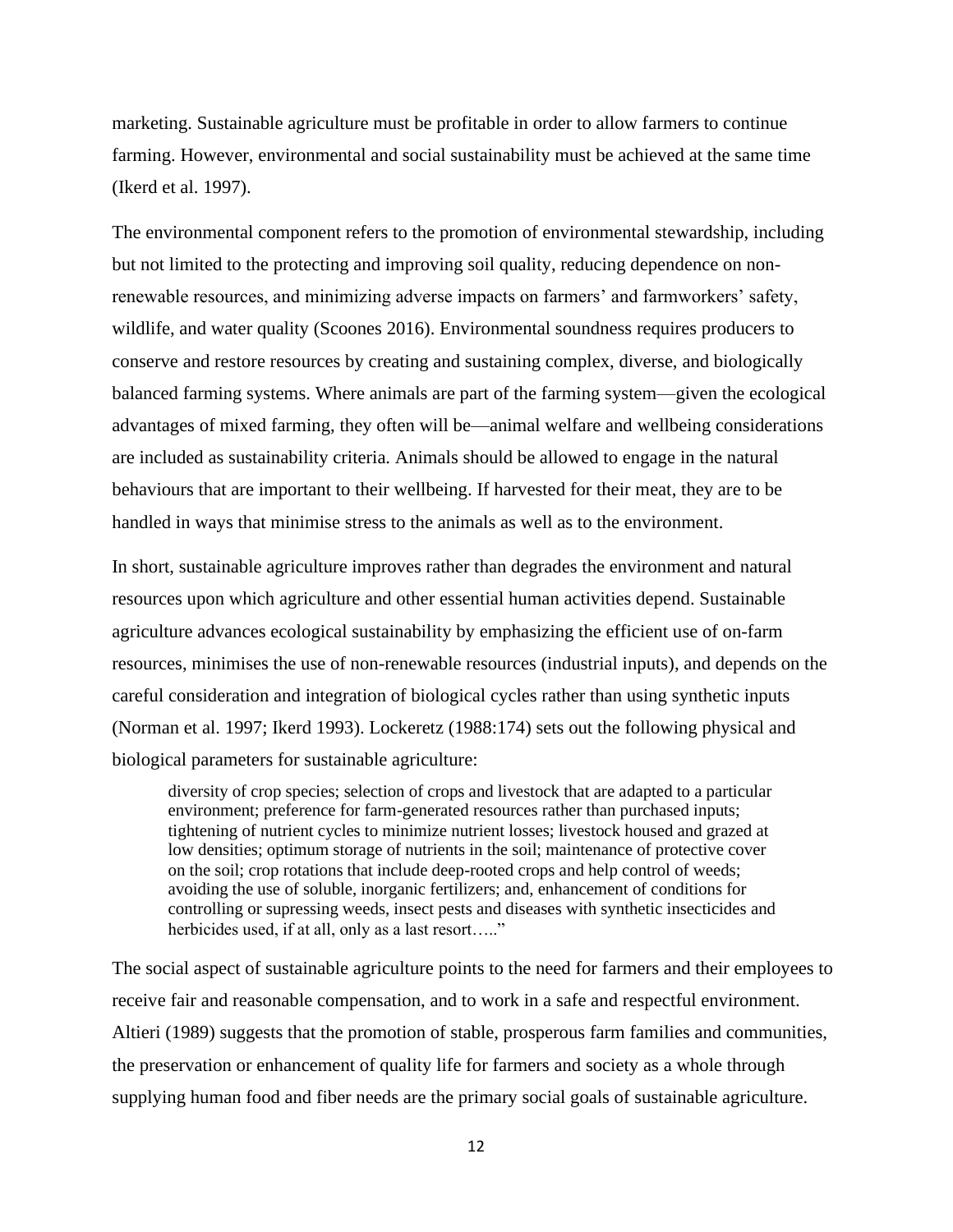Ikerd et al. (1997) explain that "quality life" also refers to increasing income and employment opportunities in agricultural communities—particularly self-employment opportunities. Sustainable agriculture must provide people with the opportunity to have a productive and successful life. Thus, in some formulations, sustainable agriculture is also about allowing people to have access to land and to farming as an occupation; in this perspective, it should support maintenance or even an increase in the number of small- and mid-size farm operations. For Norman et al. (1997:4) it also implies a reduction of the "frantic work schedules of many farm families."

In order to put the concept of sustainability into practice, it must be understood holistically. The economic, environmental and social dimensions are relevant to sustainability in most agricultural systems, but they will vary with respect to different societies, different periods of development in a given locale, and even within communities—allowing for diversity in terms of ecological conditions, farming styles, and cultural preferences. Certain principles may be broadly valid for most communities and societies, for example the integration of crop and animal production. Sustainable agricultural development that is economically-viable, ecologically-sound, and socially-just cannot, however, be based on selective application of a few of the principles. Moreover, there is a need for more sensitive and nuanced approaches to evaluating what advances are required for small-holder food security, and for agricultural sustainability (IAASTD 2008), and what various approaches can offer with respect to achieving these goals.

Some authors argue that sustainable agriculture is time- and place-specific, and thus represents a dynamic concept (Norman et al. 1997; Horrigan, Lawrence, and Walker 2002). What constitutes sustainable farming systems will vary across regions, and between locations within regions. In other words, sustainable agriculture will necessarily involve adaption to local and enterprise contexts and conditions. Norman et al. (1997:9) further explain the necessary flexibility and dynamism of the concept by arguing that: "what may be sustainable today may not work as the system changes; [sustainable agriculture] requires close observation and skills that can adapt to change." Sustainable agricultural technologies and practices must be continuously adapted to changed conditions and possibilities.

Because of its vagueness and widespread use, sustainable agriculture can be understood as a development "buzzword." Cornwall (2007:472) suggests these are "terms that combine general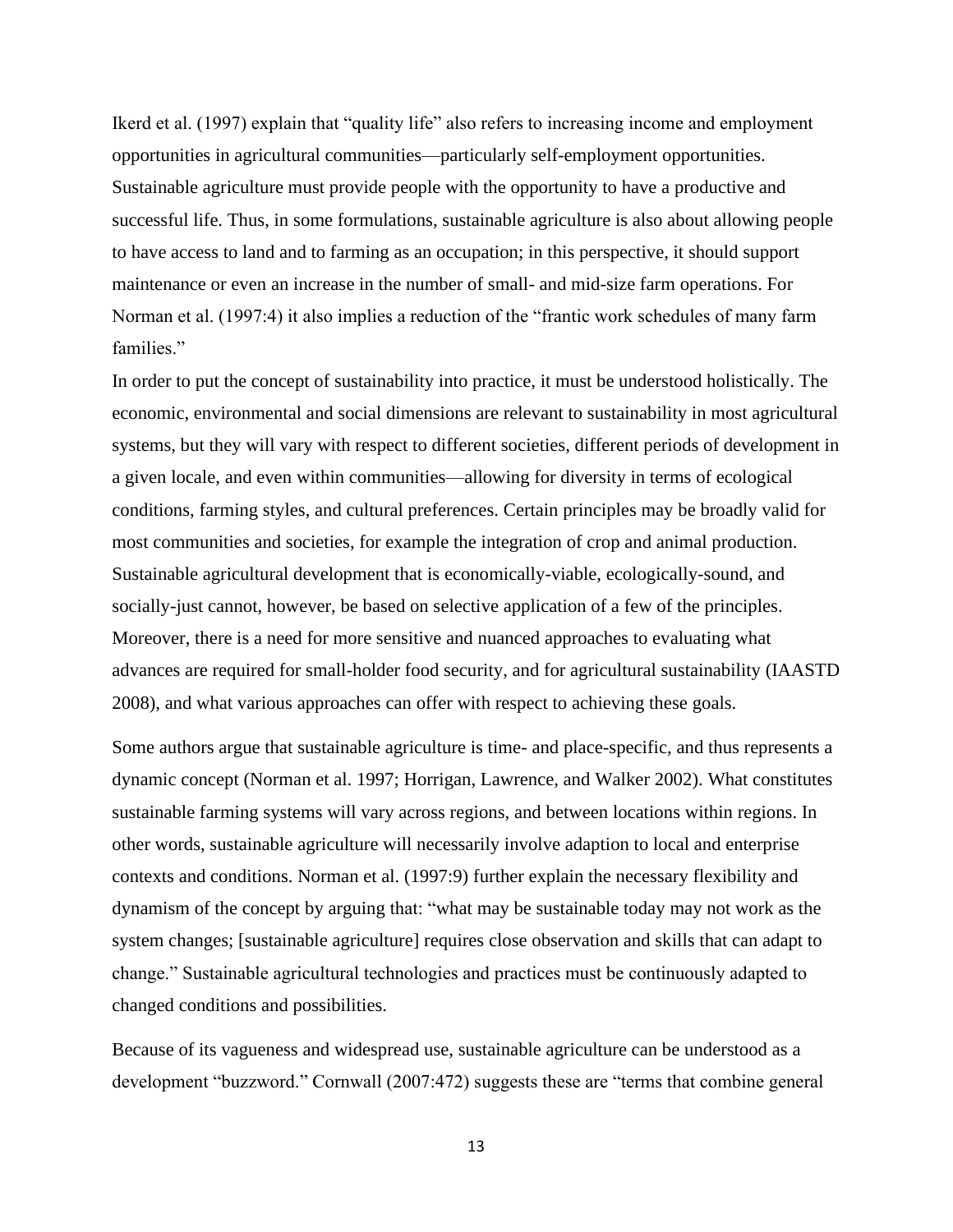agreement on the notion that they represent with endless disagreement about what they might mean in practice. Buzzwords like sustainable agriculture gain popularity because of their "vague and euphemistic qualities, their capacity to embrace a multitude of possible meanings, and their normative resonance" (Cornwall 2007:472). Various definitions and applications of the concept can provide useful insights, but most commentators opt to limit their discussion almost exclusively to farming system properties at the enterprise and local economy levels. Political and economic issues, which often go beyond the local and even regional spheres, as well as concerns over power relations that shape and deform food systems, go largely unaddressed. Governance mechanisms actively shape what and how food is grown and distributed, and what ends up or does not end up in the mouths of consumers (Lang and Heasman 2015). There is a need for definitions of agricultural sustainability that substantively engage with policy, including its effects on the social, economic, and environmental dimensions of sustainability.

## *2.2.3 Food Security and Food Sovereignty Discourses*

Discourses of sustainability are often contextualised by making reference to the prediction that by the year 2050 the world population will be nine billion people, who will need to be fed without much expanding the agricultural land base, and while also reducing negative environmental impacts such as greenhouse gas emissions, waterlogging, and chemical contamination (Levidow 2015). Broadly speaking, two competing visions of agriculture have emerged as proposed approaches for addressing this challenge: food security through sustainable intensification and food sovereignty through agro-ecology (Constance et al. 2014; Levidow 2015). These two paths are the outcome of historically competing visions and contested discourses regarding progress and preferred development models for agrifood systems (Thompson 2010; McMichael 2014; Holt-Giménez and Shattuck 2011; Constance et al. 2014).

## *2.2.3.1 Food Security Discourse of Sustainable Agriculture*

According to the United Nations Food and Agriculture Organization, "Food security exists when all people, at all times, have physical and economic access to sufficient, safe and nutritious food that meets their dietary needs and food preferences for an active and healthy life" (FAO 1996:1). The food security path is most often linked to proposals for sustainable intensification, typically involving neo-productivist, high-tech solutions including corporate-controlled intellectual property, as the only hope for feeding the world with (Marsden 2013; McMichael 2014). Food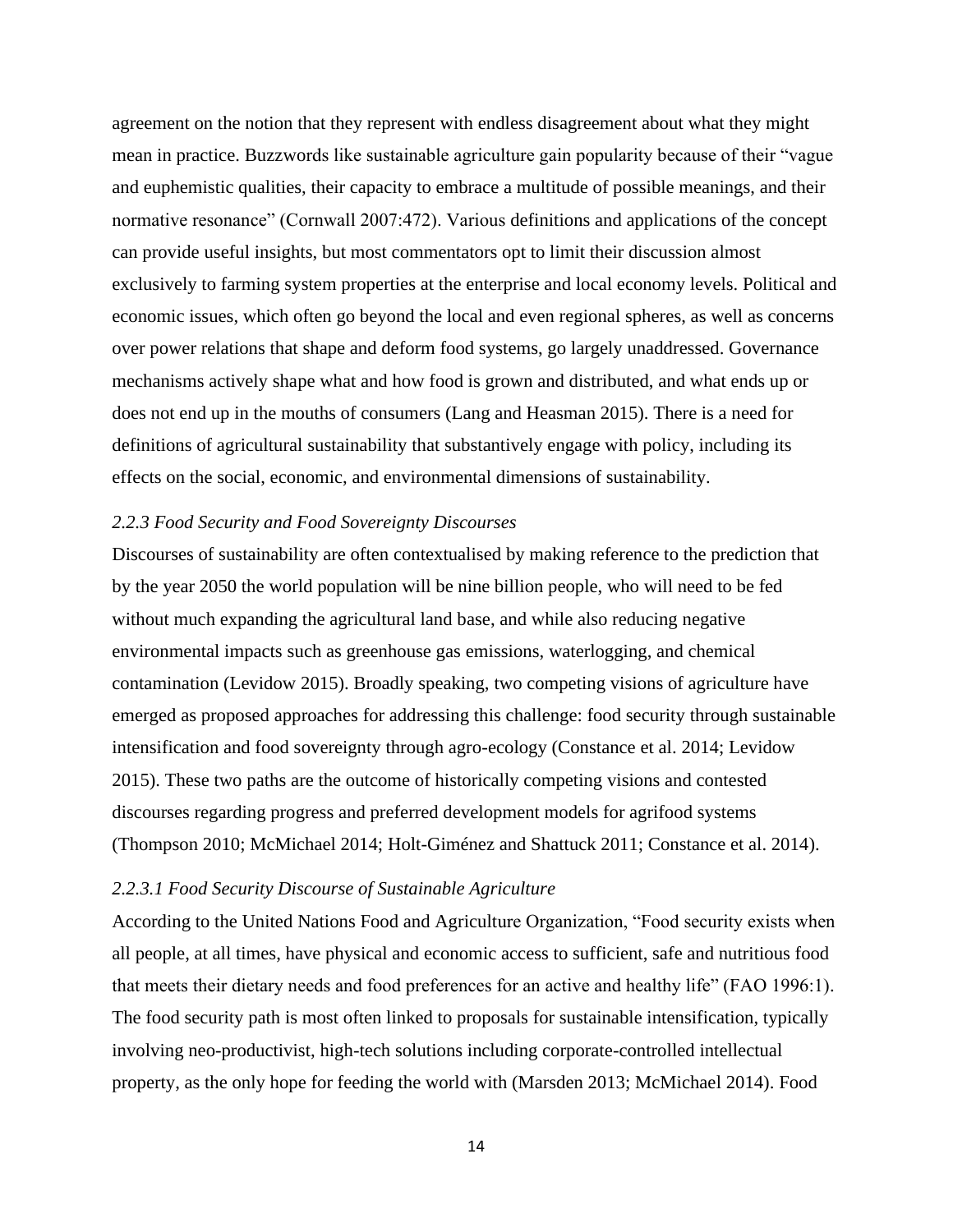security proceeds from a land commodification perspective, which assumes that the problem of food supply can be resolved through a high-tech repackaging of the adoption and diffusion approaches of the neo-productivist paradigm. The dominant framing is that to prevent hunger, global food supply needs to increase to meet increasing food demand (Jarosz 2014; Lee 2013; Godfray et al. 2010). Its adherents argue that agricultural sustainability will be achieved through increasing production and by funding agricultural research into agricultural biotechnologies that will meet the growing demand for animal products and keep food prices low (Jarosz 2014). Hunger is implicitly linked to financial limitations of producers, and boosting productivity is seen as improving food security by increasing world food supply and by growing farmers' incomes.

This discourse is typically embedded in technocratic, neoliberal, development discourses (Holt-Giménez and Shattuck 2011; Lee 2013; Jarosz 2014). Historically, a version of this discourse was also part of the promotion of the first GR (Jarosz 2014). Today, in response to the environmental and social damage caused by the first GR (for an overview of this damage, see section 2.4 of this chapter), the productivist food security discourse often invokes a "new Green Revolution" that mitigates the social and environmental externalities of industrial agriculture and aims for market-led sustainability (Holt-Giménez and Shattuck 2011:115; Jarosz 2014). Most mainstream sustainable agriculture scholarship aligns with this productivist, neoliberal discourse (Bogdanski 2012; Neufeldt et al. 2013; FAO 2013). In practice, this discourse embraces increasing productivity through intensification–producing more food through advances in the adoption and utilisation of industrial inputs, and without increasing the total land area farmed (for examples see Branca, McCarthy, Lipper, and Jolejole 2011; Campbell et al. 2014; Harvey et al. 2014). This discourse is embedded in technological advancements, comparative advantage and free trade positions (Struik, Kuyper, Brussaard, and Leeuwis 2014; Petersen and Snapp 2015).

## *2.2.3.2 The Food Sovereignty Path to Sustainability*

A food sovereignty discourse, in contrast, "conceptualizes hunger and poverty as emerging from the globalisation of food and agriculture" (Jarosz 2014:174) and was developed to counter the dominant food security narrative (Jarosz 2014; Lee 2013). According to the 2007 Declaration of Nyéléni, food sovereignty encompasses: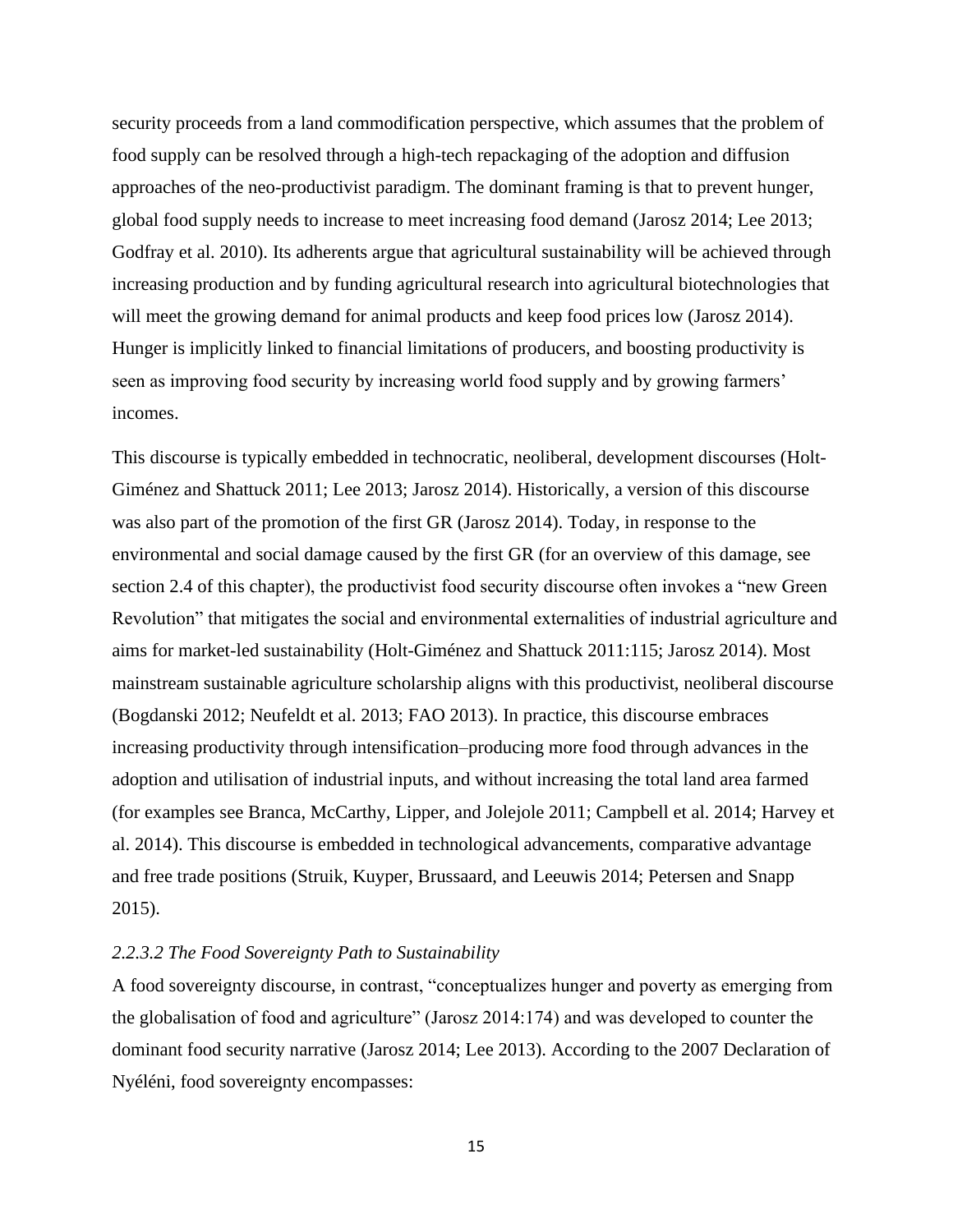The right of peoples, communities, and countries to define their own agricultural, labour, fishing, food and land policies which are ecologically, socially, economically and culturally appropriate to their unique circumstances. It includes the true right to food and to produce food, which means that all people have the right to safe, nutritious and culturally appropriate food and to food-producing resources and the ability to sustain themselves and their societies. Food sovereignty means the primacy of people's and community's rights to food and food production, over trade concerns ( $\overline{La V1a}$ ) Campesina 2007:9).

The food sovereignty movement posits a counter-frame to food security approaches. Espoused foremost by La Vía Campesina, this view challenges and questions the validity of the food security's framework based on free trade and corporate rights. Instead, La Vía Campesina seeks to build coalitions to create agrifood self-sufficiency through land reform, indigenous knowledge, and the regionalisation of agrifood systems based on agro-ecological principles (Desmarais, Qualman, Magnan, and Wiebe 2015; Fairbairn 2012; Rosset and Martinez-Torrez 2014). These ideas include the assumption that moderate- and smaller-scale agro-ecological farming, situated and adapted in a particular place, is more resilient to climate shocks than industrial agriculture as well as the idea that domestic agrifood production is a surer path to agrifood sustainability than reliance on global commodity chains (de Schutter 2011). The discourse focuses on honouring indigenous cultures and appropriate technologies that support a decentralised agrifood system aligned with concepts of ecological resilience, food sovereignty, fair trade and social justice (IAASTD 2008; Fernandez, Goodall, Olson, and Méndez 2013).

Agroecology calls for transforming the current food system to ensure that those who produce food have equitable access to, and control over, land, water, seeds, and fisheries as well as ensure agricultural biodiversity (Holt-Giménez and Shattuck 2011; Constance et al. 2014). Central tenets of the food sovereignty discourse include structural change in the food system to increase national sovereignty around food and agriculture, as opposed to adherence to rules imposed under international trade regimes (Jarosz 2014). It also involves a rejection of biotechnology and industrial agriculture "in favour of localised food production and the protection of rural livelihoods" (Lee 2013:217), as well as agro-ecological systems of sustainable agricultural production (Holt-Giménez and Shattuck 2011). In practice, food sovereignty scholars prescribe agrarian reform, democratizing food systems, abolishing unfair international trade regimes, and promoting small-scale agro-ecology. In contrast to the food security framework, food sovereignty views land through a multifunctional lens, employing a full-cost accounting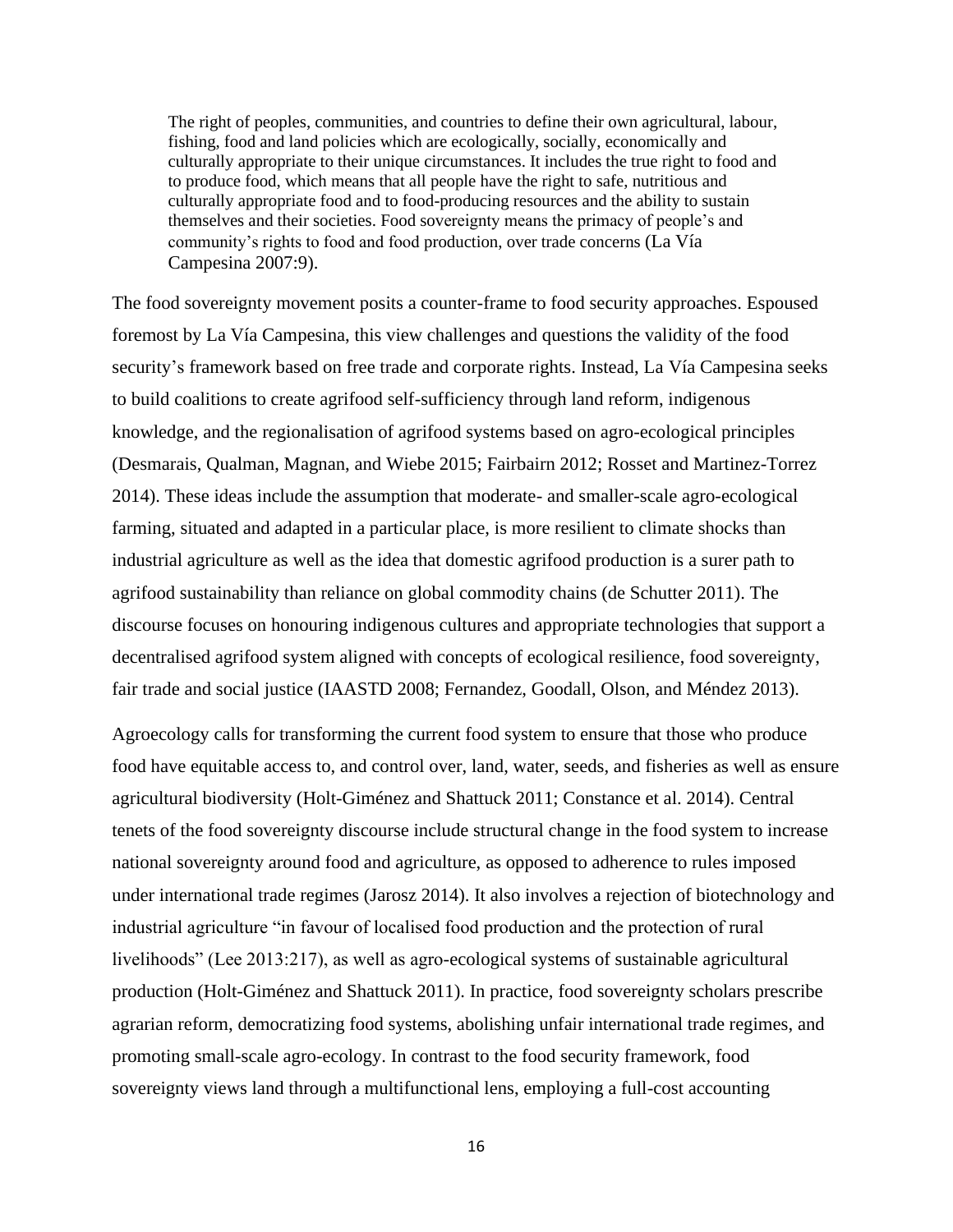approach. It embraces a rights-based rather than market-centred framework where rights are defined in collective rather than individual terms (McMichael 2014). In the face of ongoing enclosures and regimes of accumulation based on dispossession, the food sovereignty approach proposes reoccupation and repossession of the land. Food sovereignty is thus strongly linked to broader questions of social justice and the rights of farmers and indigenous communities to control their futures and make their own decisions. The battle between La Vía Campesina and TNCs over seed sovereignty is a key example of the contest between these conflicting paradigms (Kloppenburg 2010).

At their core, these contrasting perspectives represent alternative conceptions of modernity (McMichael 2014). The food security discourse separates the social and physical sciences and casts traditional agriculturalists as primitive laggards whereas the food sovereignty framework values interdisciplinary approaches, honors indigenous knowledge, and foregrounds the pursuit of social justice—the latter being a critical fault line in agrifood studies (Rivera-Ferre 2012). While food sovereignty emphasises local control and self-sufficiency, food security tends to emphasise reliance on the global economy based on liberalised agricultural markets. Thus, while food security is more of a technical concept, and the right to food more of a legal one, food sovereignty is essentially a political concept (Windfuhr and Jonsén 2005).

Scholars emphasise that there are variations within these discourses, and blurred lines between them depending on the particular actors and scales (Jarosz 2014; Lee 2013). The two discourses may have "irreconcilable" policy implications at the national and international scale (Lee 2013:218), but practices at the local or farm scale may fall somewhere between (Jarosz 2014). Jarosz (2014) offers a case study of urban agriculture in Cameroon that blurs the line between the two discourses because it enables individuals or households to control their own food production, which has mitigated social unrest while leaving power relations intact.

The language one has at one's disposal limits a person's ability to articulate and know their world. Problem framing and concept definition are fundamentally political processes, and there are often winners and losers (Cheyns 2011). Who gets to dominate the discussion with respect to sustainability, how this is decided, and what forms of knowledge count, are all elements that can be influenced by the language and concepts deployed by different actors. The dominance or subordination of competing sustainability perspectives have an enormous influence on the ways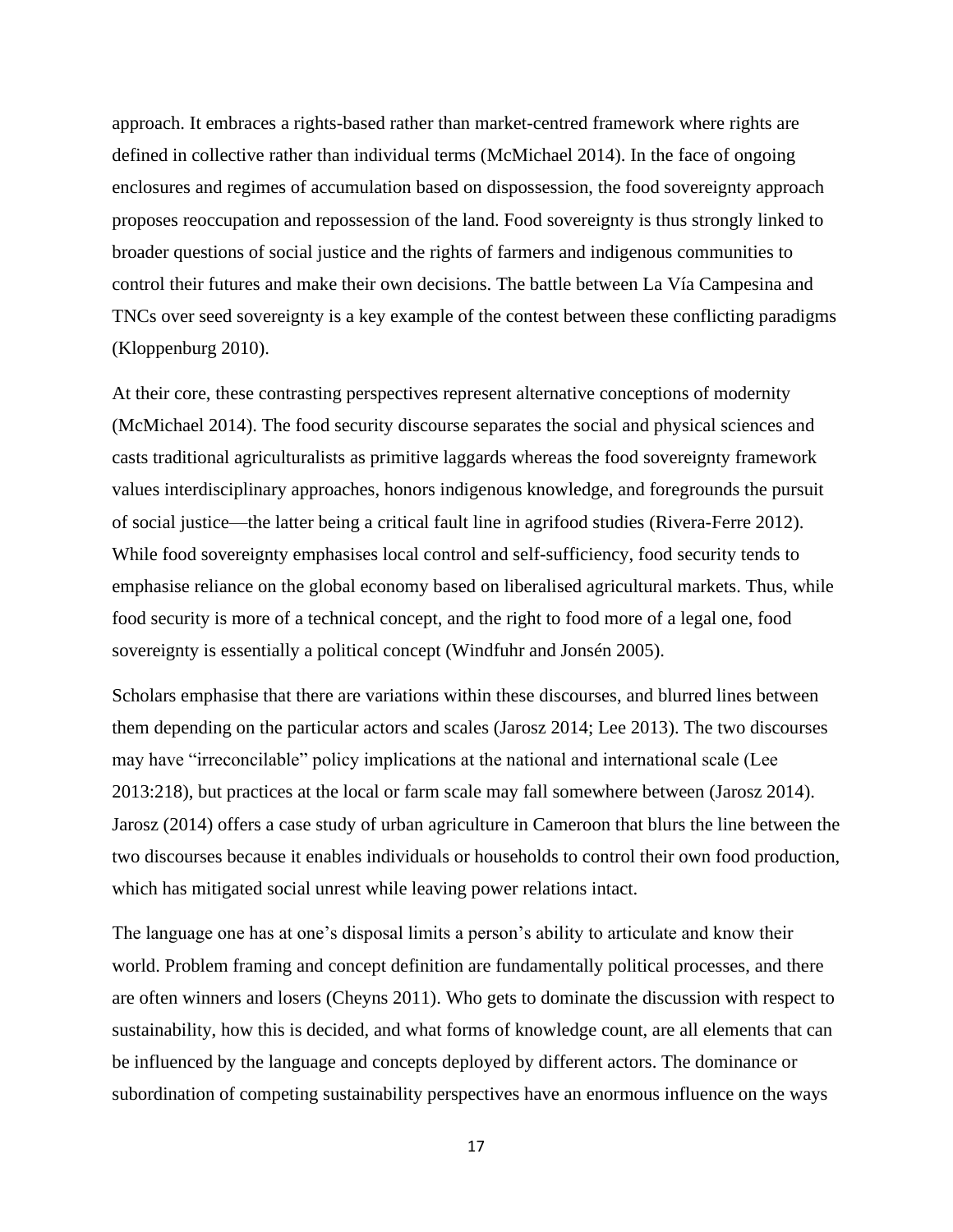in which individuals and organisations understand what is happening in the world, identify the root causes of social problems, and champion particular courses of action. In sum, there is more than one way to understand the problem of sustainable agriculture, and different discourses affect how various actors prescribe solutions. Given that the definition of sustainable agriculture is contested and encompasses multiple dimensions, different organisations will selectively adopt different aspects and versions of sustainable agriculture. How they come to choose these different approaches and dimensions has not been fully explored. Although the agro-ecology and food sovereignty paths are fairly well recognised in recent literature (Claeys 2015; Constance et al. 2014; Jarosz 2014; Kloppenburg 2010; Lee 2013; Marsden 2013; McMichael 2014; Neufeldt et al. 2013), existing works neither systematically document the discourses behind these paths, nor document the political-economic contestations that may arise as each path advances its agenda as the solution to feeding the world in a sustainable manner. The present research illuminates the contested terrain of sustainability in African agriculture, especially with reference to approaches promoted by stakeholders leaning towards the food security via industrial agriculture model.

## <span id="page-26-0"></span>**2.3 Theoretical Framework**

In this section, I discuss the theoretical frameworks that are employed to help make sense of the research question. The thesis draws on theories and concepts from political ecology, environmental sociology, and the sociology of food and agriculture. The theories considered here include the theory of planned behavior, the theory of informational influence, the treadmill of production, and political ecology theory.

# *2.3.1 The Theory of Planned Behaviour*

The Theory of Planned Behaviour (ToPB) is one of the most influential and widely cited socialpsychological frameworks for the prediction of human behaviour/action and has been applied to an array of problems (Ajzen 2011). The theory suggests that the likelihood of an individual performing a particular behaviour is based on the individual's intention to perform that behaviour. By including perceived behavioral control, Ajzen proposed the theory as improvement to the predictive power of the theory of reasoned action. The theory states that, together, attitude towards a behaviour, subjective norms, and perceived behavioural control, shape an individual's behavioural intentions and the performance of that behaviours. In general,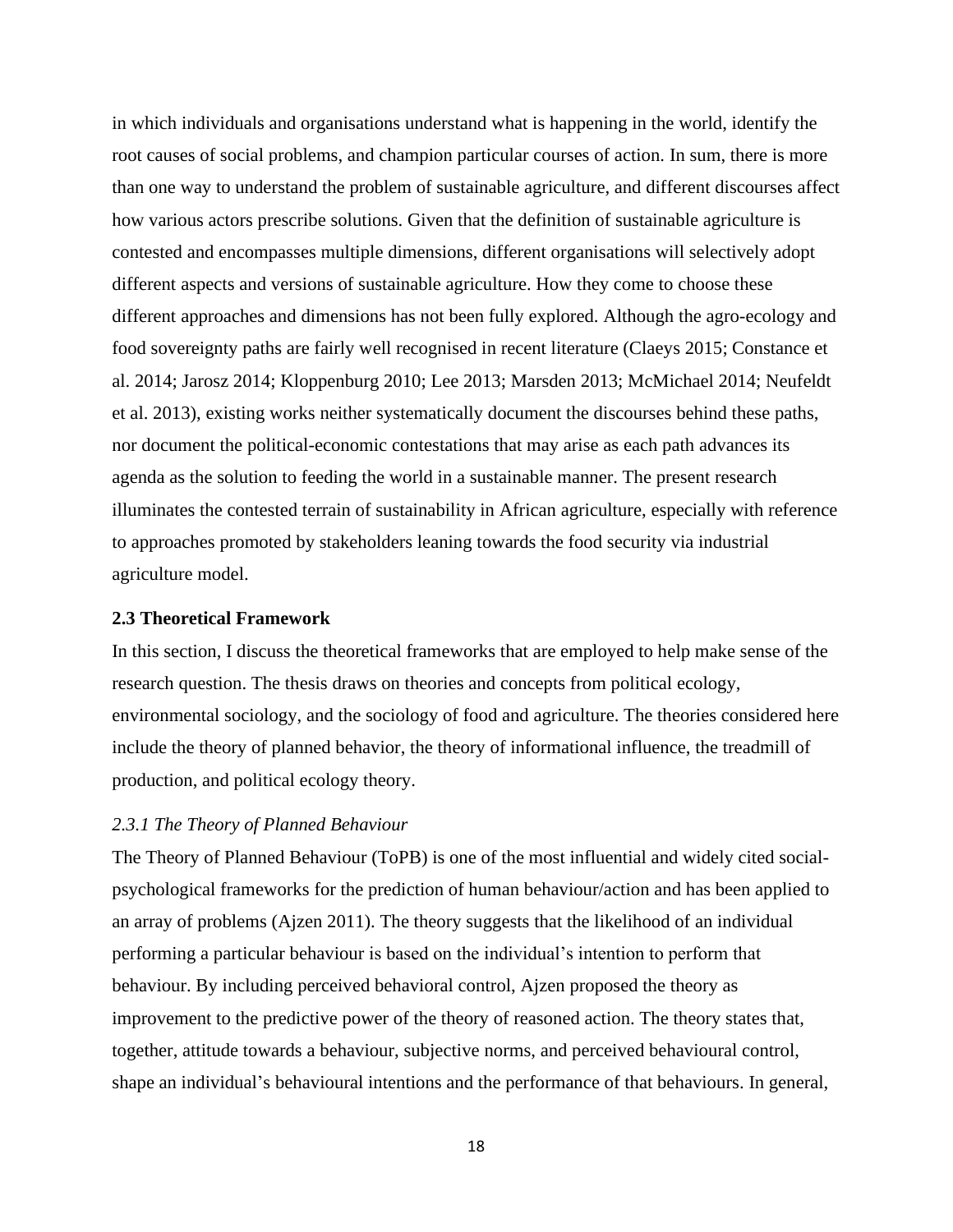the more favourable the attitude and the greater the perceived control, the stronger the intention and the likelihood to perform a given behaviour would be (Ajzen 1991).

Although widely applied to the analysis of farmer behaviour when purchasing farm inputs (Menozzi and Mora 2012; Menozzi, Fioravanzi, and Donati 2015), to predict entrepreneurial behaviour such as starting a business (Kautonen, Van Gelderen, and Tornikoski 2013), or to test the determinants of farmers' strategic behaviour (Bergevoet et al. 2004), critics argue that the ToPB works on the assumption that actors have complete knowledge and will make economically rational choices. Also, Charng, Piliavin, and Callero (1988) argue that such models of intentionality have worked relatively well for one-off types of behaviour such as voting; however, they are inadequate as a predictive tool for repeated behaviours or practices like farming. This is because farming requires the human capacity to carry out the behaviour for the long term and often goes beyond self-seeking, individualistic behavior to include broader—even societal—political and economic goals. Nigbur, Lyons, and Uzzell (2010) also maintain that a shortcoming of the theory of planned behavior is that it is based on a simplified individualistic view of human behaviour that does not explicitly incorporate the role of identities in complicating motives and actions. The theory frames behaviours as guided by narrow selfinterest in pursuit of rewards and to avoid punishments.

# *2.3.2 Theory of Informational Influence*

The theory of Informational Influence (Deutsch and Gerard 1955) argues that normative influence comes into play when individuals accept information from others as accurate and valid, particularly in cases of uncertainty (Kaplan and Miller 1987) or where a decision has a potentially large impact (Baron, Vandello and Brunsman 1996). In the absence of certainty or complete information, individuals are more likely to rely on information provided by others and to conform to the normative expectations of others. The relative importance of the tasks and decisions at hand is also crucial to understanding informational influence. Baron and colleagues (1996:915) conceptualise task importance as "the extent to which making correct or accurate judgments mediates important rewards and punishments." In "high-stakes" situations where there is much to gain or lose, individuals are more susceptible to informational influence (Kaplan and Miller 1987).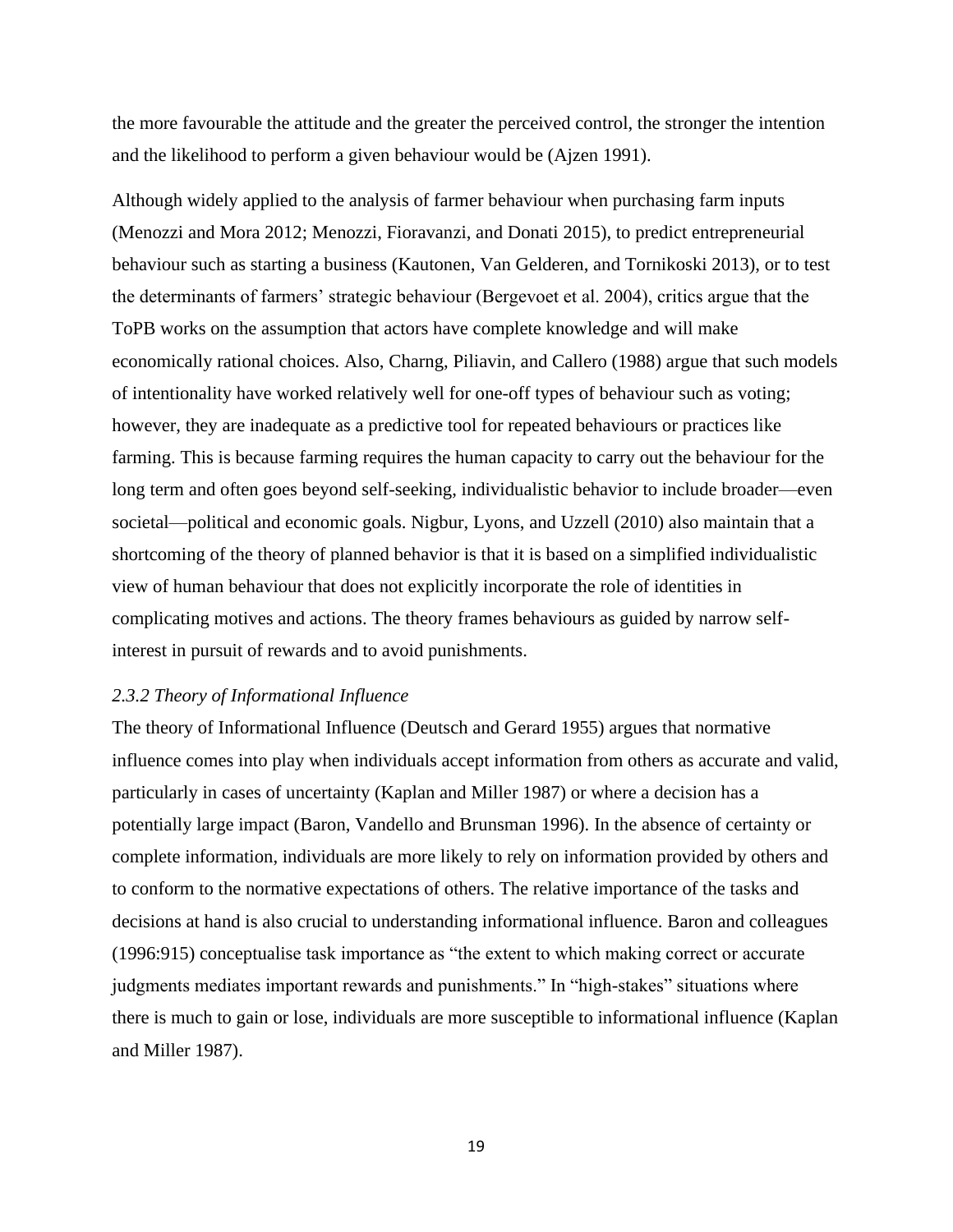In the USA, the theory has been successfully applied to studying farmer decisions to apply nitrogen fertiliser (Robertson and Vitousek 2009) and also the influence of information linked to seed corn contracts on farming practices (Schewe and Stuart 2016). However, critics argue that it tends to simplistically reduce decisions by farmers to a matter of information availability while neglecting broader institutional and social factors that influence the farming decisions.

#### *2.3.3 Treadmill of Production Theory*

Treadmill of Production Theory (Gould, Pellow, and Schnaiberg 2004; Schnaiberg 1980; Schnaiberg and Gould 2000) offers a Marxian structural perspective, highlighting how a competitive capitalist system leads to an unavoidable ramping-up and expansion of production along with associated social and environmental costs. Firms (in this case, farms) compete to increase production and lower costs, through technology adoption or labour exploitation, in order to capture a larger portion of the market and reduce unit cost. This relentless pursuit of growth is a defining feature of capitalist systems (Schnaiberg and Gould 2000).

With respect to agriculture, treadmill of technology theory (Cochrane 1958; Levins and Cochrane 1996) makes a similar argument highlighting structural pressures on farmers operating within capitalist systems to continuously increase production. Cochrane and colleagues (Cochrane 1958; Levins and Cochrane 1996) emphasise that increasing production, primarily through adoption of technology, is the primary way for farmers to increase income. However, investment in technology also increases debt burdens, and industry-wide production increases suppress commodity prices, placing farmers under further pressure to increase production (hence, the treadmill analogy). The treadmill of production and related treadmill of technology theory highlight the ways in which individual farmers are constrained by the larger capitalist political economy that creates structural demands for increasing production.

Along with agricultural economists, rural sociologists have analysed the treadmill of production, highlighting how the structure of political and economic systems promotes continuously increasing production (Buttel, Gillespie, and Larson 1990; Buttel 2001; Schewe and Stuart 2016; Wilson 2001). However, critics argue that the theory appears to be a theory of linear change and precludes the possibility for individual actors to change their actions. Some research has shown that farmers' choices with respect to farming practices may change in responses to changes to their individual situations; they are not just shaped by the dominant commercial logic of the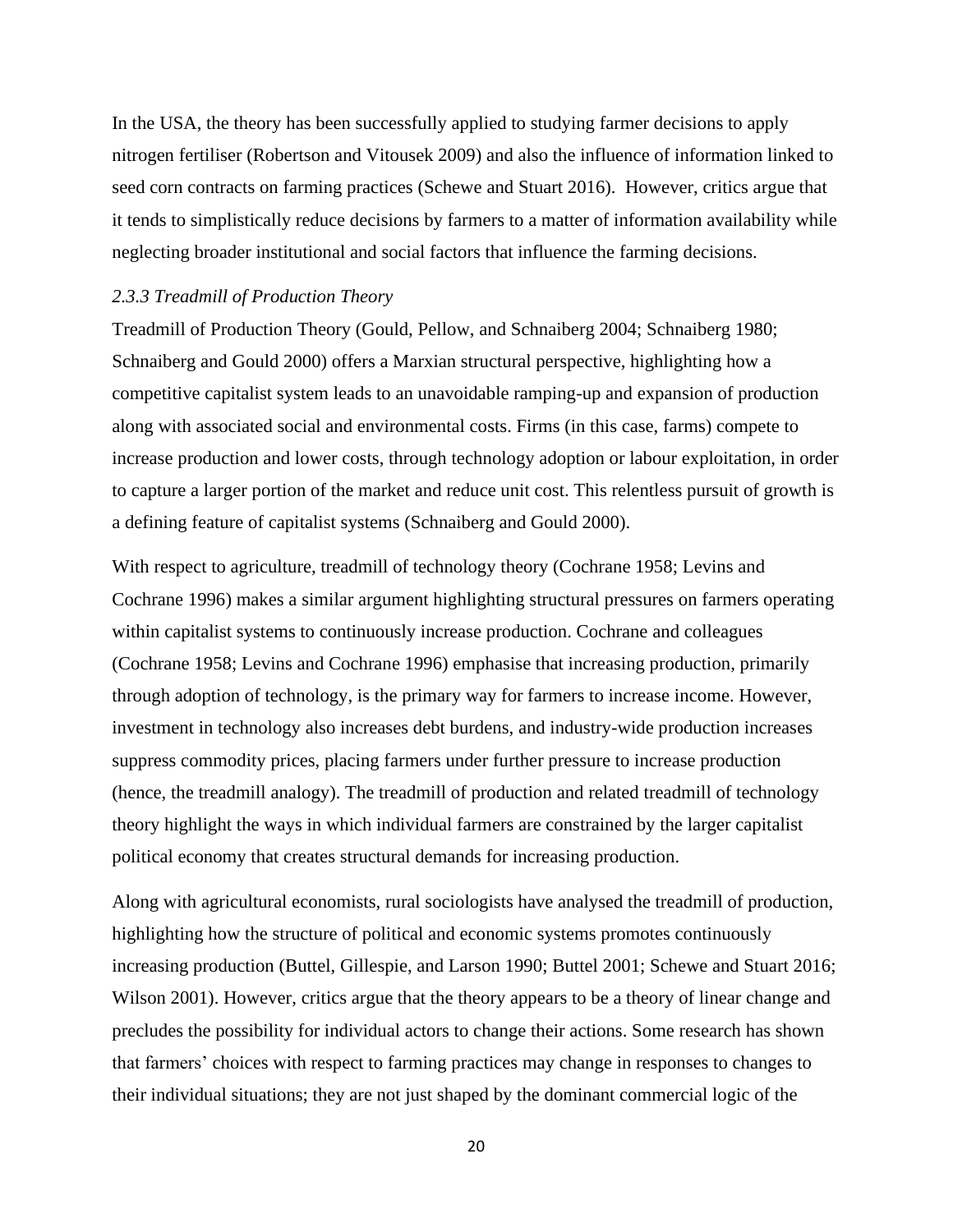social and economic context in which they and their neighbours operate. However, the theory is useful to understanding the logic behind AGRA's sustainable agriculture agenda and the ways in which it is being promoted to farmers.

While research building on these theories has helped us to understand the pressures that help to shape farmer attitudes and practices with respect to sustainable agriculture, they have not been able to fully explore the ideological underpinnings that form the foundation for those behaviors and attitudes. They also neglect farmer sensitivity to the social relations and practices that constitute different societies (or local and regional cultures). The most important limitation of these studies is that they exaggerate the extent to which rational choice drives what farmers choose to do and underestimates the extent to which farming is embedded in the complex web of ever-changing political, economic, social, and ecological influences. Farmers' farming patterns take shape in relation to other people, as they respond to issues and activities that take place in family groups, at the local level, and in the larger community—including national and international contexts. Farming does not involve isolated, privatised choices but, rather, choices that are conditioned by the totality of influences emanating from the contexts in which they are made. For this reason, in addition to the theories elucidated above, political ecology theory is also deployed to study the research questions.

## *2.3.4 Political Ecology Theory*

Political Ecology emerged in the 1970s and early 1980s in the context of radical critiques of cultural and systems ecology. Critics argued that to explain environmental degradation one has to situate resource management practices, including those of smallholders in the developing world, within the broader political economy (Watts 1983; Blaikie 1985). This fusion of political economic and cultural ecological perspectives became known as political ecology (Blaikie and Brookfield 1987; Bassett 1988). Political ecology in fact refers to a diversity of theoretical and methodological approaches to socioecological relations that is interested in questions related to the politics of natural resource management, access, and control, and environmental knowledge, and their interactive effects on livelihoods (Bassett, and Peimer 2015). Political ecology is concerned with how environmental, political, and economic processes are shaping humanenvironment relations (Robbins 2012). The theory argues that political, social, and economic differences account for uneven distribution of costs and benefits, and that changes in the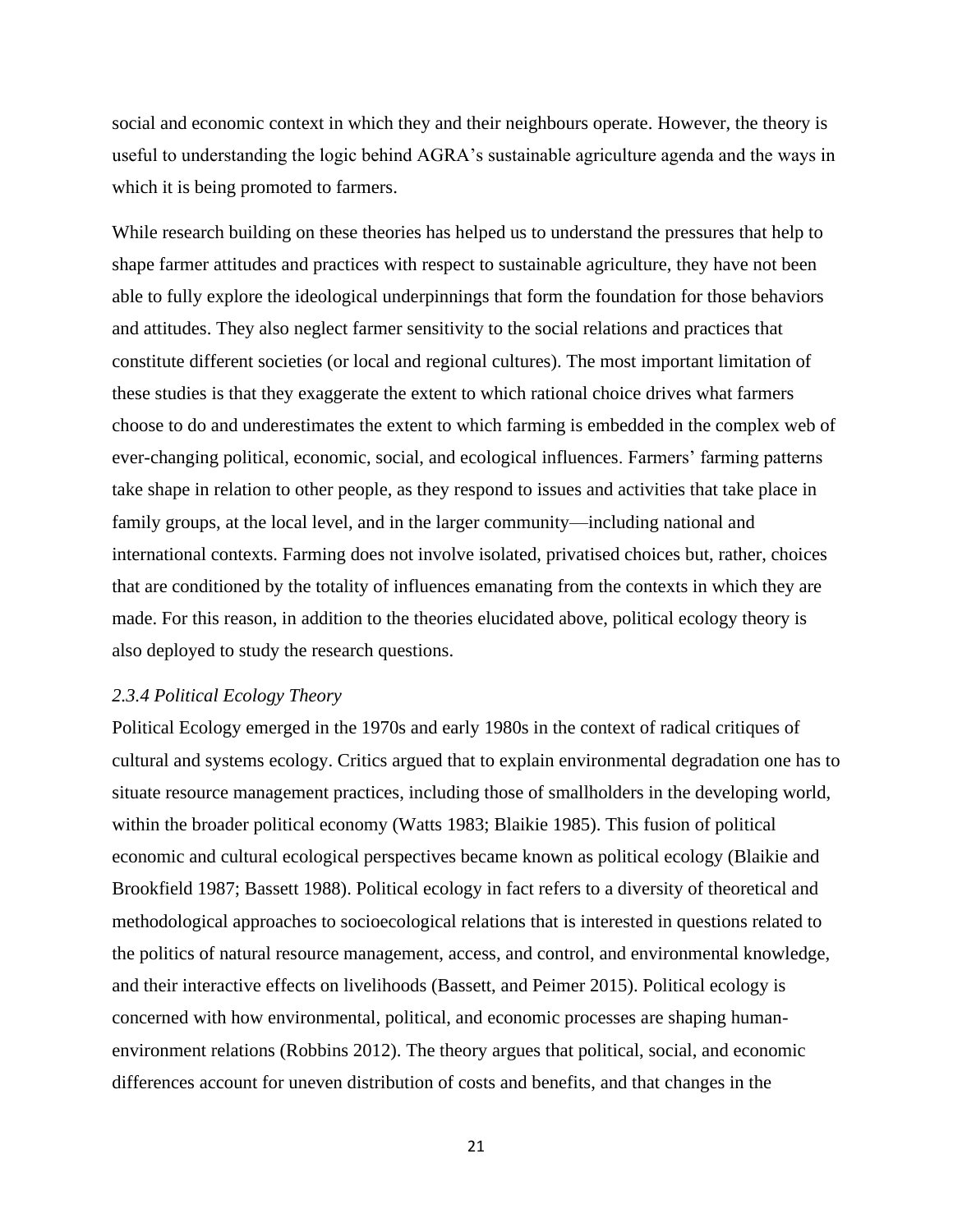environment do not impact everybody in a homogenous way. It attempts to provide critiques and alternatives in relation to the interplay of environmental with political, economic, and social factors (Robbins 2012). It is a theoretical framework that opens up more politically incisive inquiry, not just with respect to the complex, dialectic relationship between society and nature, but also about the deep roots of power relations, neoliberal metabolic processes, uneven socioecological development, and patterns of winners and losers embedded in the (re)production of ecological issues (Taylor 2015).

The political ecological critique, initially influenced by Marxist agrarian studies, gave rise to a succession of conceptualisations of nature-society interactions. According to some scholars, three frameworks have guided political ecology analysis: environmental/social dialectic, environmental constructivist, and co-production of socionature (Robbins 2012; Castree 2014).

Political ecology approaches rooted in the environmental/social dialectic, argue that environmental degradation occurs as a result of combined political, economic, and ecological processes. Degraded soils, in turn, contribute to the process of impoverishment as a result of declining yields. While the classic mainstream approach to land degradation blames land users for being backward and irrational and points to overpopulation as the main causes of environmental degradation (Blaikie 1985), scholars drawing on the environmental/social dialectic perspective view smallholder behavior as quite rational under adverse politicaleconomic conditions. Research in the environmental/social dialectic tradition combines existing scientific studies of land degradation with household surveys of farming systems and household budgets. The focus of analysis is on pressures that drive smallholders to overwork their land. Explanations typically emphasise processes that link resource users to broader political economies through "chains of explanation" and exploitation (Blaikie and Brookfield, 1987). These multi-scale analyses place emphasis on the social relations of production and exchange within households and communities, and the role of the state and other actors in perpetuating underdevelopment.

Another concern of political ecology, which draws on an environmental constructivist perspective, builds upon post-structural framings of environment-society relations. This approach argues that accounts of environmental change legitimise knowledge claims about socioecological relations that simultaneously legitimise power relations in society (Fairhead and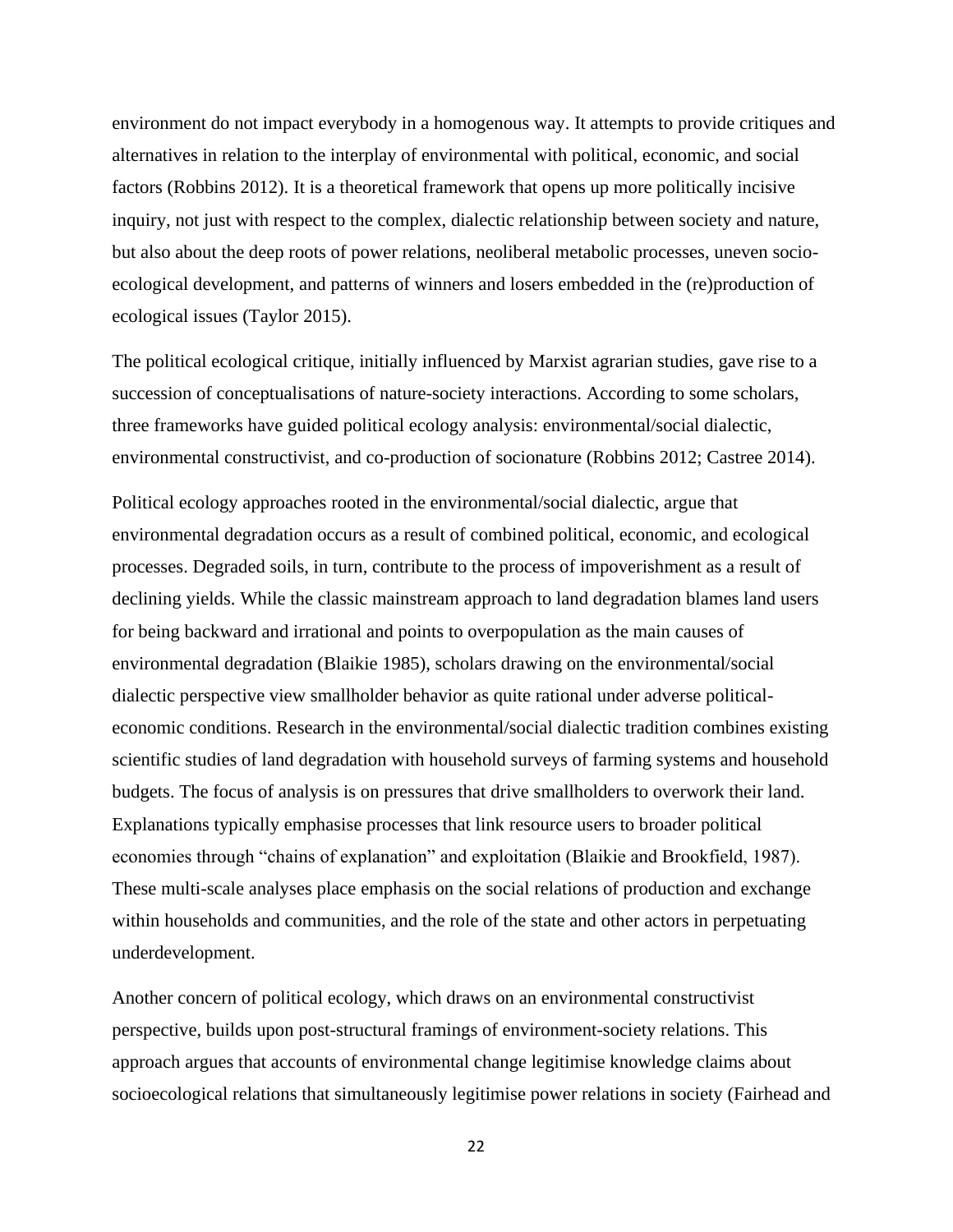Leach, 1996). These accounts, Forsyth and Walker (2008) argue, simplify complex cause and effect relationships, serve to stabilise uncertain biophysical processes and assign blame. In this rendering, environmental narratives tend to reinforce authority and contribute to entrenching existing inequalities. Foucault (1980) and Hajer (1995) draw on discourse analysis to show how environmental knowledge and social order are co-produced. Forsyth and Walker (2008) further advanced the environmental constructivist approach in their work on the politics of environmental knowledge among the people of northern Thailand. They confront environmental crisis discourses and their framings by questioning the scientific validity of representations of environmental change with respect to upland deforestation, downstream flooding and water shortages.

Drawing on Hajer (1995), Forsyth and Walker (2008) show that scientific knowledge and the framing of environmental problems are tightly intertwined through the process of "problem closure" and demonstrate that this process of environmental framing usually excludes local knowledge of biophysical processes. They further reveal that dominant environmental narratives often depend on simplified characterisations of ecological systems that are far more complex and uncertain than assumed. States and aid donors are attracted to nature-society simplifications because they (the simplifications) provide for relatively easy responses (Turner 1993). Unfortunately, such (mis)representations of environmental knowledge legitimate state and aid donor interventions on the grounds that only they (states and aid donors) have the authority and expertise to manage environment-society problems. In this manner, Forsyth and Walker (2008) argue, the state (and aid donors) (re)produce themselves in the process of policymaking, and implementation. Forsyth and Walker argue that researchers need interrogate how environmental narratives simplify and "stabilize complex and uncertain processes of environmental change; reflect, and reinforce different social orders by being based on particular valuations or experiences; notions of expertise; and particular sets of ideas about which social groups should carry the burden of blame and responsibility" (2008:18).

The goals of environmental constructivist approaches are not simply to deconstruct narratives and to propose counter narratives. The objectives are to advance scientific understanding of biophysical changes and to open up this analytical process to actors such as smallholders whose experience and understanding have historically been undervalued, especially under the aegis of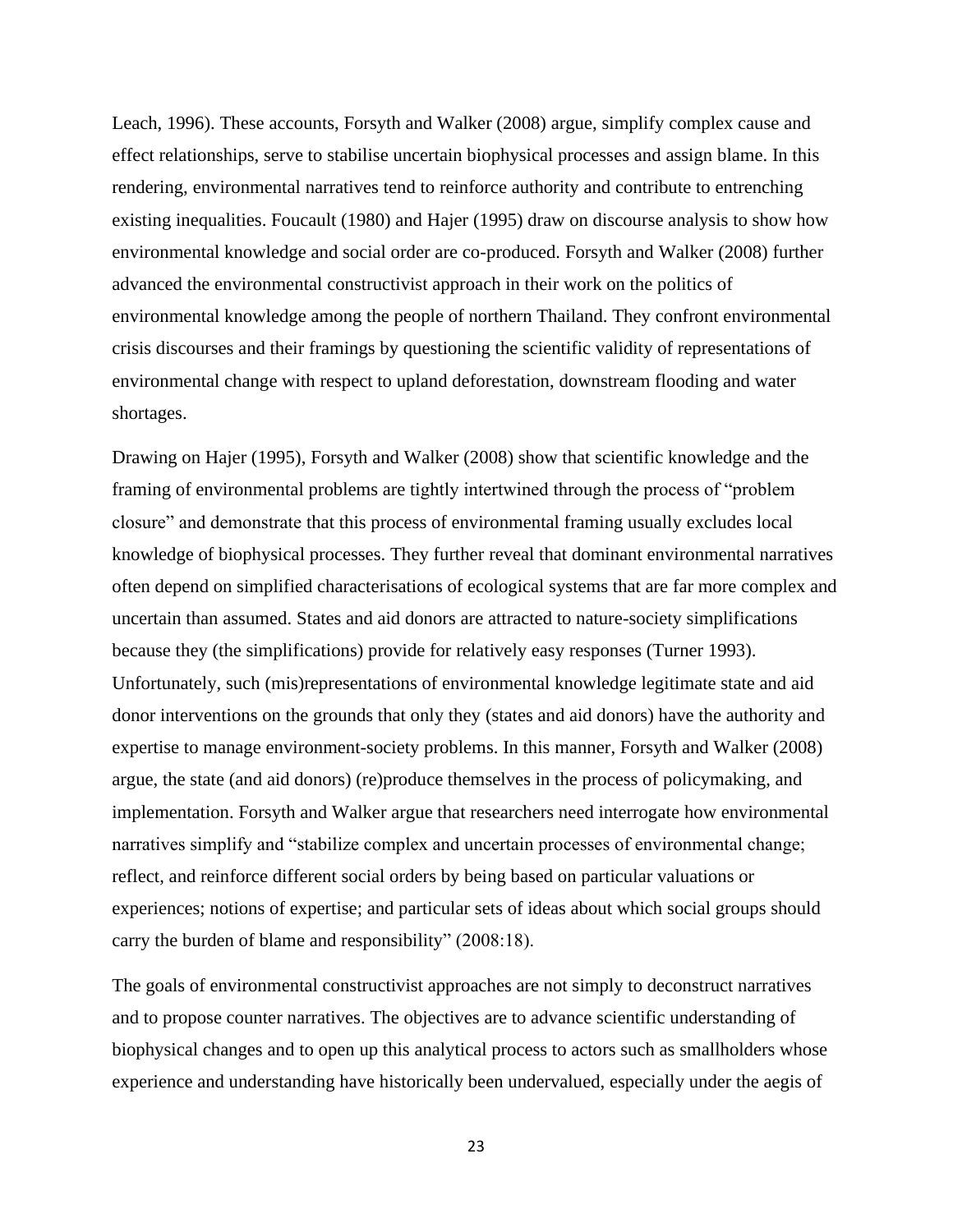GR coalitions. To achieve these research goals, there is a need to understand and reconcile conflicting interpretations and for "reading accounts both 'in' and 'out' of their contexts" (Fairhead and Leach 1996:16).

The co-production of socionature is the third approach within the overarching political ecology theory. The foundation of this approach builds upon two multi-disciplinary research traditions: Science and Technology Studies (STS) and Actor-Network Theory (ANT). This approach has three interrelated assumptions: (1) scientific knowledge is a form of social and cultural practice (Pickering 1992); (2) the goals and conduct of scientists and political actors shape and are shaped by one another (Braun 2000; Jasanoff 2004); and, (3) nonhumans and biophysical processes actively participate in socioecological relationships (Latour 2005). An important similarity among the three frameworks of political ecology the idea that scientific knowledge is a socially, economically, and politically mediated representation of the material world (Pickering 1992; Jasanoff 2004). That is, the same social, political, and economic forces that set the conditions for the environmental issues that researchers study also shape the conditions of production of the environmental knowledge that plays a crucial role in those studies (Lave 2012).

With these framings, political ecology theory explicitly seeks to break down ontological distinctions between science and society. From this perspective, scientific knowledge is not independent of society; rather, it is produced within specific socio-cultural contexts and at the sae time influences societal goals. This not only emphasises the ways that scientific knowledge legitimates the political agendas of the powerful; it also interrogates scientific practices themselves or how scientific knowledge influences government policy (Robbins 2012; Davis 2007). An important implication of this insight is that: "the production, circulation and application of science are deeply interconnected, so too should our analyses be" (Lave 2012:366).

Political ecologists, specifically those who study natural resource management, draw attention to the ways that the biophysical properties of resources "resist," "assist," or "redirect" political economic prerogatives (Bakker and Bridge 2006). A recurring theme of these studies is the importance of "being open" to the influences that the material world can have on social action. In his classic text, *Lawn People: How Grasses, Weeds, and Chemicals Make Us Who We Are*, Robbins (2007) shows how, in the process of making lawns, humans and nonhumans interact in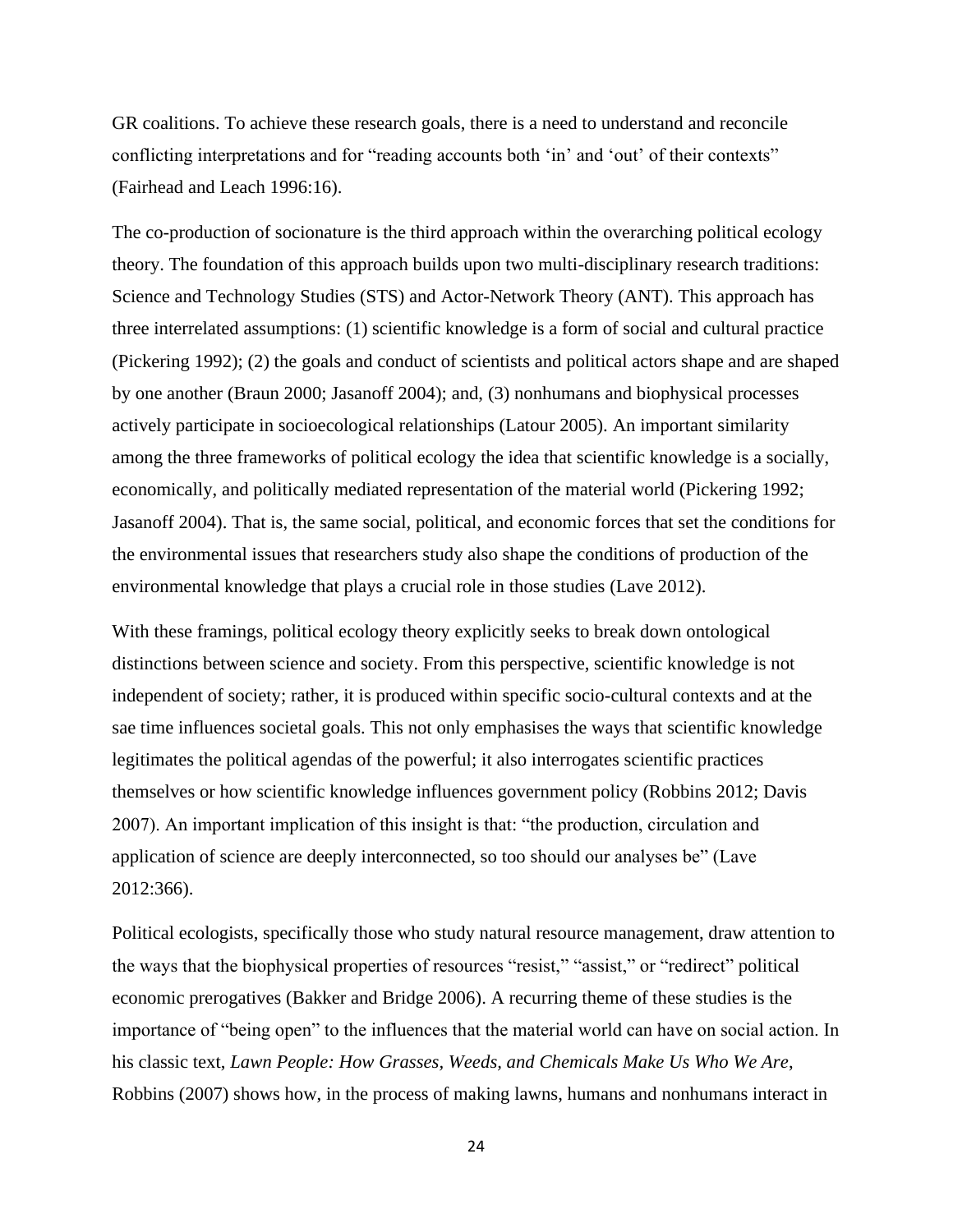ways that coproduce one another. The lawn people plant turf grass, which in turn subjects them to ceaseless mowing and chemical applications. Robbins conceptualises the lawn as a "sociotechnical system, which produces a political and economic turf grass subject—that sort of urban/suburban person whose identity is shaped by the high-input lawn, and whose life is disciplined by the material demands of the landscapes they inherit, create, and maintain" (Robbins 2007:xviii). This study reveal apprehension among suburban lawn owners who, as a result of pressures from their community, neighbors, lawn chemical companies, and turf grass itself, attend to the needs of their lawns and, turn themselves into "lawn people." Similarly, in his study of urban forests, Perkins (2007) combines Marxist political economy with ANT to elucidate the social and non-social labour required to produce urban forests. The research highlights that in the capitalist labour process, "the ontological priority resides with social relations of production (including nature) that govern the interaction between humans and objects within a capitalist political economy" (2007:1153).

Power relations at multiple scales figure importantly in all three socioecological perspectives discussed above. In the environmental/social dialectic, land degradation is most often associated with the precarious status of smallholder farmers. Their (in)ability to negotiate higher prices for cash crops or to secure greater access to productive resources is linked in part to their limited political power. Differential power relations also explain the dominance of certain environmental narratives and the inability of counter narratives to gain traction. The co-production framework is more cautious about the location of power (Robbins 2012) indicating that given the importance of the dialectical relationships shaping socioecological relations, the issue of power remains a question rather than a deduction. In the environmental constructivist approach explanations of ecological change are rooted in the social relations of production of discourses and expertise (Robbins 2012).

As indicated in this brief review, issues surrounding the sustainability of agriculture are not straightforward given the array of institutions that influence the discourses and the practices that are considered sustainable or not in the agrifood system. Technical choices made at the farm level are inspired by national and international policies that may reflect concerns related to national security, climate change, food production, water access, trade, monetary exchange rates, interest rates, migration, labour mobility, and wildlife habitat conservation. In addition to this,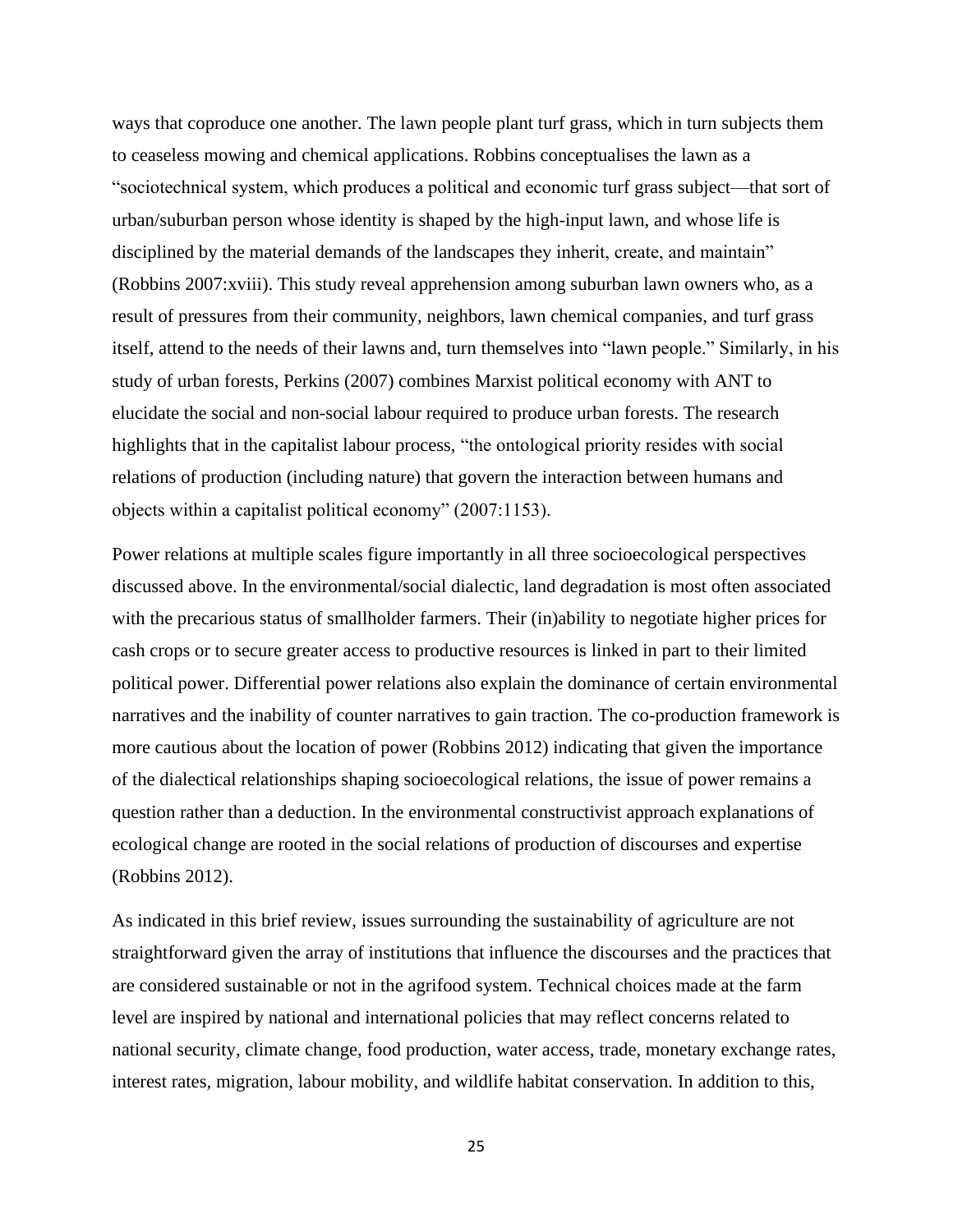transboundary institutions with different levels of authority mediate how vulnerability is addressed and external assistance is channeled to smallholder farming communities (Adger 2000). For example, where NGOs influence the implementation of climate-smart agricultural practices, government may control the distribution of key livelihood assets while donors determine the amount of climate-related financing through their direct and indirect influence on aid programmes. By viewing the complex socio-ecological relations that surround debates on correct approaches to enhancing the sustainability of the food system, political ecology can help researchers to reframe the debate from a purely technical debate to one that also seeks to address how power at different levels influences the vulnerability of marginalised groups and the distribution of agricultural resources.

Applying political ecology theories to the sustainability of the African agrifood system opens up a deeper set of questions about the discursive nature of what counts as sustainable farming. Political ecology can help explain how inequality, power structures, and social injustice feature within the sustainable agriculture discourse by critically evaluating the ethical dimension of issues relevant to smallholder farming communities (e.g. climate justice, land tenure. and the distribution of access/use rights). As theory, political ecology provides an important lens through which we can understand the origins, root causes, and characteristics of marginalisation within smallholder communities.

Political ecology can help us to derive more nuanced understandings of the broader contexts that help to drive environmental issues, while also attending to 'local' power dynamics. This has been the case for studies of land-based projects (Fairhead, Leach, and Scoones 2012; Le Billon and Sommerville 2017; Li 2013; Bebbington and Bury 2014; Perreault 2013), especially for those involving internationally traded commodities, trans-scalar power networks, and local livelihood disruptions. Political ecology does not only question when and where environmental issues are taking place, but also at what scales debates unfold. By recognising the multi-scalar character of many environmental and resource-related debates, political ecology helps expose the structural dimensions at play and the hidden processes that contribute to more visible expressions of problems. Political ecology approaches also allow us to recognise an expanded set of relations and actors involved in the processes of defining and explaining environmental issues.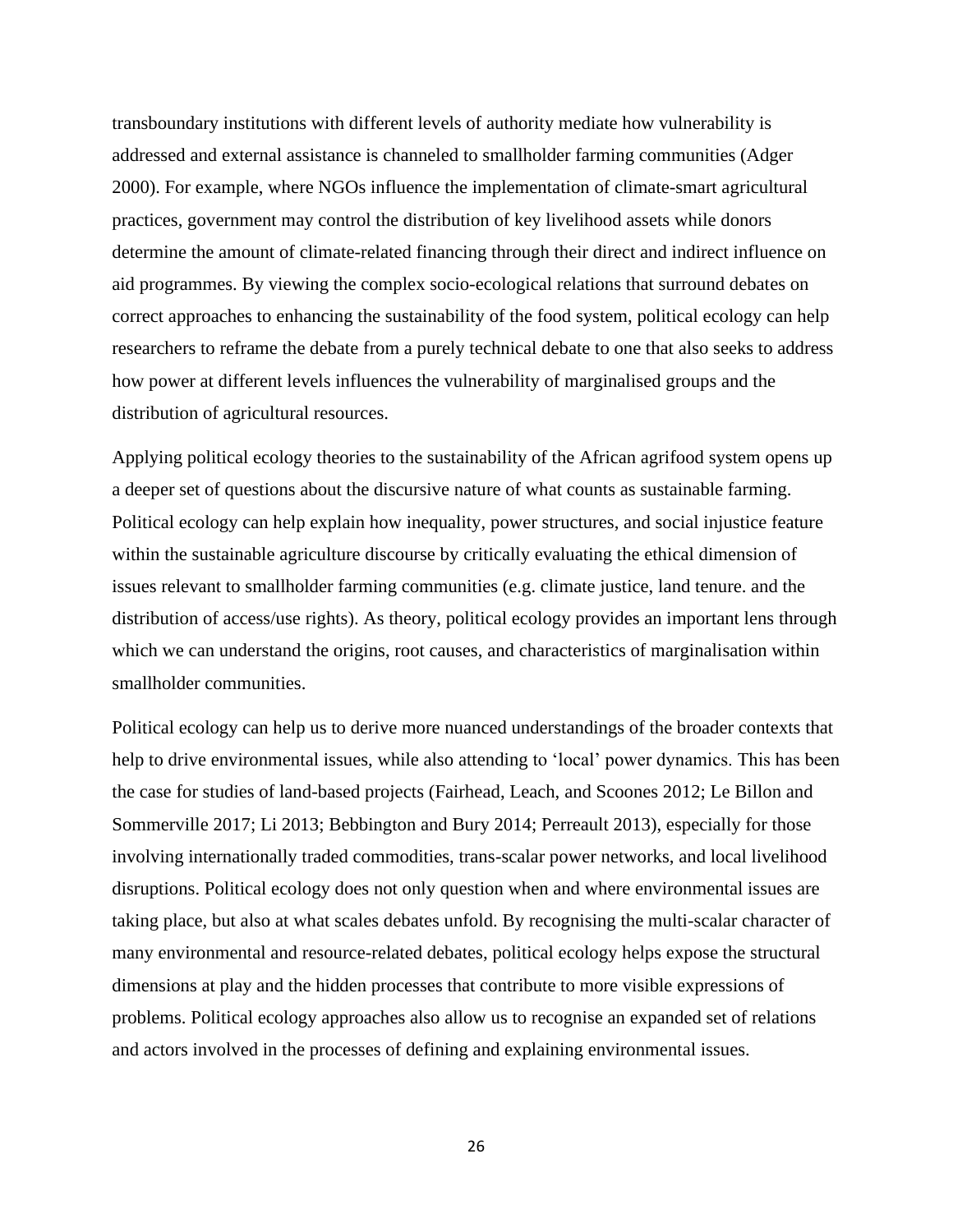The focus on environmental processes in political ecology research helps to highlight the discursive dimensions of ecological processes and resource sectors, notably the 'regimes of truth' that sustain and seek to legitimate capitalist accumulation in the form of enclosures of the commons and other assertions of exclusive rights of access (Robbins 2012). Political ecology provides a framework for understanding the sustainable agriculture discourse of AGRA precisely because it encourages locally specific, detailed investigations while also interrogating power structures that may extend beyond the local. It deepens our understanding of contemporary problems and offers opportunities to theorise possibilities for changes that reconstruct and enhance the discursive and material interpretation of environmental issues.

While sustainable agriculture debates leave room for a diversity of discourses, its implementation at local levels are influenced by structural and political debates at higher levels. In this context, politics does not simply refer to a set of policies and institutions, but rather to a competition in which there are winners and losers (Symons 2014). Understanding sustainable agriculture from the perspective of political ecology enables us to study how key development terms (here, 'sustainable agriculture') serve as discursive tools that mask ideological and programmatic differences.

Vague and fuzzy terms such as sustainable agriculture warrant further interrogation. It important to investigate the discourses that the concept propels and invokes, and to note the beneficiaries and losers that may emerge in specific contexts. The literature reviewed above agrees on one thing: different organisations define sustainable agriculture differently. However, little is known about how they come to define sustainable agriculture, or about the ways in which those conceptualisations have evolved and have been promoted to farmers and other stakeholders in the agrifood system. This study aims to partially address this gap through a case study of the Alliance for a Green Revolution in Africa of which the next section provides a brief history of its history and its programming in Africa. This historical overview provides the background information needed to critically examine the social relations of production and illuminate how the concept of sustainable agriculture is produced and reproduced by AGRA with particular attention on how AGRA's activities intertwine with other political and economic processes to limit or promote different types of farming.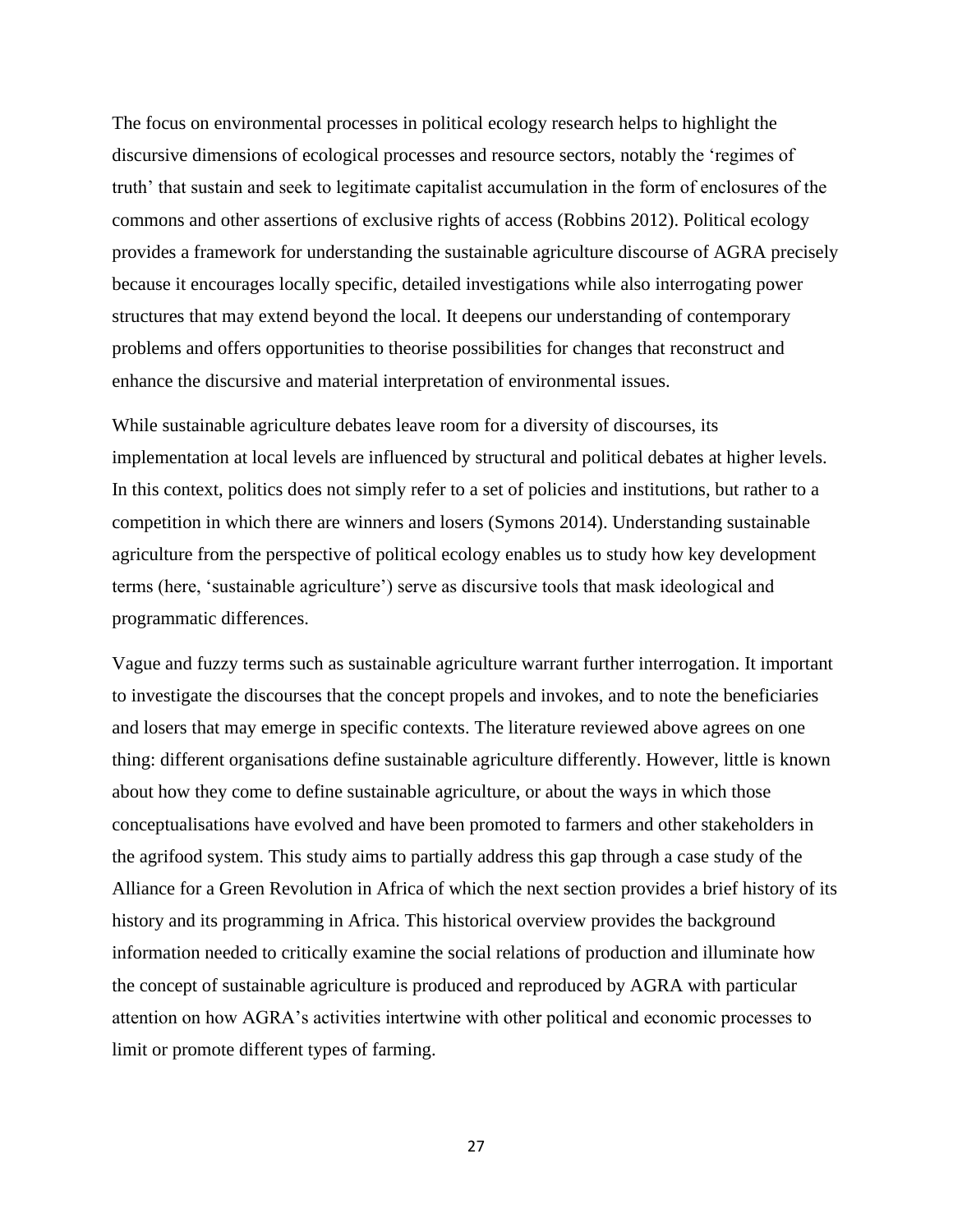# **2.4 Overview and Critique of the Green Revolution and the Alliance for a Green Revolution in Africa**

In this thesis, the term Green Revolution refers to the particular historical events, social and political conditions, and technical changes that led to the development and large-scale adoption of high-yielding maize, rice, and wheat varieties—mainly in Mexico, India, and the Philippines (Conway 1997; Perkins 1997). The origins of the original GR lay in a particular combination of business interests (that is, agrichemical companies), philanthropic organisations, science, and politics that originated primarily in the United States (Kloppenburg 2004; Perkins 1997). It consisted of a set of research technology transfer initiatives occurring between 1950 and the late 1960s. These initiatives resulted in the adoption of new technologies, including high-yielding varieties (HYVs) of cereals (especially dwarf wheat and rice) in association with chemical fertilisers and agro-chemicals. Frequently, the use of new cultivars and more agrichemicals was complemented by steps to control water supply (usually via irrigation) and by new methods of cultivation, often involving more mechanisation. All of these together were seen as a 'package of practices' to supersede 'traditional' technology and to be adopted as a whole (Toenniessen, Adesina, and DeVries 2008). The Ford Foundation and the Rockefeller Foundation were heavily involved. One key leader was the plant breeder Norman Borlaug, the "Father of the Green Revolution", who received the Nobel Peace Prize in 1970. He is credited by some with saving over a billion people from starvation (Conway 1999). The basic approach was the development of high-yielding varieties of cereal grains, expansion of irrigation infrastructure, modernisation of management techniques, and expediting the distribution and adoption of hybridized seeds, synthetic fertilisers, and pesticides.

In terms of institutional and organisational developments, the GR involved building a network of research organizations—the Consultative Group on International Agricultural Research (CGIAR)—that was funded by governments and philanthropic institutions, and conducting research in collaboration with national governments. The CGIAR was the scientific and technical backbone of the GR in Asia (Bouis, Graham, and Welch 2000). Political and economic interests had significant influence with respect to plant breeding priorities and the kinds of high-input farming systems that were promoted (Kloppenburg 2004; Perkins 1997). Governments and development planners typically encouraged farmers to use a 'package' of inputs, including high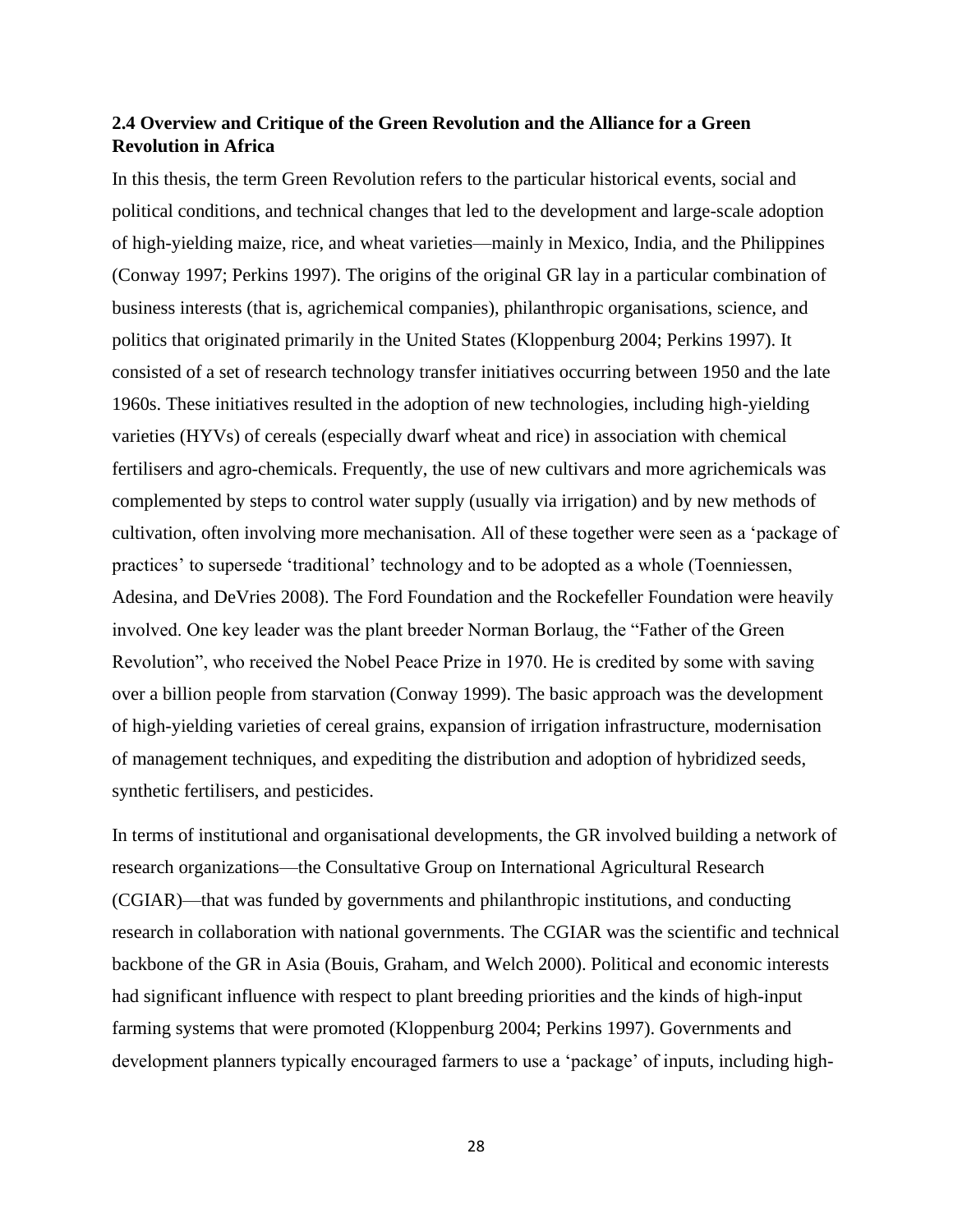yielding commercial seeds, fertilisers, and pesticides, that were especially productive when used under irrigated or high rainfall conditions (Conway 1997; Gupta 1998).

The Alliance for a Green Revolution for Africa (AGRA) is a leading organisation now promoting similar approaches in Africa. Calls for a GR in Africa by the Gates Foundation and others have included promises to eliminate hunger and malnutrition by investing in the development and promotion of biotechnologies (especially genetically modified seeds), synthetic fertilisers, crop- and livestock-protection products (pesticides and veterinary pharmaceuticals), and irrigation. These initiatives are based on the argument that the first GR, which largely bypassed Africa, led to an increase in food production in areas where those technologies were heavily adopted. The Alliance for a Green Revolution in Africa (AGRA), funded mainly by the Bill and Melinda Gates Foundation, has pledged to contribute US\$3.2 billion to address hunger in Africa. Similar to the original GR, much of this funding is directed at plant breeding, typically through genetic engineering, and other intensive technological solutions. Another area of focus is the support of private agro-input dealers throughout Africa, to promote greater use of commercial fertilisers and other agroindustrial inputs.

Proponents of the first GR argue that the development of high yielding varieties of the world's major food staples has led to an increase in food production, and a subsequent decrease in food prices, which has had a positive effect on food security (Conway 1997). Certainly, there is ample evidence that agricultural yields increased for certain staple cereal crops (especially maize, wheat, and rice) in many parts of the world following the initiation of the GR. Although access to financing and subsidies of various kinds were also important, much of this increase has been credited to new varietal types, increased fertiliser use, and irrigation (Conway 1997). However, issues such as the increasing reliance on external (energy-intensive) inputs, environmental pollution and health consequences, loss of seed biodiversity, loss of farming knowledge, perpetuation of inequalities, rising land concentration, increasing food insecurity and malnutrition, and increasing gender inequality have been identified as consequences of the first GR and of more recent initiatives by AGRA and its partners in Africa (Bezner Kerr 2012; Patel, Bezner Kerr, Shumba, and Dakishoni 2015; Patel 2013; Weis 2007; Van Weezel 2016).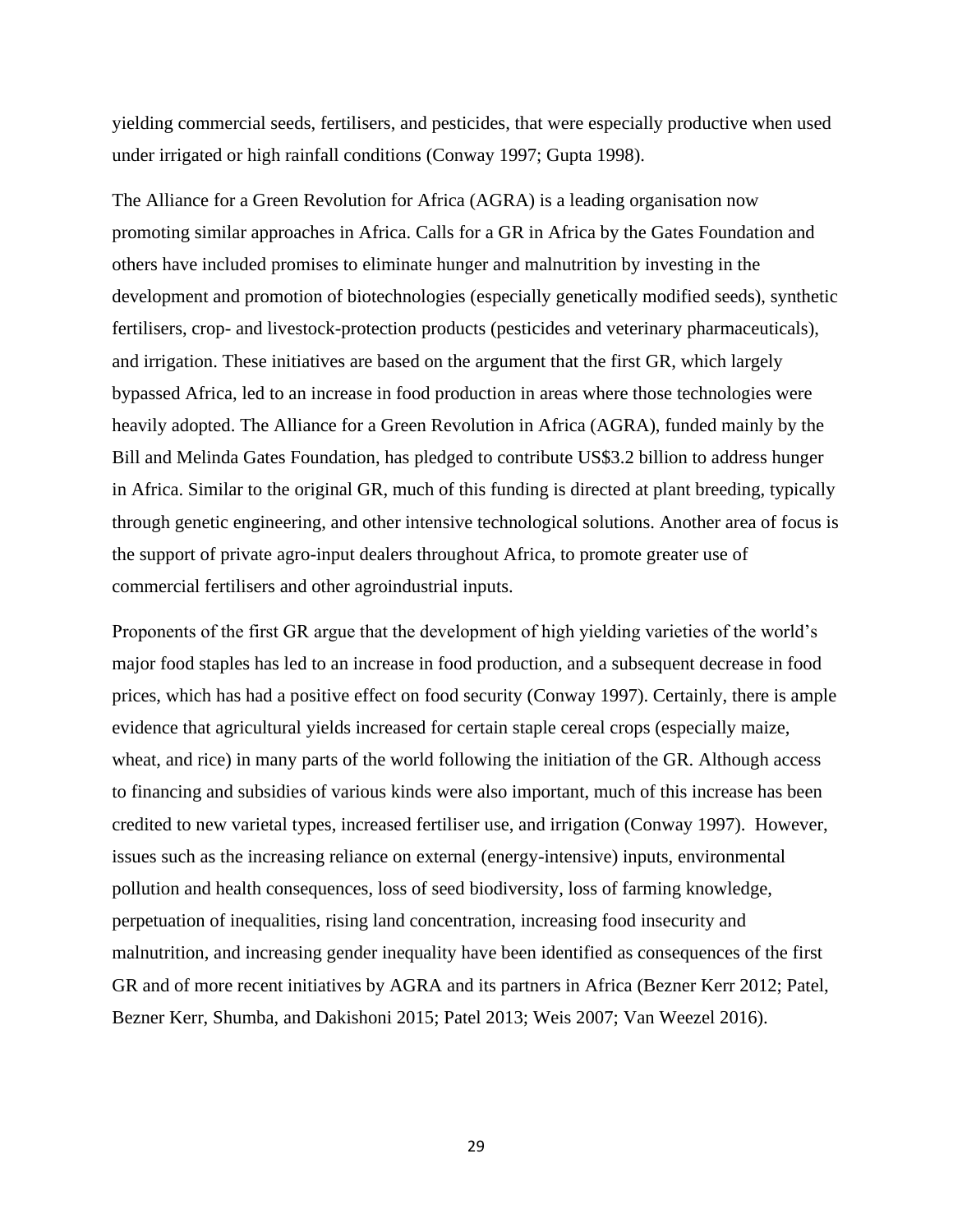### *2.4.1 Hunger and Malnutrition*

A good number of studies have examined the effect of commercialisation of agricultural systems (using GR technologies) on income and on nutrition status (Patel, Bezner Kerr, Shumba, and Dakishoni 2015; Bezner Kerr 2012; von Braun, Johm and Puetz 1994). In many cases the new agricultural technologies were found to have increased incomes and, to a smaller extent, caloric consumption for some members of target communities or regions. However, to what degree increased grain production has led to improvements in food consumption, particularly for the poor, is a subject of intense debate. Proponents point to average per capita increases in food consumption globally and regionally (except in sub-Saharan Africa and South Asia) (Collier and Dercon 2009; Conway 1997). Critics, however, argue that food consumption figures are inflated by excessive consumption in the North, including feed for livestock production (which is also linked to human health problems such as obesity). Moreover, although total food production per capita has risen, the number of hungry people has not been substantially reduced in many regions of the world, particularly in South Asia and sub-Saharan Africa (Kataki 2002; Patel 2013; Weis 2007).

Drawing from the original GR, a major assumption of AGRA (and its allies) is that market integration and economies of scale will increase profitability and farm household wellbeing (AGRA 2017). However, this also implies that local agrarian systems will shift from a focus on auto-subsistence<sup>1</sup> to being more focused on commodity markets. Crops grown for local consumption are to be replaced by market-oriented production of commodities destined for regional and international markets (Patel 2013).

While there were initial improvements in nutrition linked to increased yields for those deploying original GR technologies in Asia and Latin America, the increased yields did not prove to be applicable in all locales (Bezner Kerr 2012). Although, the GR technologies led to increased yields under some conditions, benefits in terms of consumption and nutrition were limited due to the requirement for additional non-food expenditures by farming households (for commercial seeds, fertilisers, pesticides, machinery, and fuel for machines). This indicates that the green revolution certainly did not ameliorate the problems of entitlement and access to food and productive assets (McMichael 2014).Van Weezel (2016) reported that the total number of

<sup>1</sup> Self-provisioning, non-monetarised exchange in local kin and mutual aid networks, and local trading.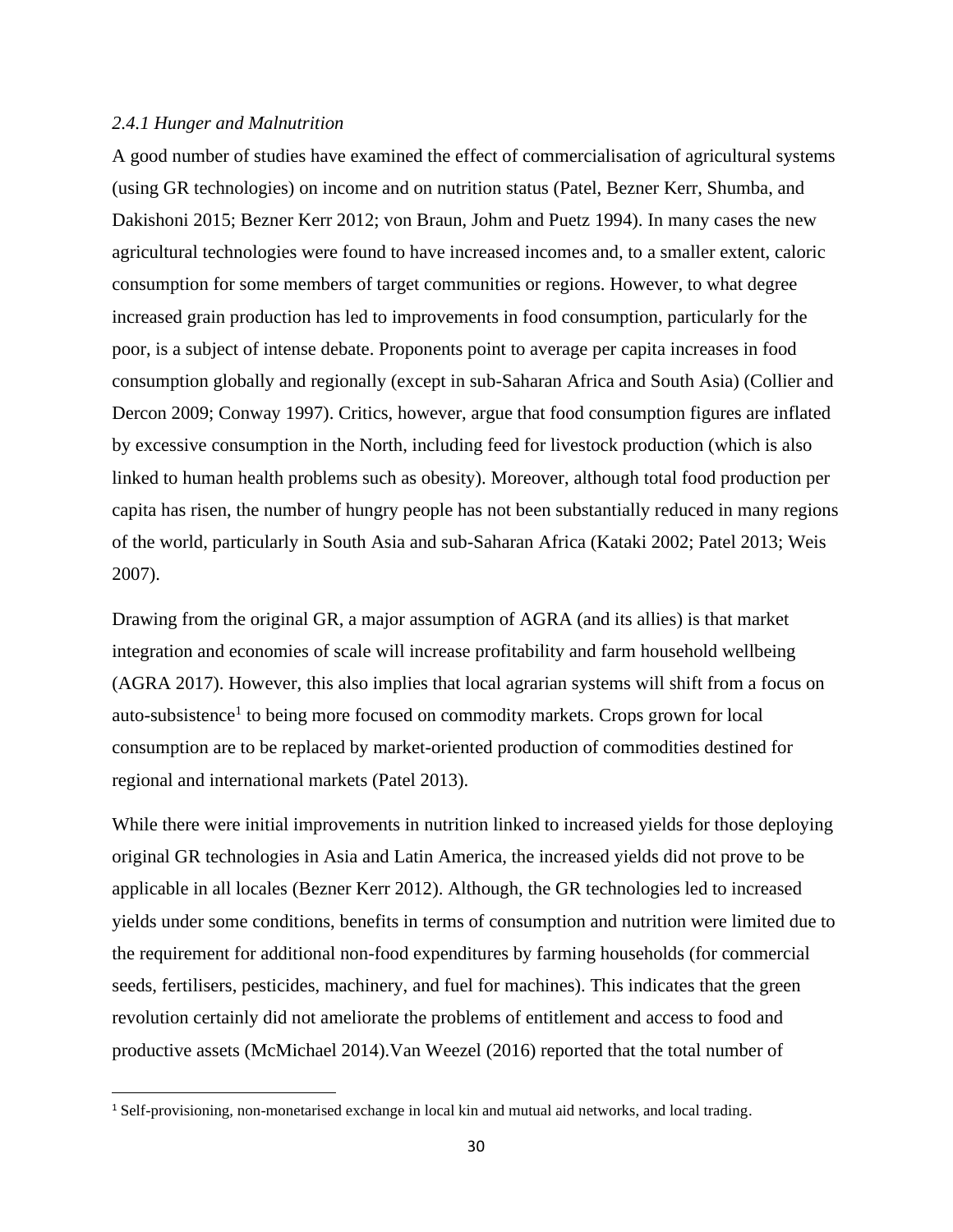undernourished people continued to increase with an estimated 217.8 million in 2014–2016 compared to 175.7 million in 1990–1992. Globally, over 850 million people suffer from chronic hunger, two billion people suffer from malnutrition, and about six million of the 10 million deaths of children under five in developing countries relates to micro-nutrient deficiency (Bezner Kerr 2012). Around two-thirds of the undernourished people live in Asia, the continent where the first Green Revolution claims its greatest successes in terms of increased yields.

### *2.4.2 Gender Disparities*

During the Green Revolution, social dislocation of women happened in many places as the new technologies were mostly targeted to and used by relatively privileged men (Bezner Kerr 2012). Moreover, in some places, the outmigration of men (due to displacement of farm labourers by machines, among other reasons) resulted in a significant additional burden on the remaining women (Nyantakyi-Frimpong and Bezner Kerr 2015). By systematically excluding gender from discussions of the GR, women were rendered 'invisible farmers' (Satyavathi, Ch Bharadwaj, and Brahmanand 2010). In the past, women have also been more aware of the environmental and health impacts, and thus have sometimes been more active in attempts to protect the environment (Agarwal 1992). After GR technologies were implemented, Sobha (2007) details the extent to which, as a result of the Green Revolution in India, women have borne a disproportionate burden related to the associated changes. Deforestation means longer trips to gather firewood, or using fuels that burn less cleanly, resulting in higher rates of respiratory disease. Agricultural runoff matters to women, who are often the ones primarily responsible for fetching water and for feeding their families, activities that can lead to chemical exposure by multiple pathways (Bezner Kerr 2012).

Women's agricultural knowledge has also been discounted and devalued (Stone and Glover 2017) in the context of agricultural technology promotion. The International Assessment on Knowledge, Science, and Technology for Development points to the importance of such knowledge in the creation of sustainable food systems (IAASTD 2008). Purely instrumental evaluation of the loss suggests that it maybe be harder to develop and maintain a sustainable food system without this knowledge. Moreover, knowledge about and control over seed have traditionally given women some power in African farming systems. This is undermined by a switch to purchased, commercial seed. Their knowledge and skills tend to appear unnecessary or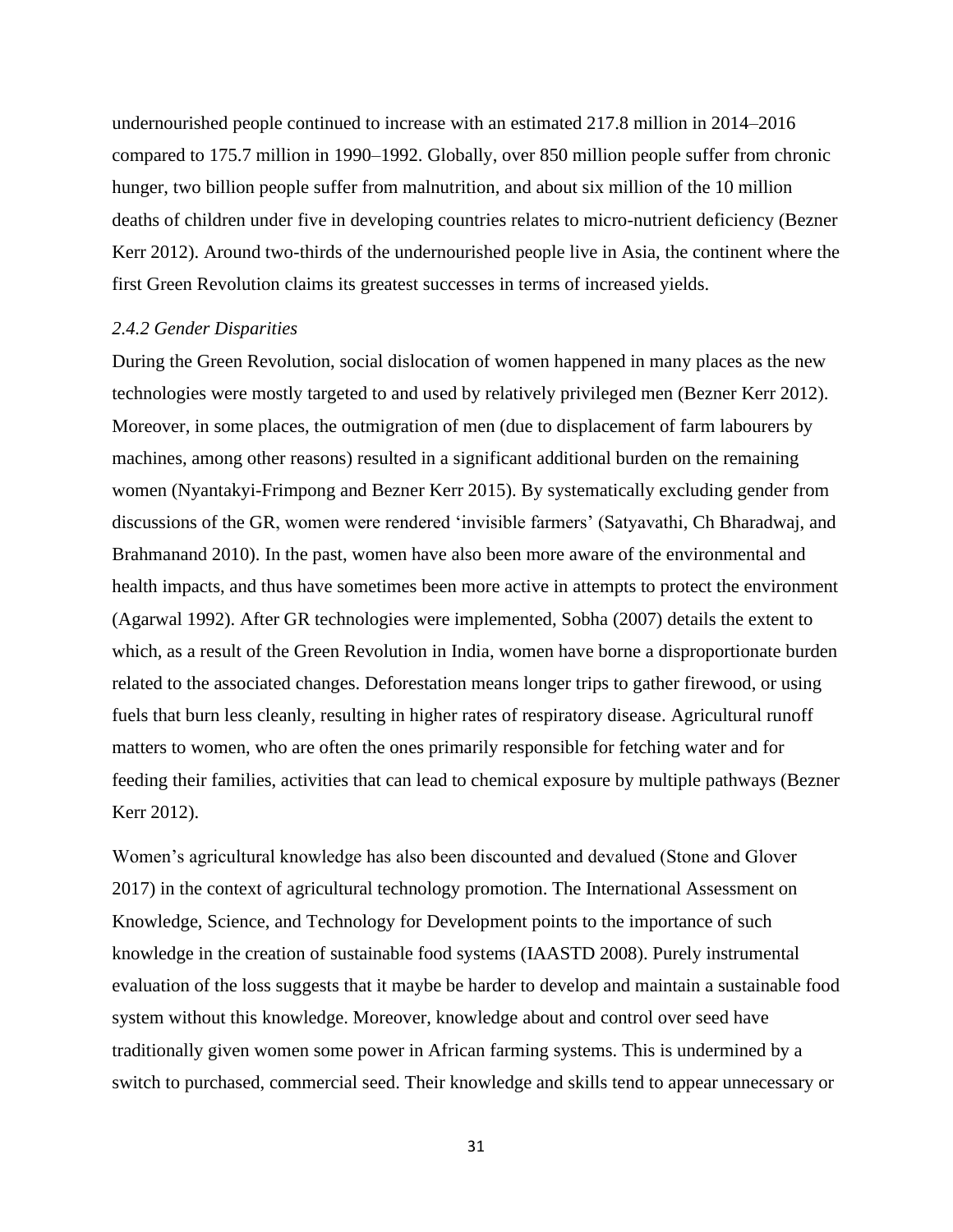worthless as reliance on purchased inputs increases. Land grabbing by local and outside actors further widens the gap between men and women who already have differential access to agricultural resources including land, labour, and capital (McMichael 2014).

## *2.4.3 Labour Displacement*

One of the major predicted results of the GR was a fall in prices of staple foods due to an increase in production (Conway 1997). Patel (2013) argues that any financial benefits have been largely captured by employers, who have depressed real wages as food prices have been reduced. In addition, he suggests that the expected increase in employment opportunities due to an increase in yields has been offset mainly by labour-displacing technologies, such as herbicides and agricultural machinery. Under the impetus of GR technologies and production models, herbicide use, and mechanisation generally has increased in the Global South (Conway 1997). Although mechanisation does not have to be an automatic corollary to the adoption of higheryielding commercial cultivars, because of the strong linkages between tractorisation, access to credit, scaling up of farm sizes, and the political strength of larger landholders, it often is in practice (Yapa 2002). The application of Green Revolution technologies does not necessarily enhance labour demand despite higher volumes of grain produced. On the contrary, higher yields and larger-scale production often promote mechanisation, which tends to reduce the need for a rural labour force (Bezner Kerr 2012). Also, wages have remained low, hovering at or below early 1990s levels in most Latin American and Asian countries (UNCTAD 2008).

## *2.4.4 Reduction of Crop and Genetic Diversity*

Another critique of the GR is that, although the prices of certain staple crops have come down in some locales, the prices of other food crops, pulses for example, have risen as these crops have become scarcer (Bezner Kerr 2012). While the GR has increased grain production, a reduction in area devoted to pulses and vegetables often means reduced dietary diversity and micronutrient intake, both of which are key aspects of healthy diets and improved nutrition (Patel 2013). One consequence has been poorer nutrition resulting from the reduced consumption of high-vitamin foods, leading to stunted mental and physical development in many parts of the Global South (Bezner Kerr 2013). In South Asia, production of pulses declined by approximately 20 percent in the last three decades of the Twentieth Century, leading some to suggest that the decline may be a major cause of an increase in iron deficiency in the region during the same period (Kataki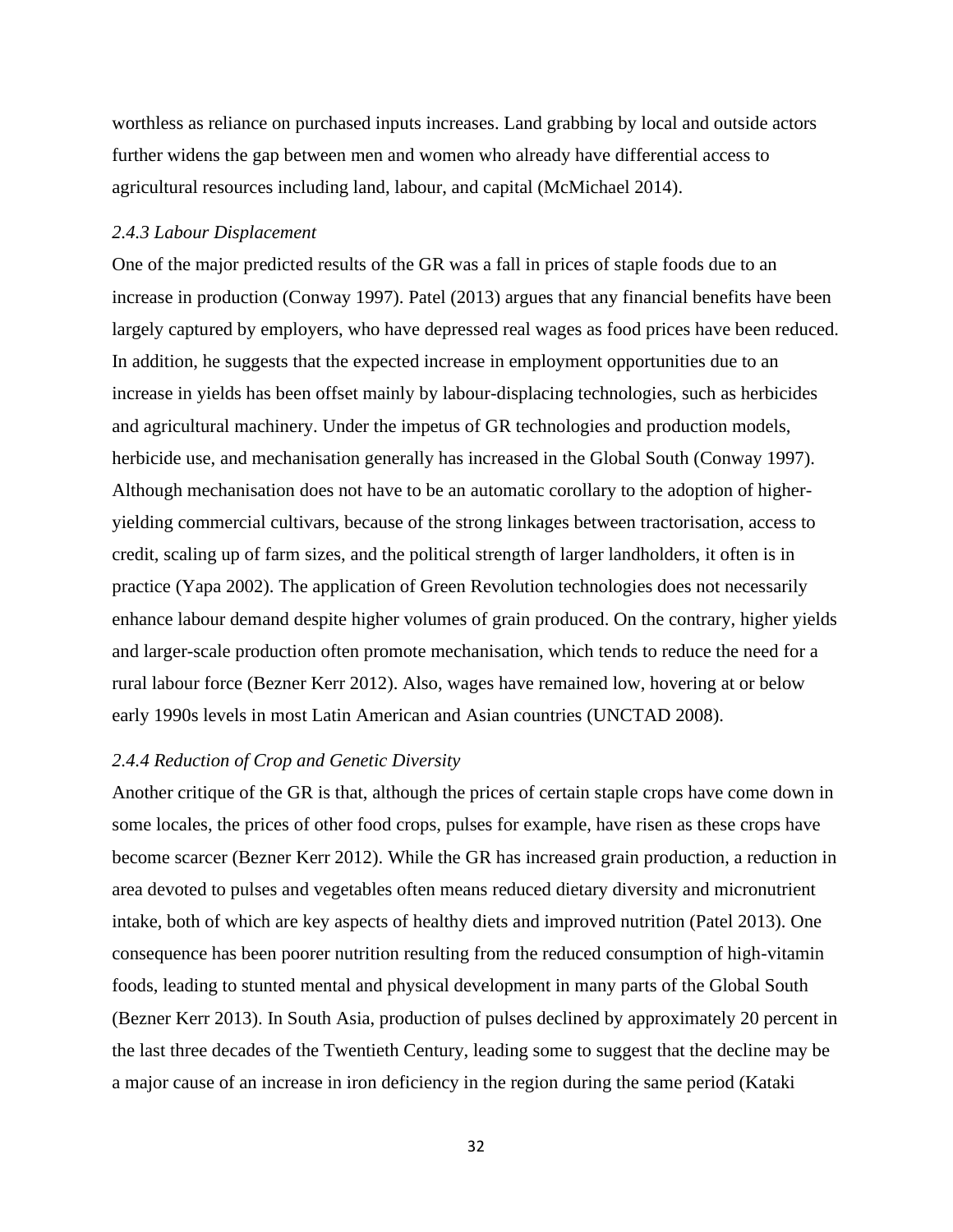2002). Although rice prices declined, the real prices of pulses, vegetables, and animal products increased (Bouis et al. 2000). A study in India by Kataki, (2002) found that rice and wheat growing areas had seen declines in legume production and that, while severe child malnutrition had declined throughout India, levels of mild to moderate malnutrition had increased due to micronutrient deficiencies.

A related issue is that associated specialisation and mono-cropping (at the field, farm, and regional level), reduces farmer ability to spread risk over a variety of plots and crops (Ansoms 2010). This is particularly the case for poorer farmers with limited landholdings, who might otherwise opt for mixed stands and intercropping as a risk-management strategy. This problem is most pronounced in areas where there is a long dry season followed by intense and unpredictable rains (Ignatova 2017). The GR has had some perverse consequences such as undermining human nutrition through displacement of nutritionally rich food crops with standardised commodity crops. There are implications for food knowledge and skills as well. As a result of regional specialisation and export-oriented production, once-rich culinary traditions have withered and left many people not knowing what to do with formerly common vegetables and fruits even when they can find them in markets (Bezner Kerr 2012).

# *2.4.5 Land Grabbing and Perpetuation of Inequality*

While it pushes to dismantle some forms of state support for agricultural development promotes the fuller commodification of inputs and outputs, AGRA's model has largely failed to improve the livelihoods of African smallholders. There is a fairly broad consensus that the implementation of Green Revolution policies has tended to leave certain categories of farmers behind because some farmers are able to adopt its modalities more readily, completely, and successfully than others (Patel 2013; Thompson 2014; McMichael 2014). Achieving increased output, it turns out, was considered to be most reliably assured through the consolidation of land holdings (McMichael 2014). This has led to a reconfiguration in land ownership and use, favoring larger landowners by pushing smallholders to lease out or sell their plots. The increase in production provided advantages to medium-sized and larger farmers who are capable of profitably adopting capital-intensive technologies and techniques, but it curtailed choices and opportunities for the poorest producers (Patel 2013). This is today evidenced by the prevalence of food insecurity in many rural communities in Africa and by the inability of the poorest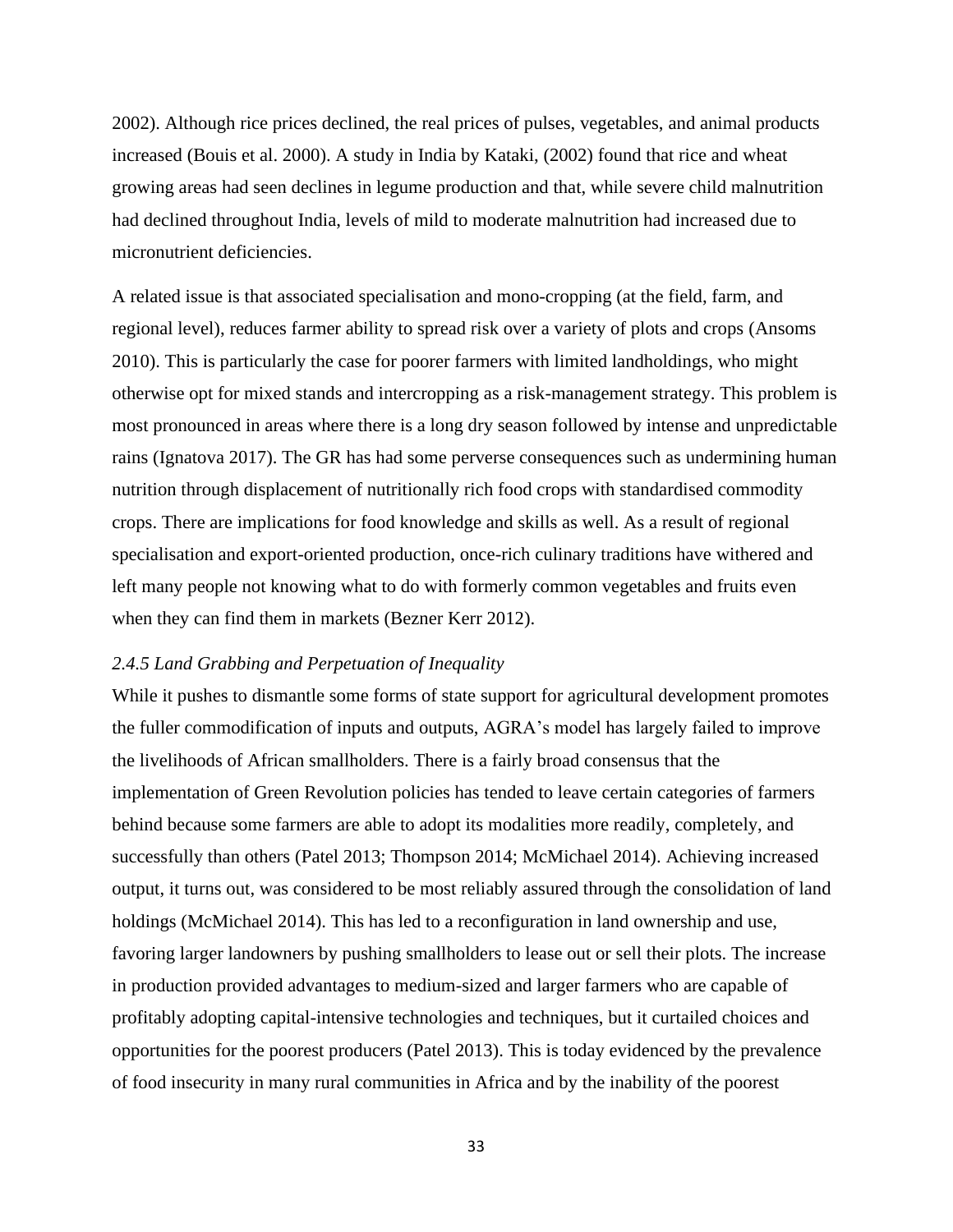farmers to successfully access and use commercial inputs. These communities are caught up in ongoing and rapid transformations, and their residents have been differentially affected by fuller integration into volatile regional and global markets. Rising food prices have created opportunities for some and liabilities for others (Jaffe and Kaler 2016). Moreover, a focus on commodity production for commercial markets is a risky undertaking for poorer farmers, as they lack access to the technical inputs needed for expanded production. Small volumes block them from realizing any market-economies of size when purchasing inputs or selling their crops. Accessing local markets is time-consuming and prices are likely to be unfavourable when dealing with local traders or other buyers.

### *2.4.6 Increasing Dependence on External Inputs*

Although GR advocates argue that it increases the productive potential of farmers and can contribute to poverty reduction, concerns have been raised about problems associated with high input use. For the enhancement of the productivity and efficiency of smallholder/peasant enterprises, GR promoters have generally called for expanded use of petrochemicals. Higher yielding varieties and specialised GMO seeds are expensive, and generally assume/presume the use of petrochemical-based fertilisers, herbicides, and insecticides, which are part of the GR technological package; farmers are thereby pressured to engage in more capital-intensive, agroindustrial production (Moseley, Schnurr and Bezner Kerr 2015). GR cultivars can achieve expected yields only if all prescribed inputs are purchased and applied in correct quantities and at prescribed times—and with the vital addition of adequate, timely watering (Thompson 2012). In this situation, the farmer becomes a retail consumer like other retail consumers who find that they must buy several items that come packaged together.

Where chemical companies could not convince all farmers that high-priced fertilisers and pesticides were worth the associated health, environmental, agronomic, and economic risks, they moved to merge and consolidate, taking control over the seed sector as a way to control and link agrichemicals and seeds (Schnurr 2015). Thus, these technologies are packaged together so farmers are unable to freely choose which inputs to use. Apart from the difficulty in accessing these inputs, critics call into question the validity of claims linking expanded input use, increased agricultural output, and improved living conditions for smallholder farmers. The use of such inputs tends to be expensive, which reduces access for resource-poor farmers (Vanhaute 2011).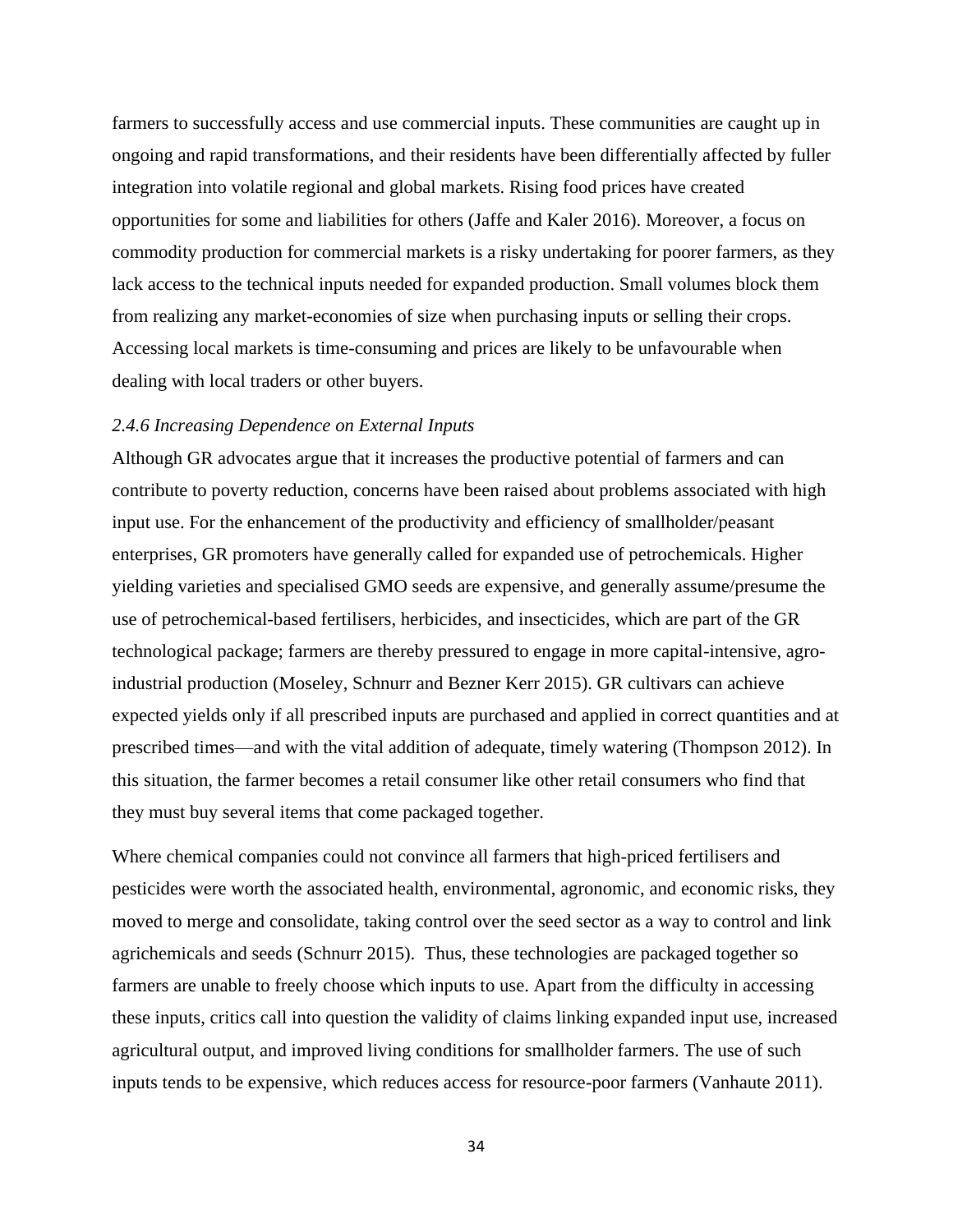State subsidies might mitigate this problem, but such subsidy schemes tend to be temporary and may also tend to marginalise certain groups.

#### *2.4.7 Environmental and Health Consequences*

Another criticism focuses on the environmental and health issues associated with the use of GR technologies, both in terms of the conservation of natural ecosystems and biodiversity, and with respect to the long-term productive potential of such farming systems. Especially in combination with irrigation, heavier use of fertilisers, has led to excessive nutrient loading in surface and subsurface waters, and other negative environmental impacts. A host of environmental consequences of GR technologies have been widely documented, all of which have direct implications for agricultural sustainability. There is strong evidence that the widespread adoption of near-monoculture cropping systems raises the stress on water and soil resources (Patel 2013) and helps to set in motion or speed up the "technological treadmill" (Gould, Pellow, and Schnaiberg 2004). According to Weis (2010), environmental externalities not only represent the 'hidden costs' of capitalist industrial farming, but they also undermine the 'operative logic' of these farming models as they "mask the deterioration of the very biophysical foundations of agriculture" (316). As a result, fertiliser use becomes indispensable given that without it, nutrient losses in the soil (and changes in soil biology) would make it impossible to achieve the expected yields (Nyantakyi-Frimpong and Bezner Kerr 2015). Furthermore, the intensive use of chemical fertilisers aggravates soil and water salinisation, the loss of biodiversity, including beneficial insects that provide crucial "ecosystem services"—a process that also risks affecting neighbouring 'traditionally' farmed plots (Weis 2010). In addition, a focus on yield and 'modern farming' in many cases has encouraged farmers to abandon other cropping practices such as intercropping, crop rotation, and manuring that help to maintain good soil structure, increase organic matter, and control pests.

Many of the crop varieties developed during the GR were bred to be more efficient in nutrient uptake and to convert more nutrients to grain, as opposed to stalks or leaves. As a result, nutrient depletion of the soil has increased. Shiva pointed to the thirst of GR crops, some three times higher than conventional systems, leading to water tables dropping by one to three metres per year (Shiva 1991). Also, Otero and Pechlaner (2008) found that while global fertiliser consumption increased by 4.1% per year between 1961 and 1998, close to a quarter (24%) of all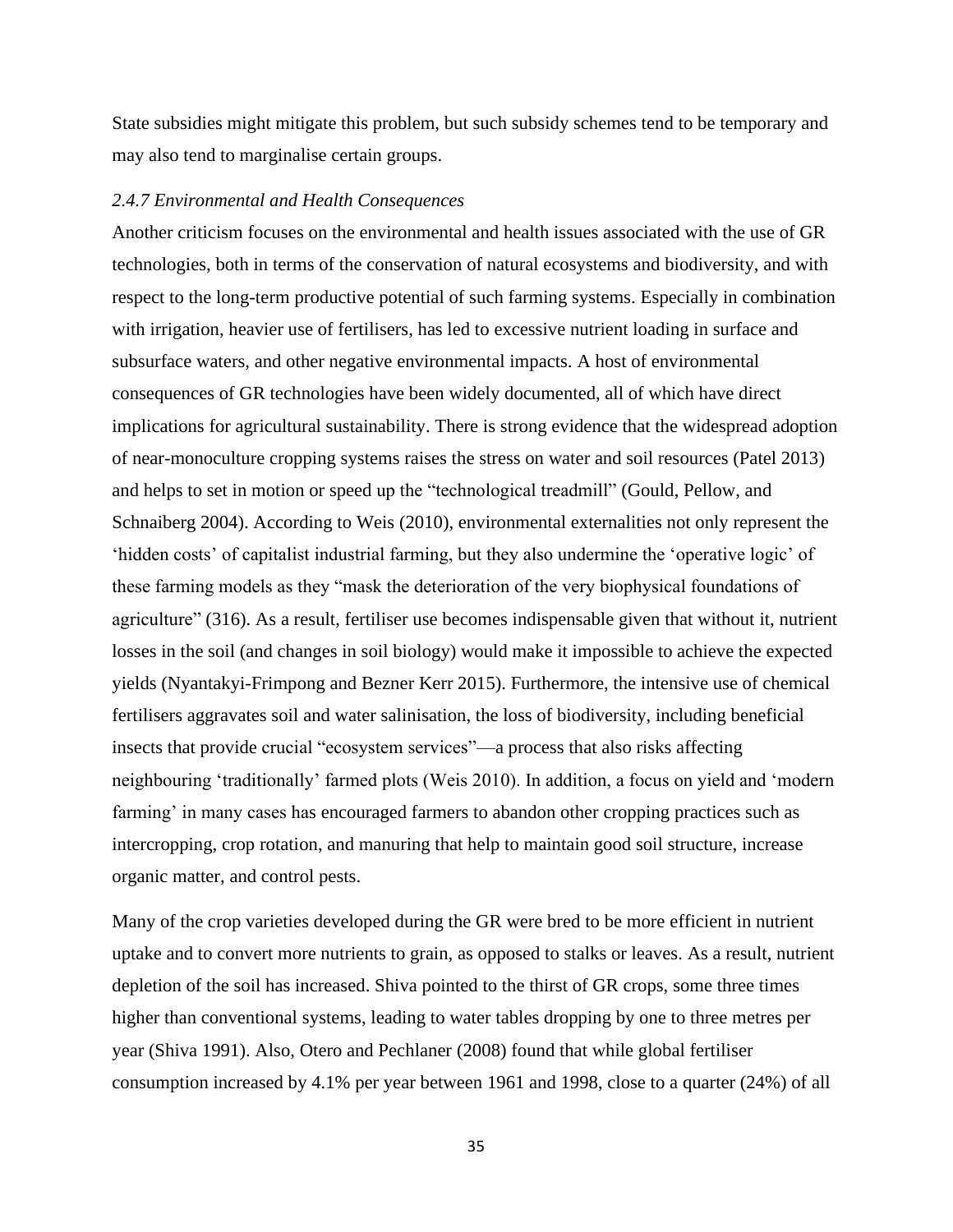irrigated lands suffered from salinisation by 1992. Fertilisers had also entered streams leading to eutrophication and resulting in the death of aquatic plants and animals (Pimentel and Pimentel 1990).

One critical environmental effect of the industrial model of agriculture that resulted from the GR is the increased use of fossil fuels, as well petroleum as a feedstock for nitrogen fertilisers and other agrichemicals. The application of commercial nitrogen fertilisers such anhydrous ammonia and ammonium nitrate also result in the volatilisation of nitrous oxide, a potent greenhouse gas (Weis 2007). Tractors, farm implements, and irrigation equipment all require gasoline or diesel fuel, and likewise require a great deal of petroleum in their manufacture and transport. Water is another element affected by the GR approach to agriculture. Increased irrigation in the Punjab area, for example, led to land and water degradation, making agriculture less productive over time (Murgai, Ali and Byerlee 2001). Hence, Agarwal (1997) maintained that there has been a considerable degradation of the environment, particularly as experienced by the poor, while Weis (2007) noted that the environmental consequences for this model of agriculture are very significant on a global scale.

Also, not only is our food supply becoming more vulnerable to resistant pests and to pathogens that build up under regimes of monoculture, it is also being contaminated with these chemicals (Patel 2013). Exposure to these pesticides is not healthy, but the actual risks for those who manufacture, transport, or apply the products, consume the crops, or simply live downwind or downstream, are not fully or systematically assessed (Bezner Kerr 2012). Farmers exposed to pesticides have suffered from hypothyroidism, while leukaemia in children and Parkinson's disease have also been linked to pesticide exposure (Sobha 2007). Furthermore, there is evidence that pregnant women can pass on certain agrichemical toxins to their children in utero, resulting in lower birth weights and smaller head sizes (Behrman, Meinzen-Dick, and Quisumbing 2012).

# *2.4.8 Loss of Seed Diversity*

Another important issue that emerged from the literature review is the loss of biodiversity due to the GR's emphasis on mono-cropping. Thompson (2014) sees the development and distribution of hybrid seeds in Africa by entities such as AGRA as theft of African genetic biodiversity, without benefit-sharing nor recognition to those who developed the landrace cultivars over centuries that are now being used to breed proprietary commercial varieties.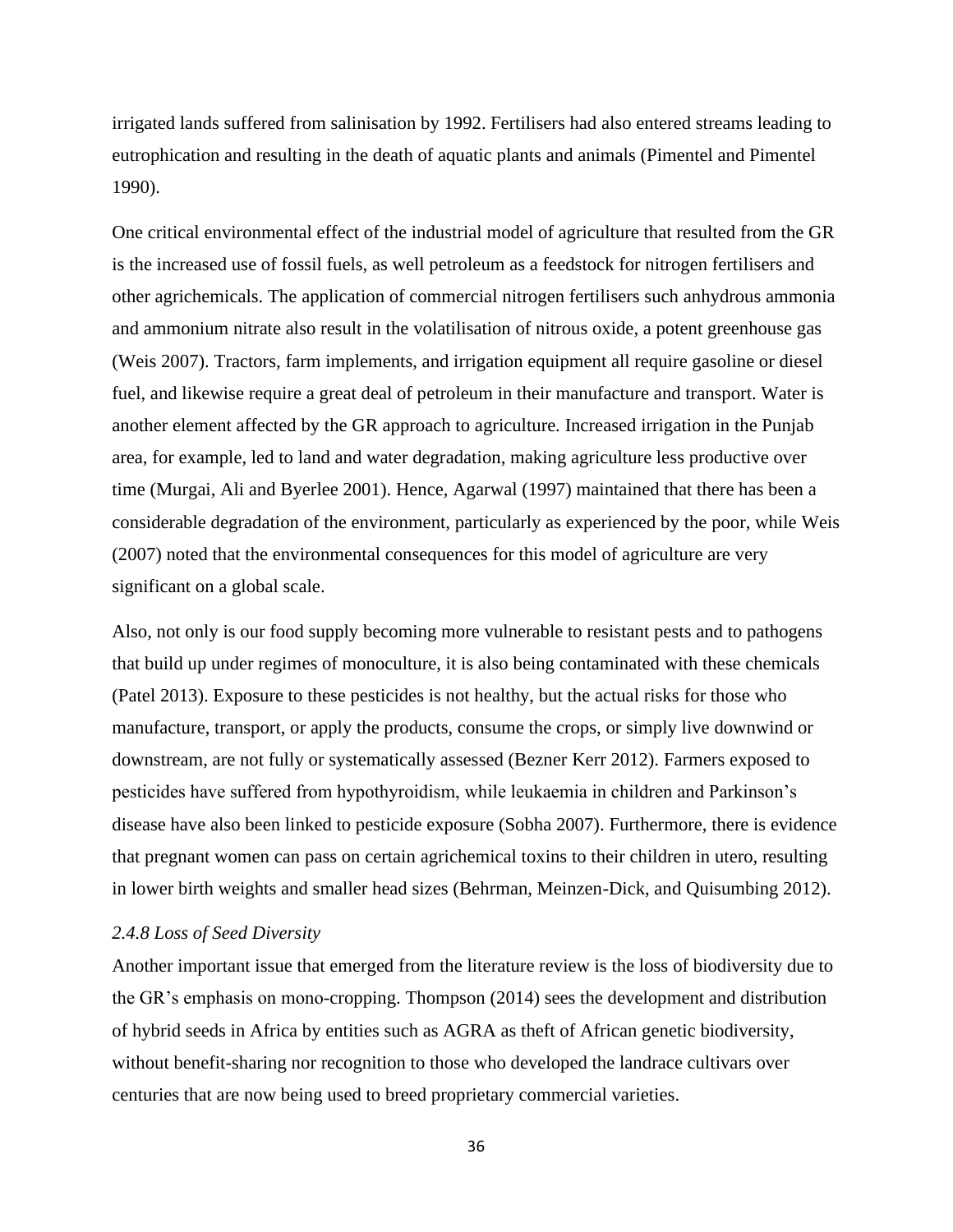In the guise of poverty alleviation and improving food security in Africa, agribusiness giants such as Monsanto and Cargill have introduced GMO crops and infiltrated the African farming system with their agrichemicals and patented seeds (Glover 2010). Farmers are at risk of becoming dependent on agribusiness firms when they purchase hybrid seeds and other agricultural inputs (Thompson 2014). The decreasing availability of traditional seeds and growing dependence on hybrid seeds or GMOs contribute to further losses of biodiversity and undermines sovereignty for farmers (Scoones, Ian and Thompson 2011). Therefore, AGRA is accused by some critics of pursuing a "neocolonial plan" (Thompson 2014). Farmers also become more dependent on credit to purchase the hybrid seeds and take on the risks associated with borrowing operating capital. Many of the critics of the GR have pointed to broader trends of increased concentration of power in a few large agribusiness firms (Weis 2007). The industrial model promoted as part of the GR has been linked to the consolidation and concentration of farms, and of seed, farm machinery, agro-chemical, and food processing and marketing corporations around the world (Patel 2012).

# *2.4.9 Deskilling - Loss of Farming Knowledge*

Connected to issue of loss of biodiversity is the loss of agri-cultural diversity because GR approaches are often treated as the only relevant body of agricultural knowledge at the expense of traditional and alternative knowledge and practices (Thompson 2012; McMichael 2014). AGRA follows an overall top-down approach as research programmes and technology development are carried out without the participation of smallholder farmers, and without paying attention to their knowledge and skills (Thompson 2014). Smallholder farmers have been asked to participate in the development of the second GR, but it seems as if they are asked to do so in ways that conform to an agenda that has already been written (Patel 2013). Their voices matter, but only when they say what they ought. This top-down approach privileging expert, specialist, and formal scientific knowledge, has led to what amounts to a forced introduction of certain industrial technologies and techniques, thus consolidating the power of states and corporations while annihilating pre-existing forms of ecological stewardship and agricultural production (Thompson 2012).

From its original proponents to its contemporary champions, the Green Revolution discourse has been framed in the language of modernisation and development, and has been antithetical to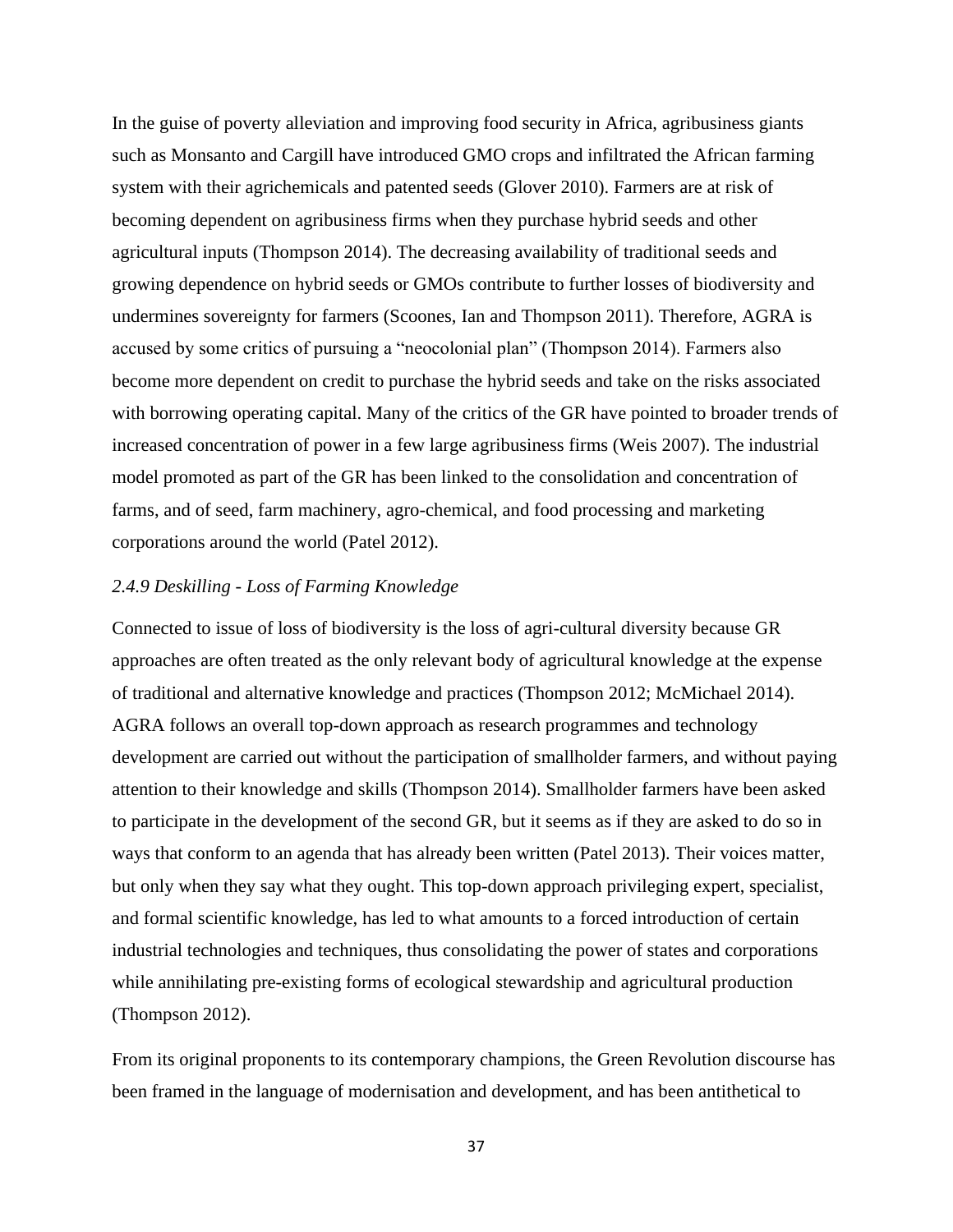'tradition,' a term associated with devalued local knowledge and practices. Dawson, Martin, and Sikor (2016) highlight how the GR debates represent a battleground between the bureaucratic, standardised knowledge produced and administrated by scientific and industrial organisations on one hand, and the 'tacit knowledge' (in the sense of the more informal, less codified and recognised), context-specific, experience-engendered corpus of knowledge accumulated by farmers. The Green Revolution pushes farmers to 'trade local knowledge for increased output' (Scoones and Thompson 2011). Farmers surrender control over knowledge generation and decision making to the purveyors of agricultural technologies. In fact, the exclusive attention of policy makers and public and private organisations on 'scientific' agricultural practices, results in the neglect of relevant indigenous or alternative knowledge (Dawson, Martin and Sikor 2016). Despite being regarded as backward and static, local knowledge can be rich in context-relevant information and wisdom on how to deal cost-effectively and sustainably with cyclical adverse agro-ecological conditions (Patel 2013).

Despite such (mostly unacknowledged) limitations, however, the Green Revolution is widely viewed by members of the development establishment, and by agricultural scientists, as a success. According to Patel (2013), the Green Revolution, as a story about technological triumph over hunger, to a large extent, forgets the support of the state, ignores the creation of newly landless and therefore poorer people, and avoids detailed inquiry as to whether increased yields led to reduced hunger. Social inequalities persisted and were often exacerbated by the GR. The long-term environmental impacts, including water pollution, groundwater depletion, and carbon emissions from fertiliser production, are costs that will be widely shared even as the profits are captured and privatised (Patel 2013).

Overall, these criticisms call into question the production-enhancing and poverty-reduction potential of Green Revolution technologies. However, a critical component still lacking from these critiques is the political nature of the discourses surrounding sustainable agriculture and the related control over discursive knowledge that can influence priorities and outcomes. The question that this study seeks to address is how does AGRA maintain a degree of hegemonic control over research and development agendas despite the mixed and contradictory outcomes of its activities and those of its antecedents?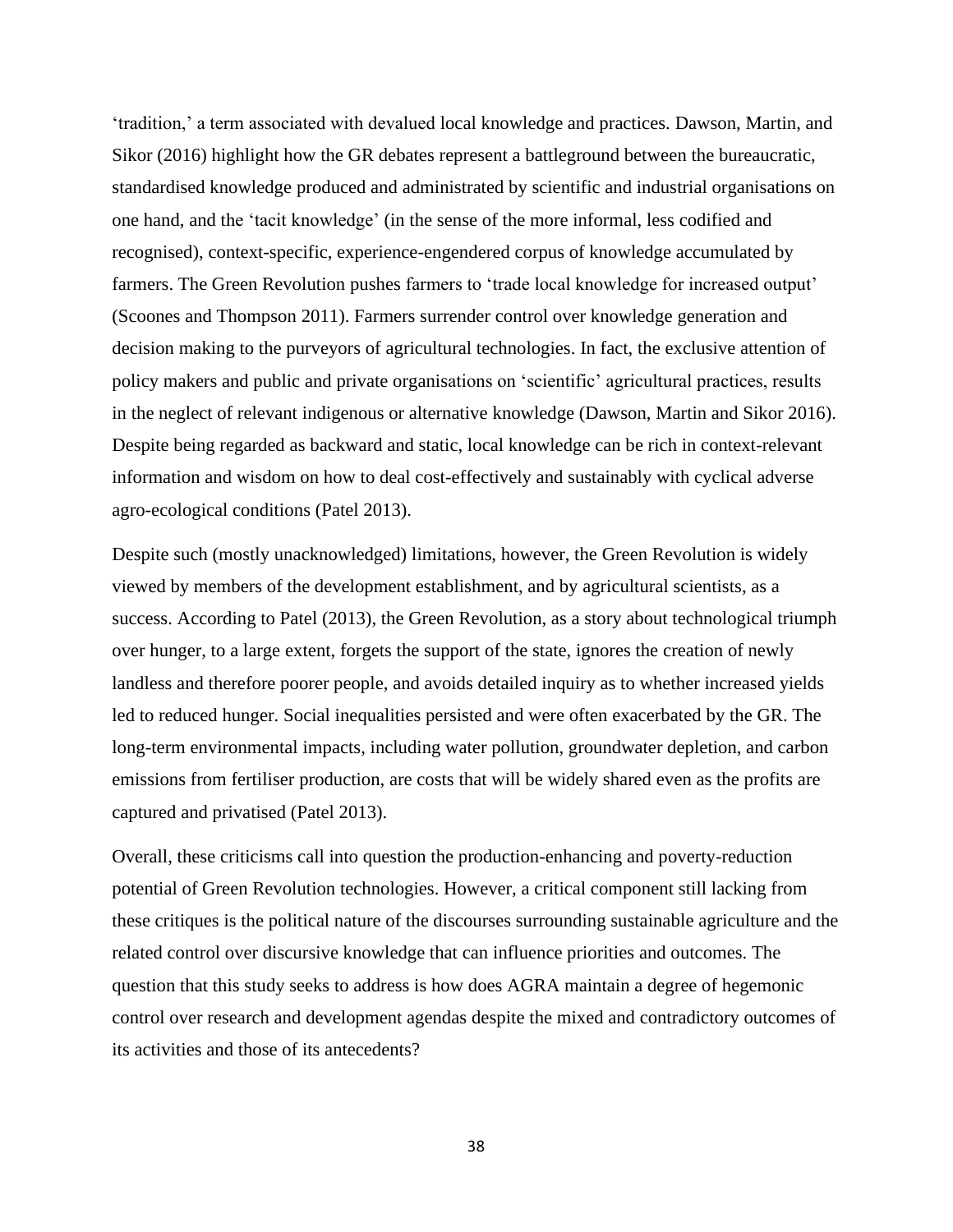### **2.5 Chapter Summary**

This chapter presented a review of the contested concept of 'sustainable agriculture,' theoretical frameworks relevant to the present inquiry, and an overview of the Green Revolution and critiques that have been levelled at its inflated claims of success. The review focused on sustainable agriculture indicates that it encompasses several dimensions, and that different organisations have focused to a greater or lesser degree on several of these dimensions. The theoretical framework deployed in this thesis combines theories and concepts from the sociology of food and agriculture, environmental sociology, sociology of knowledge, and political economy. The review of literature on AGRA and on the original (first) GR indicates that although it led to increases in crop yields in some locales and for some farmers, it had also led to increased inequalities (including gender inequalities), sometimes to increased hunger, to labour displacement, land grabbing, increased dependence on agrichemicals, and to displacement of 'tacit' agricultural knowledge. Despite such critiques, AGRA's influence and activities in African agriculture have increased. This thesis integrates social dimensions and social theory to foster new thinking about how contemporary proponents of the GR in Africa define and promote sustainable agriculture to agrifood system stakeholders. In the next chapter, I discuss the methodology that is adopted to carry out this study.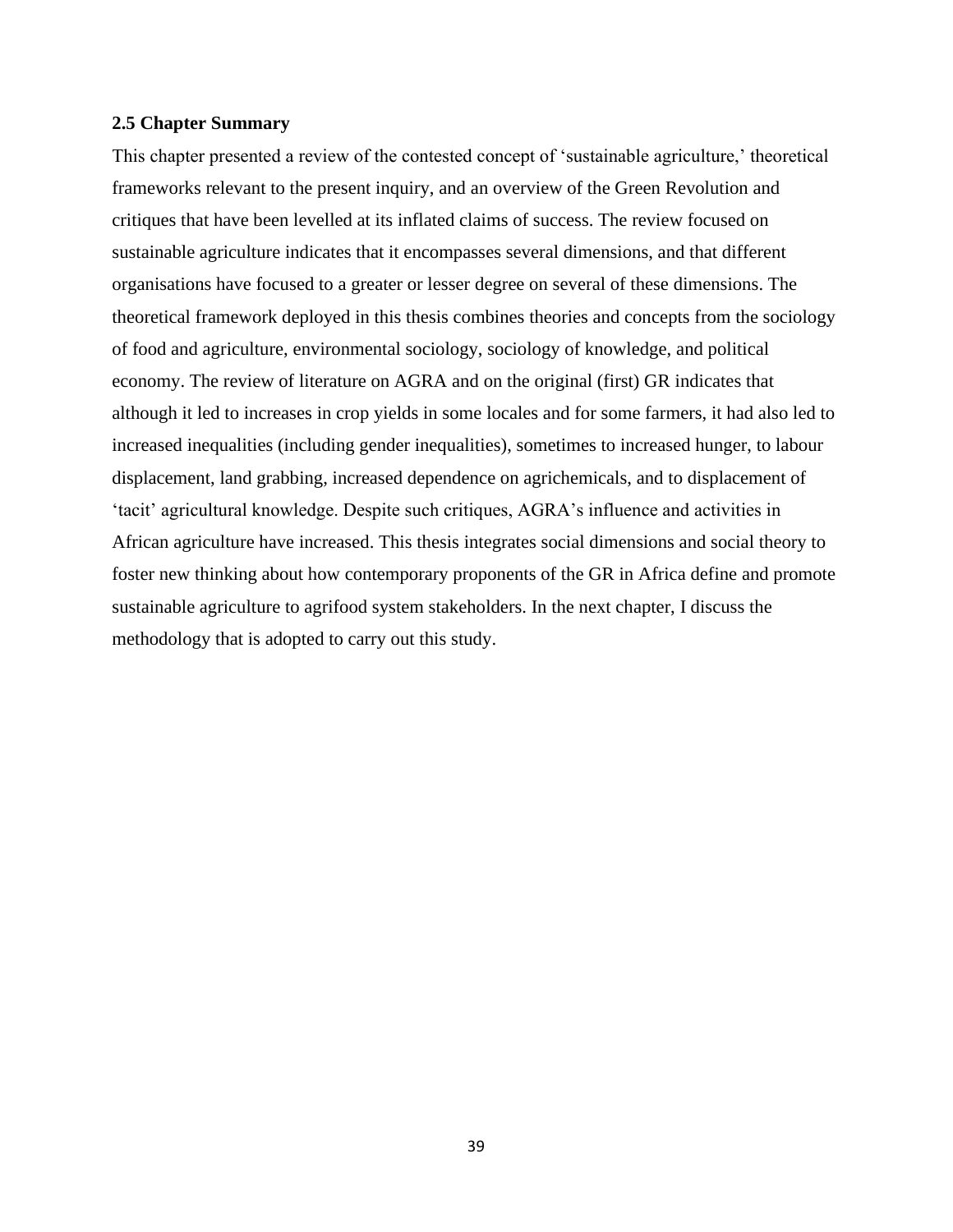# **CHAPTER THREE: METHODOLOGY**

## **3.1 Introduction**

This chapter presents the methodology adopted for this research; explains the choice and accessing of data that were used, and how data were analysed through discourse analysis. Various versions of discourse analysis are presented, and their utility for the study of agricultural sustainability discussed. Sociological discourse analysis is the analytical approach primarily adopted for this study. The chapter concludes with discussion and reflections on research ethics and study limitations.

# **3.2 Research Design: Case Study**

While several studies have found that the GR activities have had mixed (and sometimes deleterious) consequences for the livelihoods of farmers (as detailed in Chapter two), little is known as to how AGRA advances and maintains its hegemonic position in terms of African agricultural development. Therefore, a study of how it defines sustainable agriculture and how it promotes its vision of sustainability to farmers and other stakeholders is overdue and relevant. I adopted a discourse analytic technique and used the annual reports of the organisation as the main source of data. A case study approach was chosen because it allows the study to conduct an in-depth analysis of the important case at hand, and then to contextualise the case within a wider discussion of African farming and the history of agricultural development initiatives. Denzin and Lincoln (2018) argue that when research questions require an intensive and in-depth analysis of a social phenomenon, a case study design is relevant because it allows investigators to retain the holistic and meaningful characteristics of real-life events. Similarly, for Yin (2013), a case study is an appropriate and preferred strategy when "how" or "why" questions are being posed, when the investigator has little control over events, and when the focus is on a contemporary phenomenon. With a case study approach, the researcher can capture nuances, patterns, and more latent elements that other approaches might miss (Denzin and Lincoln 2018). Moreover, since the study draws from political ecology as the main theoretical approach, a case study seems appropriate. Political ecologists tend to favor case studies because they make it possible to draw links between global environmental issues and the lives of groups of people in the developing world and elsewhere (Robbins 2012).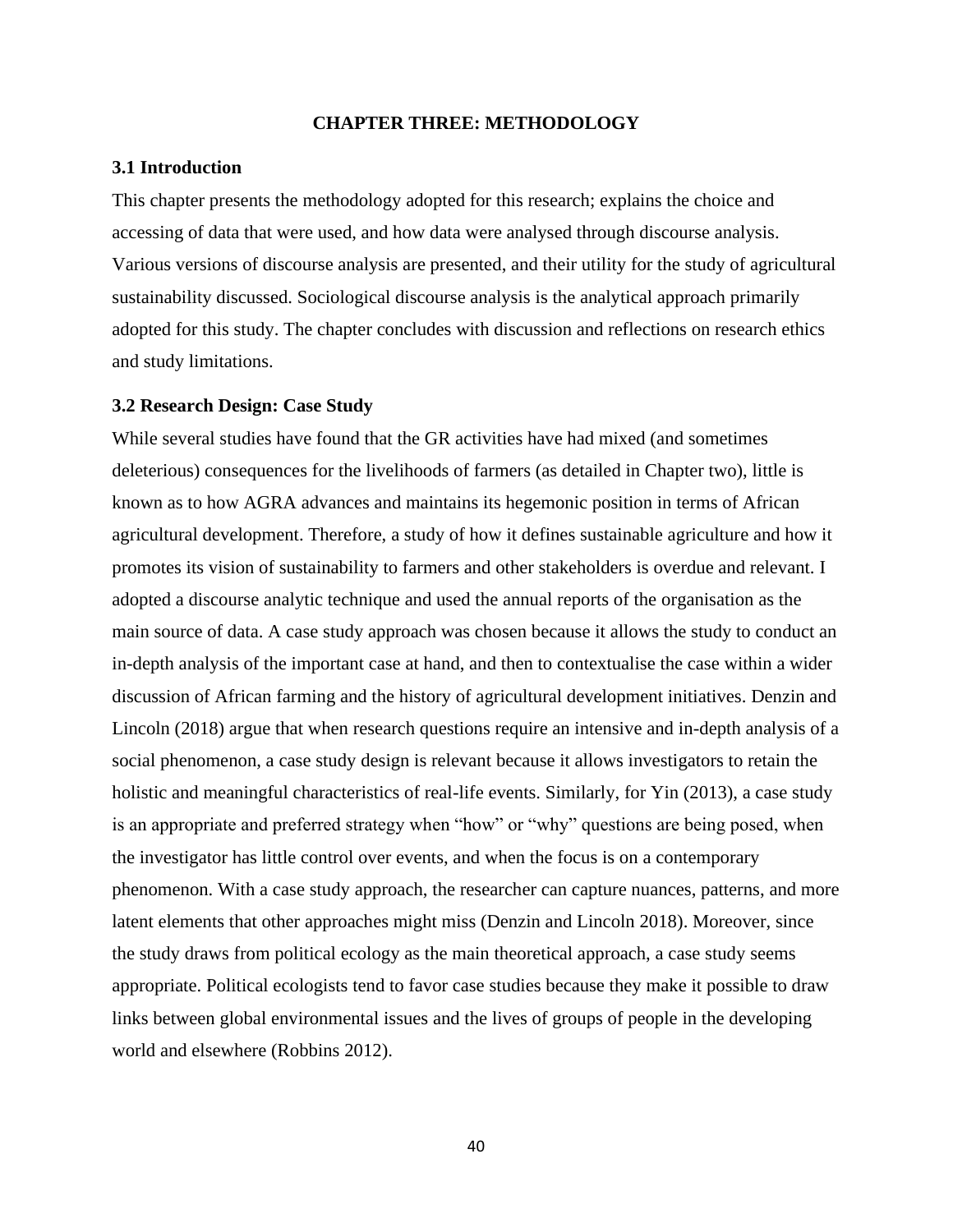This thesis holds that social actors actively produce knowledge about sustainable agriculture and argues that powerful actors (e.g. international consortia and networks) produce social phenomena (e.g. competing visions or regimes of sustainability) through elaboration and advancement of dominant discourses. Research along these lines problematizes the discursive and institutional structures that limit the way people think and act. It illuminates the social forces at work to either enhance or limit an individual's ability to act. It is centrally concerned with language, social structure, change and equity.

#### **3.3 AGRA as an Appropriate Case**

The choice of AGRA as a case for this study was based on the significant influence that it has exerted on the African agrifood system. AGRA operates in partnership with governments, agricultural research institutions, the private sector, non-governmental organisations, and farmers' organisations. It was established in 2006 by the Bill and Melinda Gates Foundation and the Rockefeller Foundation with the aim to facilitate "a uniquely African Green Revolution, one that fundamentally improves the productivity, sustainability and profitability of Africa's smallholder farmers" (AGRA 2008:ix).

AGRA takes a broad and multi-pronged approach to African agriculture, working with farmers, extension agents, researchers, and governments. The organisation funds graduate student research to develop new crop varieties; supports seed and agro-chemical dealers; trains farmers and extension agents in "Integrated Soil Fertility Management;" promotes and supports the adoption of new technologies and techniques; and helps to develop new options for post-harvest production and marketing (AGRA 2015). Its strategy is based on a "market-led technology model," to "improve" African agriculture in three ways. First, to help farmers increase the yield potential of their fields by enhancing soil productivity through "innovative" farming practices that supply adequate plant nutrients, improve the land's water-holding capacity, and are labour saving. Second, to help farmers realise a higher proportion of their farms' potential yield by planting more resilient varieties of Africa's staple food crops that significantly reduce losses and increase the stability of yields while meeting human nutritional needs and consumer preferences. And finally, helping to build and make more accessible both the input markets that can deliver seeds, fertilisers, and other inputs to farmers, and the output markets that enable farmers to generate income from surplus cash crops and livestock (Toenniessen, Adesina, and DeVries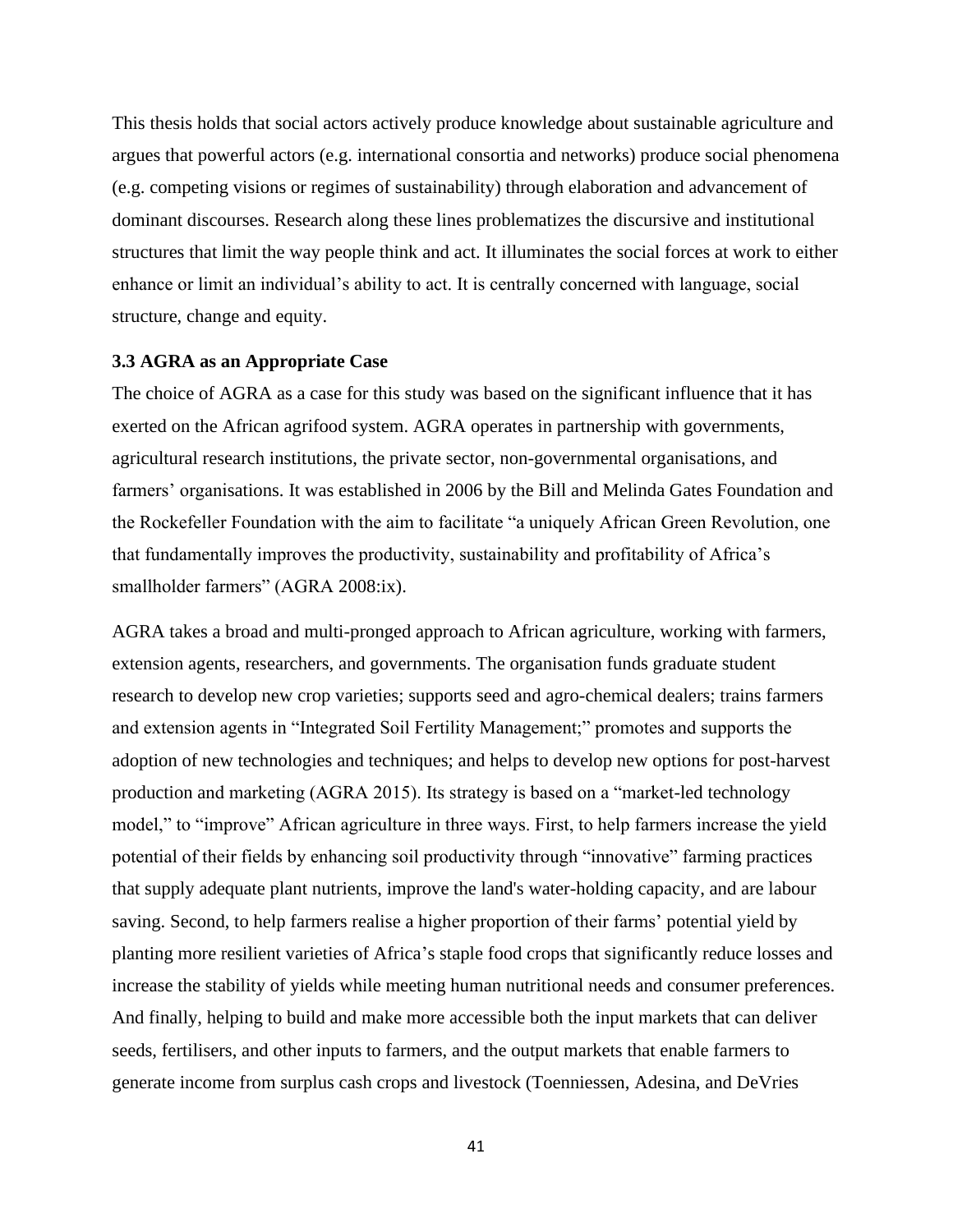2008). These initiatives indicate the extent to which AGRA seeks to intervene in the development of agriculture on the African continent.



*Figure 3.1: AGRA Focus Countries*

# Source: AGRA website (https://agra.org/where-we-work/)

AGRA operates in 11 African countries including Mali, Burkina Faso, Ghana, Nigeria, Ethiopia, Uganda, Kenya, Tanzania, Malawi, Rwanda, and Mozambique (See Figure 3.1). Although there might have been advantages in limiting the study geographically, this thesis has not focused on a particular country or subset of countries in which AGRA operates because the documents that were used in this study did not separate the countries for reporting. A focus on one country might have allowed some further drilling down on various details, but the primary focus of this study is on the sustainable agriculture discourse of the organisation.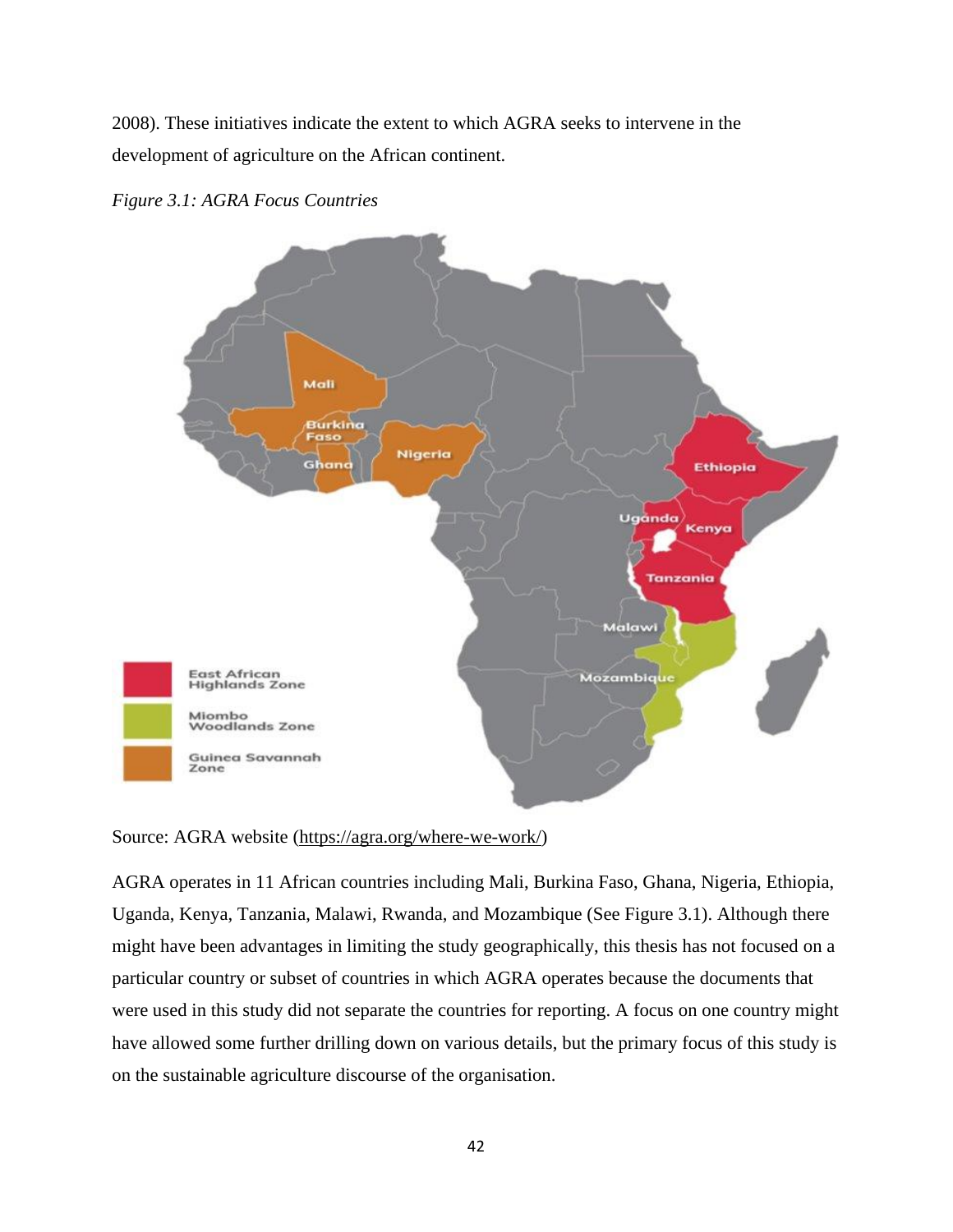As can be seen from its initiatives, AGRA has had a strong influence in African agriculture and had a significant portfolio of technologies and partnerships. As the name indicates, they are promoting GR technologies that have had mixed outcomes in the countries and regions where they have been implemented. While crop yields and incomes of some farmers have increased, at least in the short-term, there have also been long-term undesirable ecological, agronomic, social, structural, and health consequences. This makes AGRA an important case to study in discussions about sustainable agriculture in Africa.

# **3.4 Sources of Data**

The data for the study were sourced from AGRA's website, mainly the content of its annual reports from 2008 to 2018 inclusive. These reports are freely downloadable from the organisation's website [\(www.agra.org\)](http://www.agra.org/). In all 11 reports (from 2008 to 2018) were collected and examined. They ranged from 36 to 90 pages in length, so that a total of 642 pages were included in the sample. These annual reports are written by AGRA administrators, scientists, and staff and are intended for a diverse audience of elected and unelected policymakers, scientists, partner organisations, other potential donors, government agencies, and other NGOs. They typically include information on funding, projects, and partnerships, and impact stories and messages from senior AGRA officials.

The annual reports were considered the most ideal data for the study because they are official, readily accessible information emanating directly from the organisation. Since these documents are designed in part for outreach and public relations purposes, they are an appropriate source of data for examining how AGRA creates and disseminates their discourses of sustainability. They are, to some degree, insider communications, designed for the eyes of interested parties who mostly can be expected to be onside in terms of receptivity to, and alignment with, key messages and initiatives. The research questions require the use of these "public relations" documents since they contain information that the organisation wants the public to see and through which the organisation shares and promotes its ideas.

The unobtrusive nature of data access is another key strength that makes the documents ideal for this study. The unobtrusive nature of the document analysis allows for the gathering of research data without inconveniencing anyone, without putting any person in danger, and without having to seek permissions or clearance. It also avoids the situation where respondents are being asked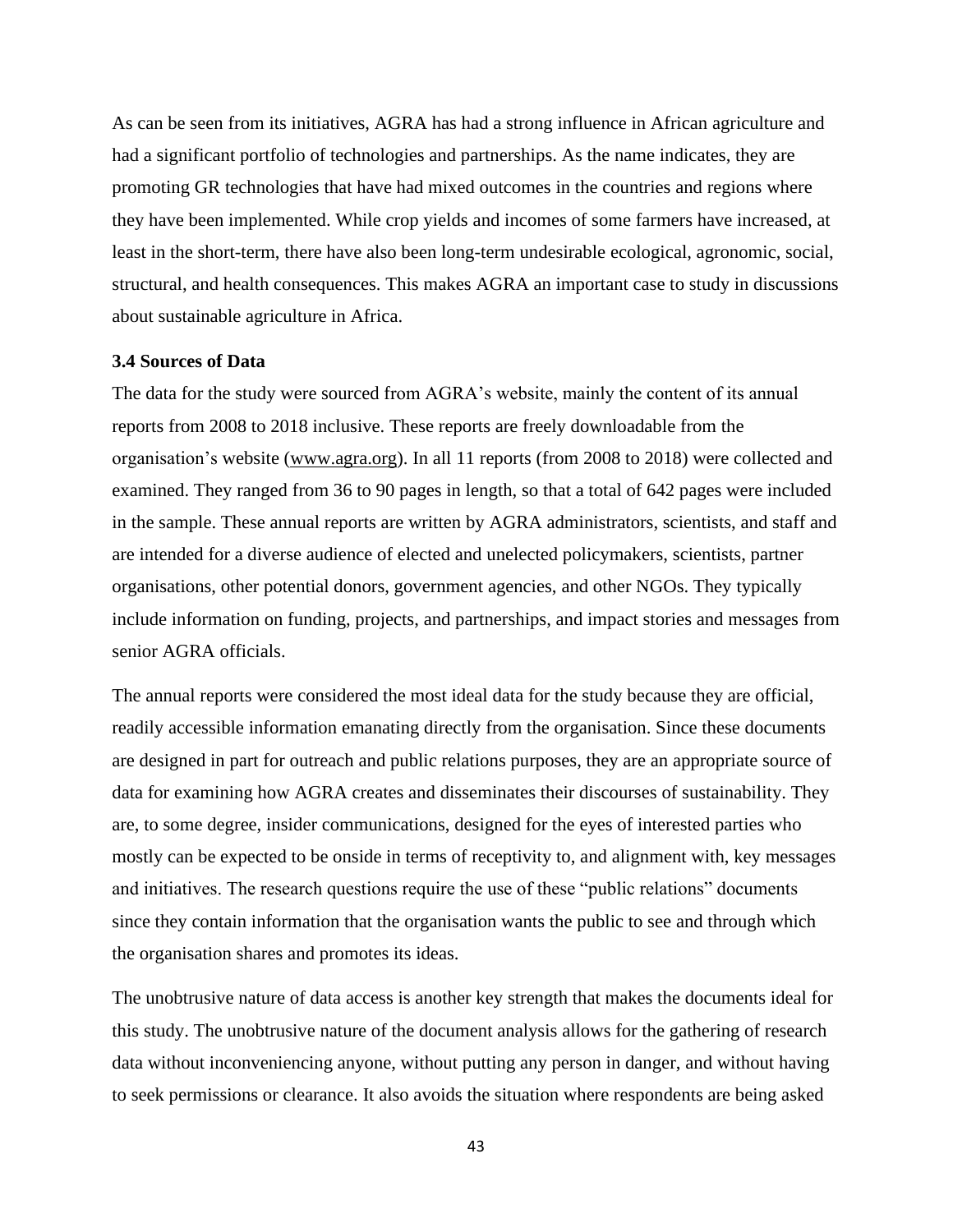to remember details about the organisation to which they may no longer have access—or never did have knowledge of. Also, since this research focuses on the activities of one organisation, there is a concern that it would not be possible to protect the anonymity of interview subjects. Compared to other methods of data gathering such as individual or group interviews, or direct observation, document analysis does not require interacting with participants, which helps to protect their anonymity.

As the study concerns the evolution of AGRA's sustainability discourse, these documents serve as a good source of data for the analysis of this process from the time of its founding to more recent years. Thus, the documents allow for an examination of changes over time without having to rely on first-hand accounts, which would be challenging due to changes in personnel over the period. The documents have a sort of institutional memory that individual people might not have. Also, due to the turnover of staff and mobility of administrators and top scientists, the documents are the best means of gathering data on periods of time that predate the tenure of current personnel. The analysis of these documents helps to examine information that can no longer be observed in the field and allows the tracking of changes and developments in the organisation in a way that other methods of data collection such as interviews would not necessarily have been able to provide. They provide contextualizing information on new developments and initiatives in the organisation as well as historical depth on its activities.

Like other analytical methods in qualitative research, document analysis requires that data be examined and interpreted in order to elicit meaning, gain understanding, and develop knowledge. Analysing documents typically involves coding content into themes similar to how focus group or interview transcripts are analysed (Bowen 2009). A concern to keep in mind during the analysis is the potential presence of biases, both in the documents and in the mind of the researcher. O'Leary (2014) stated that it is important to thoroughly evaluate and investigate the subjectivity of documents and your own understanding of such data in order to preserve the credibility of your research. In the next section, I describe how the documents are analysed using a method known as sociological discourse analysis, and how this yielded the findings and conclusions that are presented.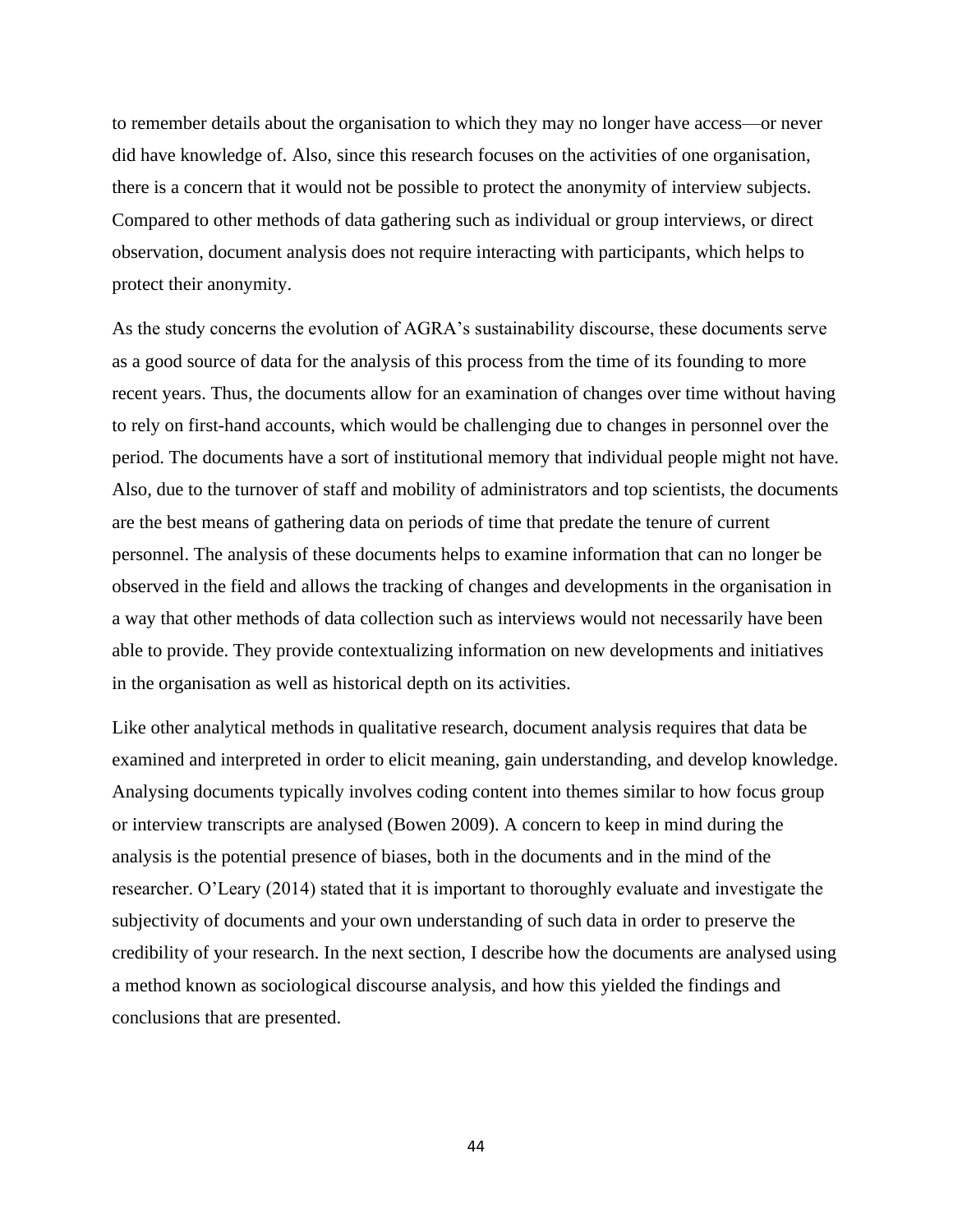### **3.5 Discourse Analysis**

In this study, discourse analysis is adopted as an analytic method. Discourse analysis is a collective name for several methodologies for analysing how meaning is created and communicated through written, spoken, or sign/symbolic language (Fairclough 2003). It is used in many disciplines in the social sciences, each having different assumptions and approaches. Discourse analysis is defined as the study of language above the level of a sentence, of the ways in which sentences combine to create meaning, coherence, and accomplish purposes. It is the study of the meanings we give language and the actions we carry out when we use language in specific contexts (Gee 2010). Discourse analysis explores how the socially produced ideas and objects that populate the world have been created and are held in place. It not only embodies a set of techniques for conducting structured, qualitative investigations of texts, but also a set of assumptions concerning the constructive effects of language (Burman and Parker 1993).

Discourses help to produce a material reality through the practices that they invoke. Accordingly, a discourse is defined as a system of texts that brings objects into being (Parker 1992). From this perspective, social science becomes the study of the development of discourses that support the myriad of ideas that make social reality meaningful (Gee 2010). Exposure to particular discourses over time constructs views about what is right and wrong, normal or abnormal; discourses significantly shape ideology and how it is possible to think (Foucault 1980). By establishing limits on thought and creating meaning, discourses help to determine who is powerful, who is not, what is possible, and what is impossible. Discourses have a significant influence on how individuals construct their subjectivities, and how they enact power and agency (Gee 2010).

Different social understandings of the world lead to different social actions—hence, discourse actively constructs society (Jørgensen and Phillips 2002). The supposition is that there is a mutually constitutive relationship between discourse and action: the meanings of discourses are shared and social, and, at the same time, discourse gives meaning to actions (Phillips, Lawrence, and Hardy 2004). Discourses are a specific ensemble of ideas, concepts, and categorisations that are produced, reproduced, and transformed in a particular set of practices and through which meaning is given to physical and social realities (Hajer 1995). A discourse entails more than a mere description of things: it does things. Discourse 'rules in' certain ways of talking about a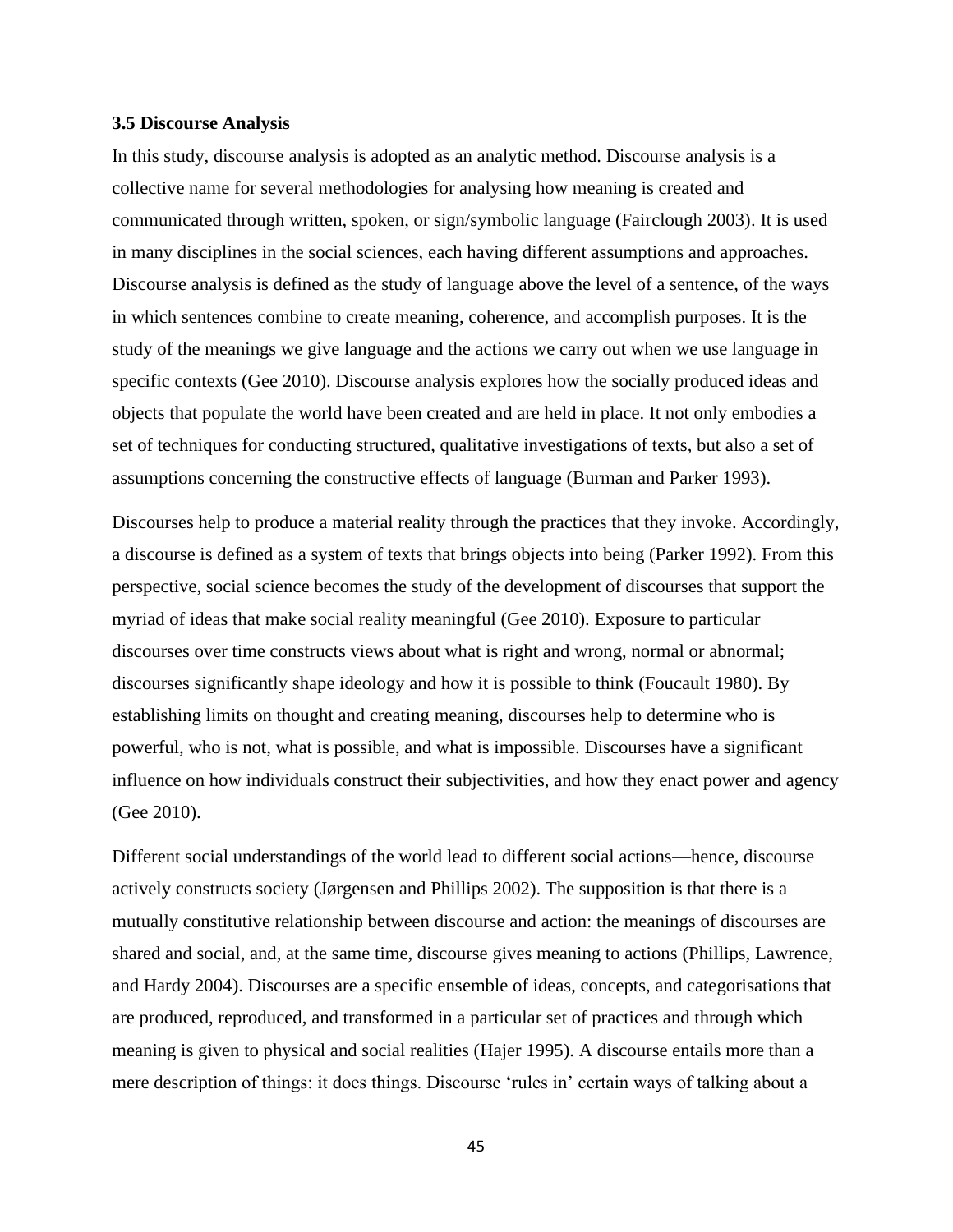topic and defines acceptable behavior. It also 'rules out,' and limits or restricts other ways of talking, of conducting ourselves, and of constructing knowledge about a particular topic (Phillips, Lawrence, and Hardy 2004). From this perspective, discourse is not just a referential tool that describes the social world; it is a symbolic means that constructs social realities through processes of naming, describing, informing, and giving meaning to objects, situations, and people. Language is the building block of discourse, and the choice of language acts as a lens through which people, objects, and situations are constructed. This lens will foreground certain features while marginalizing others (Van Dijk 1995).

Since discourses are embodied in texts, discourse analysis involves the systematic study of texts to find evidence of their meaning and how this meaning translates into a social reality (Phillips, Lawrence, and Hardy 2004). It refers to the study of diverse bodies of knowledge, and to an approach to deconstructing the written or spoken language attached to a given type of social practice. According to Jørgensen and Phillips (2002:1), discourse analysis entails the analysis of the patterns that "people's utterances follow when they take part in different domains of social life." Phillips, Lawrence, and Hardy (2004) describe it as the examination of the relation between the discourse itself and the surrounding social practices. It ought to reveal something about the way social action is shaped through a discourse. In relation to this, media texts, and what they construct as discursive truths, may have a specific effect on a recipient's perceptions and actions.

Discourse analysis aims to open up spaces for re-interpretations of taken for granted practices in society in ways that might have completely different consequences and yield completely different outcomes. While it has a concern with investigating the meaningfulness of social life, discourse analysis provides a more profound interrogation of the precarious status of meaning. Where other qualitative methodologies work to understand or interpret social reality as it exists, discourse analysis tries to uncover the way that reality is produced (Hardy 2001; Phillips, Lawrence, and Hardy 2004).

Discourse analysis also presupposes that it is impossible to strip discourse from its broader context (Fairclough 2003). Discourses have no inherent meaning in themselves and, to understand their constructive effects, researchers must locate them historically and socially. The meanings of any discourse are "created, supported, and contested through the production, dissemination, and consumption of texts; and emanate from interactions between the social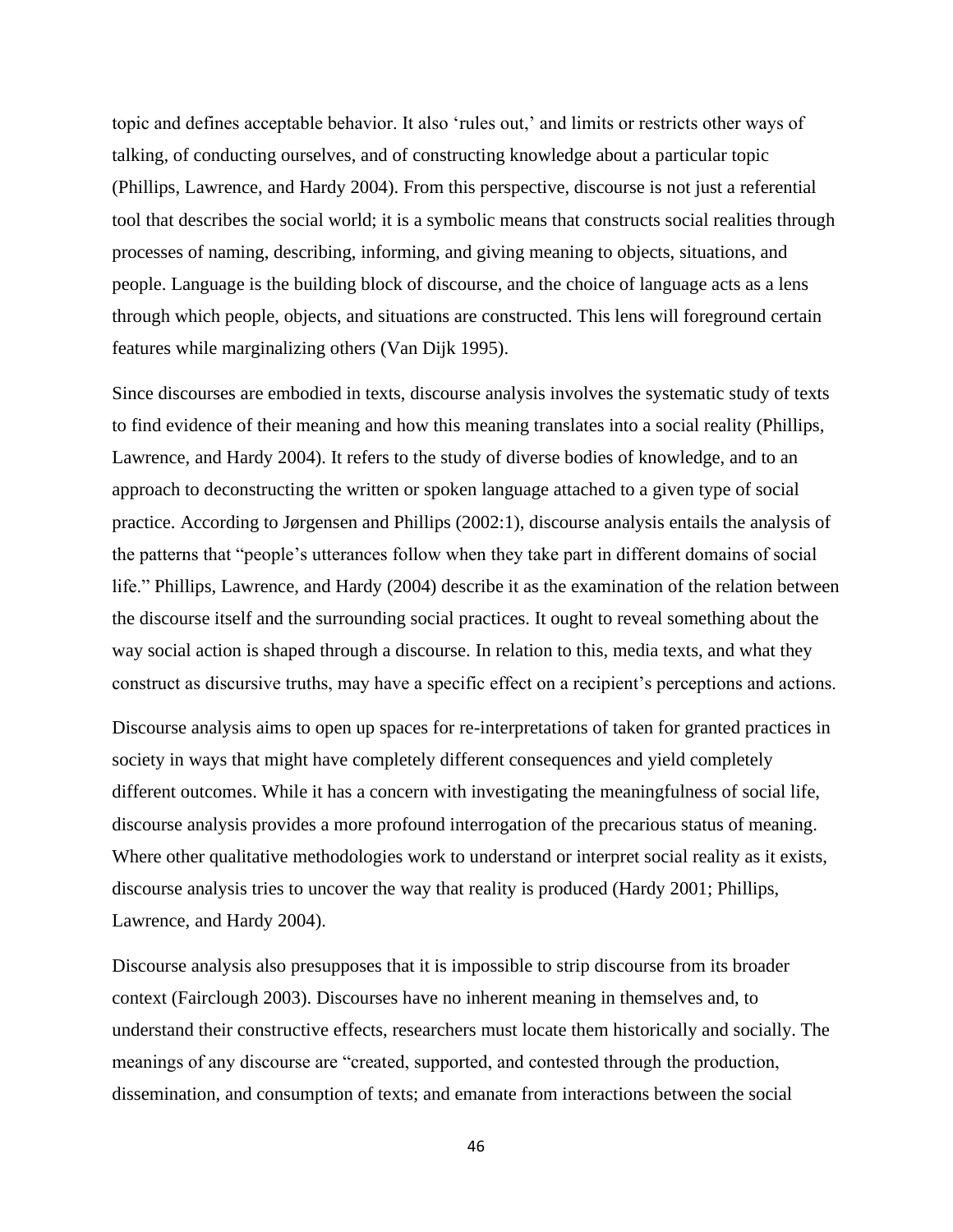groups and the complex societal structures in which the discourse is embedded" (Hardy 2001:28). Discourse analysis involves studying language in the context of society, culture, history, institutions, identity formation, politics, power, and all the other things that language helps us to create and which, in turn, render language meaningful in specific ways and able to accomplish specific purposes.

Because of the political nature of agrarian development (Taylor 2015), it is worthwhile to take a discourse analytic approach to examining how sustainable agriculture is conceptualised and translated into policy priorities and projects on the ground, and how those priorities and projects fit into broader debates about development. This is a way to illuminate how discourses work within society to privilege particular social groups to act in particular ways, and to disempower others. In the African agrifood system, governmental policies are elaborated and defined based on expert language, concepts, rationalities, and research practices (Nyantakyi-Frimpong and Bezner Kerr 2015) that are, in turn, redefined and developed within different fields of knowledge. Discourses regarding sustainable agriculture frame how the problem of agriculture is understood and communicated, and help to decide which policies will be put forward and supported. Engaging in discursive analysis allows one to problematize what conventional policy analysts take for granted: the linguistic, identity, and knowledge basis of policymaking.

Discourse analysis is appropriate for this thesis because (i) the identification and characterisation of agricultural problems is at least partially the outcome of processes of social construction; (ii) struggles about concepts, knowledge, and meaning are integral to the elaboration of agricultural policies; (iii) agricultural discourses have material and power effects as well as being the product of material practices and power relations. Since the main aim of the study is to examine the ways that AGRA has articulated its sustainable agriculture agenda, and how this has evolved and promoted to farmers, discourse analysis is the most ideal method for answering the research questions.

Discourse analysis is not just one approach, but an array of interdisciplinary approaches that have been used to explore many different social domains in many different types of studies. Two leading forms of discourse analysis are Critical Discourse Analysis (Fairclough 2013; Van Dijk 2001) and Foucauldian Discourse Analysis.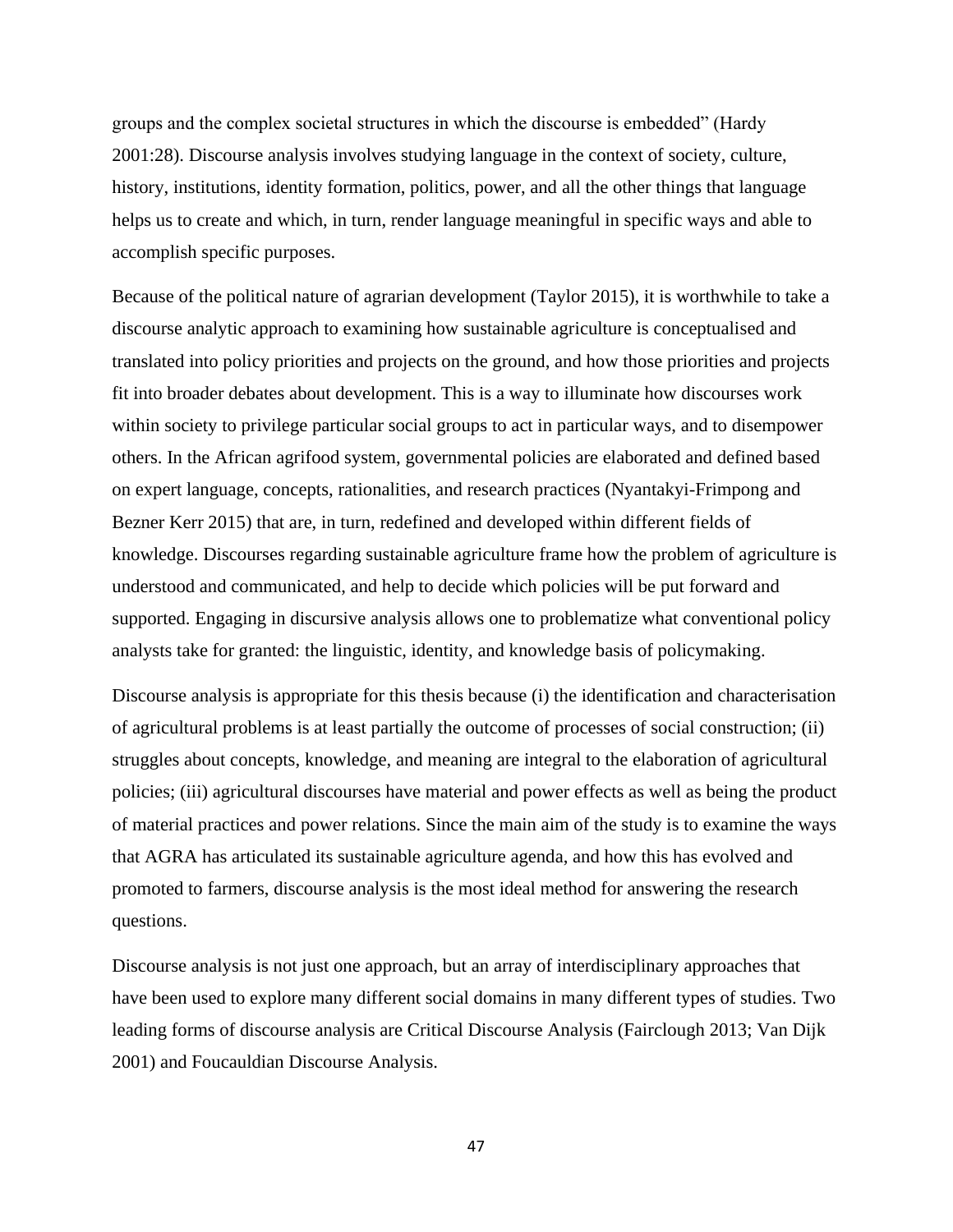### *3.5.1 Critical Discourse Analysis*

Critical discourse analysis (CDA) is an interdisciplinary approach to the study of discourse that views language as a form of social practice. Scholars working in the tradition of CDA generally emphasise how discourses not only express meaning about social phenomena but actively produce knowledge, often presenting this knowledge as objective truths. Development of this CDA approach is often attributed to the linguist Norman Fairclough. Discussion of CDA typically emphasise the role of language as a power resource that is related to ideology and the promotion or blocking of socio-cultural change (Bryman 2008). It focuses on investigating how societal power relations are established and reinforced through language. Critical discourse analysis differs from the more narrowly focused linguistic analysis in that it gives particular attention to non-discursive elements that are part of and affect the discourse.

CDA does not understand itself as politically neutral, but as a critical approach that is committed to social change. In the name of emancipation, critical discourse practitioners take the side of oppressed social groups to harness the capabilities of critical discourse analysis to the struggle for radical social change (Jørgensen and Phillips 2002). In such an approach, researchers position themselves as being intrinsically linked to those being studied, and thus inseparable from their contexts (Fairclough 1992). In addition to speaking up on behalf of subjects, CDA also asks what could be done in order to disrupt power relationships and social inequalities (Van Dijk 2005). Using this approach, a researcher can uncover various nuances, patterns, and latent elements that other research approaches might overlook.

For critical discourse analysts, discourse is a form of social practice that both constitutes the social world and is constituted by other social practices. As a social practice, discourse does not just contribute to the shaping and reshaping of social structures, it also reflects them. Critical discourse analysis is 'critical' in the sense that it aims to reveal the role of discursive practice in the maintenance of the social world, including those social relations that involve unequal relations of power. It aims to contribute to social change along the lines of more equal power relations in communication processes and in society more generally.

# *3.5.2 Foucauldian Discourse Analysis*

The French poststructural theorist, Michel Foucault, is credited with recognising the different ways that language constructs meaning as 'discourse' (Foucault 1980; 1982). Discourses shape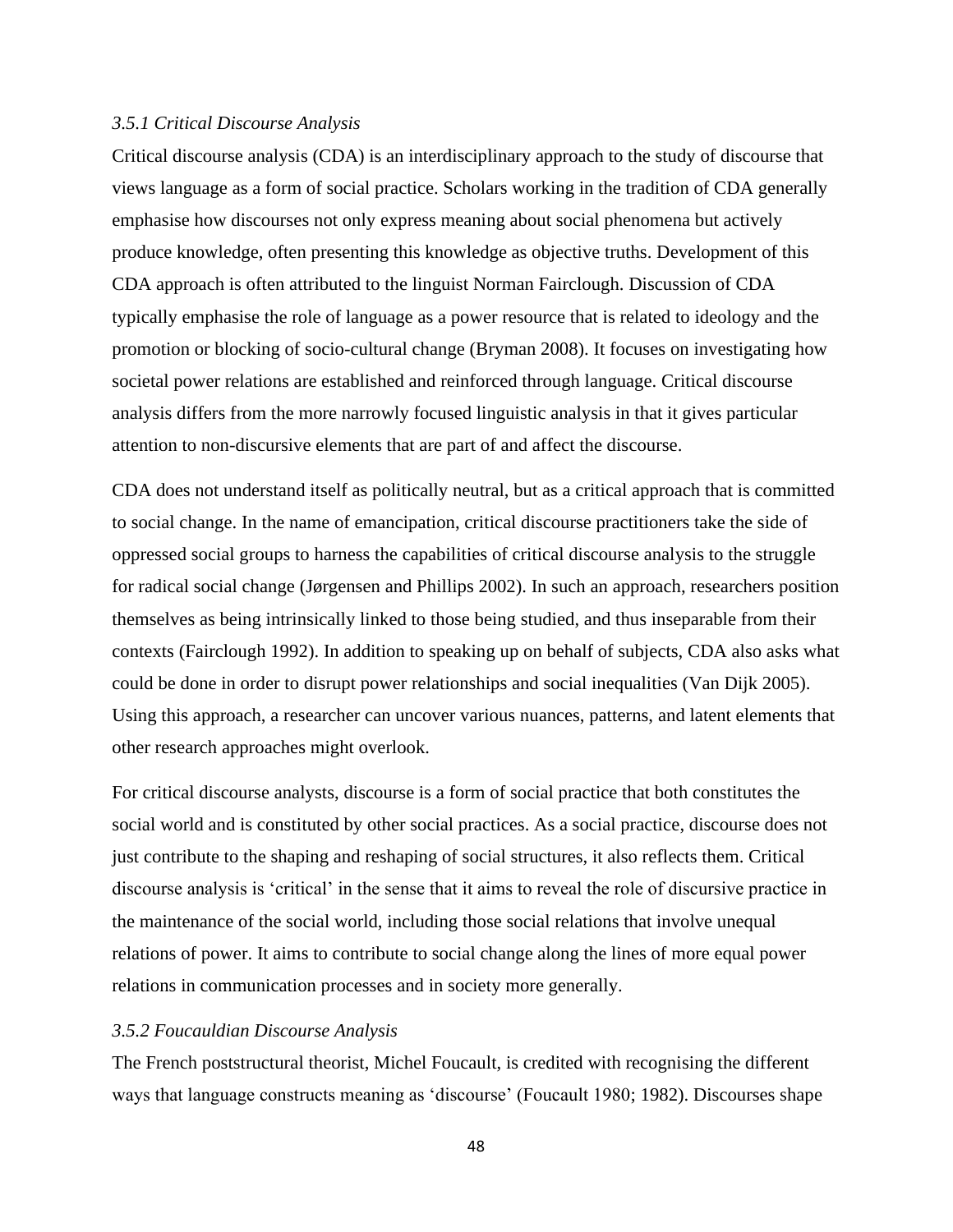and limit how people can speak, think, and act, and through this, the social structures that are produced and reproduced. Foucauldian discourse analysis focuses on power relations in society as expressed through language and practices. Reworking Foucault's ideas, Kress (1985:67) stated that: "Discourses are systematically organised sets of statements which give expression to the meanings and values of an institution. Beyond that, they define, describe and delimit what it is possible to say and not possible to say (and, by extension, what it is possible to do or not to do) with respect to the area of concern of that institution." Thus, discourses help to enact a wide range of relationships between power, truth, subjectivity, knowledge, and resistance. Discourses are powerful because it is through discourses that meanings are attached to language. It follows that knowing the key practices of a particular discourse and having access to the discourses that are dominant in society, gives an individual power: it is in discourse that power and knowledge are joined together (Foucault 1981). Each discourse also enacts power by limiting which individuals can and cannot participate and by defining who or what is deemed powerful. Language has power beyond the meaning of individual words; rather, it is within discourse that particular words are made meaningful and powerful.

Foucauldian discourse analysis analyses how the social world, expressed through language, is affected by various sources of power. This approach stresses a genealogical understanding of discourse analysis to reveal how discourse is produced in order to govern social groups (Arribas-Ayllon and Walkerdine 2008). The genealogical understanding of discourse relates to accounting "for the constitution of knowledges, discourses, domains of objects, and so on, without having to make reference to a subject which is either transcendental in relation to the field of events or runs in its empty sameness throughout the course of history" (Foucault 2003:306). The genealogical understanding can also be used to investigate issues that researchers "tend to think that they (the issues they study) are without history" (Foucault 1980:139). The starting point is for genealogical understanding is a concern with the role of power and knowledge in society, identifying patterns of language, demonstrating how they constitute aspects of society, and establishing how and why the language available to us sets limits on what is (and is not) possible to think, say, and do (Arribas-Ayllon and Walkerdine 2008).

Genealogy deconstructs truths by arguing that all truths are questionable because more often than not, the discovery of truth is by chance and is backed by power, knowledge and or the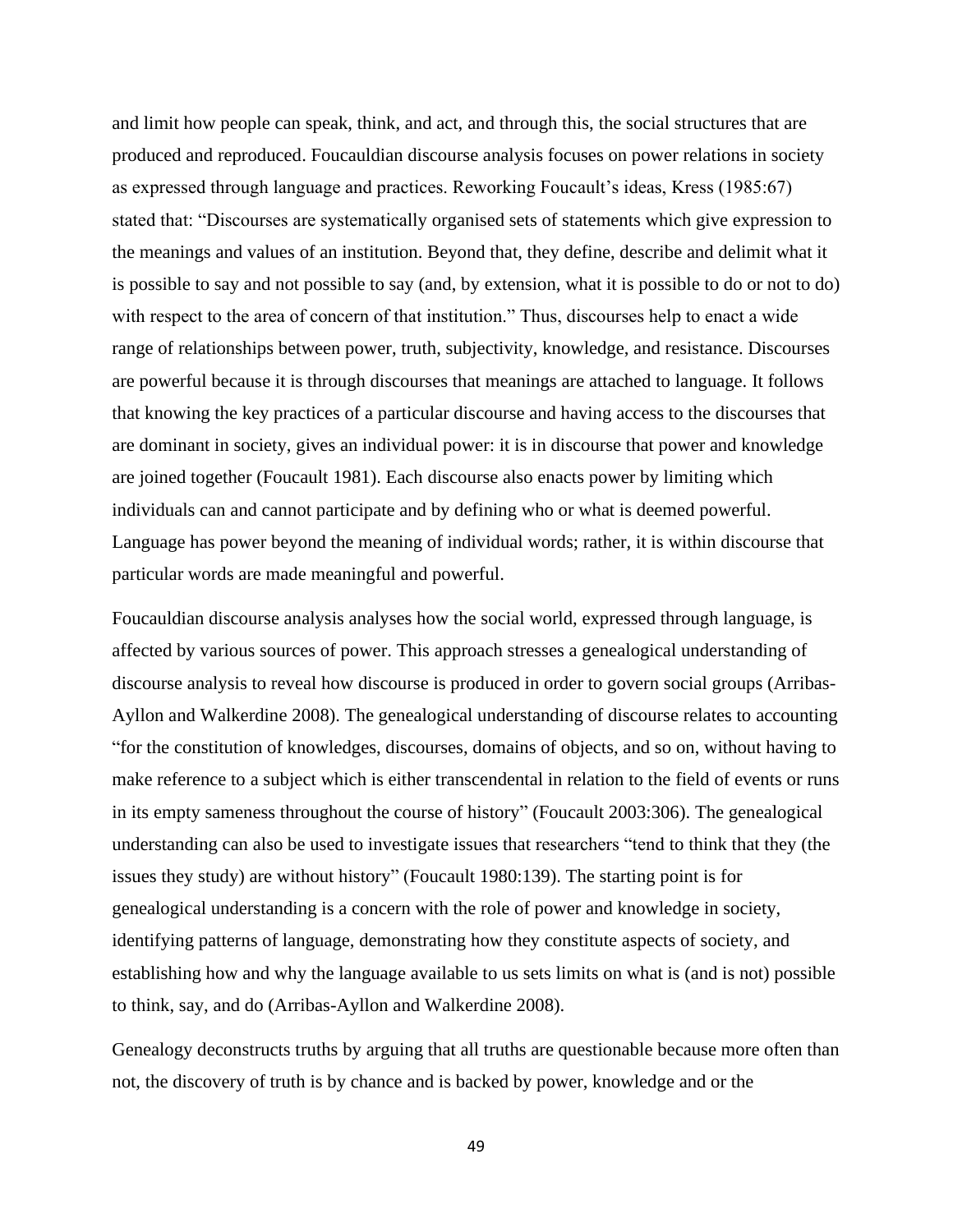consideration of interest that a person has in it (Foucault 2003). By helping to account for the scope, breadth and totally of discourse, genealogical analysis helps researchers to look beyond the discourse in question to examine the social basis of its existence and changes. and the conditions of their possibility and not just documenting the changing discourses alone (Foucault 1981). This approach can make it possible to 'deconstruct' or unravel taken-for-granted assumptions, help us to understand what these assumptions might mean for individuals and for wider society, and allow us to explore possible alternatives to accepted ways of doing things.

#### **3.6 Sociological Discourse Analysis**

For this thesis, sociological discourse analysis as advanced by Ruiz (2009) is employed as the key analytical strategy. Sociological discourse analysis has been developed as a social scientific perspective that engages with analysis of discourse at all levels of social life; it does this by combining Foucauldian discourse analysis with critical discourse analysis. According to Ruiz (2009), discourses should be analysed for their basic textual meaning but also in relation to the contexts in which the relevant social actors are interacting with a given discourse. Attention should also be given to the effects that emanate from a discourse's position within relations of power. How discourses work toward normalisation of certain practices is only revealed with analysis that is mindful of context, locality, and temporality. Only detailed, localised studies of events can allow for distinctions to be made between what aspects of discourse are enacted to normalise and what aspects are used to resist normalisation, and so create sites for potential change (Van Dijk 2005). Here, the subjective nature of research is brought to the fore, to enable engagement with the research findings, not as a statement of truth, but as an interpretation which enables others to continue this line of thinking or to be spurred on to alternate modes of thought.

The way language is used in discussing sustainable agriculture in different contexts has important consequences that are currently not being fully recognised. This form of analysis can facilitate insight into the complex nature of the interrelationships that exists in the discourses surrounding sustainable agricultural practices. The technique allows for the analysis of how AGRA's discourse is located within, and dynamically interacting with, the larger discourse of sustainable agriculture. One goal is to unravel and discover the notions that are not obvious such as hidden motivations, unwritten rules, and possible conditions for change or development within the subject (Grbich 2013).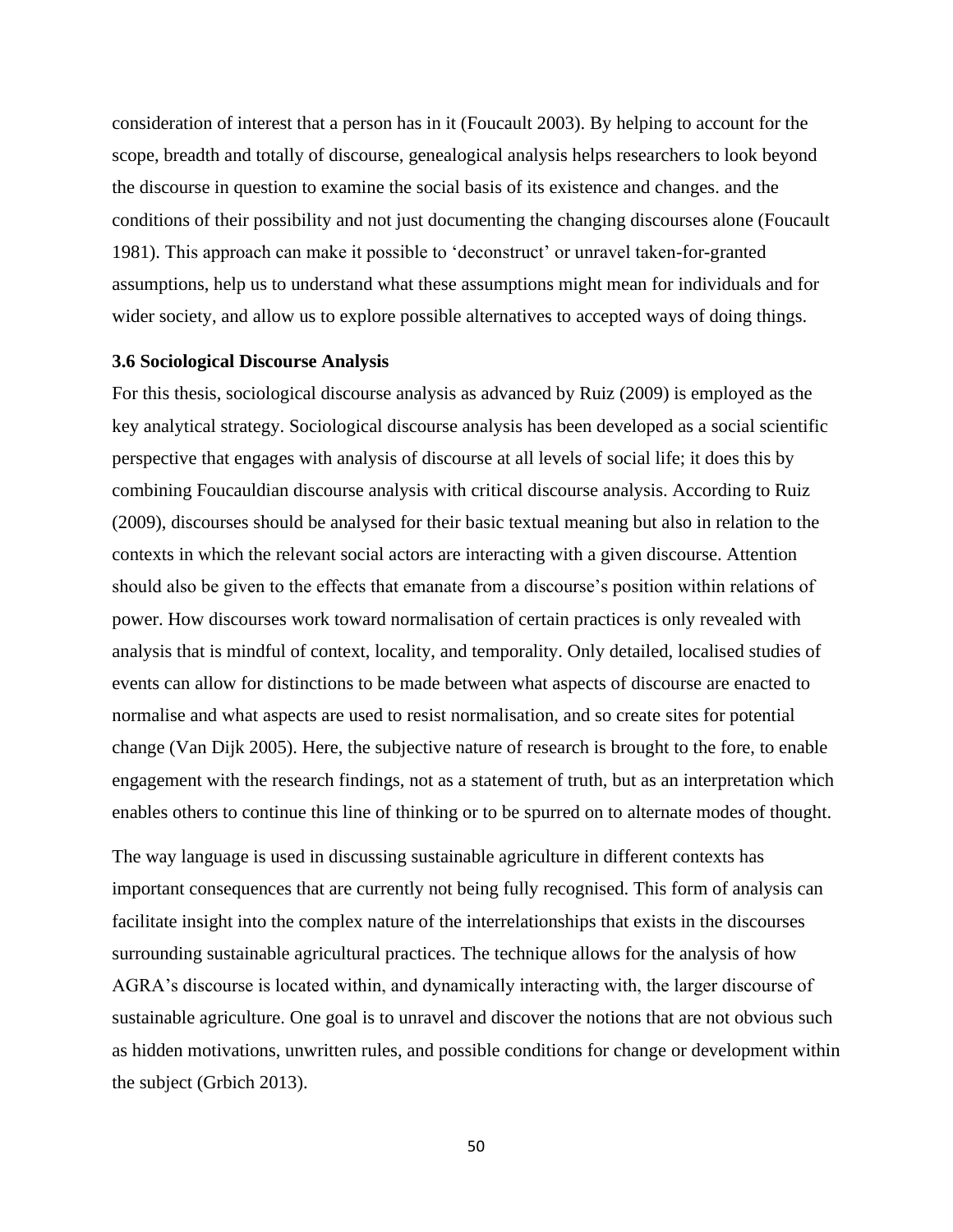According to Ruiz (2009), scholars who engage in discourse analysis should be empathetic, seeking to understand the situations and perspectives of various subjects (especially those who are relatively lacking in power). And that those who engage in sociological discourse analysis must have a thorough understanding of the context of the discourse they are analysing—modes of production, class structure, and political formations—in order to situate their analysis and explain relationships. The approach goes beyond interrogating what kinds of decisions are made and by whom and asks why certain individuals and or groups are able to promote their understandings and interests more effectively than others. While acknowledged, unequal power structures are often taken for granted and considered static, rather than constantly negotiated, perpetuated, and acted upon. The goal of sociological discourse analysis is to uncover how a complex web of power structures and relations shape and are shaped by adaptive actions.

### **3.7 Data Analysis**

Following a sociological discourse analytic framework, the analysis was conducted in three iterative phases: textual analysis, contextual analysis, and reflexive interpretations. The first phase, textual analysis, includes looking at the wording, metaphors, and other grammatical elements of a text. According to Ruiz (2009:5), textual analysis "involves characterizing or determining the composition and structure of the discourse" and involves an analysis of rhetorical figures, lexis, verb tenses, etc. The repetition of particular key terms (e.g. "sustainable," "agriculture," "environment"), and the use of passive language are examples of what is examined in this phase. Key themes and thematic areas that are included or excluded, presentation, layout, and headings/subheadings are among the structural components also analysed in this phase. Choice of words tells us a lot about their producer's views or ideas, the way these are associated and the meanings this creates, the social actors that are referred to, and finally about the dispositions showing through the texts, that is, the inclinations or stance of the speaker towards the object. According to Tonkiss (2012:413), "discourse analysis draws on more general approaches to handling and coding qualitative data." Thematic coding is performed as the preliminary analytic process applied to the texts under study before subjecting them to a deeper discourse analysis. This coding is done as a means to "locate key categories, themes and terms to help better manage the data and systematise the analytic process" (Tonkiss 2012:413). In this step, the text is analysed to identify vision, strategy, means of implementation, and goals at the level of individual words and phrases, how the words and phrases relate to each other in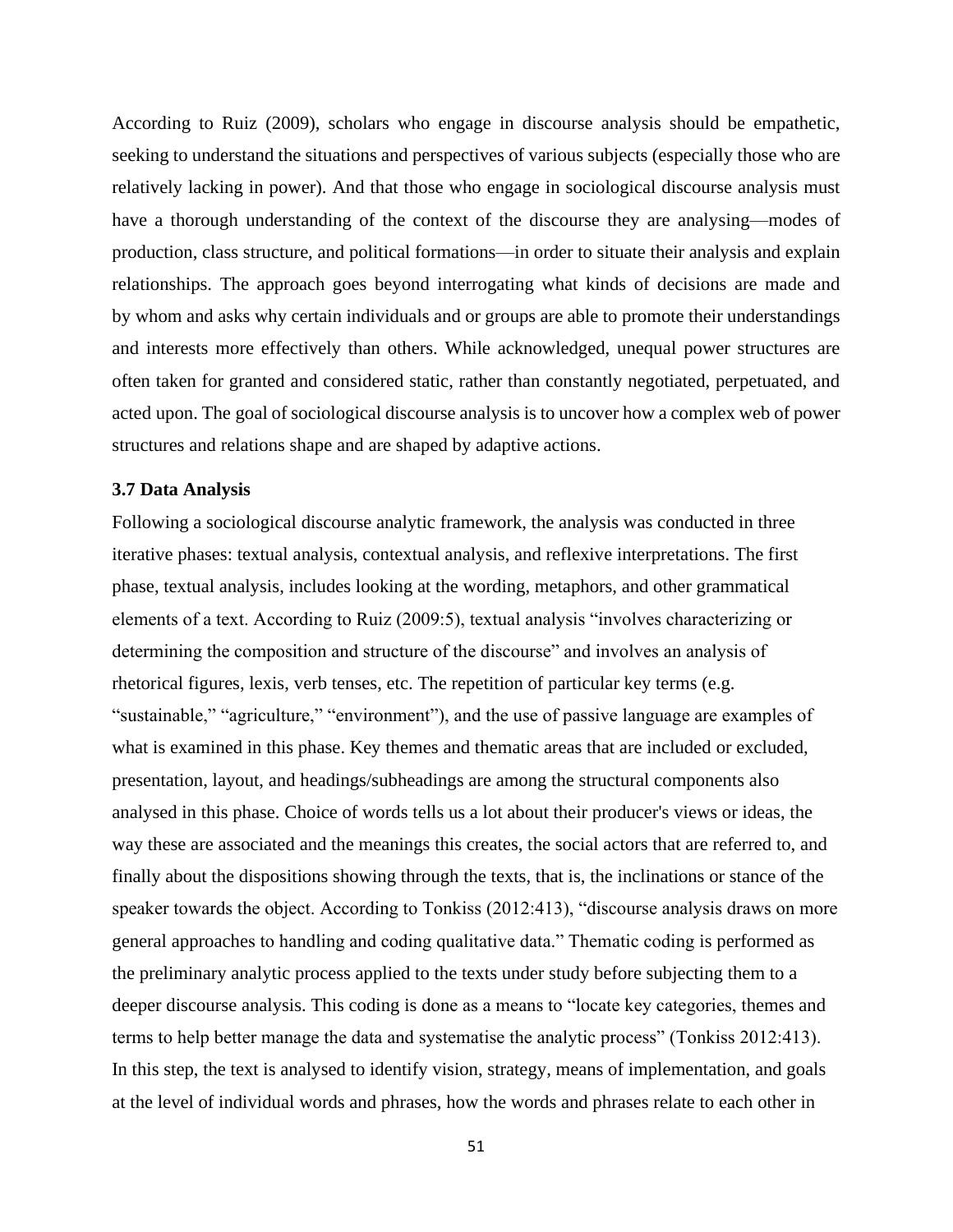the text, and the priority given to different themes. This phase involves as well, an initial analysis of actors' arguments, positions, and ideas; the following two phases examine more closely the external conditions or context of these arguments.

Following textual analysis, the second phase in the analysis is contextual analysis. Contextual analysis involves interrogating the themes and categories identified in the first stage and relating them to the context of the material being analysed; including considerations of authorship, audience, and dissemination. It is a review of the time and space in which discourses emerge and gain their meaning (Ruiz 2009). This phase of analysis can involve frame analysis, which "holds that the local norms governing everyday interactions must be accounted for in order to understand and explain social action" (Ruiz 2009:8). Examining the contexts and discursive strategies that make some information more noticeable and meaningful is an important aspect of the analysis at this stage. At this stage of the analysis, as well, attention is paid to the effects of power, knowledge, and persuasion; taking notice of 'rupture and resilience'—persistent inconsistencies within or across texts; and, silences—"silences as discourse and discourses that silence" (Waitt 2010:220).

The third step of sociological discourse analysis involves reflective/reflexive analysis and sociological interpretation of the data. Unlike contextual analysis, this phase involves making connections between the discourses analysed and the social space in which they have emerged (Ruiz 2009) and relating them to the theoretical perspectives and the literature reviewed. Methods of structural analysis are also incorporated as part of this stage, which focuses on the order of discourse—the precondition for and constraint on textual action (Fairclough 2013). This involves what Fairclough (1992) refers to as intertextual analysis, which considers the range of discourses and narratives available to the producers and interpreters of a given text, based on particular times and social circumstances. This is a particularly important part of the analysis and provides the means for examining, for example, the connections between power relations and dominant normative assumptions. This phase of analysis involves the overall interpretation of discourse, though this takes place throughout the phases of textual and contextual analysis as well— "analysis is conducted in a constant and bidirectional manner among these three levels" (Ruiz 2009:10).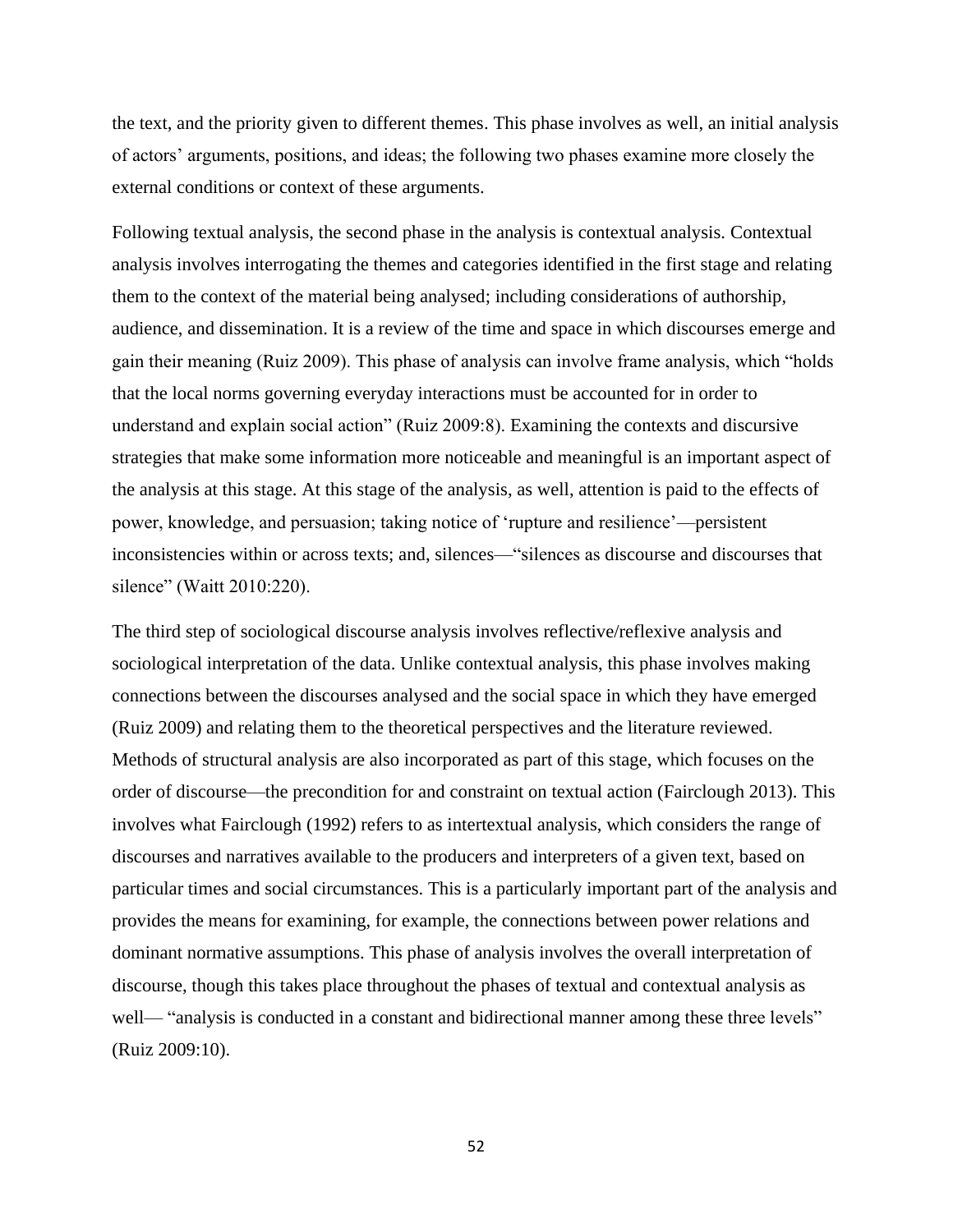Although these steps were followed, the analysis was done in an iterative manner, moving back and forth between the different steps. Hajer (1995) argues that the contribution of discourse analysis is not only that it opens up "black boxes" but that it also promotes insights for developing reflexive institutional arrangements. The iterative reflexivity, which discourse analysis encourages, supports both rigorous research and exploring human subjects, without erasing them in the process (Robbins and Krueger 2000).

Reflection at all stages of the analysis helps to enhance rigour as it demands careful interrogation of the data and justification of the conclusions reached (Hajer 1995). Emerging interpretations are continually confirmed against the data as they are being formed, ensuring the data supports the insights being drawn (Ruiz 2009). Rigour is also enhanced by the analysis occurring over time, which allows ideas to settle and be re-examined afresh, as long as familiarity with the data is maintained. Objectivity is not the aim of discourse analysis, but rather the goal is a subjective, relevant, and contextualised interpretation justified by the data, the literature, and systematic methods of data collection and analysis (Grbich 2013; Ruiz 2009). In this spirit, the steps followed in this analysis are described in detail to increase attention to the flexible but careful and rigorous, multi-level and reflexive analysis involved, and to allow other scholars to replicate this study or, at least, to understand the analytical steps attempted.

Attending to these three interrelated aspects of discourse analysis is a way to avoid uprooting words and actions from the historical bodies of the individuals performing them or disconnecting the discourses and actions from the sociocultural context of their formation and realisation. It is important not to ignore the history of these actions and discourses, nor the individuals and situations involved. These three levels are in fact not static entities but processes in motion over time (Ruiz 2009). Sociological discourse analysis is apposite for the study because it helps one to identify implicit as well as explicit ideas present in the texts. Discourses unfold in time, and in social as well as geographical space. The sociological analysis of discourse starts with general sociological research interests and then addresses questions arising from micro-levels of discursive practices. It then proceeds to address more general and macro issues such as the discursive structuring of symbolic orders and wide-ranging reflections on relationships between the discourse, extra-discursive events, and social change.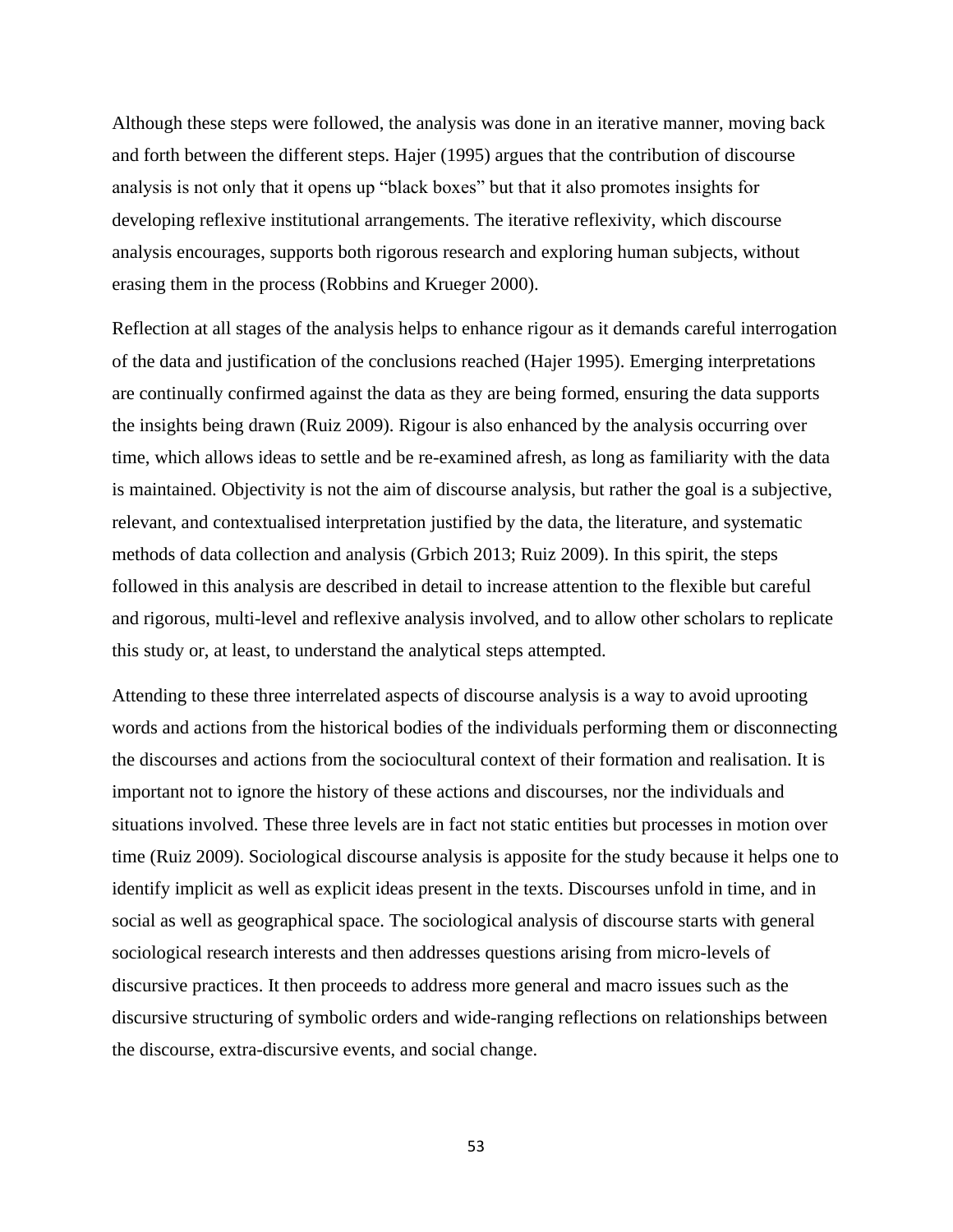Sociological discourse analysis offers useful insight into diverging and converging discourses. By analysing AGRA's documents in the larger context in which they are produced and shared, following the suggested modalities of discourse analysis, the study can interrogate the factors that influenced the organisation to define sustainable agriculture the way it has, and how and why those definitions have changed over time.

### **3.8 Triangulation**

Triangulation is a means for studies to cross-check and to strengthen the validity and increase the reliability of research findings. According to Spicer (2012), the triangulation of methods is an approach to combining two or more methods in addressing a research question in order to crosscheck results for consistency and to offset any bias of a single research method. It is convenient to conceive of triangulation as involving varieties of data, investigators, and theories, as well as methodologies. However, Seale (2004) explains triangulation as a metaphor derived from surveying and navigation to indicate the convergence of two or more viewpoints on a single position. This study acknowledges the value of triangulation, not so much for converging on an identifiable "truth," but for producing a strong, thorough account of the case(s) through the inclusion of varying perspectives and methods.

In this study, triangulation was made possible through "pushing the data against theories and existing literature to develop theoretical innovations through an iterative dialogue between data and theory" (Timmermans and Tavory 2012:179). As indicated in Chapter Two, a variety of theoretical works and diverse accounts supporting or critiquing the GR are consulted in order to understand how sustainability issues are defined and debated within agrifood sectors—including African agriculture. The analysis and ground checking also draw on firsthand knowledge and observations given my own history as a smallholder farmer in Northern Ghana, and given other opportunities I have had to learn from the field while employed there by an international NGO. This form of triangulation is suitable for this type of qualitative research, as the purpose is to develop new insights for understanding the phenomena being studied, and not to uncover facts or to develop comprehensive general theory.

# **3.9 Ethical Considerations**

The textual (annual reports) data employed in this study is freely available on the public internet site of AGRA. As such, permission for further use and analysis is implied. However, the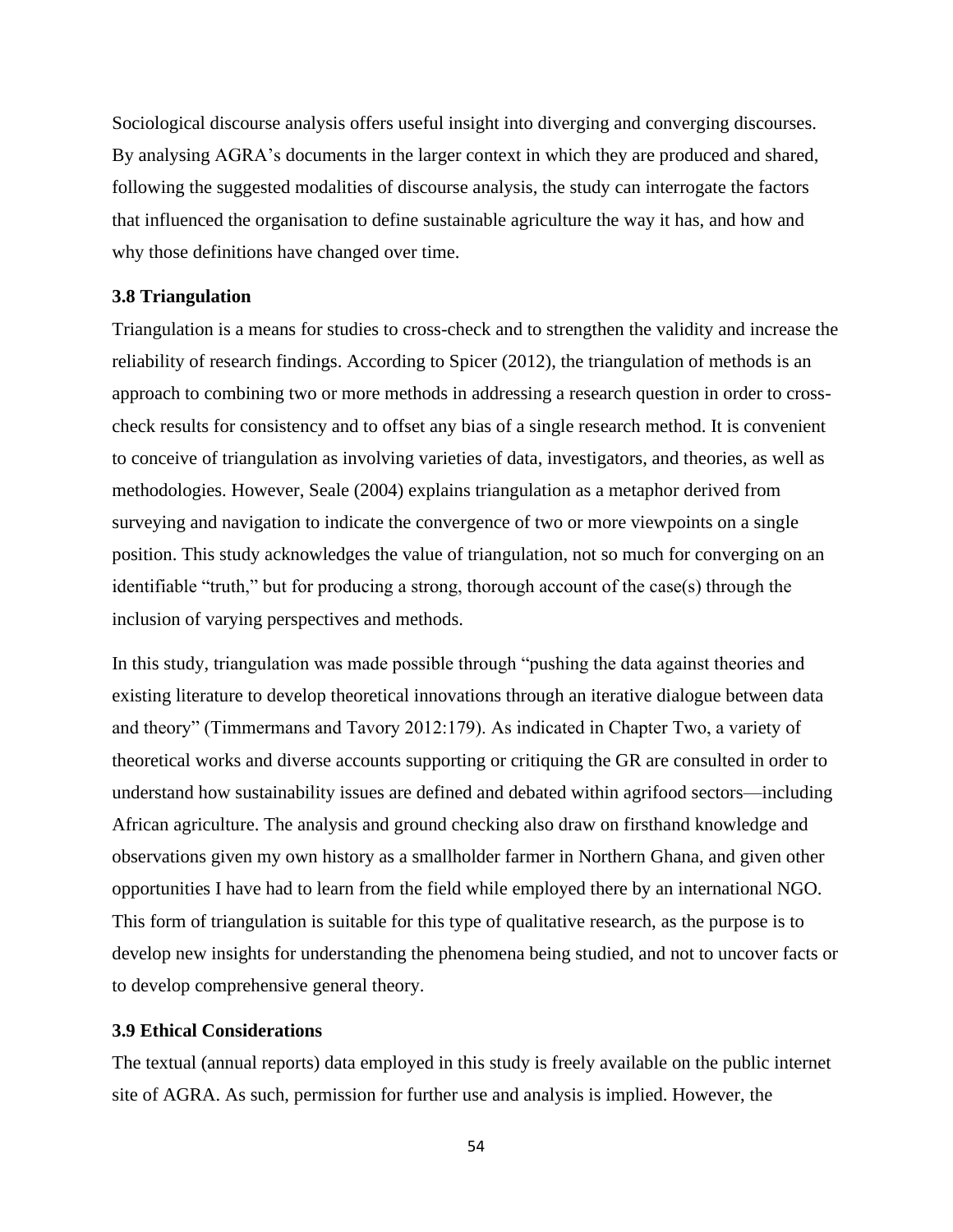ownership of the original data is acknowledged. It is assumed that these are documents/texts that the organisation wants the public to be able to access and that they do not present private, sensitive, or personal information. The use of these documents does not interfere with the day-today activities of the producers of these texts. Use of a complete set of annual reports can be helpful in limiting the impact of some known biases, such as selection bias and experimenter's bias. However, the use of texts has a disadvantage in that the researcher not able to probe for information, elaboration, and or clarification.

Reading and interpreting the documents that are the focus of the analysis, I acknowledge my positionality, which is relevant to the analysis and the conclusions reached. Coming to this research as a former farmer and employee in the NGO sector, and as a student with a background in development studies and the sociology of agriculture, my reading and interpretation of the data might be different from someone who approaches it from a purely academic perspective or from a different social science discipline or tradition.

## **3.10 Limitations and Potential of the Study**

No social research method is infallible (Bryman 2015), and discourse analysis is no exception. This study is limited for the most part to an analysis of the annual reports of AGRA. AGRA is a leader among organisations that emphasise market-led agricultural development to improve productivity and sustainability. The research did not compare its discourses with the discourses of other institutions that advocate for alternative approaches such as agroecology and food sovereignty. Also, the perspectives of farmers and other stakeholders in the agrifood system were not studied systematically or in any detail.

Perhaps the biggest limitation in conducting a discourse analysis is that it is a subjective method (Van Dijk 1995). This means that speech acts may be identified and interpreted differently depending on the researcher. Discourse analysis of this type is based on the researcher's subjective interpretation of the data albeit, enhanced by careful specification of research questions, concepts, and issues (Timmermans and Tavory 2012). Careful analysis of an appropriate data set can provide insights into discursive practices and provide evidence that can be compared with findings reported in relevant scholarly literature. It also provides an opportunity to test and refine the theoretical framework initially adopted.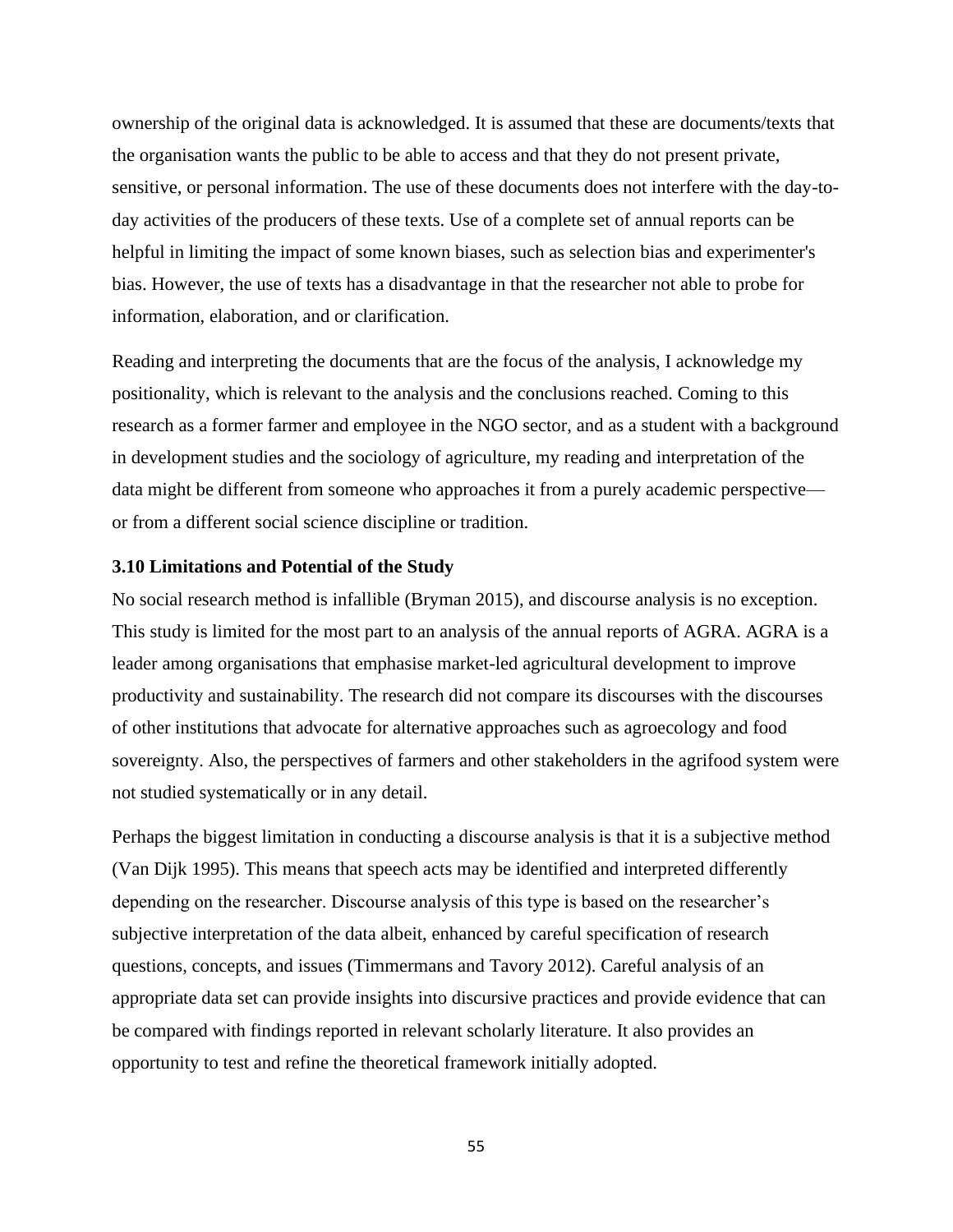## **CHAPTER FOUR: RESULTS AND DISCUSSION**

#### **4.1 Introduction**

This chapter presents the findings from the data analysis and discusses them in light of the research questions and the theoretical framework. As already indicated, data for this study were drawn mainly from AGRA's annual reports from 2008-2018. These documents contain information on the organisation's programmes, vision, funding, partnerships, and successes. They are written by AGRA staff and are intended primarily for policymakers, academics, funding partners, and other NGOs. These documents were chosen as the focus for this study because they are accessible, provide a longitudinal window on organisational thinking and discourses with respect to African agriculture, and because they represent what AGRA wants key publics to see.

The documents were coded and sorted with the help of NVivo qualitative data analysis software and further analysed in an iterative process utilizing insights from sociological discourse analysis. After importing the documents into the NVivo software, I read all of them and coded them to generate themes useful for answering the research questions. I identified potential themes by looking most closely at the programmes and partnerships reported in the documents. I also performed word search queries using words and such as 'sustainable,' 'agriculture,' 'smallholder,' 'farmer,' etc. to see how words and phrases used before and after the searched terms were related and to reveal the context in which they were used. After the documents were coded, the themes were analysed iteratively following the three phases of sociological discourse analysis that involves a combination of textual analysis, contextual analysis, and reflexive interpretation (Ruiz 2009:25). For the textual analysis, I look at the wording, metaphors, and other grammatical elements of the texts analysed, and how they are related to each other. The second step, contextual analysis, was done by analysing the themes in relation to authorship, audience, and mode dissemination. The third step was reflexive interpretation. This step "involves making connections between the discourses analyzed and the social space in which they have emerged" (Ruiz 2009:25). At this stage, the study incorporates pertinent literature, theory, and the social, cultural and historical context in Africa.

Analysing these themes by employing the second and third phases of sociological discourse analysis it is possible to map out and investigate the framing and reframing of sustainability. One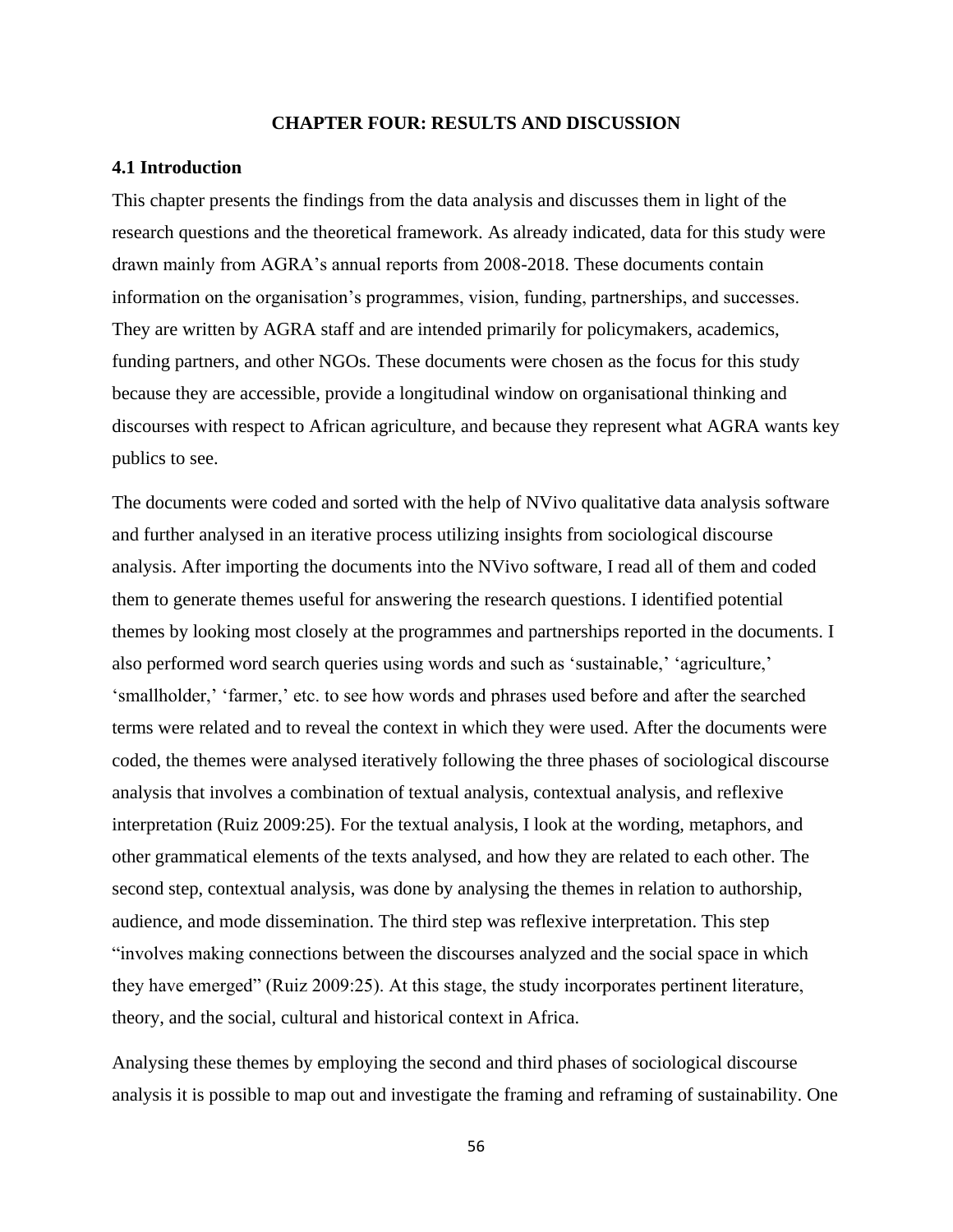can also see how these ideas, assumptions, and worldviews have been promoted to farmers and other stakeholders. The following presentation of the key findings is organised around the three main research questions: 1) How does AGRA conceptualise sustainable agriculture? 2) How has AGRA's framing of sustainable agriculture evolved over time? and, 3) How does AGRA communicate and promote its notion of sustainability to farmers and other relevant stakeholders?

#### **4.2 Defining Sustainable Agriculture**

# *How does AGRA conceptualise sustainable agriculture?*

Dominant discourses on agriculture sustainability in Sub-Saharan African over the last decade have focused on the necessity of increasing the productivity of land and labour in order for African countries to fill the African 'yield-gap' (Patel 2013). As sustainability is socially constructed in various ways, different social groups define it differently to suit their respective contexts, and understandings, expectations, and intentions (Gertler, Jaffe, and Beckie 2018). Although there is a consensus as to its relevance, there have been evident differences in terms of the practices that are deemed sustainable (or otherwise), which leaves room for significant variation and for further innovation on the part of practitioners (Hayati, Ranjbar, and Karami 2010). This section presents an analysis with respect to how sustainable agriculture has been defined by AGRA.

AGRA's definition of sustainable agriculture is largely focused on technical measures employed to increase crop yields (especially of cereals and pulses), particularly through the development and dissemination of 'improved' seed varieties. AGRA defines sustainable agriculture this way because it considers the fundamental problem in African agriculture to be low yields. It attributes the low yields achieved by African smallholder farmers to: i) lack of scientific knowledge and capacity, ii) lack of public and private investment in African agriculture, iii) poor and impoverished soils, iv) limited seed development systems that inhibit the introduction of new varieties, and, v) weak governance and regulatory systems. This view has also informed AGRA's programming and led it to invest substantial resources in development efforts and partnerships encompassing programmes on seeds, soils, markets, financing and improving government policies.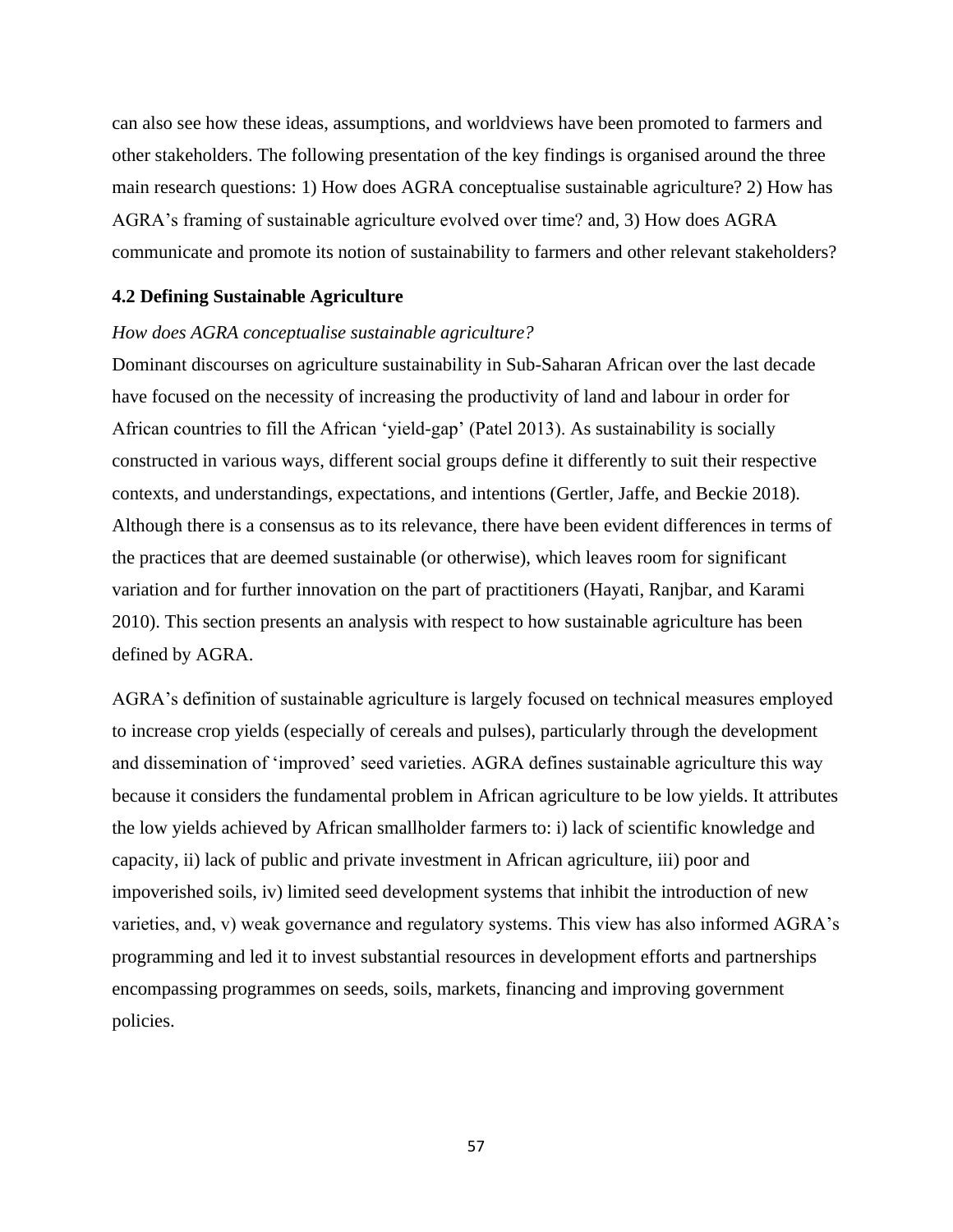The central part of their effort to boost yields is through introduction of improved seeds, manufactured fertilisers, and credit for purchasing farm inputs and funding new businesses. This is vividly captured in the following passage from the 2017 annual report:

Our goal is to contribute to doubling the yields and incomes of 30 million smallholder households across the continent. That's a significant number in itself, but the indirect impact will be much larger. We hope that by demonstrating the possibilities of a smallholder farmer-centered, African-led, partnership-driven African agriculture, AGRA will help catalyze investments that reach hundreds of millions of people. (AGRA 2017b:10)

The need to double agricultural yields has been AGRA's preoccupation and signature refrain over many years. As both aspirational goal and thinly disguised boast, it has been a key plank of its sustainability discourse and development agenda with respect to the African agrifood system. In the 2009 annual report, the message from its board chair indicates that "such a revolution [the green revolution] can rapidly and sustainably increase the productivity and profitability of millions of smallholder farmers and the many small-to-medium sized agribusinesses that serve them"  $(AGRA 2009:ix)$ 

Based on the identified need to increase yields, AGRA proposes increasing the use of synthetic fertilisers in association with hybrid and other HYV seeds. AGRA recognises that alternative, perhaps relatively low-input techniques (e.g. use of legumes for nitrogen-fixing, increasing organic content and protecting the soil through mulching and planting cover crops, and adoption of non-chemical, reduced tillage approaches to land preparation) can be important methods for increasing soil productivity. However, as captured in its 2007 Soil Health Proposal, such practices are not sponsored because of the longer time required for results, the unpredictability of outcomes, and lack of commercial tie-ins. The main message of the proposal is that "purely organic approaches to African soil fertility are not sufficient… and are not appropriate for poor farmers" (AGRA 2007:8).

The concern with low yields in African agriculture is also shown in the 2011 report, which has as its main theme, "*Investing in Sustainable Agricultural Growth*". AGRA indicates that it aims to "trigger a uniquely African Green Revolution that transforms African agriculture into a highly productive, efficient, competitive and sustainable system that assures food security, lifts millions out of poverty, and protects the environment." (AGRA 2011:11). The use of the words, trigger, transforms, highly productive, efficient, and competitive are coded communications that suggest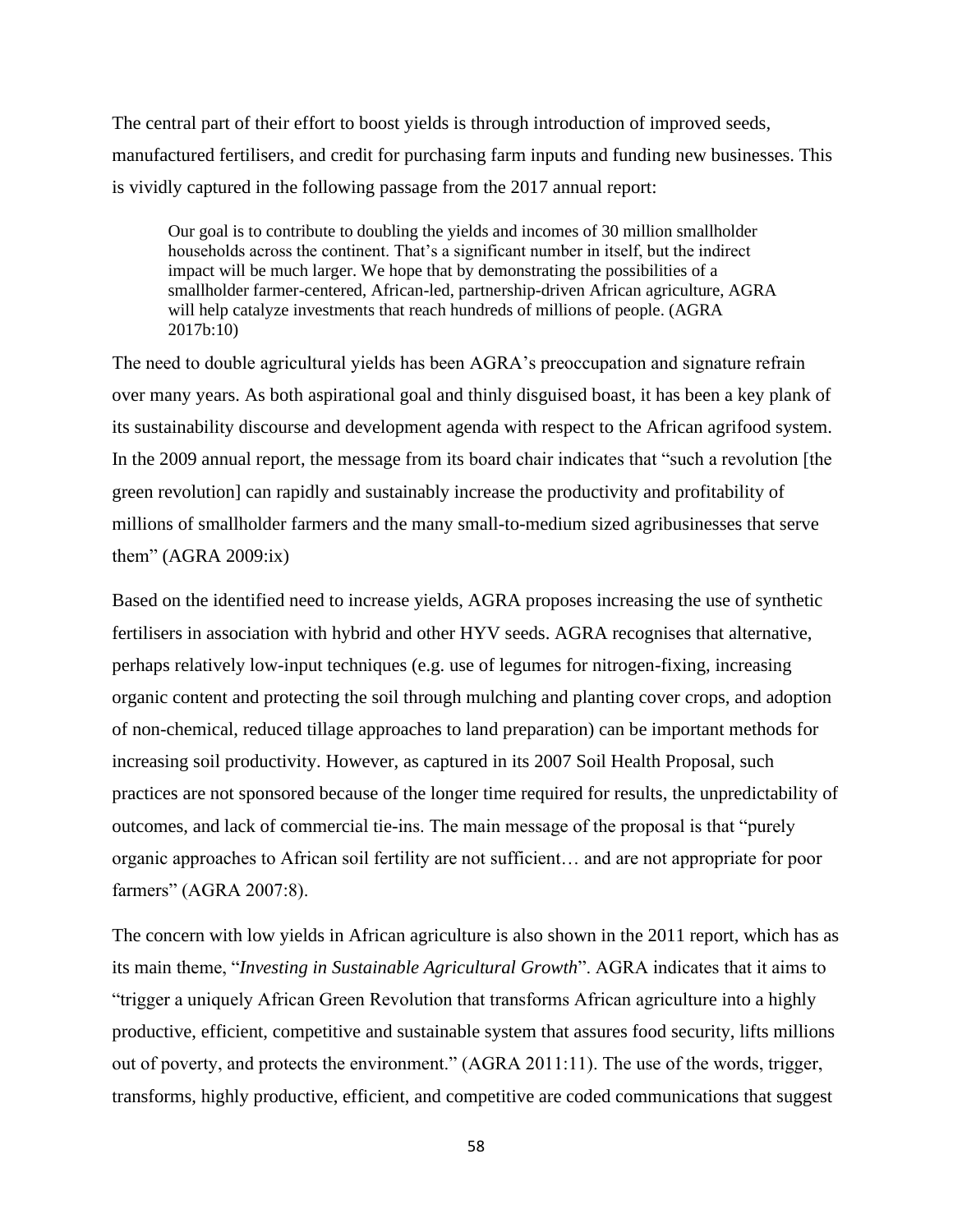that African agriculture is backward and in a bad state, and in need of fixing (by AGRA and its allies) in order for it to be sustainable.

In AGRAs view, 'low input' farming systems are also fated to be 'low-output' systems. With this framing, the increased use of synthetic fertilisers becomes normalised (despite evidence that some African soils are richly endowed with nitrogen-fixing rhizobia that are likely to be suppressed by the application of synthetic nitrogen). Toenniessen, Adesina, and DeVries (2008) argue that the HYV seeds proposed by AGRA cannot produce the anticipated yields unless they are purchased and used as part of a technological bundle that includes fertilisers and pesticides. In this regard, the initial focus on increasing the use of synthetic fertilisers may also be part of a planned agenda to introduce and peddle other products. And again, alternatives such as agroecological intensification and updated organic production are discounted or ignored,

Using only the existing land based to produce more food also features in AGRA's (explicit and implied) definition of sustainable agriculture and in related discursive framings. Close reading of its annual reports reveals that AGRA appears to define sustainable agriculture as one that relies on the existing land base (and possibly fewer farmers) to produce more through the use of improved seeds, fertilisers, and irrigation. It also focuses on linking farmers to commercial markets, giving farmers more access to credit, and support for the formulation and implementation of government policies that support these initiatives.

In order words, agricultural production is low among African countries because they do not use fertiliser and other potent technologies. The need to increase the use of fertilisers to increase yields is reiterated in the 2014 report, which states that AGRA "strives to establish or support institutions around the things that farmers need to be able to farm productively; be it better organization, input systems including seed and fertilizer businesses" (AGRA 2014:8).

The emphasis on 'access' to inputs is only one side of the story on the use of fertilisers; affordability is the other, perhaps more important, side. The availability of fertiliser does not mean that every farmer can purchase it and, if they did, it is not a guarantee that this would lead to increased productivity without other necessary conditions being met. Even if yields do increase through the increasing use of fertilisers, this does not automatically translate into smallholder profits. Patel (2013) argues that in areas where there have been increases in yields, there might not be commensurate (or any) increases in profitability when we factor in the cost of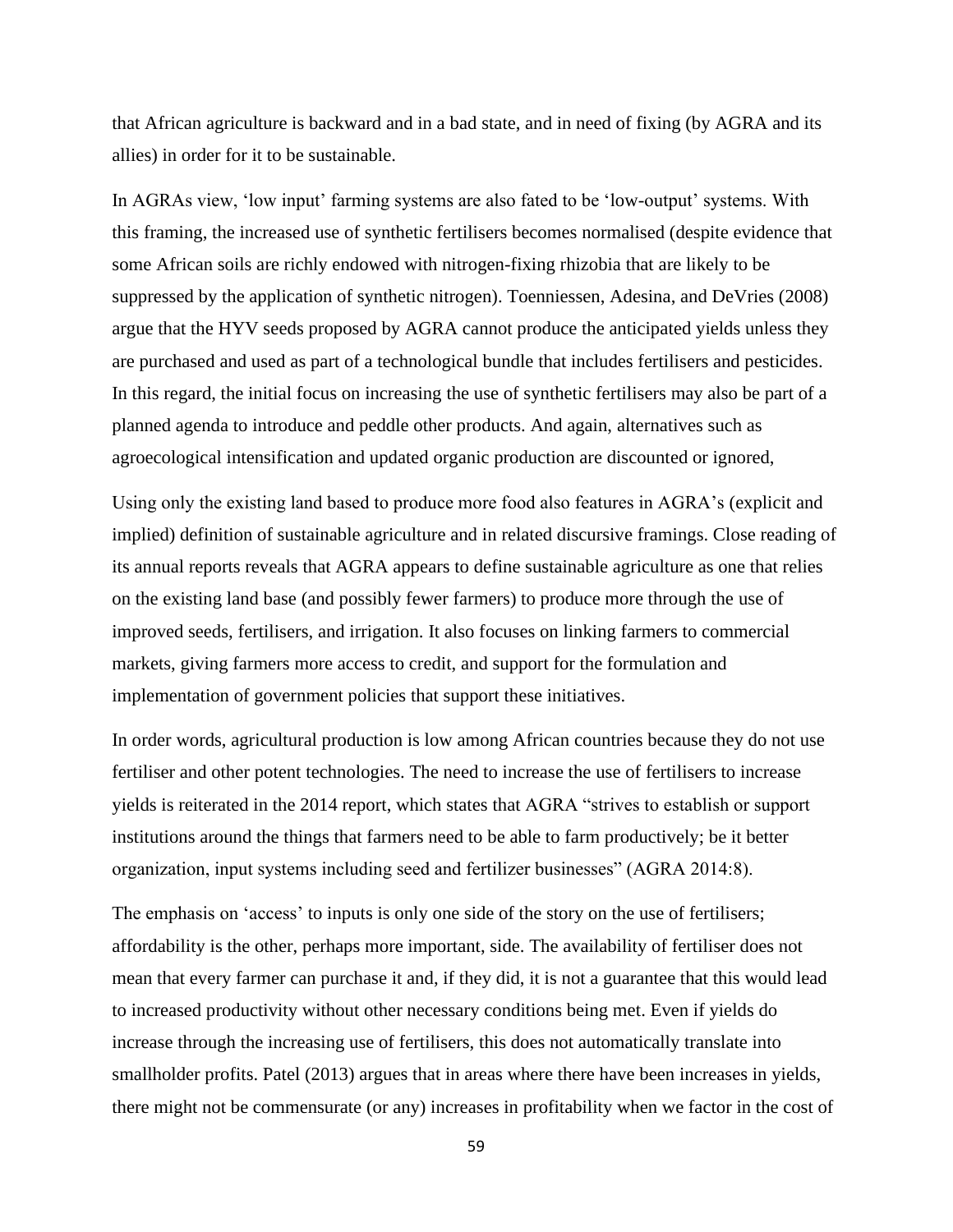inputs. It is not surprising that many farmers end up in debt that they cannot pay off. It leads to a circular system as described by treadmill of production theory where, in an effort to increase production in order to increase their incomes, farmers can easily end up in a debt trap (Levins and Cochrane 1996).

From the messages that run through the reports, it can be seen that AGRA considers the adoption of these technologies and the general commercialization of agricultural production as long-term goals. AGRA and its allies maintain that GR practices contribute to agricultural sustainability by way of reduced need for land clearing and deforestation, noting that without improvements in yields, Asian countries would have needed to farm twice as much land—an additional 1.1 billion hectares—to feed their people (Bell et al. 2008). In this discursive framing, it is argued that agriculture will become more sustainable because of a 'land-saving' technological intensification and, also through the development of crops with enhanced drought resistance and less need for water. AGRA also maintains that the introduction of crops that can grow in soils with high salinity, reducing soil erosion and greenhouse gas emissions, and improvements in the productivity of marginal cropland are ways to enhance the sustainability of the agricultural systems. The widespread application of these techniques is argued to promise a revolutionary impact on agricultural sustainability since such cropping systems allegedly produce higher yields while lowering unit costs (production costs per bushel or tonne). AGRA promotes research and development activities that support this line of argument as evidenced by the following passage from their 2010 annual report:

Our programmes for improved seed systems, healthier soils, more accessible markets, better policies and more effective partnerships, and innovative finance to make affordable credit available to smallholders, work together to transform subsistence farming into a sustainable, viable commercial activity (AGRA 2010:10).

Advocates of the AGRA approach argue that models of agricultural intensification based on using industrial inputs such as improved seeds and chemical fertilisers will strengthen smallholders' ability to increase yields and participate in national and international agricultural markets.

Another interesting point in AGRA's sustainable agriculture discourse is the need for agriculture to have easier access to inputs and to markets to sell products. To that end, and consistent with this discourse and vision, AGRA has suggested three tipping points that are outlined in the 2017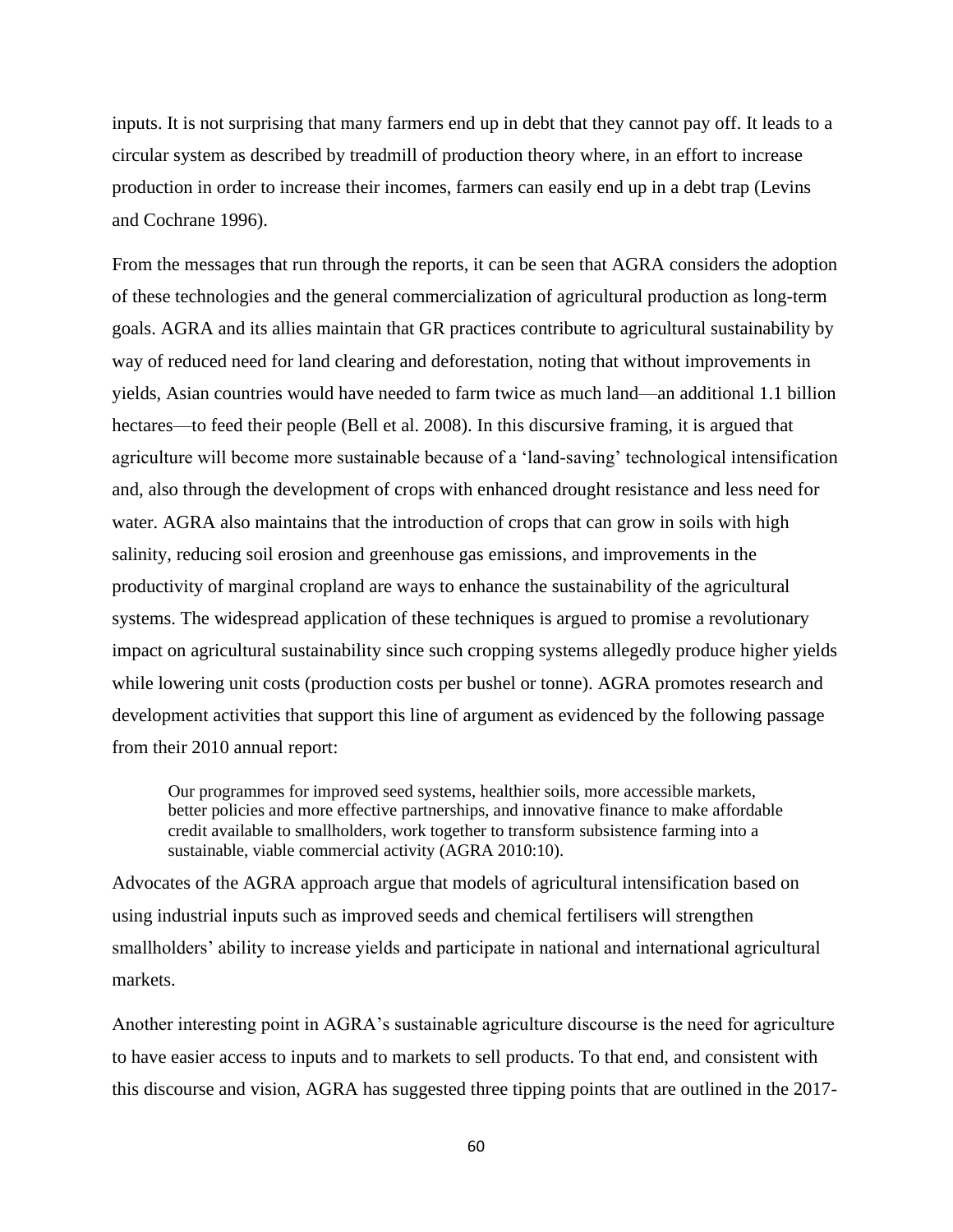2021 strategy document for the sustainability of the African agrifood system. First, AGRA envisions that farmers will be sustainable when they are able to make profits from their crop production and reinvest those profits in ways that increase yields. This tipping point at the level of farm enterprises will occur when yields and market access have improved enough to generate a profit that can be reinvested. AGRA's discourse put great emphasis on facilitating integration between agribusinesses and smallholders. Integrating the latter into international commercial value-chains, both on the input and output side of production, is, according to AGRA, the high road to building sustainable agricultural systems. For, sustainable agriculture depends on "wellfunctioning markets that provide reliable outlets for produce, while also serving as dependable sources of affordable food" (AGRA 2010:20). At this tipping point, the farmer is no longer a subsistence farmer but rather a businessperson. To AGRA, "this point varies by crop and region, but a yield of three metric tons per MT/hectare<sup>2</sup> [sic] in maize, for example, is enough to create a self-sustaining farm that invests in inputs year after year" (AGRA 2017b:21). Once farmers reach this yield, they should be able to operate a profitable business without subsidies. This conception of progress puts emphasis on the role of private profit and the private sector, thus equating farming to a form of business instead of a way of life as it is for many smallholder farmers in Africa.

Second, AGRA's idea a sustainable agriculture also centres on the further development of the market system. It is argued that the agri-food system will be sustainable when farmers are able to purchase the technology necessary for increasing yields without depending on subsidies and at the same time find markets to sell their production at higher prices. Thus, for AGRA, agricultural sustainability occurs "when there are enough farmers in a given area with enough income to buy improved seeds and fertilizer, enough surplus to require postharvest storage, and enough interest in accessing credit, then there is also a market strong enough for entrepreneurs to thrive without subsidy." (AGRA 2017b:21).

AGRA predicts that the first two tipping points can be achieved or nearly achieved in several of its target countries during a five-year period (presumably from 2017- 2021), as they are relatively straight forward and are seen to happen fairly automatically once yields can be

<sup>2</sup> Metric tonnes per hectare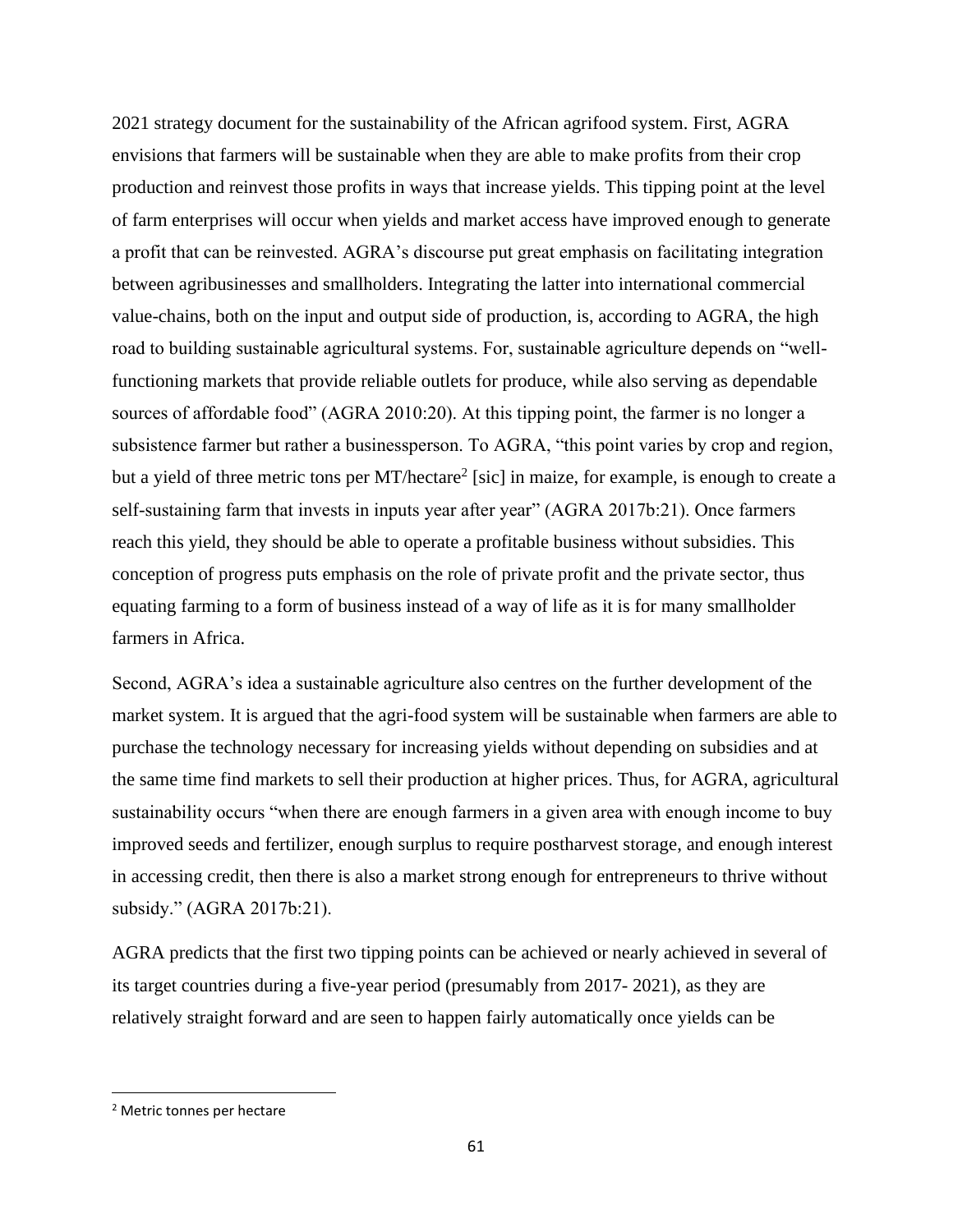increased. For this to happen, the key requirement is to introduce farmers to more productive technologies and to provide them with the means to adopt them.

The third tipping point is projected to happen at the national or regional level in about 10-20 years. It arrives when:

…productivity is high enough, and market opportunities ample enough, that some farmers start leaving primary production for other businesses related to food processing—and, eventually, businesses completely separate from agriculture—to serve the expanding needs of an increasingly prosperous population (AGRA 2017b:21).

This final tipping point is both important and difficult to achieve as it requires a fairly wholesale transformation of the rural (and urban) economy. This is the development strategy that most of the developed countries in the world have followed to develop their economies, but it is not automatic and faces many barriers in the real world of the Global South. Nevertheless, to AGRA, "at this point, agriculture becomes the key to broader economic development, as nearly every developed country has shown in its path to improving its citizens' lives" (AGRA 2017b:21).

## *AGRA's Sustainability Discourse in Context*

By contextualising AGRA's discourse, what is clear from the analyses is that its sustainable agricultural development agenda aligns with the neo-productivity, neoliberal discourses (Bogdanski 2012; Neufeldt et al. 2013) that focus on increasing yields through 'sustainable intensification'—producing more food without increasing (or by decreasing) land area farmed. Thus, the problem of agricultural development is construed as a lack of yield and market integration that can be solved by boosting production and making markets more accessible, thereby increasing food supply and farmer incomes. AGRA presents this overarching line of argument thusly: "…today, more than ever, we need a uniquely African Green Revolution, one that fundamentally improves the productivity, sustainability and profitability of Africa's smallholder farmers" (AGRA 2008:ix). AGRA appears to believe that Africa has to play 'catchup' with the developed West, but without the need to reform regional agrarian structures or global structures of capital, aid, and trade—despite the intensified inequalities and the food, financial, and environmental crises these have generated. As its critics have suggested, there is a substantial focus on imported technology and an emphasis on plant breeding in specialist centres without a full understanding of local socio-political situations or even of the differing agroenvironmental contexts on the continent (Thompson 2014). There is also an assumption that the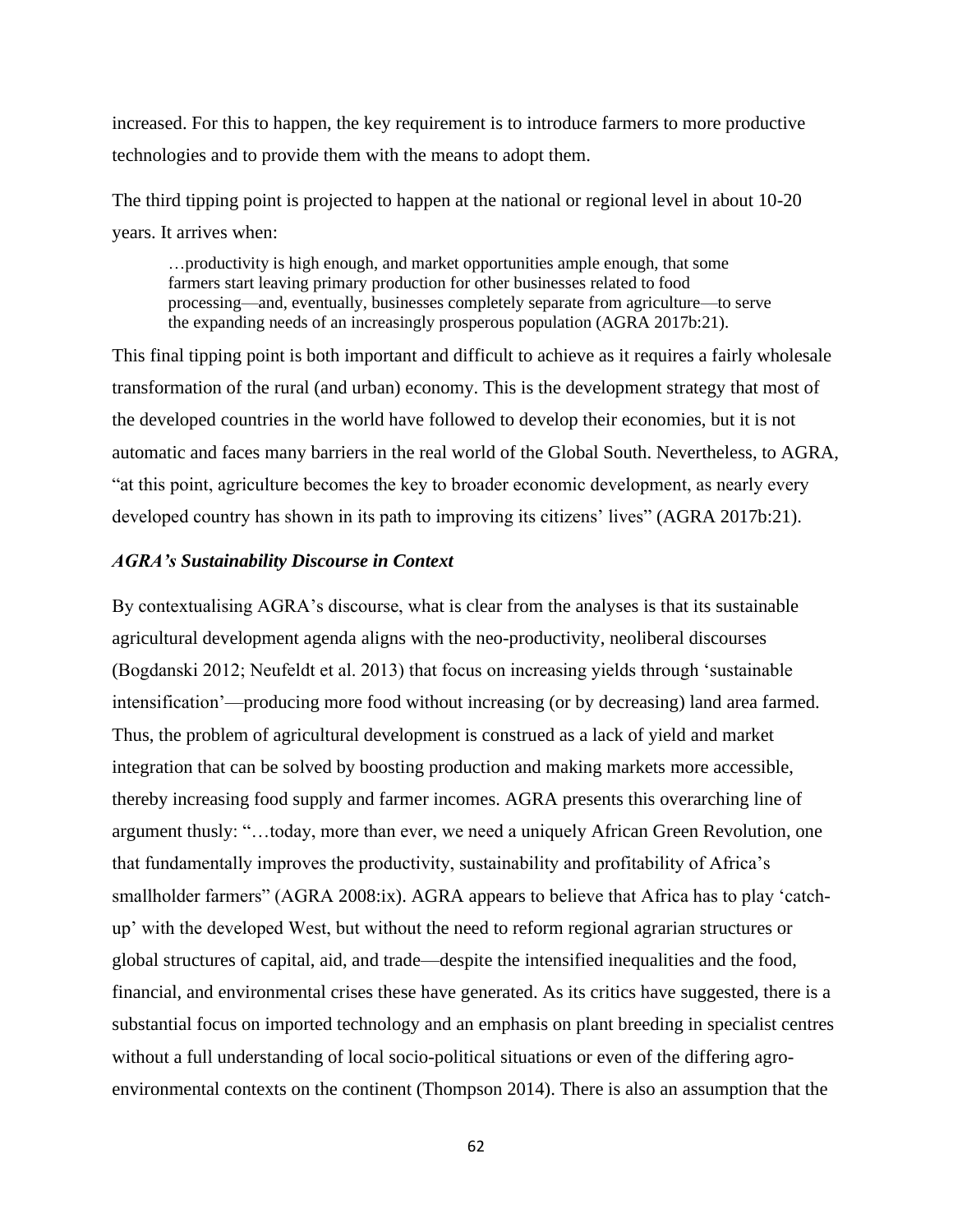necessary infrastructure would be in place to support successful adoption of the new technologies.

The implicit and explicit embrace of ideas of technology-led development, technological determinism, and path dependency have been flagged by other scholars. For example, in examining the discursive element of technological determinism in Monsanto's promotional campaigns, Kleinman and Kloppenburg (1991:432) argued that "this view implies that technology has a logic of its own that directs it along a single inevitable trajectory." The issue here is the promotion of a limited set of technological solutions to the complex challenges of agricultural development in Africa. Complex and interconnected economic, agronomic, social, and ecological problems are to be addressed by specific, productivity enhancing and commercially driven technical solutions while other technical and social innovations are given brief lip service, dismissed, or totally ignored.

The sustainable agricultural model proposed by AGRA emphasises the role of the private sector in the development of agricultural technologies and input and output markets, with success predicated on the 'free' market efficiently directing resource allocation. This is clearly indicated in the 2009 annual report:

The best science and technology is needed to improve smallholder productivity, and effective post-harvest processing and efficient markets are required to convert additional production into higher incomes for farmers (AGRA 2009:11).

While AGRA promises to support the development of local companies involved in agriculture, it is unclear how these efforts would not be undermined or overshadowed by transnational corporations (TNCs) with their oligopolistic conduct and performance, and associated inequalities in market power. Local companies and small-scale farmers could both be readily exploited by TNCs selling expensive technologies and sending the bulk of the profits abroad (Holt-Gimenez, Altieri and Rosset 2006). In sum, this AGRA's discourse does not properly address the undemocratic and asymmetric impacts of the contemporary food and agricultural trade and investment regime (McMichael 2016). Problems and their solutions are typically framed by AGRA in ways that do not acknowledge, question, or challenge hegemonic economic and social structures. Critics in the food sovereignty camp may see hunger and poverty as emerging from the globalisation of food and agriculture (Jarosz 2014), yet AGRA appears devoted to linking African farmers more tightly to global commodity markets.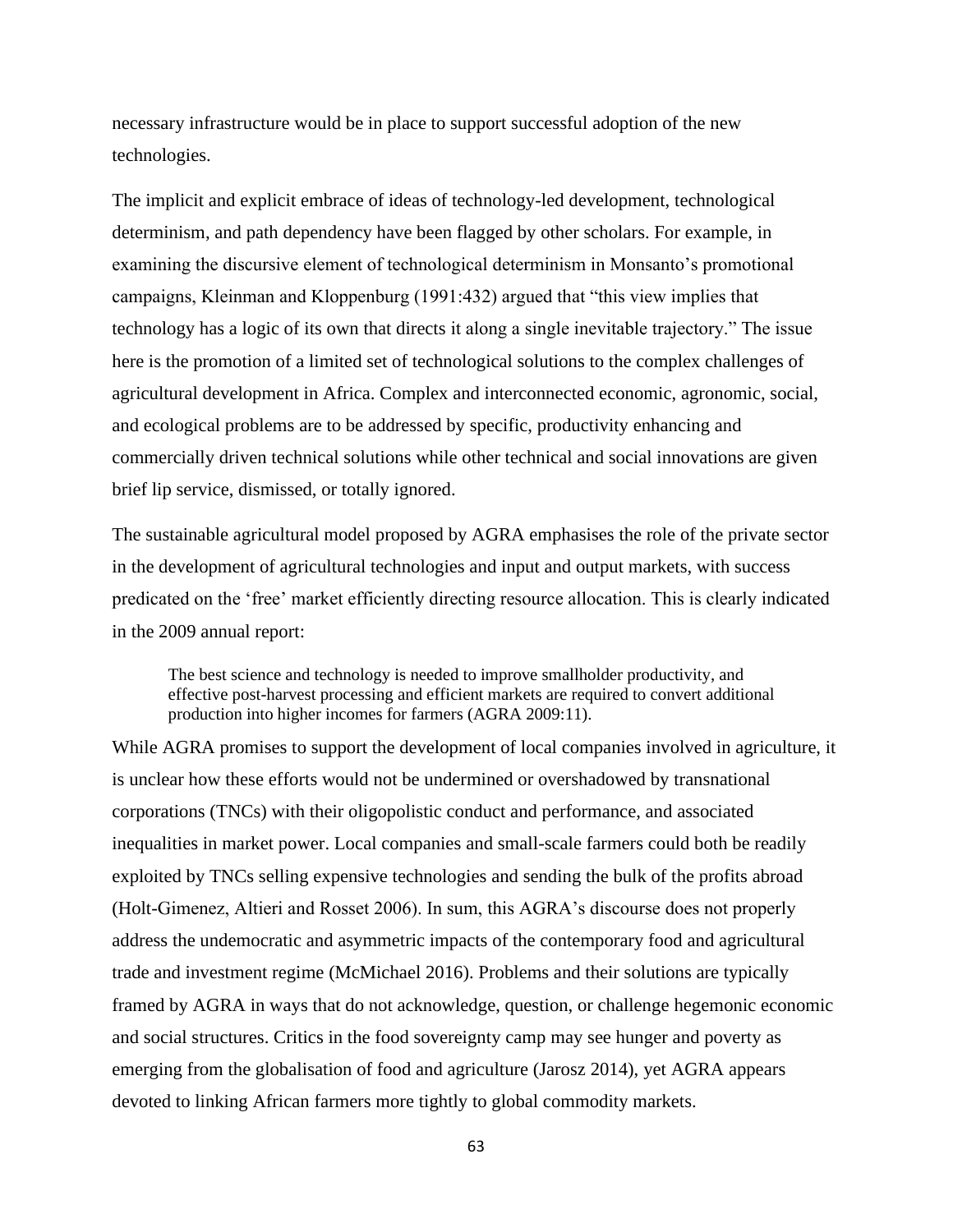#### **4.3 Changes in the Definition of Sustainable Agriculture**

The second research question investigates the evolution of AGRA's sustainable agriculture discourses since its inception. Issues surrounding the sustainability of agriculture are certainly not straightforward and many organisations have reacted to changing circumstances, ideas and knowledge by changing the ways that they define sustainable agriculture. Transboundary institutions with various amounts of power also mediate how environmental issues are defined and the solutions that are proposed (Adger 2000). This section analyses some of the changes that have taken place (or not taken place) in AGRA's conception of sustainable agriculture over the years.

The analysis of the messages contained in AGRA's documents show that their definition of sustainable agriculture has, as its unchanging foundation, the use of fertilisers in combination with improved seeds to increase yields. Although AGRA was officially launched in Africa in 2006, its activities and interests in Africa started some years before that. The 1997 publication of Gordon Conway's book, *The Doubly Green Revolution: Food for All in the 21st Century*, set the groundwork for the establishment of AGRA. In 1999, the Rockefeller Foundation launched its New Green Revolution for Africa initiative and, in March 2000, established the African Seed Trade Association (AFSTA). These initiatives laid the foundation for AGRA's official launch in 2006. The early activities of AGRA aligned well with the Structural Adjustment Programs imposed by international lending organizations in many African countries; these programs aimed to make the economies of these and other developing countries more market-oriented in the name of debt reduction and poverty reduction (Lall 1995).

Over time, AGRA engaged in new programmes and entered into partnerships that link back to this notion. As part of a well-oiled communications scheme, and responding in part to contemporary developments and critiques, AGRA's definition of sustainable agricultural development has evolved over the years from one that emphasises farming using 'High Yielding Varieties" (HYVs) to one that puts more emphasis on partnerships and linking the agrifood system to international commodity markets. Whereas the focus in the beginning was on improving yields through fertiliser and seeds, the more recent focus has included partnerships and linking farmers up to the global commodity markets. This is evidenced in the changes to its programing over the years as shown in Figure 4.1. Some of these changes indicate that there are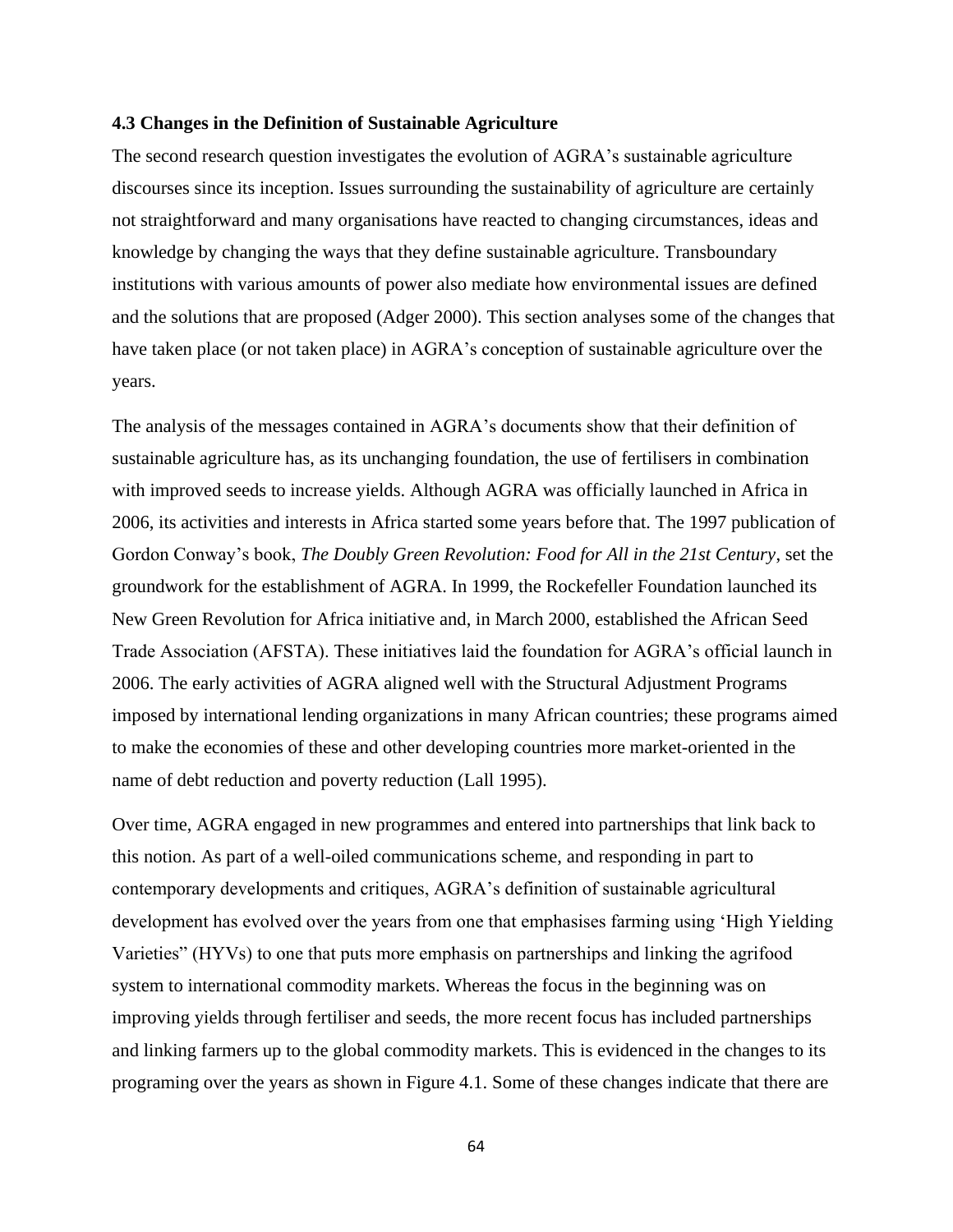overlaps between some programmes. In the first year, (2006) the seed programme was implanted followed by the Soil Health Programme in 2007. The Market Access Programme was implemented in 2008. In 2009 AGRA also implemented a programme to enable farmers acquire the credit needed to buy inputs. Finally, the Policy and Partnerships Programme was implemented with the aim to help African government promulgate and implement polices that support the adoption of the promoted technologies. All these activities are geared towards the commitment to "improving access to inputs, chiefly high-quality seeds and properly formulated fertilisers—mineral and organic—that are the foundation of a successful farm" (AGRA 2017b:1). With these changes in programming, AGRA has set farmers on the road towards wider adoption of the GR technologies without trying to impose them all at once or immediately in a context where they may not be satisfactorily supported or taken up.



*Figure 4.1: AGRA Programming Timeline (2006-2015)*

# *4.3.1 Seeds: Program for Africa's Seed Systems (PASS)*

At the time AGRA was established in 2006, its agricultural development efforts were focused first and foremost on improving access to inputs, mainly seeds and properly formulated fertilisers, which it saw, and continues to see, as the foundation of a successful agriculture. To

Source: AGRA 2015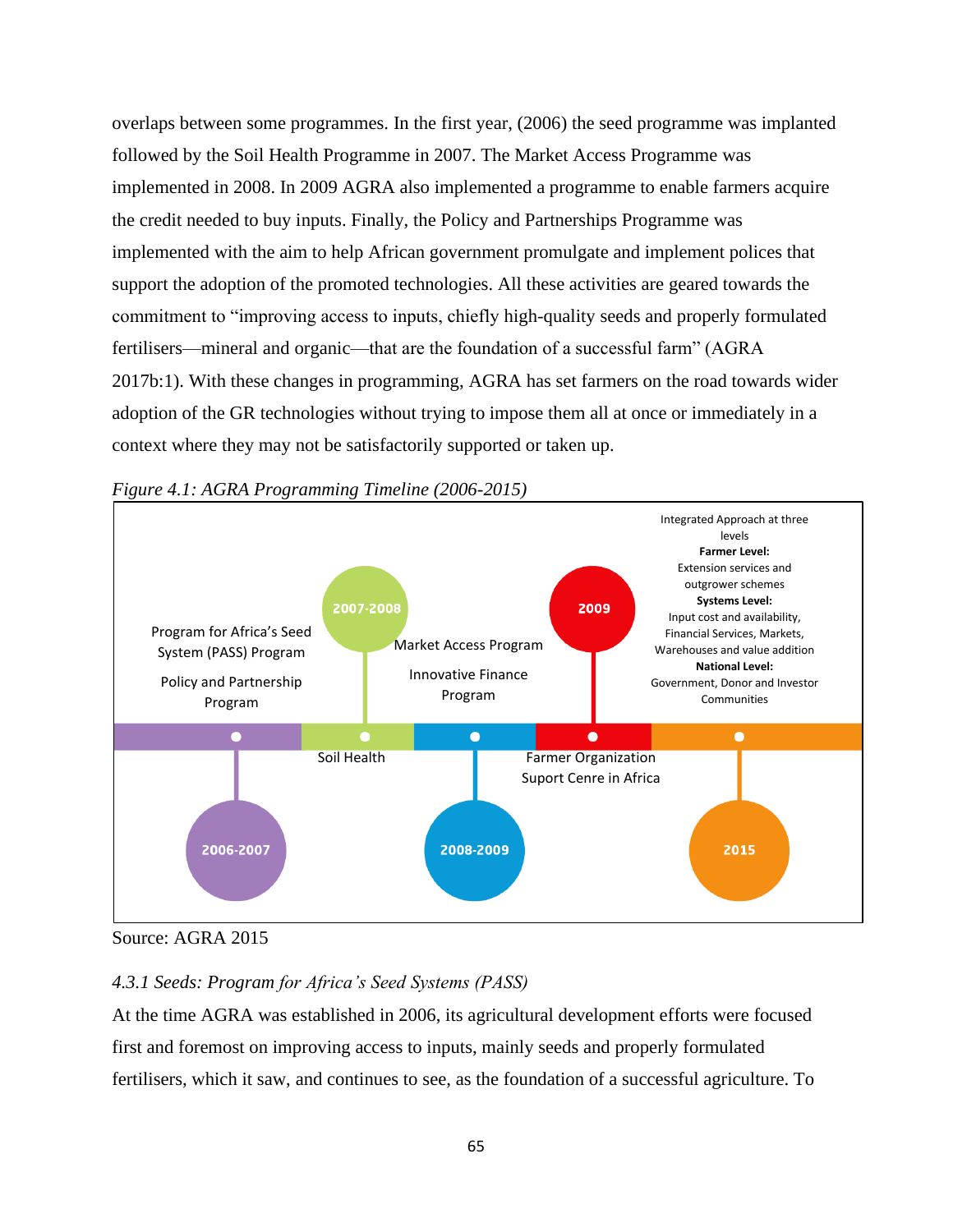AGRA, lack of improved, high yielding seeds and worn out, degraded soils are the main reason why Africa—in contrast to the rest of the world—has not yet witnessed a Green Revolution. The US\$150M Programme for Africa's Seed Systems (PASS) was the first initiative to be launched with the objective to develop what are alleged to be more efficient, 'equitable,' and 'sustainable' seed systems and varieties for farmers on the continent. AGRA aims at engaging in new seed development and distribution systems that deliver varieties that are viewed to be more efficient users of plant nutrients (particularly those supplied by commercial fertilisers), more disease- and pest-resistant, and more tolerant of an increasingly variable climate. AGRA maintains that providing farmers with high-yielding seed varieties is an important part of the solution to sustainable agricultural development. These seeds are projected to "…help farmers generate higher crop yields and overcome the constant barrage of plant pests, drought and disease that are the enemies of agriculture everywhere in the continent" (AGRA 2009:10). The PASS initiative included four sub-programmes: cultivar breeding, creation and strengthening of private seed enterprises, graduate training of local plant scientists in local institutions (MSc and PhD levels), and training of local agro-dealers. The agro-dealers were to be responsible for the distribution of certified seeds and fertilisers in more remote areas. With these interventions, an African seed industry and distribution network was to build up, which in AGRA's view was the surest route to agricultural sustainability. Agriculture becomes sustainable only if farmers have easy access to "improved, high-yielding variety" seeds. However, Thompson (2012) perceives a hidden agenda behind AGRA's programme on seeds. According to him, the core goal of AGRA is not included in its promotional materials: free access to African genetic wealth without benefit-sharing, with the resulting 'novel' seed varieties privatised for corporate profit via patenting. Thompson defines this as theft given the privatisation of the new seed varieties without any financial participation by the farmers who, over generations, played a major part in developing the genetic resources.

## *4.3.2 The Soil Health Programme (SHP)*

In 2007, AGRA's sustainable agriculture agenda added the improvement of soil health to achieve the kinds of yields that the new seeds supposedly promised. This change took place at the time of the 2007/2008 global food crisis when agricultural sustainability and food security issues gained visibility. With the food crisis in 2008, agriculture regained its prominence in the world's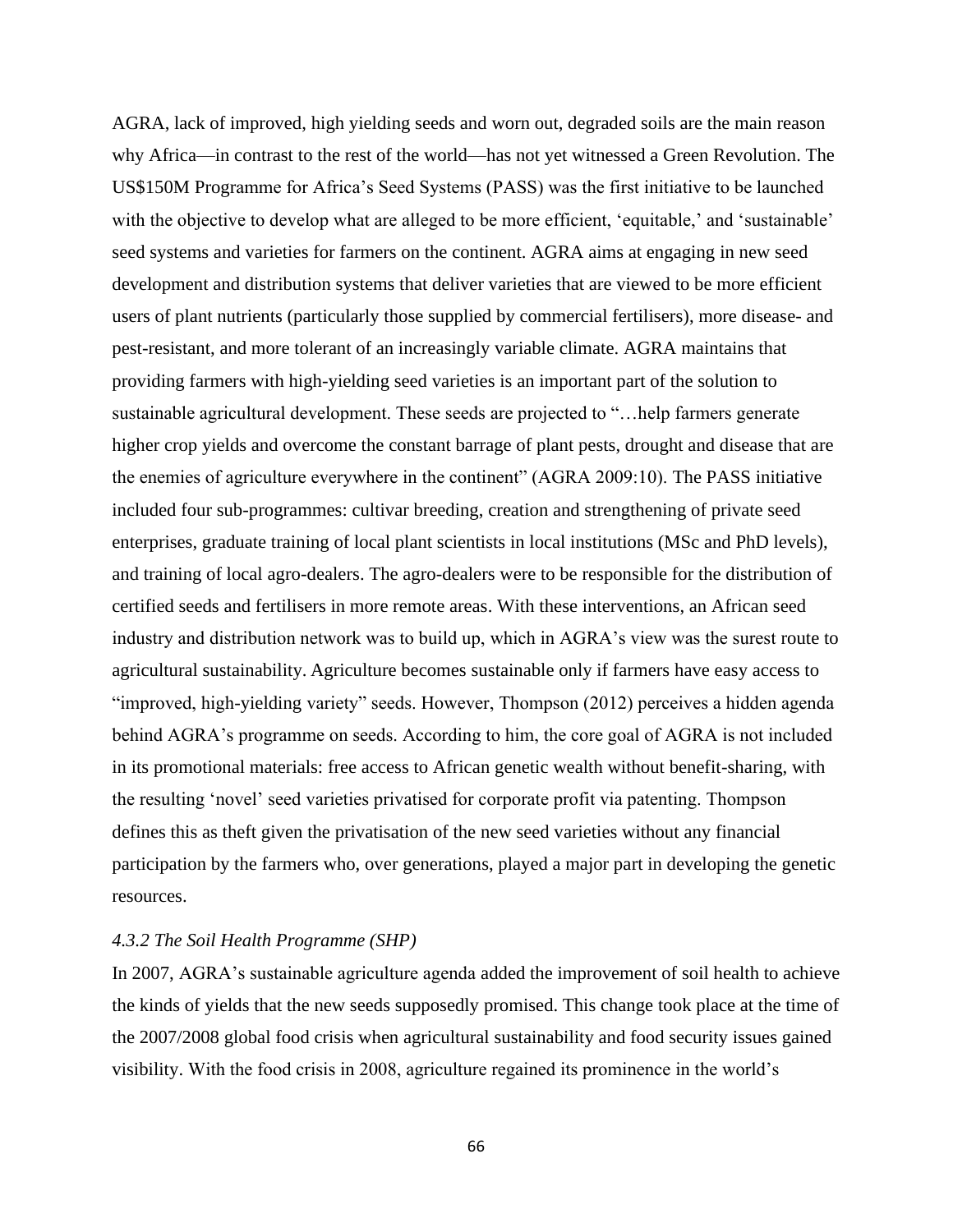development agenda and Africa was said to be the continent to be hit hardest because of its incapacity to produce enough food.

Apart from inadequate seed breeding progress, AGRA argues that depleted soils are another reason for low agricultural yields in Africa. After inaugurating its focused efforts on developing the seed system, AGRA launched the Soil Health Programme (SHP) in 2007 with an announced investment of US\$180 million. The goal was "to work with 4.1 million farmers and regenerate 6.3 million hectares of farmland through a balanced approach to improved soil management (AGRA 2007:34). Although, the reports speak of balance, the concentration is clearly on the application of inorganic fertilisers. The soil health programme identifies access to fertiliser as a constraint and therefore endeavours to strengthen fertiliser supply chains and to increase the use of fertilisers by smallholder farmers. In this regard, AGRA has claimed that "farmers in Africa use 10 times less fertiliser than elsewhere, with the result that crop yields are 2-5 times lower than the global average" (AGRA 2015:28).

The AGRA-sponsored seeds and soil health programmes have some connection to the roll-out of Structural Adjustment Policies: many African countries were struggling to upgrade their agricultural systems with the goal of becoming more self-reliant and also producing more commodities that could be exported. It was also a time when there was concern about crop failures and stagnating agricultural production. AGRA tailored its programming to fit into such a context. The initiatives to increase crop yields and thereby improve farm incomes, to promote environmental sustainability, and to develop a global partnership for development also aligned with several of the Millennium Development Goals<sup>3</sup>.

With the objective of increasing the availability of fertilisers, AGRA played a prominent role in establishing the Africa Fertiliser Agribusiness Partnership (AFAP) in 2012, which was initially focusing on Mozambique, Tanzania and Ghana. What is common about these countries is they all have access to the sea and are gateways to other countries: Ghana is a gateway to Mali, Niger, and Burkina Faso; Mozambique is a gateway to Botswana, Swaziland, Zimbabwe and Malawi; and Tanzania is a gateway to Zambia, Uganda, Malawi, Burundi, Rwanda, and the Democratic Republic of Congo. The emphasis is on the development of value chains (appropriate tariffs,

<sup>&</sup>lt;sup>3</sup> The United Nations Millennium Declaration signed by all 191 UN member states in September 2000 included the goals of combatting poverty, hunger, disease, illiteracy, environmental degradation, and discrimination against women by the year 2015.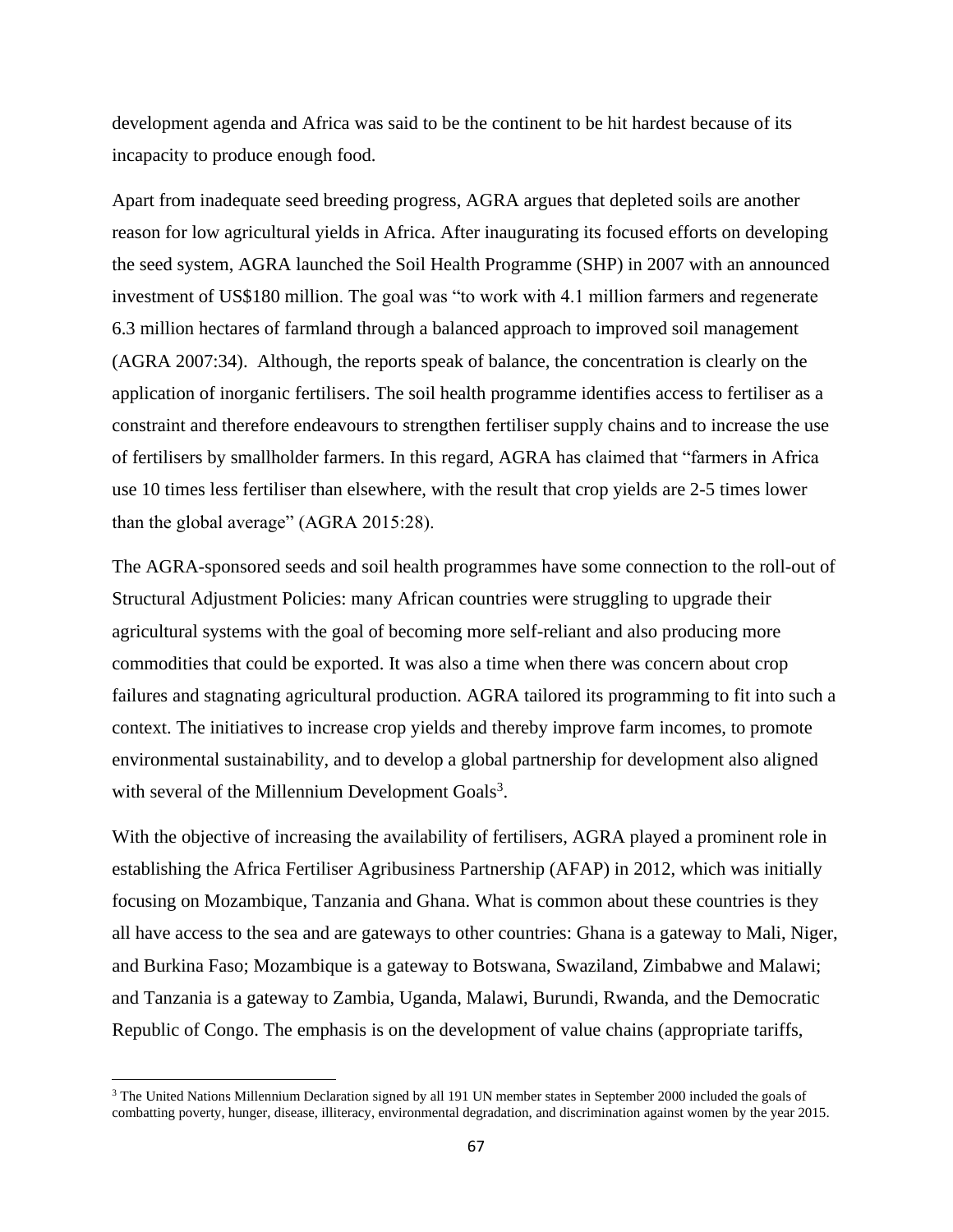storage capacity, local blending facilities, as well as transport networks), and improving the capacity of port operations to facilitate the importing of fertilisers. Some effort may be put into local production of some inputs (e.g. phosphates, which are in relative abundance in some parts of Africa) and local blending of imported materials. However, the emphasis is clearly fixed on adapting imported fertilisers for developing markets in Africa (Scarpone 2011).

#### *4.3.3 Market Access, Value Addition, and Storage*

Major shifts in discourse occurred 2008 as AGRA expanded on its commitment to increase yields to include market access, value addition, and storage. This initiative was instituted with the recognition that African farmers need markets to sell the supposed higher yields from the adoption of the improved seeds and soil health techniques. The argument for this addition in its sustainability agenda was that in some areas, "surpluses are produced but access to markets is non-existent, leading to local gluts and collapse in local prices in peak harvest season, which acts against farmers adopting yield-improving technologies" (AGRA 2010:20). The aim was to expand market access, built around a commercial orientation of smallholder farmers, farm storage technologies, and intermediate processing technologies.

The programme received US\$43m for the period 2008-2014 with the aim to "ensure that smallholders respond to market demands and specifications" (AGRA 2011:25). The development of rural marketplaces and collective marketing, commodity exchanges, warehousing systems and milling operations are measures to support small-scale farmers to expand their market access. An important part of the programme is also to identify strong partners for co-operation among non-governmental organisations (NGOs), farmer organisations and co-operatives.

For many years, African countries have pushed for increased agricultural productivity without making an equal push for improving markets. The result: localized gluts of staple foods that drive down prices and cause farmers to abandon new technologies that seem not to add much to their income. Thus, a vicious cycle of poverty continues in many African countries and food security remains elusive. (AGRA 2010:22).

This quote provides an argument for AGRA's market access programme but also contradicts earlier assertions that African farmers lacked the capacity to increase yields. This statement indicates that there have been local surpluses and that what was needed was an effective marketing and distribution system to move surpluses to areas that could absorb them. AGRA also indicates that the market access program will "increase the commercial orientation of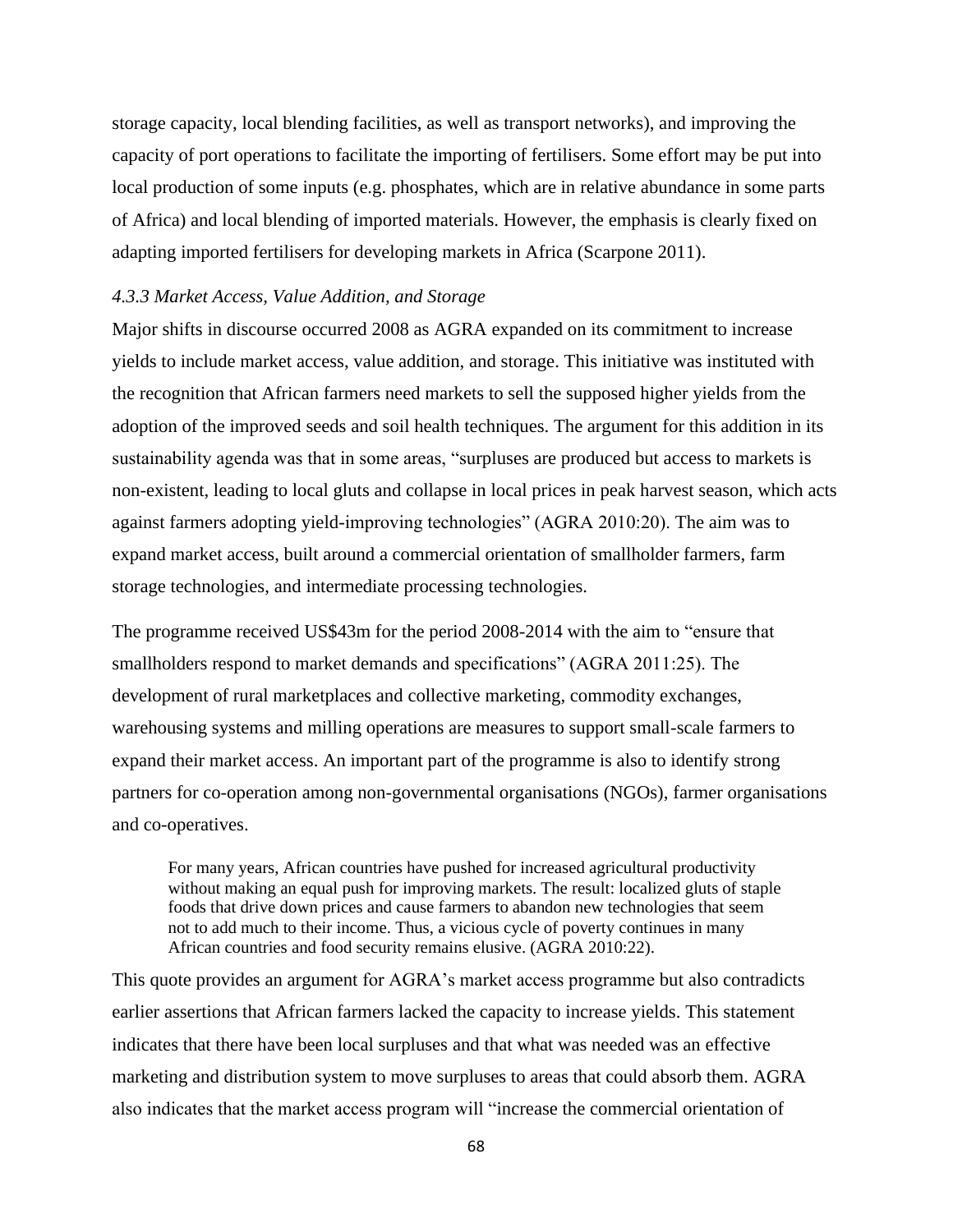smallholder farmers by bringing producers together for collective bulking and marketing" (AGRA 2010:20).

However, critics argue that this plan to increase market access is essentially a social license that legitimates agribusiness expansion in Africa (Patel 2013), and wards off some of the "land grab"<sup>4</sup> critique and concern for the threat of land and knowledge dispossession directed towards its initiatives (McMichael 2013). In this relationship, smallholders risk surrendering their autonomy, not only through subordination to monopolistic agribusiness firms (what they plant, when and how, who buys it and the price they receive), but also through their increased reliance on markets for their food needs. The problem here is not only the high price of these inputs but the asymmetrical partnership with global agribusiness (Nyantakyi-Frimpong 2015). This parallels the findings of Vorley et al. (2012) that value-chain linkages work only for the top two to twenty percent of farmers who are already wealthy. Thus, this arrangement risks perpetuating and increasing the inequality that is already well established in the African agrifood system.

## *4.3.4 Financing for Agriculture Programme*

AGRA identifies a key role for increased access to credit and finance in order to enable farmers to purchase fertilisers and other inputs that will enhance their yields. To help provide farmers with credit with which to purchase GR technologies, AGRA added the Financing for Agriculture Programme in 2008. Given that many African farmers operate on a subsistence basis, they lack the cash required to purchase inputs. Also, many of them are unable to acquire loans from banks due to lack of collateral. In light of the inability of smallholder farmers to afford fertilisers, AGRA also argues that subsidies from government may be required to incentivise fertiliser use.

AGRA's Innovative Finance Programme (IFP) aims to provide loans for smallholders and other farmers and agribusiness firms, using loan guarantee funds to leverage larger loans from commercial banks. The banks' risks are lowered through a pooled arrangement whereby risks are shared among several participants:

AGRA has established an innovative financing initiative to unlock millions of dollars in credit for farmers, agro-dealers and small-to-medium-sized agricultural enterprises all along the value chain. In 2008, AGRA and its partners provided US\$ 7.1 million in loan

<sup>4</sup> Used to describe large-scale land acquisitions in developing countries, mostly by TNCs but also by affluent individuals, institutional investors, and sovereign wealth funds.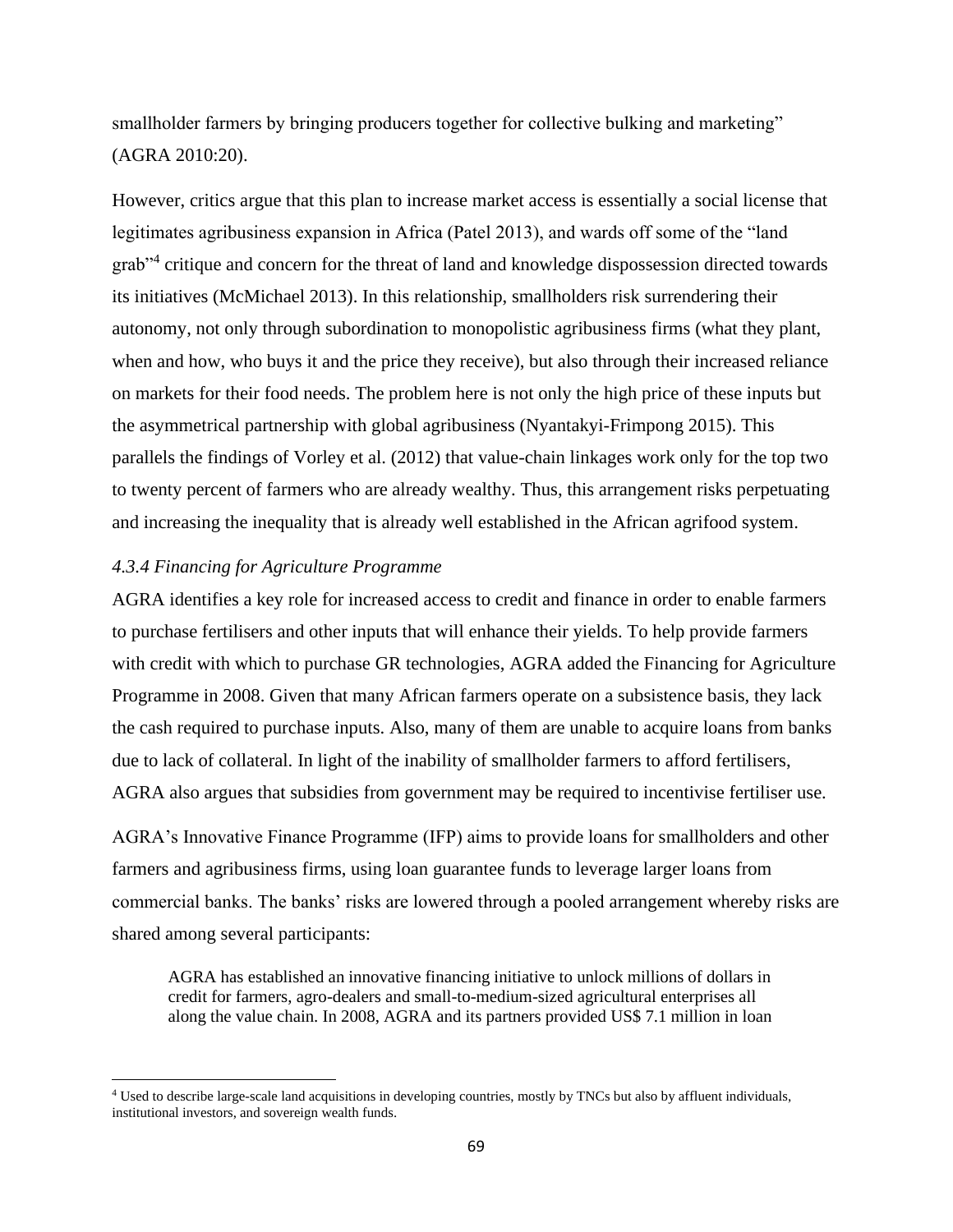guarantee funds in order to leverage the availability of US\$ 60 million in affordable loans in Kenya and Tanzania." (AGRA 2008:22).

AGRA's loan guarantee initiative allegedly enables smallholder farmers to acquire the credit needed to participate in the GR and contribute to sustainable agricultural development. This is also aligned with its preference for viewing agriculture as a business enterprise and not as a way of life. Working in partnership with other organisations focused on African agricultural development, AGRA aims to "change smallholder agriculture from a subsistence way of life into a highly productive, efficient, sustainable and competitive system, and do so while protecting the environment" (AGRA 2010:9).

### *4.3.5 Policy and Partnerships Programme (PPP).*

AGRA's focuses on small-scale farmers who are the main producers of food in Africa and frequently makeup the majority of the population (DeVries and Toenniessen 2001). New technologies may be a key for many smallholders to exit poverty, but changes need to be made in local economic contexts and public policy. In 2009, AGRA launched the Policy and Partnerships Programme (PPP) with the aim to "develop strong national policy support systems that would drive accelerated and sustained adoption of agricultural technologies by smallholder farmers in AGRA's target countries." (AGRA 2011:26).

AGRA argues that African governments ought to be supported to develop evidence-based, country-specific agricultural policies that help smallholder farmers to adopt the new agricultural technologies. To further this objective, in 2011 AGRA launched the 19 Policy Action Nodes in Ghana, Mali, Mozambique and Tazania with the aim "to improve the formulation and implementation of policy reforms through evidence-based policy research and advocacy" (AGRA 2012:28). AGRA clearly feels that appropriate policy frameworks are needed to ensure that the Programme for Africa's Seed Systems, the Soil Health Programme, and the market access and financing programmes will succeed. AGRA says that without effective distribution systems for example, improved seed varieties will just sit on the shelf without being used. It also argues that subsidies are necessary to ensure that the benefits of fertiliser are available to every farmer regardless of their income. Therefore, according to AGRA, certain key building blocks must be put in place in order to support moving forward with these technologies.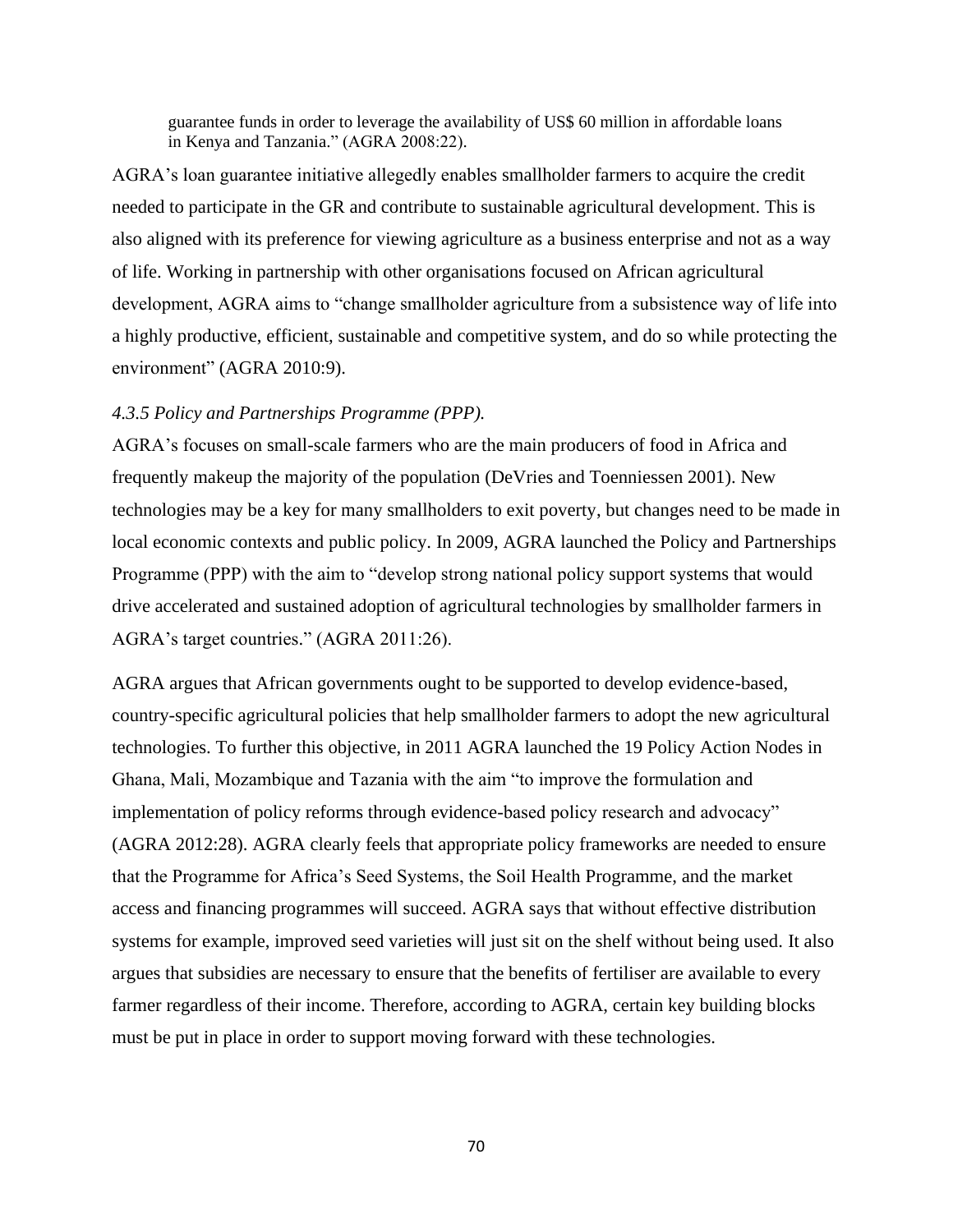AGRA claims to continue "to make progress in supporting countries to gather data, undertake analysis and generate the evidence for informed policy making" (AGRA 2017a:8) In this regard, the organisation has argued that its programmes cannot succeed without a proper institutional and regulatory framework. This is based on assumptions that smallholder farmers in Africa will increase their yields and achieve a more sustainable agriculture when there are policy changes at national, regional and global levels that favour them. Along with the other initiatives outlined, AGRA claims to advocate for policies that "promote rural development, environmental sustainability, social and economic equity and favourable trade agreements" (AGRA 2007:3). However, it appears that this, in part, a public relations exercise. It seems that AGRA is looking for policies that can be said to promote sustainability and equity, even though these are frequently secondary concerns both for AGRA and the governments involved.

In its 2013 report, AGRA indicate that each of the policy action nodes brings together local experts and stakeholders to address policy bottlenecks in their particular country through evidence-based research, advocacy and engagement with decision makers (AGRA 2013:38). In trying to implant and support its position, AGRA uses terms and phrases such as 'evidence based' and 'bringing together experts' to drive home the idea that their programmes are indeed endorsed by leading researchers and practitioners. While this may seem promising, further analysis of its discourse also indicates that actions to promote such outcomes are not confirmed and that there is no clear roadmap to achieving them.

A more recent tendency in AGRA's approach is to engage with multiple stakeholders. In 2017, it spearheaded the Partnership for Inclusive Agricultural Transformation in Africa (PIATA). AGRA's plan for building a more sustainable agriculture involves developing formal and informal (including de facto and off-the-record) alliances and partnerships with national governments, state and international agencies, NGOs, scientists, and private sector actors. The explicit part of this transformation program is encapsulated in the following annual report excerpt:

AGRA will deliver through an approach that simultaneously catalyzes change at the farmer level, strengthens input and output market systems and puts governments at the center to enable and champion private sector-led agricultural growth at national levels (AGRA 2017:21)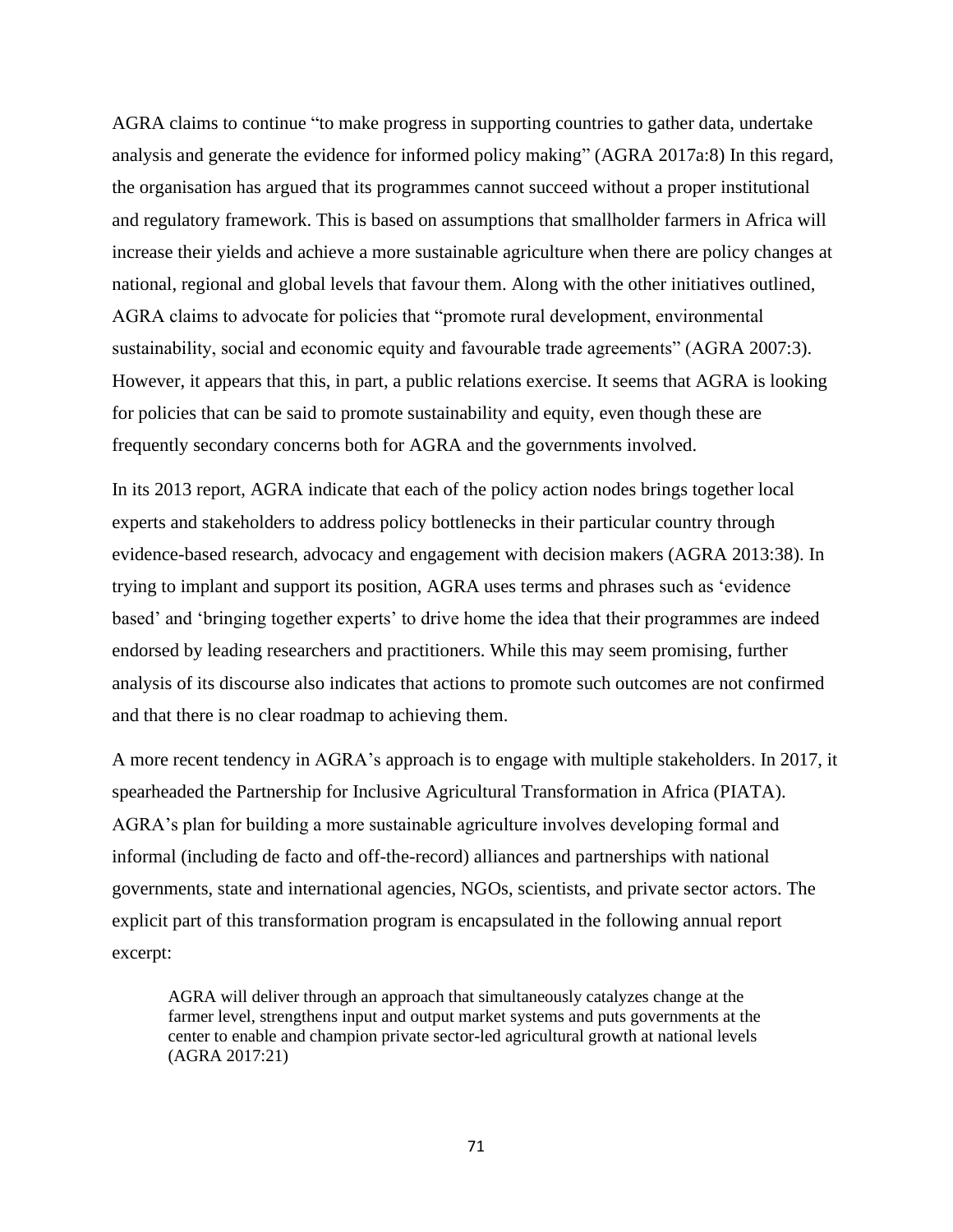By emphasizing discursive tropes and framings such as "strengthening market systems" and "private sector-led agricultural growth," AGRA points to its overall alignment with mainstream, neoliberal, development orthodoxy, and with dominant tendencies in the contemporary world agricultural system. Also, words such as 'catalyze' and 'strengthens' message that we are talking about growth, and increasing production and productivity. AGRA also uses words that signal the urgency of problems in African agriculture, that therefore justifies heroic intervention (Smith 2005). A verb like 'deliver' sounds very positive but conceals the specific actions to be taken, and is the kind of statement that Fairclough (2005) indicate is often used by text producers to make vague assertions and mask power relations.

It is hoped or presumed that increased production will more than offset the costs of external inputs. The emphasis on countries and regions that show potential for agricultural modernisation indicates that AGRA's agenda is less the improvement of the production potential and sustainability of smallholder farmers than the implementation of its already established agenda of promoting GR technologies. Thus, the ways that AGRA's sustainability agenda has evolved over the years appears to be, in part, a reaction to challenges it has encountered, and, in part, a wellcrafted programme that have been strategically rolled out on step-by-step basis.

#### **4.4 Communicating and Promoting Sustainable Agriculture**

The study also examines AGRA's reports to understand how it communicates and promotes its sustainable agriculture framings to farmers and other stakeholders in the African agrifood system. In order to promote its framing of 'sustainable agriculture,' AGRA deploys both discursive strategies and strategically chosen implementing partners. AGRA uses the discourses of food security, climate change, and science and technology to promote green revolution approaches to various potential audiences. It also partners with universities and research centres, governments, international organisations, private sector agro-dealers, extension officers, and farmer organisations to implement its agricultural agenda.

### *4.4.1 Discursive Strategies*

Corporate actors often play a role in framing certain problems in public discourse, which can directly and indirectly influence the options being considered (Clapp and Fuchs 2009). To promote its version of sustainable agriculture to farmers and other stakeholders, AGRA resorts to several discursive strategies adopted by other international and national organisations. These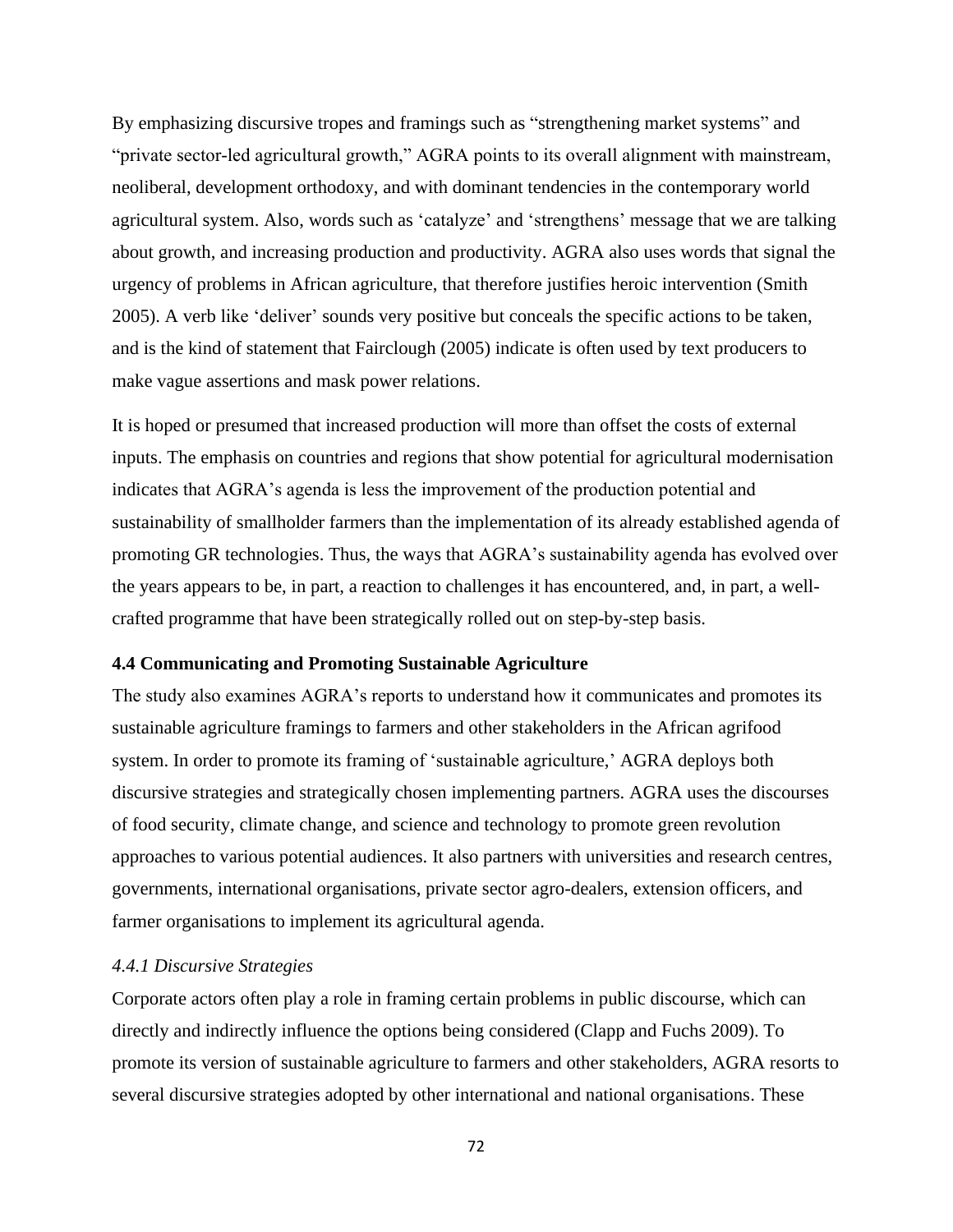include the food security and poverty alleviation frames, the severity and threats of climate change, and the prominent role of science and technology. It also works to advance regulatory and government support structures that favour its programmes.

### *Food Security and Poverty Alleviation*

The first and most persistent way that AGRA frames its idea of sustainable agriculture is in terms of food security, by explicitly invoking the need to eradicate hunger and poverty. The narrative of "doubling food production by 2050" is being utilised as a discursive device to get others to commit to technologies that will allegedly increase food production. The organisation invokes the idea that Africa is the most food insecure region in the world and that, for Africa to feed itself, there is a need to adopt GR technologies and practices. AGRA's message is that its main "goal is to dramatically increase the productivity, food security and incomes of small-scale farmers" (AGRA 2007:1). This direction and framing were reaffirmed during the 2008 Conference on World Food Security. The message from the chair of AGRA's board indicated that AGRA's activities are "moving to transform African agriculture, and to do so in ways that meet not only the immediate needs for reducing poverty and increasing food security, but also the needs of future generations" (AGRA 2008:ix). This food security frame locates the causes of hunger and malnutrition in low crop yields and conceptualises technology as the solution to want and deprivation (Godfray et al. 2010; Jarosz 2014; Lee 2013).

The food security frame has had powerful resonance among Third World governments, development organisations and international agencies such as the FAO. African leaders are faced with the need to reposition agriculture within the continent's neoliberal economic transformation, and to place it at the centre of plans for economic development (Collier and Dercon 2009). Saying the right things about food security and poverty alleviation—objectives which no one will criticize—improves acceptance of AGRA's projects. Narratives about food security and poverty alleviation are used to justify the technical and commercial strategies of the organisation, and, particularly, to advance its assertions about the need for African farmers to adopt GR technologies and to link up with global commodity markets.

The food security narrative is, however, controversial. Critics argue that the assertions about feeding a hungry world with GR technologies are debatable, and that this narrow approach focuses on a small set of technologies instead of the situated agricultural knowledge and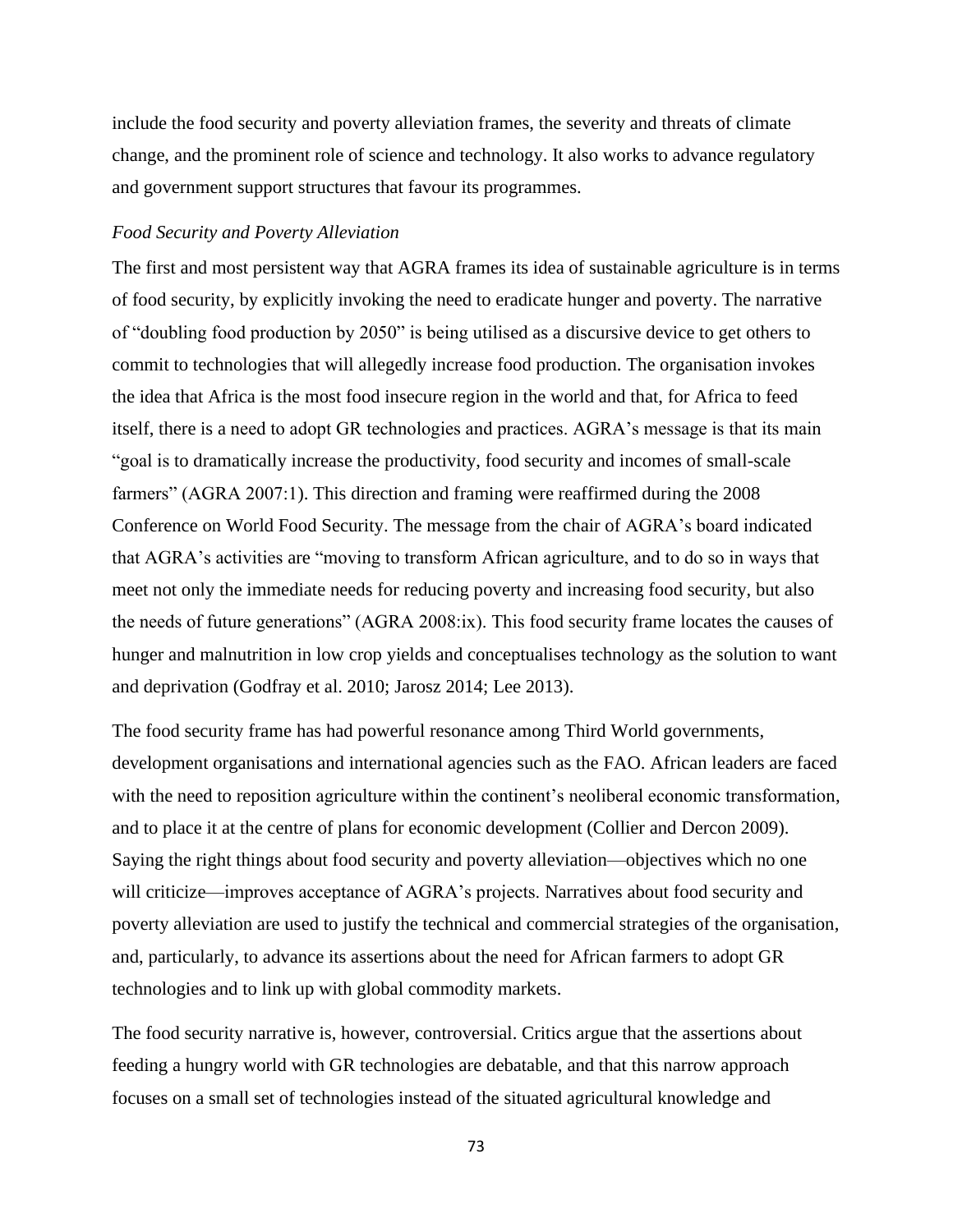capabilities of farmers (Chopra 2015). Such a narrow approach downplays the risks and potential disadvantages associated with pursuing these technological solutions. Doubling production has become a rhetorical goal in food security narratives even though there is not guarantee that it will substantially reduce levels of hunger (Tomlinson 2013). It should be noted that much agricultural crop production already goes to ethanol, to tobacco, illegal drugs, and alcohol, to feeding livestock, and to overfeeding the affluent. Kleinman and Kinchy's (2003) discussion of technological progressivism identifies the impacts of depending on (bio)technical solutions, and the danger of understanding technological progress as an end instead of a means. Such discourses are deployed to influence public opinion regarding the necessity of GR technologies and take advantage of the constitutive power of historically formed normative assumptions about the value and importance of technological progress. This view also relates to what Forsyth and Walker (2008) refer to as "nature-nature simplification" whereby organisations and individuals seek apparently easy but simplistic responses to what are complex socio-ecological problems.

#### *The Severity of Climate Change*

Another discursive strategy that AGRA draws on to promote its agricultural agenda is the discourse of climate change as a challenge to agricultural development. AGRA views its own conceptualization of sustainable agriculture as a transformative approach to development in the context of climate change. In the reports analysed, AGRA employed negative imagery of the threats and risks associated with climate change. These are taken to call for significant changes in agricultural systems at all levels. It thus invokes the urgency of (adapting to) climate change as a logical reason for privileging their own preferred approach to sustainable agriculture.

This stance is explicitly presented in the 2011 report:

(…) These challenges are compounded in Sub-Saharan Africa by climate change, an allencompassing threat to our health, security and stability. Rising temperatures and changing rainfall patterns are already adversely affecting crop yields, and it is the poorest and most vulnerable that will bear the brunt of these changes – which they did little to create, but with which they must cope. (AGRA 2011:6)

Such a narrative fits well with the activities of many international organisations that purportedly aim to help farmers deal with climate change and improve agricultural productivity. For AGRA, GR technologies will help farmers to produce a safe, healthy and abundant food supply, while reducing agriculture's environmental footprint. These technologies are also positioned as a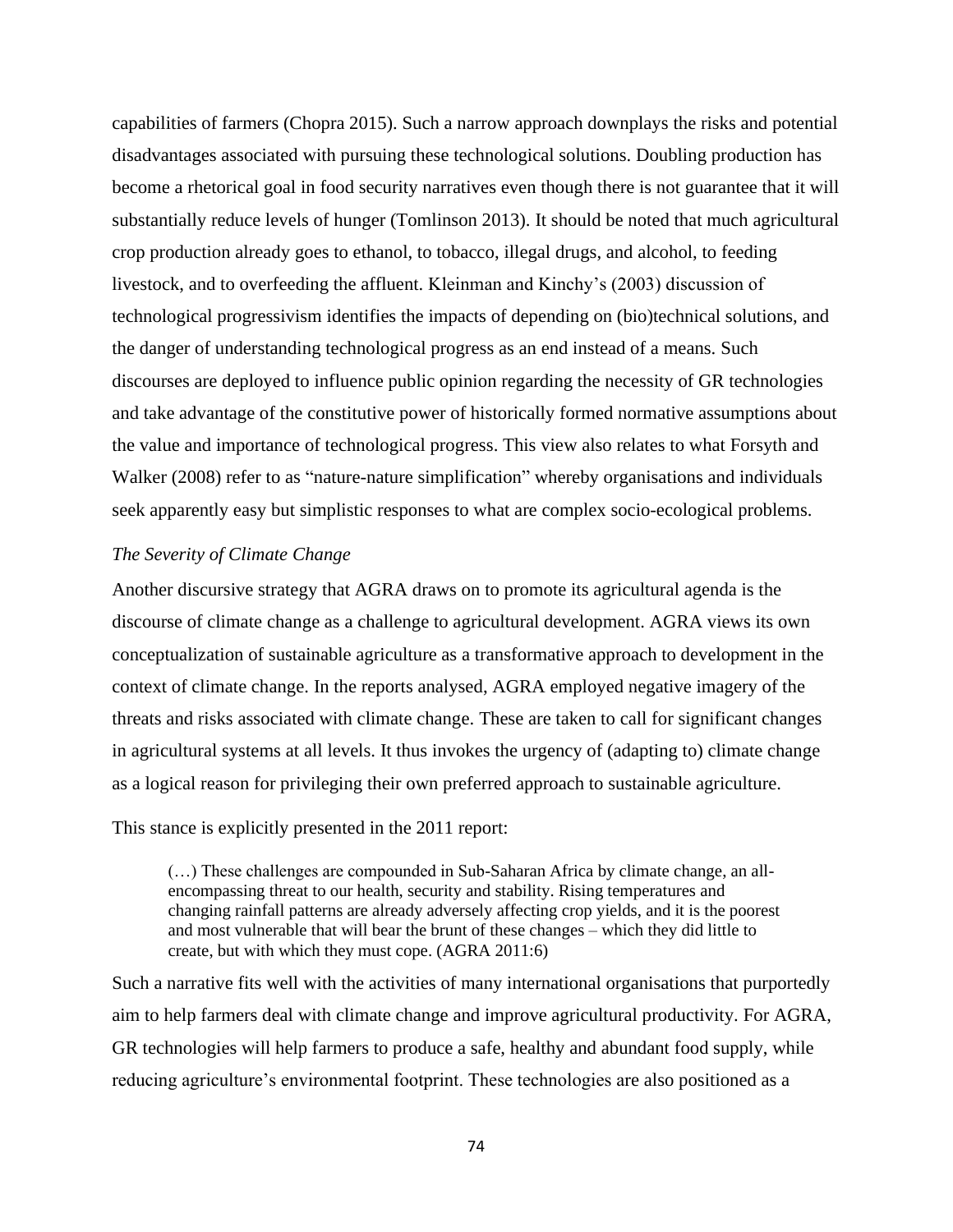solution to drought. According to this line of arguments, current local knowledge and practices will not be sufficient to adequately respond to the severe climate impacts that are in store. Therefore, it follows that developing countries require financial and technological assistance from AGRA and its partners to prepare for adverse climate effects. As political ecology posits, scientific knowledge is produced within specific socio-cultural contexts and both influences and reflects societal goals (Davis 2007). The way that AGRA characterizes the knowledge and capabilities of smallholder farmers serves to legitimise its own political agendas. This seems to align with Lave's (2012) perspective that political, economic and social contexts and conditions affect the production of environmental science because they affect how environmental issues will be viewed. Though smallholder farmers have been known to manage their farming systems to meet subsistence needs even in the face of environmental variability, and without depending much on modern agricultural technologies (Denevan 1995), AGRA focuses only on their limitations and does not acknowledge their resource-efficiency, resourcefulness and resilience.

#### *Importance of Science and Technology*

A central discursive element in AGRA's promotional campaign is a view of technology as inherently beneficial; there is no mention of any of its negative impacts in areas where GR technologies have been widely adopted. Boldly promoting the untrammelled benefits of technology also extends their discursive reach and power since many people already have an exaggerated faith in the potential of science and technology. By associating itself with and advancing this discourse, AGRA seeks to reduce resistance and gain acceptance for its programmes as beneficial, appropriate, and necessary. Since technology must inevitably be positive, any disagreement can only be seen as absurd (Shuba 2019). This position situates science-based information as authoritative, superior, objective, and unquestionable. Foucault (2003) explains how scientific discourse has a normalizing power in politics, marginalizing actors without the requisite expertise and limiting avenues of resistance. AGRA's positioning thus also works to disqualify and sabotage other forms of knowledge that are not defined as science-based (Foucault 2003). By using scientific knowledge as a defence for its programmes, AGRA is essentially placing science-based information above other sources and forms of knowledge, and ahead of any social and ethical considerations.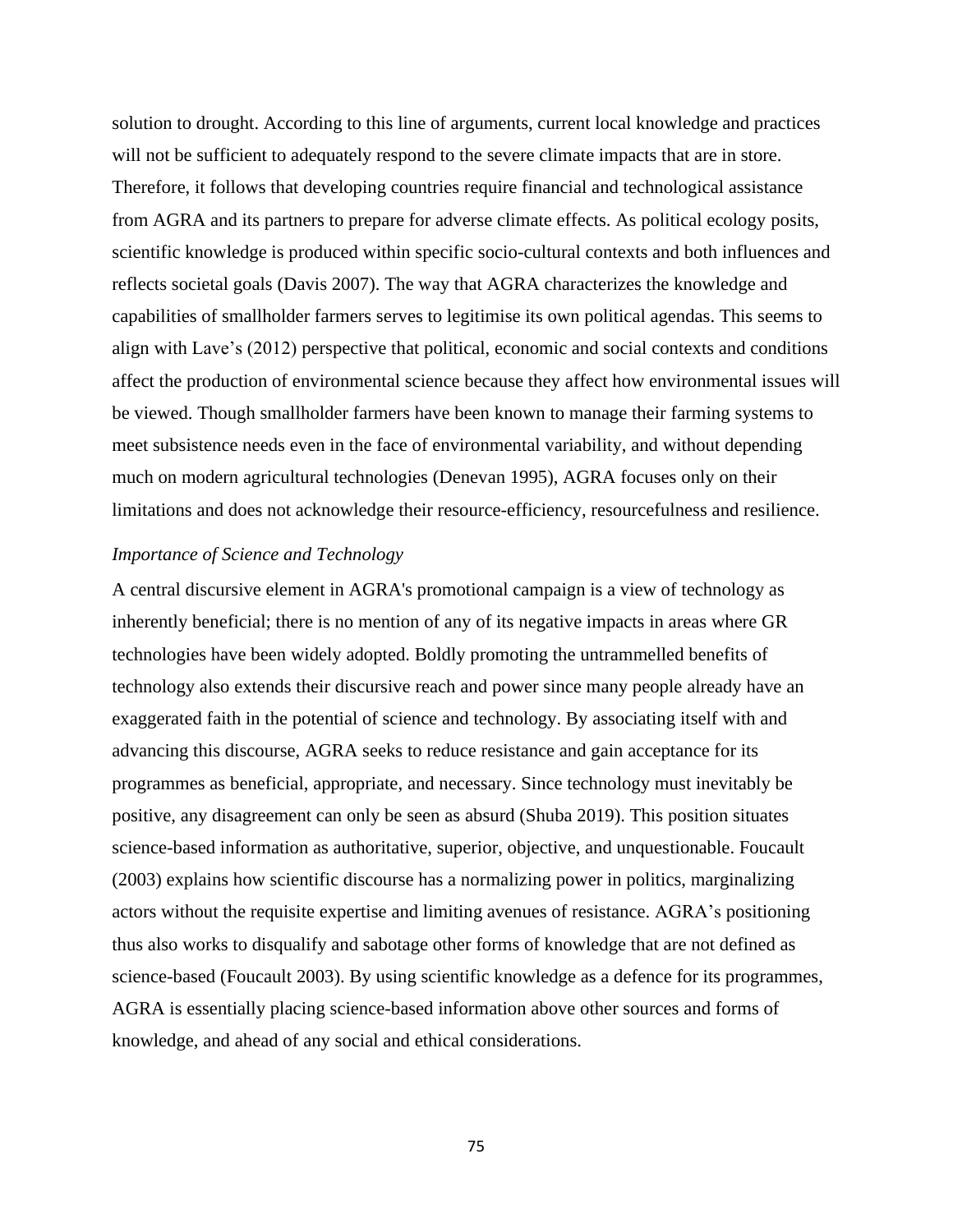Differential power relations also explain the dominance of certain environmental narratives and the inability of counternarratives to gain traction (Robbins 2012). By engaging with university researchers, and offering scholarships and funding, the organisation works to ensure that the future citizenry of Africa is socialised to believe that GR technologies are indispensable to the development of agriculture and the continent. This relationship and its impacts illustrate the assertion by political ecologists that scientific knowledge is a culturally and politically mediated representation of the material world (Jasanoff 2004). AGRA seeks to strengthen and legitimise its position on agricultural technology—especially its promotion of industrial inputs—by aligning itself with trusted, authoritative sources. The central message of AGRA's promotional materials is one of technological progress, and the beneficent role of science and scientists. Technology is portrayed over and over again as the most assured route to agricultural progress.

### *4.4.2 Implementing Partners*

Normative influence comes into play when individuals accept information from others as accurate and valid, particularly in cases of uncertainty (Kaplan and Miller 1987). The partnerships that AGRA forms help it to influence farmers' attitudes towards its activities. From the perspective of the theory of informational influence, AGRA's reliance on implementing partners helps to legitimate its products and increases the likelihood that farmers will adopt the agricultural practices it promotes. Drawing on lessons from the first Green Revolution in Asia and Latin America that show that agricultural development is not just a product of science and technology but of good governance and wider investments in infrastructure and capacitybuilding, Conway (1997), stresses that the new revolution in Africa will require partnerships between the public and private sectors. AGRA aims to play a central role in transforming the agricultural sector in Africa and its food system, but it aims to increase its impact by reshaping the priorities of many other organisations.

It is apparent from studying its actions and own accounts, that AGRA is, first and foremost, focused on the development of the private sector, with the public sector cast in a supporting role. The analysis of its reports indicates that AGRA has intentionally attracted the largest collection of agricultural technical experts in Africa, with areas of specialisation extending the full length of the agrifood system, "from developing and delivering seeds, fertilisers, and agronomic best practices, to connecting farmers with markets" (AGRA 2016:17). Its staff also includes experts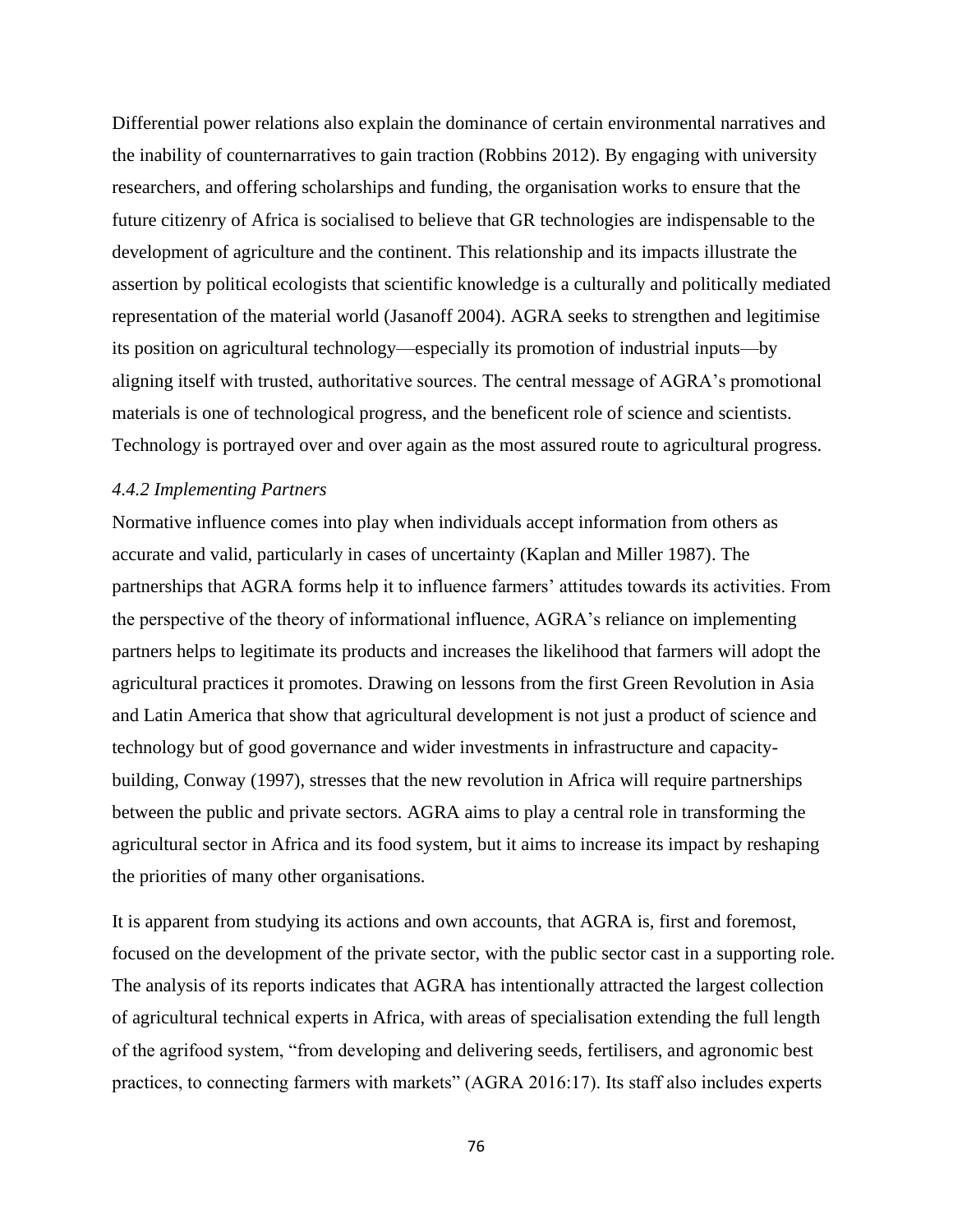on farmer organisations, agricultural policy, and financial services for agriculture. These areas and initiatives form part of AGRA's strategic vision of building partnerships that pool the strengths and resources of the public and private sectors (AGRA 2008). AGRA claims to be "well placed to support adaptation directly, in collaboration with its many partners, and through high-level policy advocacy" (AGRA 2014:15). According to assertions made in its own organs of communication, all of AGRA's work is conducted through partnerships with "farmers, farmer organisations, agricultural researchers, national governments, businesses, civil society groups, philanthropies and donors" (AGRA 2017:74).

### *Universities and Research Centres*

An important avenue through which the organisation promotes its sustainable agricultural development agenda to farmers is through partnerships with universities and research centres. AGRA relies on creating its own research centres and on partnering with universities to expand its research capacity and its sphere of influence with respect to research and development. AGRA partners with eight universities under the Education for African Crop Improvement programme (EACI): University of Ghana and Kwame Nkrumah University (Ghana); Ahmadu Bello University and University of Ibadan (Nigeria); Makerere University (Uganda); Haramaya University (Ethiopia); Sokoine University (Tanzania); Cornell University (USA); University of KwaZulu-Natal (South Africa); and, Moi University (Kenya). AGRA has its own master's programme implemented in partner universities to sponsor students to carry out research in the development and promotion of HYV seeds. The Improved Masters in Cultivar Development for Africa (IMCDA) programme, funded by the Bill & Melinda Gates Foundation (BMGF) through AGRA, was established to train a new generation of scientists/plant breeders with a product development mindset and capabilities applicable to work the public or private sectors. Implemented in three universities—Kwame Nkrumah University of Science and Technology (KNUST) in Ghana, Makerere University in Uganda, and the University of KwaZulu-Natal (UKZN)—IMCDA is designed to train plant breeders in the use of modern breeding technologies. AGRA also established a five-year (2009-2014) partnership with the Earth Institute (Columbia University of New York) aimed at "delivering the best science, technologies and policies to sustainably improve the productivity of Africa's smallholder producers" (AGRA 2009:7).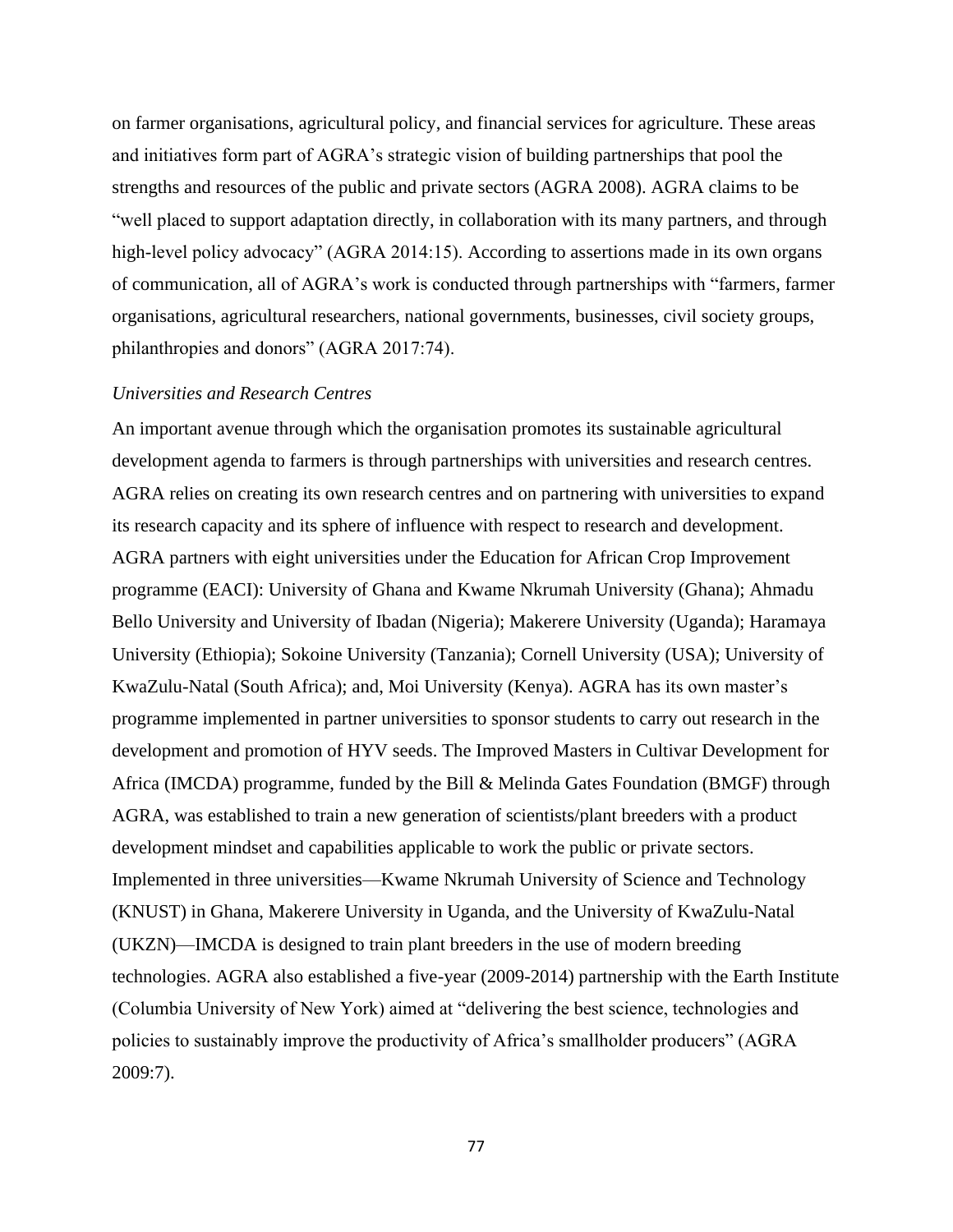These partnerships have enabled AGRA to establish good working relationships with host governments by projecting the organisation as providing new opportunities for training and employment. Establishing connections with these universities is also a way to build business– society relations that subtly, or not so subtly, help to change social attitudes towards its programming. This network building gives the organisation the opportunity to promote its projects and to obtain acceptance and legitimacy with host country political leaders, university administrators, scientists, and students. Establishing these centres and partnerships has given AGRA visibility, credibility, reputational dividends, and an aura of social responsibility, which are all helpful if not essential to implementing its programmes.

## *Governments and International Institutions*

AGRA partners with multiple organisations in order to implement its agenda. Important institutional channels for AGRA's work include the Comprehensive Africa Agriculture Development Programme (CAADP) and the New Partnership for Africa's Development (NEPAD). Partners in this consortium/network have included the Danish International Development Agency (DANIDA), Canada's International Development Research Centre (IDRC), the Swedish Ministry of Foreign Affairs, and the United States Agency for International Development (USAID). In June 2008, AGRA entered into collaboration agreements with the Millennium Challenge Corporation (MCC), the International Fund for Agricultural Development (IFAD), the Food and Agriculture Organisation of the United Nations (FAO) and the World Food Programme (WFP). The agreement with the MCC involved collaboration on and implementation of projects in Ghana, Madagascar and Mali, in order to "foster broad-based agricultural growth and poverty alleviation" (AGRA 2008:2).

In 2017, the Partnership for an Inclusive Agricultural Transformation in Africa (PIATA) was formed as "an innovative and transformative partnership and financing vehicle to drive inclusive agriculture transformation across the continent" (AGRA 2017). This initiative opened new opportunities for AGRA to work with a wide range of stakeholders, including smallholder farmers and the groups that represent them, private agribusiness, African governments, national and international agricultural research institutes, NGOs and other civil society organisations.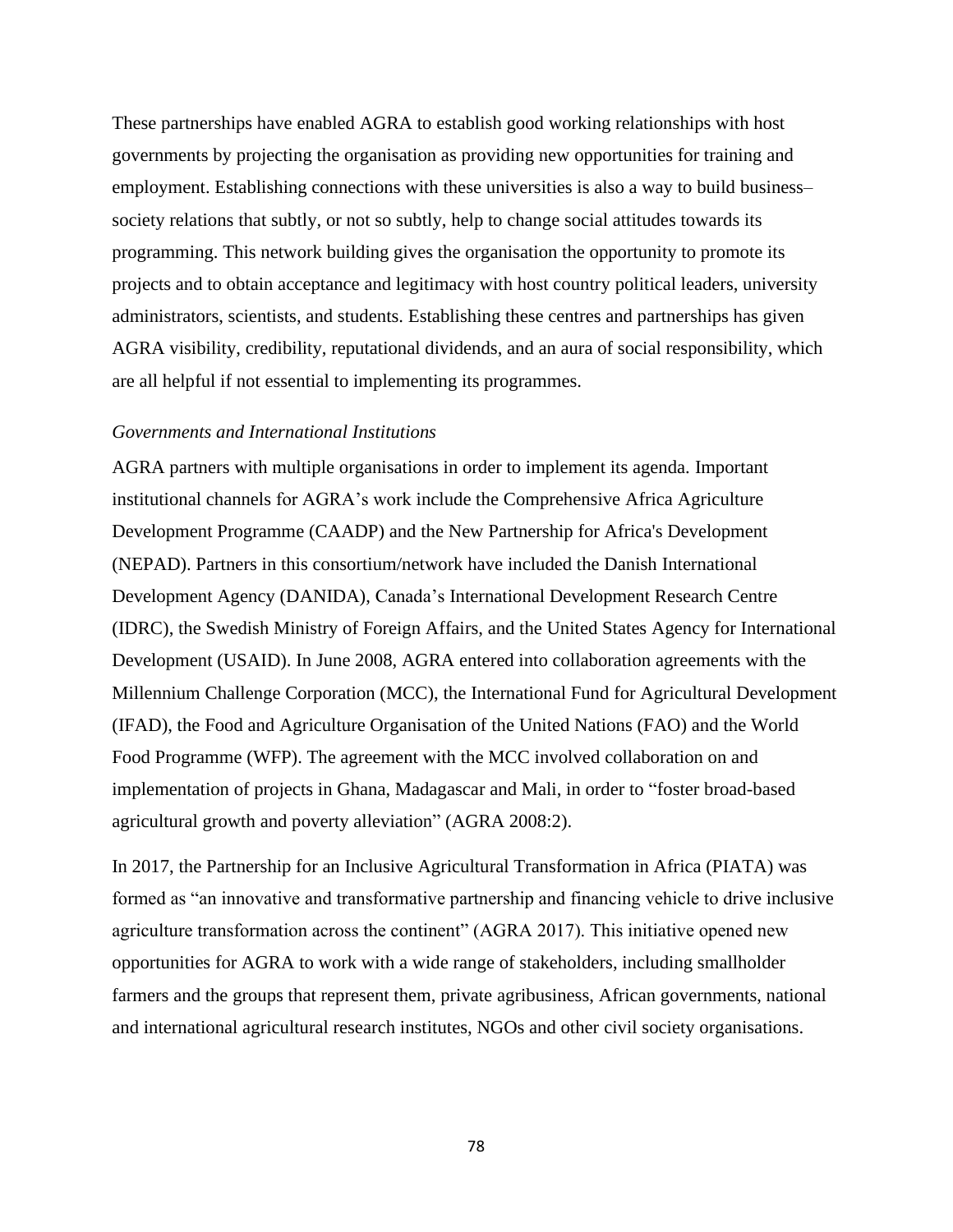#### *Agro-Dealers*

Another important aspect of AGRA's partnership is with agro-dealers. The dealers involved include private companies, state agencies, and NGOs that aim to work to secure access to credit for smallholder farmers and peasants so that they can purchase seeds, pesticides and fertilisers. The logic of the agro-dealers programme is to strengthen networks of village-based agro-dealers that can help to distribute seed developed through AGRA's breeding programmes. It supports the establishment of entrepreneurs who distribute seed and other agricultural inputs to farmers. There is an aspect of extension support, with training of agro-dealers with respect to production methods and knowledge of available products. Business management and technical support on storage, handling, and use of inputs is also provided. The ADP creates a distribution infrastructure oriented to the market. It is a key intervention for AGRA and assists it in constructing viable markets for products created via the research and development activities and infrastructure it supports.

#### *Extension Officers*

The Alliance also recognises the key role played by agricultural extension workers in disseminating agricultural knowledge and its preferred versions of 'best practices' to farmers. According to dominant interpretations, extension workers can link small-scale farmers to new research, helping to improve their knowledge and skills so they can take advantage of new production tools and market opportunities. With obvious awareness of the potential powers of persuasion that they represent, AGRA brings them aboard (along with the agro-dealers) to help advance its agricultural development model:

If extension services and agro-dealers used the optimization approach in advising farmers on fertilizer use, farmer profitability as well as productivity is expected to greatly increase. As farmers' financial ability is improved, they are expected to increase input use and further increase productivity (AGRA 2017:60).

Political ecology approaches allow us to recognise power relations and actors involved in the processes of defining and explaining environmental issues (Robbins 2012). Using discourse analysis to delve below and beyond what AGRA is presenting on the surface, the power dynamics involved in the training of extension officers becomes apparent; training a cadre of agro-dealers allows AGRA to stimulate and reinforce in local purveyors of inputs an orientation towards promoting its technologies. In this way as well, private sector actors partially supplant public-sector extension agents who might tend to offer a wider range of choices beyond those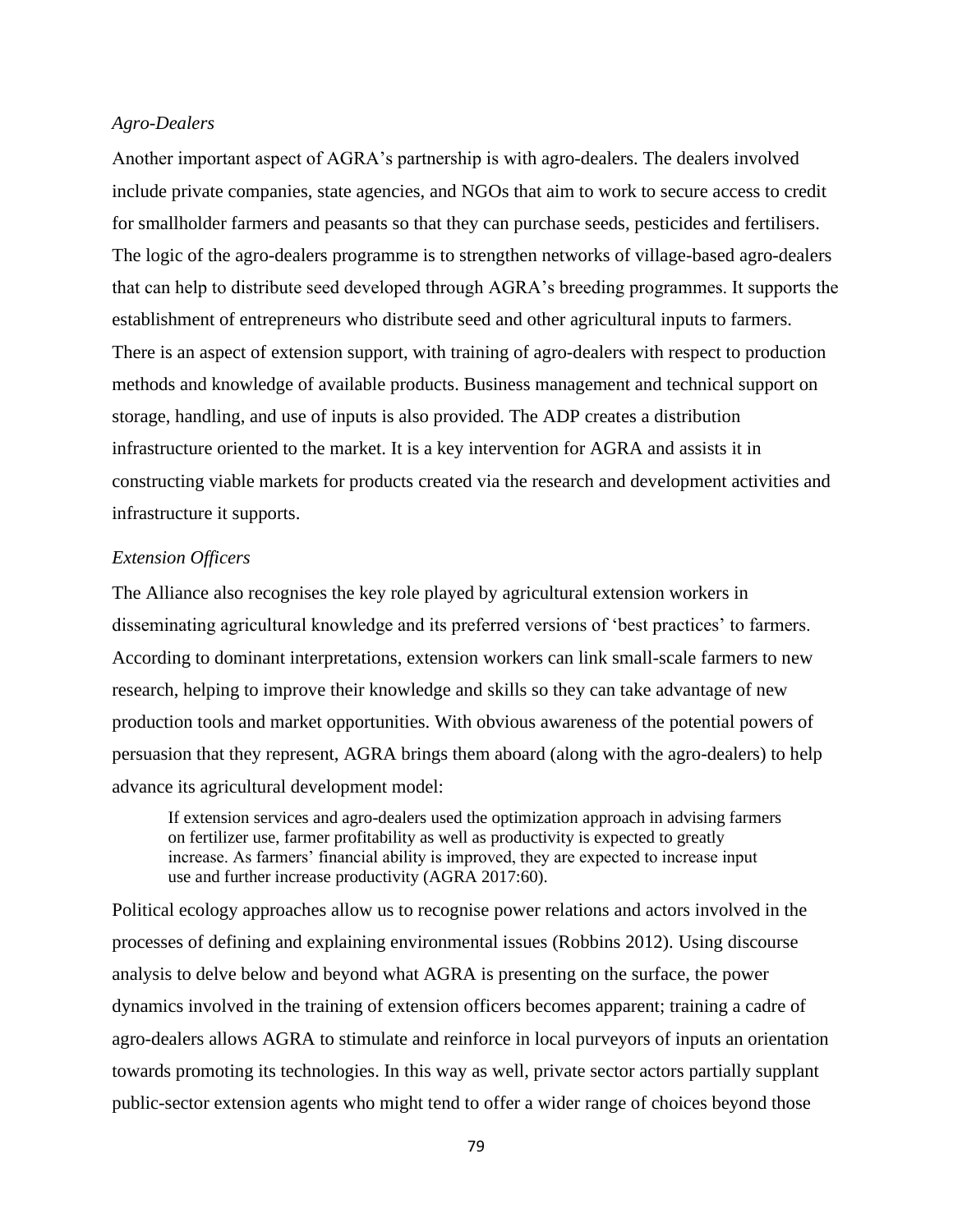profiting seed and agro-chemical companies. This is a defining feature of a neoliberal agricultural systems that seeks to privatise knowledge and control over agricultural production (Stone and Glover 2017). Further private sector capture—not only of research and development but also of outreach and education services—occurs when companies train public sector extension officers on the details of their products and the extension officers become de facto sales agents for those products.

#### *Farmer-Based Organisations*

Gathering farmers together in farmer-based organisations can facilitate increasing farmer access to inputs, credit, output markets, and technical training. It can also increase engagement with government programs and improve coordination. Documentary analysis reveals that, in AGRA's view, smallholder farmers need to be organised to realise economies of scale for providing and accessing inputs. Partnership with Farmer Based Organisations (FBOs) is vital to enable AGRA to more effectively engage smallholder farmers. It promotes farmer organisations because of their utility in facilitating communication and in providing markets for reasonable volumes of inputs. In 2010, AGRA established the Farmer Organisation Support Centre in Africa (FOSCA), "which identifies networks of organisations in AGRA's target countries, and links them to service providers to realise its goals" (AGRA 2010:13). This, it would seem, is an important part of AGRA's strategic vision to build partnerships that pool the strengths and resources of the private as well as the public sector. It is also worth noting that, while AGRA does emphasise the importance of smallholder producers in many of its communications, this is hardly a radical move given that the majority of farmers in Africa can be readily categorised as smallholders.

Through various discursive techniques, along with the partnerships with key organisations, AGRA has been able to promote its ideas of sustainable agriculture as the only reasonable option for farmers and other stakeholders. The different kinds of partnerships provide AGRA with multiple channels through which to exercise nearly hegemonic control over food production practices and agricultural commodity distribution in Africa. Its key role in these integrated and interacting networks helps to create a context in which farmers are unable to negotiate the agrifood system without AGRA influencing and shaping many of their 'choices.' As Foucault (2003) argues, discourses shape and limit how people can speak, think, and act, and through this, the social structures that are produced and reproduced. This analysis of Agra's discursive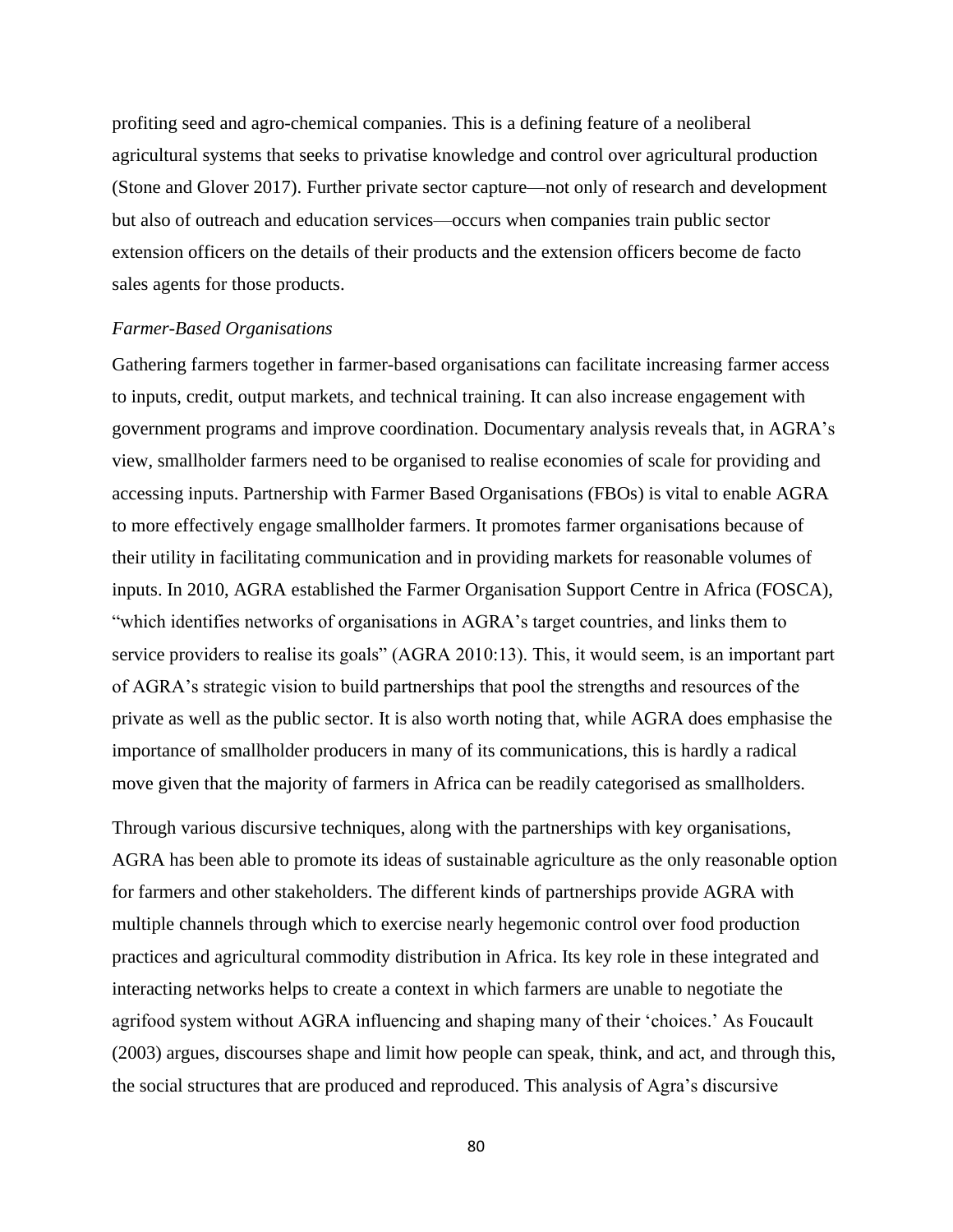practices documents a strong example of this process. By entering into partnerships at local, regional and international levels, AGRA has established itself and its narrative about the utility of GR technologies as the 'saviour of farmers.' Via the comprehensive and pervasive discursive frameworks that it has consciously elaborated, AGRA dominates agendas with respect to the development of farming systems—intervening as it does at the realms of both knowledge development and development models.

The political ecology view highlights the broader ability of organisations like AGRA to set agendas and support proposals that limit the range of opposing actors' choices. This ability is a function of their dominant position within states and the global agrifood system. As globalisation has advanced, corporate actors have increasingly used their control of resources and networks to support, implement, and enforce their privately set rules and standards (Busch 2011). The partnerships joined or brokered by AGRA reflect an impressive reach and sophistication on the part of corporate-linked NGOs that have learned how to take advantage of the intricate dynamics and relationships among the key players in the African agrifood system. In discourse analysis, it is important not to ignore the history of these actions and discourses, nor the individuals and situations involved. Although, the GR technologies may lead to increased yields, the commitments to increase production through the purchase of more inputs (commercial seeds, fertilisers, pesticides, and machines) will likely pull farmers further onto the technology treadmill.

In efforts to promote their discourses, organisations—or at least some actors inside and associated with organisations—can sometimes end up believing their own propaganda. They may come to fervently believe that they are saving the world from hunger and the planet from further environmental degradation. So, conscious discourse becomes unconscious adoption of worldviews and orthodoxies—the insiders may become GR fundamentalists even as they take on new rhetoric embracing farmers as partners and ecology as their friend.

### **4.5 Silences in AGRA's Sustainable Agriculture Discourse**

Ruiz (2009) argues that it is important to pay attention to silences in discourse analysis—what is intentionally left unsaid or just completely ignored. Considering silences can also reveal how a dominant discourse operates to silence different understandings of the world. To do so, researchers must be attuned to the broader social context of the projects and texts that they are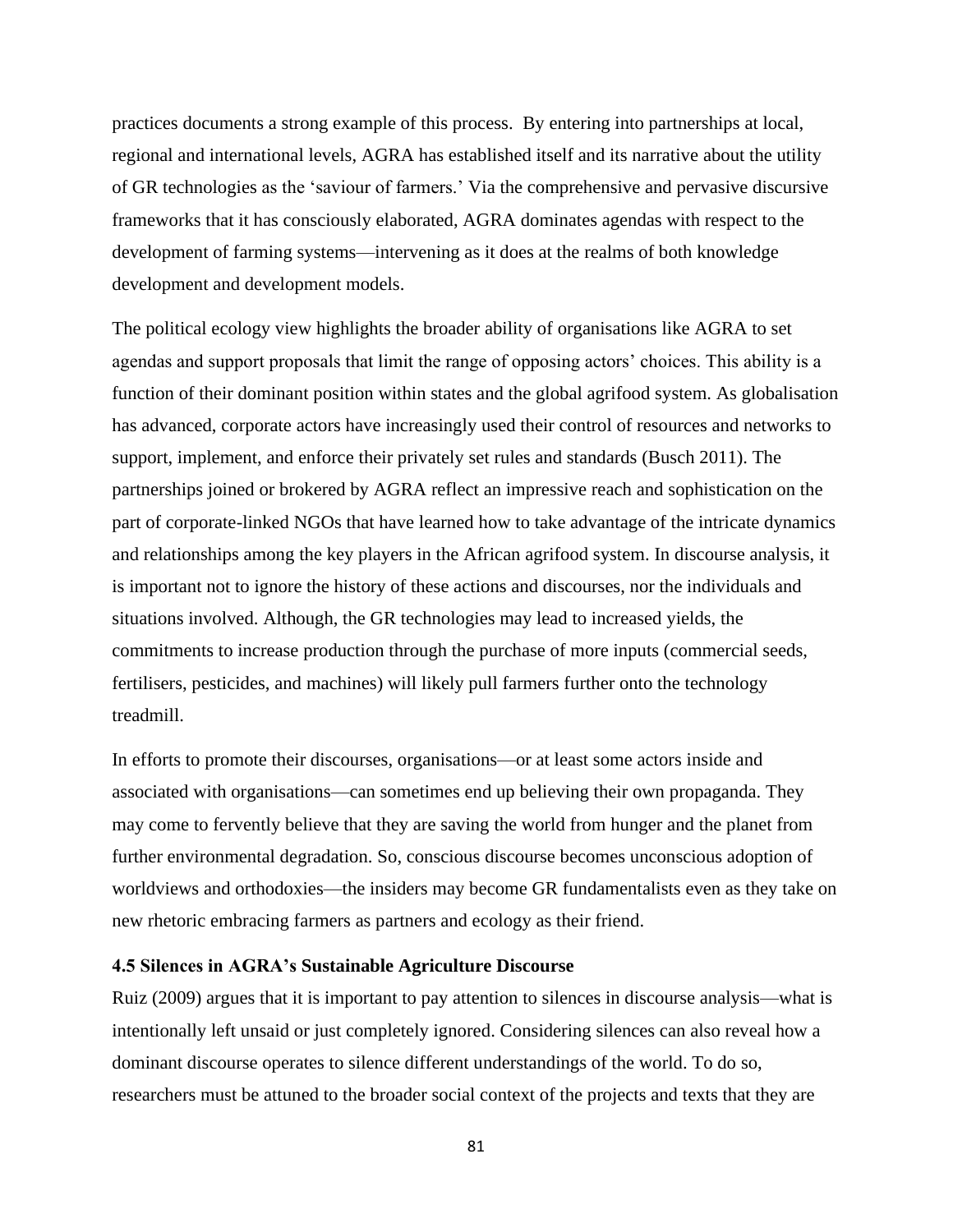studying (Waitt 2010). AGRA not only works to promote its definition of sustainable agriculture to farmers and other stakeholders; it also works of prevent other narratives of sustainable agriculture from getting to them (the farmers) by deliberately ignoring counter narratives. An analysis of the contents of its annual reports reveals that several key elements of the broader discussion on sustainable agriculture are not represented. Interrelated silences revealed in AGRA's agricultural sustainability discourses include: the contributions and rights of farmers; various aspects of social inequality in agriculture that may be intensified under conventional models of development; debates around the efficacy and consequences of GMO seeds and associated regimes of intellectual property rights; agroecology as an alternative approach to improving farming systems; threats to biodiversity connected to cultivation of more genetically and otherwise uniform crops; the multiple faces of power and political interference; and, its narrowly focused approach to agricultural sustainability.

### *4.5.1 Famers' Agency: Where is the Farmer?*

The discourse elaborated by AGRA suggests that farmers are central to, and at the centre of, their collaborative initiatives. However, deconstructing this discourse, one can see that farmers' agency in relation to knowledge and practices is constrained. Other actors and organisations are privileged and occupy more powerful positions in relation to technology development, knowledge sharing, and policy development. Farmers may have been 'connected' to the systems of technology development and dissemination sponsored by AGRA, but they have rarely been integrated as key players. When projects focus on achieving narrow, pre-defined goals and give insufficient attention to the quality of participation, the opportunity to meaningfully involve and engage farmers is lost along with any chance to integrate their locally rooted, situated and ground-tested skills and capabilities with the technical expertise of scientists. Under the model of agricultural development promoted by AGRA, there is little sign of any commitment to honouring and including the concerns and insights of farmers. Whereas AGRA appears to endorse the agency and empowerment of farmers, its actions expose this as a pose: its deeper project seems more oriented to remaking agriculture in ways that subordinate farmers to experts and to agribusiness firms that are also, to a large degree, under its influence and control.

A key part of the sustainable agriculture strategy of AGRA is linking smallholders to 'valuechains' and global agribusiness through increased access to the technologies allegedly required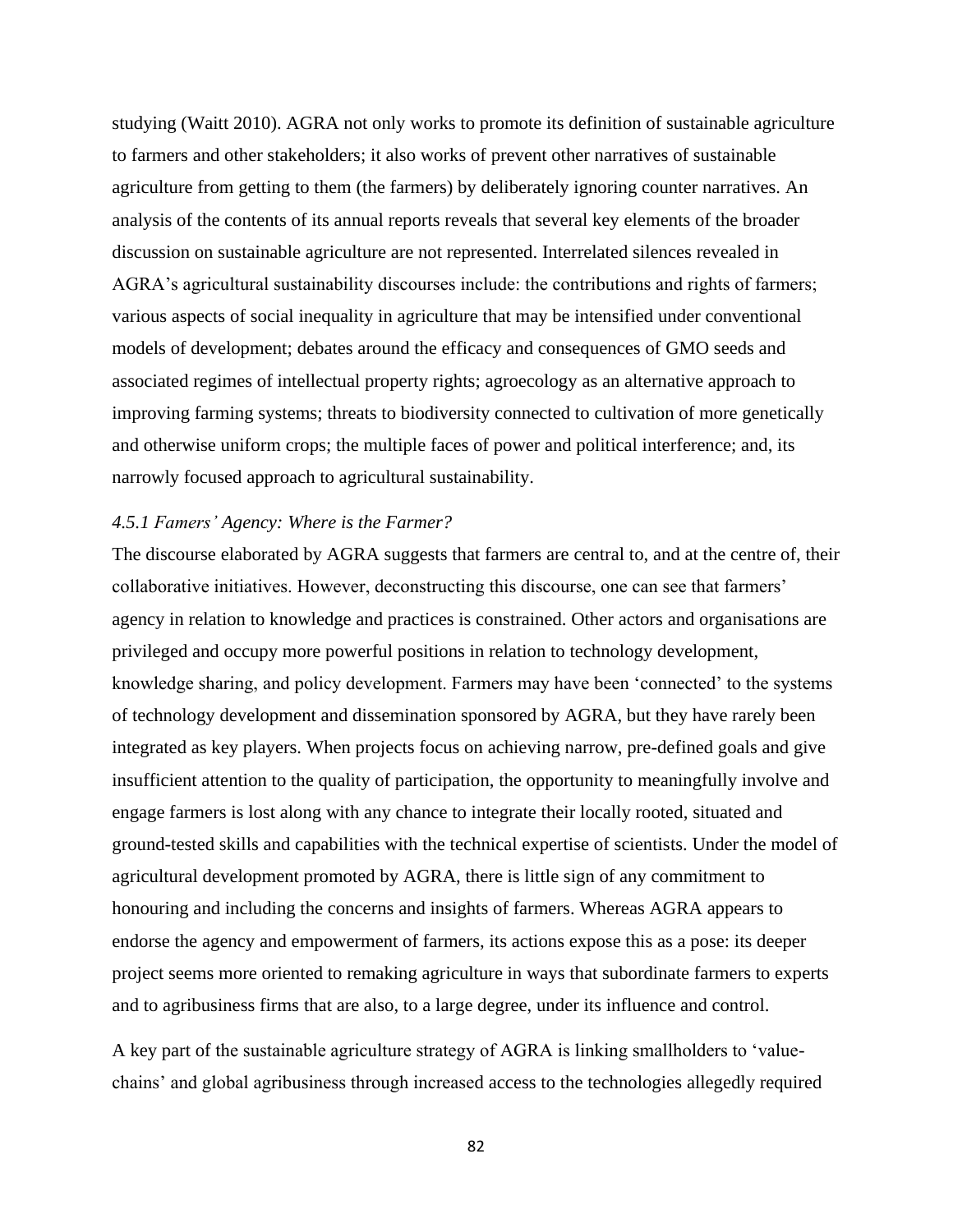to increase production. It argues that this will unleash the latent potential of Africa's 'underexploited' lands and bring significant benefits through reduction of poverty and food insecurity, and through protection of the environment. While promoting smallholders as key partners and beneficiaries, the AGRA initiative has, from the outset, been influenced by its strong (ideological and financial) links to agribusiness firms, and to their allies in governments and development institutions. Participation from smallholder farmers and their organisations has been encouraged, but only if they sign onto the kind of agribusiness-dominated agricultural development trajectory that AGRA advances. In practice, this has meant that organisations that challenge the legitimacy of the corporate food regime in Africa have been excluded, while more "moderate" and "pragmatic" voices are included (McMichael 2005).

The Green Revolution approach is often put forward as the only available and practicable body of agricultural knowledge—excluding and ignoring many traditional and alternative knowledges and practices (Thompson 2012; McMichael 2014). Critics argue that the monopolistic relations inherent in AGRA's market model mean that the organization, and its corporate allies and agronomist acolytes, tightly control the production process offering little space for experimentation by smallholders (Bergius 2019). Thus, farmers without scientific-technical knowledge (which, basically describes most smallholder farmers in Africa) are limited in their capacity to influence technical directions, development trajectories, or policies (Gengenbach et al. 2018). In this sense, scientific discourses (as a dominant norm) enable and constrain the capacity for agency—the capacity to possess and exercise certain forms of power. Although AGRA avows that its focus is on smallholder farmers, it does not define what it meant by "smallholder" and also does not indicate the extent to which such farmers will be empowered to make authentically autonomous decisions as to what is grown and how. AGRA's focus on the use of the GR technologies contributes to a shifting away from farmer-centred practices to ones mediated by agribusiness interests. This is exemplified by AGRA's collaboration with Syngenta for the supply of fertilisers (Syngenta Foundation 2019). The smallholders ultimately become "growers", providing the labour and some capital, absorbing many important risks, but not making the major management decisions. As Patel (2013) argues, the GR programme is a package to be adopted by smallholder farmers rather than to be thoroughly vetted and adapted to fit their realities and situations. Another important silence identified in this analysis is that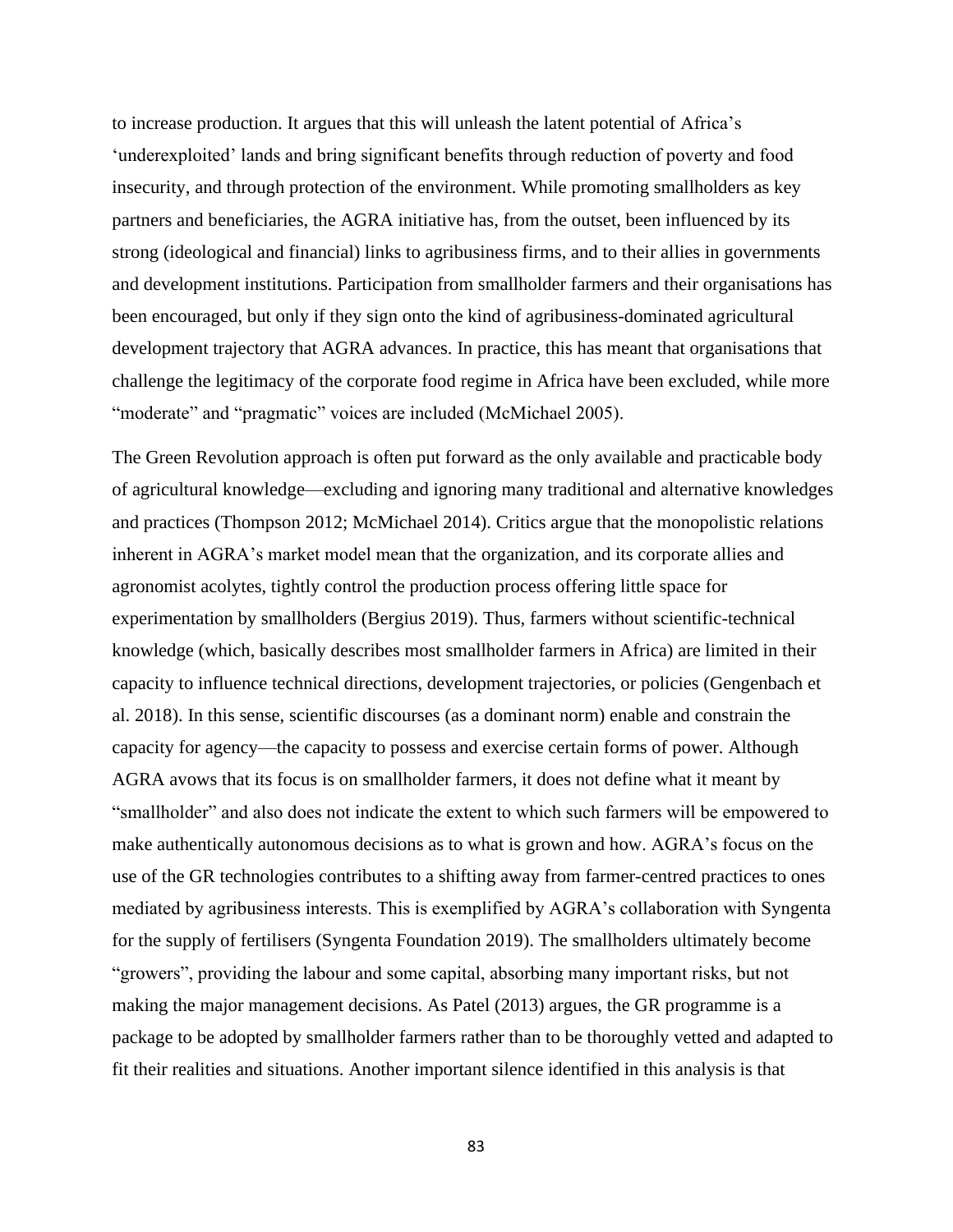AGRA does not acknowledge any risk associated with accepting money from some of the world's leading capitalists, or emanating from its close corporate partnerships.

### *4.5.2 Inequality: Who are the Losers and Winners?*

A significant subject that AGRA's reports elide, but which is nevertheless germane to questions of agricultural sustainability, is the issue of pre-existing and rising inequality. The documents fail to recognise the growing body of research that identifies how a neoliberal, technologically oriented agriculture has in many places failed to reduce poverty and vulnerability among farmers and other rural dwellers (McMichael 2014; Lee 2013). Market-oriented crop farming is a risky undertaking for poorer farmers, as they lack access to, and power in, the markets where inputs and agricultural commodities are traded for money (Bezner Kerr 2012; Patel 2013). Moreover, higher yields and the larger-scale agricultural activities often promote mechanisation, which tends to reduce the need for a rural labour force (Bezner Kerr 2012; Vanhaute 2011). Without substantive agrarian reforms in the realms of finance, land tenure, labour relations, and trading relations, the fate of many small farmers is likely to be demotion to the status of landless labourers—in a context where there are few agricultural or manufacturing sector jobs. This is not idle conjecture—it is well support by generations of evidence from areas earlier targeted for GR remakes (Agarwal 1992; Bezner Kerr 2012; McMichael 2014; Patel 2013; Sobha 2007; Weis 2007).

### *4.5.3 GMO and Intellectual Property Rights*

Although AGRA supports the scientific breeding of crops, its position on genetically modified organisms (GMOs) is rather unclear—perhaps intentionally so. AGRA affirms that conventional agriculture (rather than any alternative approaches) is the starting point and foundation of its green revolution. However, there is little further discussion of this issue. The general message from AGRA is that they are open to any technology able to increase yields and able to fight hunger. However, looking more closely at the scientific projects financed by AGRA, many of them include genetic engineering components, which is consistent with its embrace of productivity-enhancing tools. Bill Gates' speech at the 2009 World Food Prize Symposium enunciates this stance but may understate their commitment to agricultural biotechnologies, and therefore conceals as much as it reveals: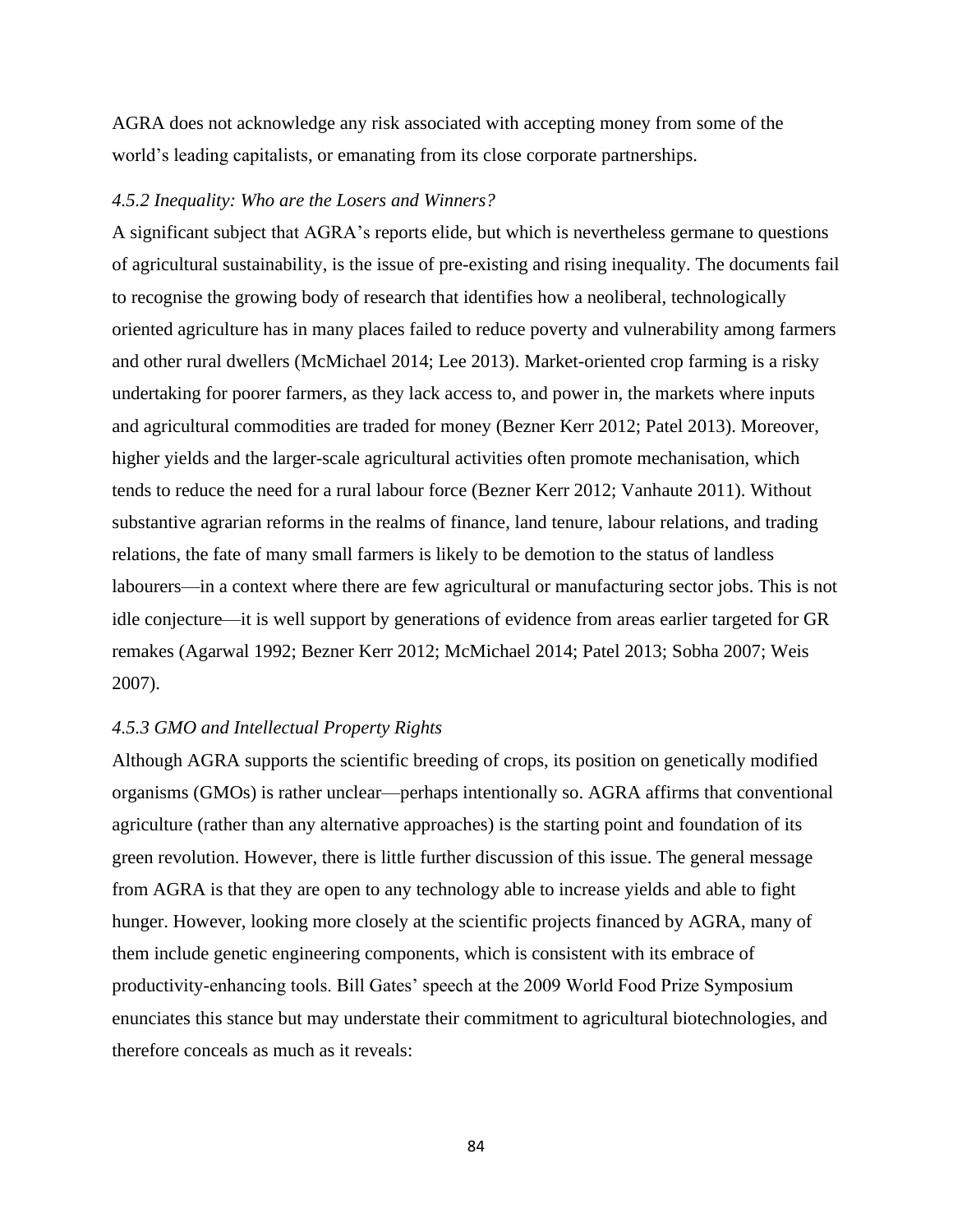"We're not advocates of any particular scientific method. We support a range of agricultural techniques. In some of our grants, we include transgenic approaches because we believe they can help address farmers' challenges faster and more efficiently than conventional breeding alone."

The ownership and control of the global seed supply has become increasingly concentrated, and as Kloppenburg noted, the biological realm has been increasingly commoditised, through a process of accumulation by dispossession (Kloppenburg 2010). Traditionally, innovation in African agriculture has proceeded through collective community processes, drawn on customary local and scientific practices based on sharing. AGRA's vision of agriculture may push African countries down the path towards privatisation of innovation and knowledge—in the form of intellectual property rights (IPRs). These rights are based on a very different culture, where the right to deny access to innovations is supreme (Marsden 2013). Those supporting IPRs argue that they will hasten agricultural development and increase food production by encouraging private technology transfer and investment in research (Langford 1997). On the other hand, this trend can be also be read as another form of enclosure and dispossession despite the innocent-sounding discourse carefully adopted by its champions.

### *4.5.4 Biodiversity*

Although maintaining crop diversity is known to be important for the sustainability of agriculture both locally and globally (Constance 2014), AGRA is deliberately silent on this. The GR agricultural system it promotes concentrates on few, select crops and cultivars. Biodiversity represents a main concern for Thompson (2014), who sees the development and distribution of hybrid seeds in Africa as theft of genetic biodiversity, without recognition of those who helped to develop this genetic material over many centuries. In sacrificing the 'agronomic resilience' of traditional varieties for the yield-enhancing but frequently more vulnerable GR seeds, the balance between crop and environment is undermined (Kloppenburg 2010). Again, apart from the production of more 'HYVs', AGRA's documents are silent on how it will promote biodiversity in the African seed system. This silence supports fears that AGRA has the potential to harm smallholder farming systems. The main concerns include loss of food sovereignty via increased dependence on high-cost technology and the erosion of local biodiversity, agricultural knowledge systems and institutional capacities (Glover 2010; Scoones, Ian and Thompson 2011). There is also fear that AGRA could inadvertently foster environmental damage to African soils and aquatic systems though the more intensive use of fertilisers.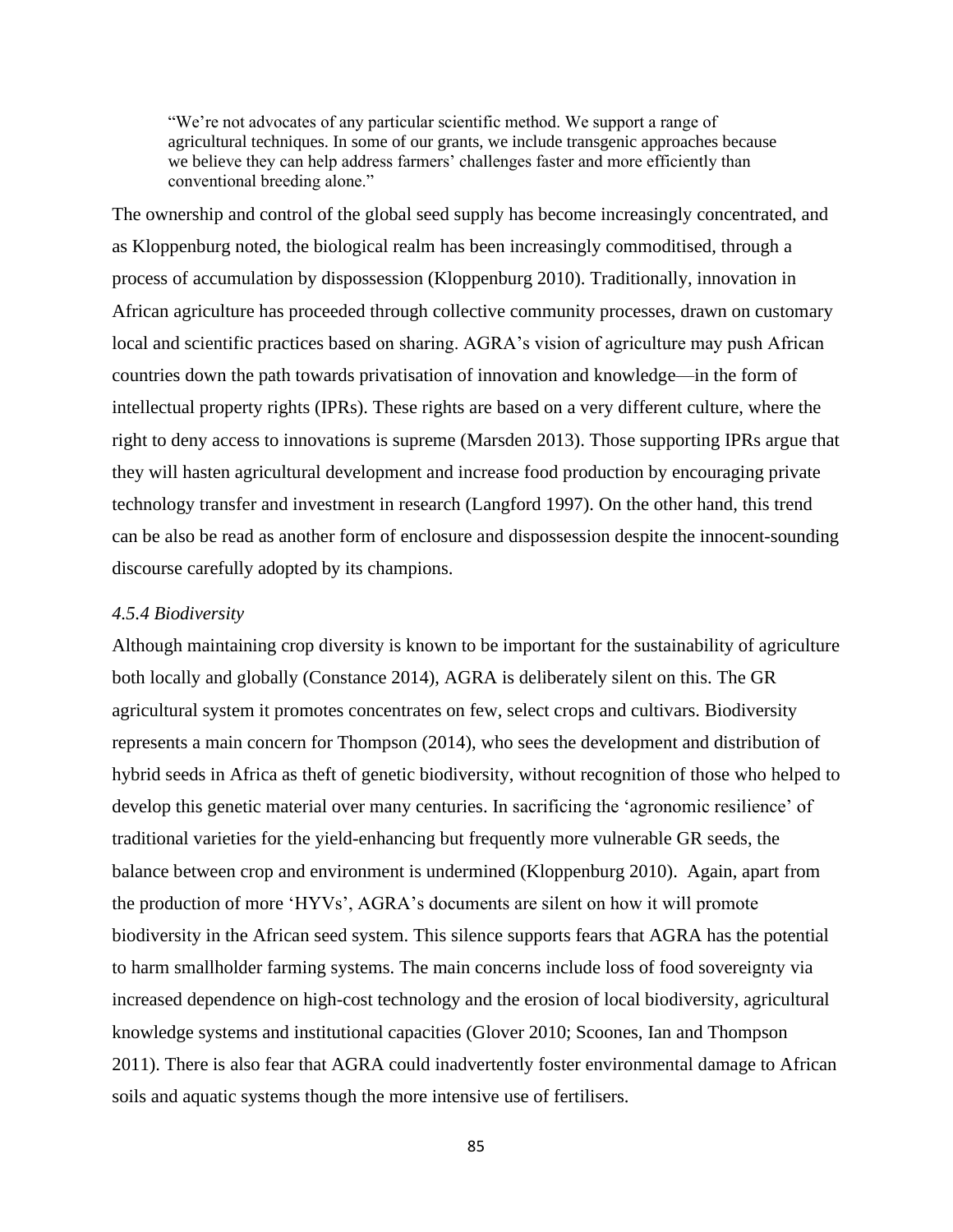#### *4.5.5 Power and Politics in AGRA's Sustainability Definition*

AGRA's efforts to influence public perceptions and policy debates involve complex power relations including discursive contests over the production of "truth" about sustainable agriculture (Huber 2017). The politics of knowledge production and legitimation represents an important focus for analysis. In Foucault's (1984) view, in each society there is a general politics or regime of truth, which refers to the types of discourse that it accepts and makes function as true. Scientific discourses, including the actors and institutions that produce them, play key roles in the stabilizing and advancing the truth regime that helps determine what gets qualified as sustainable agriculture.

As was the case in the first Green Revolution in Asia and Latin America, strategic philanthropy, (as the Rockefeller Foundation describes it), has played a pivotal role in priming government involvement and in the transformation of agricultural landscapes. The tentacles of AGRA's neoliberal order extend beyond the business sphere, creating an intricate web of relationships between business and philanthropy, government, public research agencies, and non-government organisations. These illustrates C. Wright Mill's (1956) argument in *the Power Elite* that elites maintain power and dominance through articulation of the interwoven interests of the leaders of the military, corporate, and political organs, and that ordinary citizens are relatively powerless and subject to manipulation by those entities. Strategically placed astride the food system, AGRA adds to its power and influence by bringing important elites alongside and inside organisational tent.

From the perspective of political ecology theory (Robbins 2012; Castree 2014), AGRA's partnerships have provided it with leverage and legitimacy that enables it to effectively promote and implant its vision of agricultural sustainability. The enrollment and mobilization universities and research centres especially, provides a scientific underpinning and amplitude to their activities. Having well-known figures such as the former UN Secretary General, Kofi Annan<sup>5</sup> as one of its key board members also provides legitimacy to its particular, peculiar framing of sustainable agriculture. However, one concern is to discern whether such public figures are recruited and put forward as marketing devices, or if they are the actual architects of the green

<sup>5</sup> Kofi Atta Annan served as the seventh Secretary-General of the United Nations from January 1997 to December 2006. He was the Board Chairman of AGRA from 2007–2018.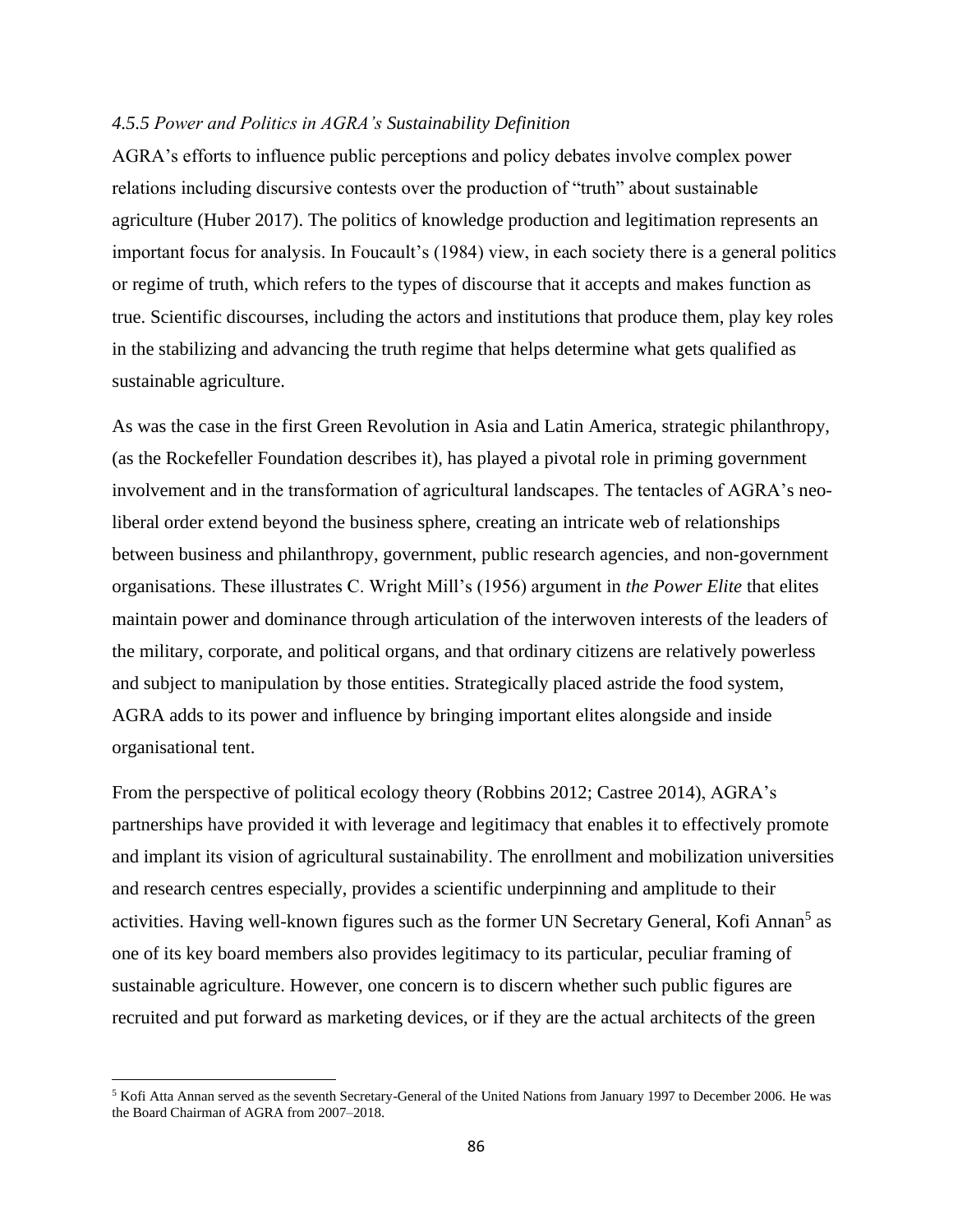revolution movement. As in many important schemes (Kloppenburg 2004), the key architects are often not the individuals whose faces we see. Power pervades the agrifood landscape. The financial resources and connections of corporations and NGOs give them opportunities to define what agricultural sustainability should or should not be (Clapp 2014) and give them opportunities to use discursive power to shape broader discussions and debates surrounding these issues.

#### *4.5.6 Narrowed Conceptions of Sustainability*

AGRA's definition of agricultural sustainability concentrates on increasing yields through the use of GR technologies. Its sustainability claims are constructed in ways that allow it to shift the conversation to its narrowed definitions of sustainable agricultural development, obfuscating important connections among different sustainability challenges. As already discussed, the organisation is also engaging in efforts to create legitimacy for this framing by partnering with a variety of organisations that may have more perceived legitimacy than corporate actors with a profit motive. Corporate actors and their NGO surrogates attempt to frame their initiatives as legitimate and necessary to achieve food system sustainability (Castree 2014). If they are perceived as legitimate, they are made an integral part of the answer, and thus, their preferred solutions gain traction and primacy. In turn, alternative solutions receive less thought, attention and funding.

The narrowed definition of sustainability has many consequences. It shapes what can be known about agriculture and how it can be pursued in the context of Africa. In a system that favours partnerships with and funding from industry, alternative solutions such as those advanced by advocates of food sovereignty and agroecology may experience weakened legitimacy and support. Although AGRA represents itself as neutral, disinterested, and charitable, and its program as innovative and advanced, the validity of its claims linking expanded input use, increased agricultural output, and improved living conditions for smallholder farmers is questionable.

#### **4.6 Implications for Agricultural Sustainability**

As suggested by Gertler, Jaffe, and Beckie (2018:179), the way sustainability is defined has significance for "regional ecologies, scientific practices, development trajectories, markets, and the moral high ground in terms of food security and sustainability." This also influences the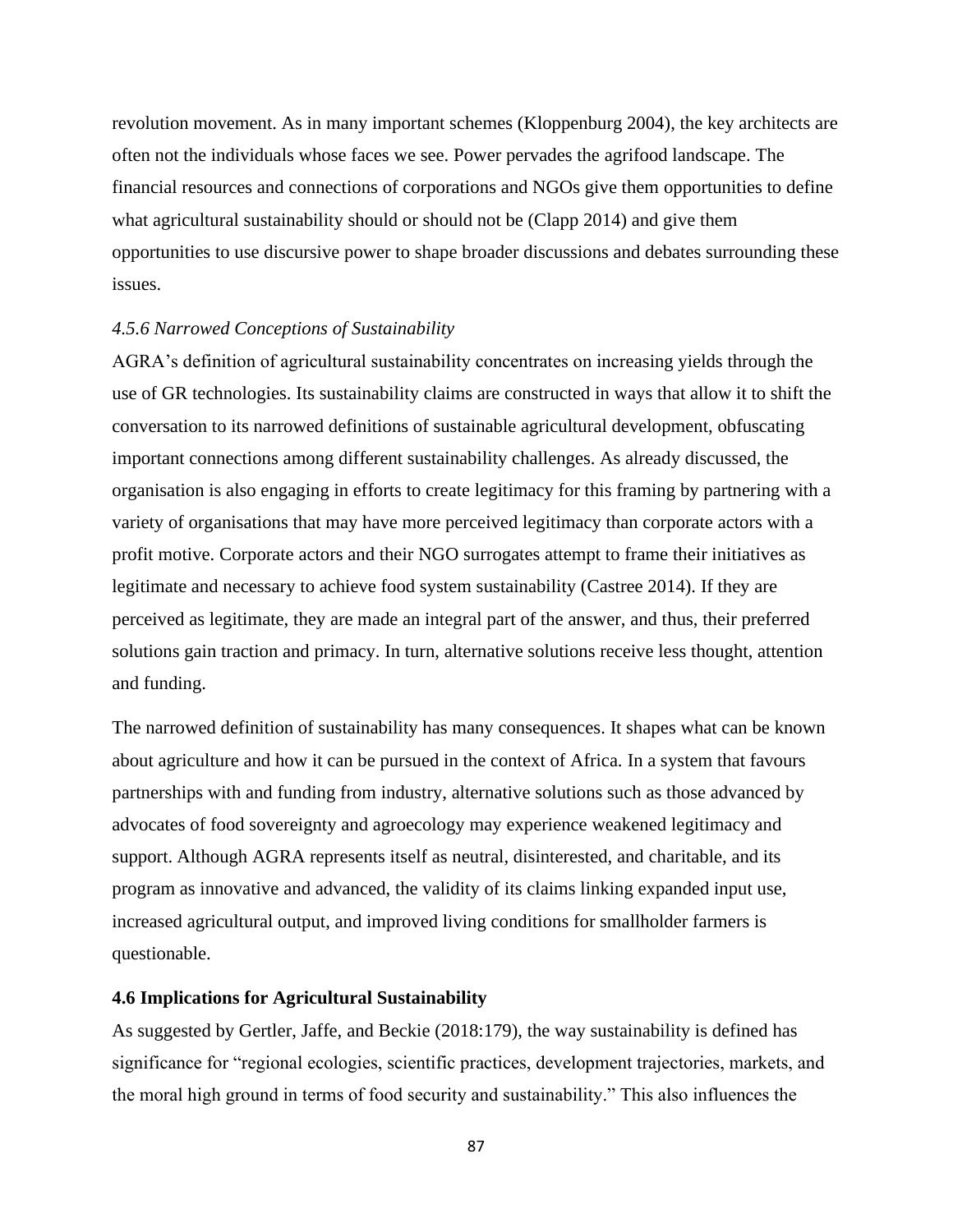solutions that are proposed by organisations and individuals, and the discourses that are considered to be true. The findings of this study have multiple implications for understanding debates around agricultural sustainability, and for the sustainability of the African agrifood system itself. This section revisits AGRA's (explicit and implied) definition of agricultural sustainability and reconsiders it in relation to the three main dimensions of sustainability: social, economic and the environmental. For the purposes of this discussion, the social dimension is taken to include such concerns as participation, social inequalities and human health. The economic dimension involves funding, trade, land and commodity markets, and Intellectual Property Rights. The environmental dimension focuses on climate change, biodiversity, and resource efficiency. All the three dimensions of sustainability must be simultaneously and holistically integrated in order to achieve a truly sustainable agriculture. Reality is a seamless web; whether we acknowledge it or not, economic, social, and ecological dimensions of our activities are intertwined and inseparable.

#### *4.6.1 Social Dimension of Sustainability*

Although AGRA's agenda explicitly prioritises making the agricultural systems of African smallholder farmers (and others) sustainable through increasing yields and profits, a number of critics are not convinced that the AGRA model is based upon an adequate conception of the social realities involved in promoting technological innovation in Africa (McMichael 2011). The initiative is perceived to be overly dependent on the technological packages promoted by transnational agribusiness firms (such as Syngenta, Yara and Monsanto—now Bayer) while neglecting the deep and grounded knowledge of small farmers. This constitutes an attack on autonomy, culture, and community in that farming is intimately tied to networks of exchange of many kinds. It may particularly be an attack on the knowledge and power of women, as they are often the traditional selectors, keepers, and planters of seeds. Some also flag the theft of small farmers' seed technologies (Thompson 2011). Underlying these concerns is the perception that AGRA's projects are integrated into an unequal and unfair global trading systems.

AGRA argues that it values the active participation of all relevant stakeholders and that it is aware of the importance of ownership, at least in principle. For instance, in the seed programme, local partners are expected to be responsible for the selection of crop varieties (i.e. some form of participatory plant breeding), and extension services and farmers are encouraged to form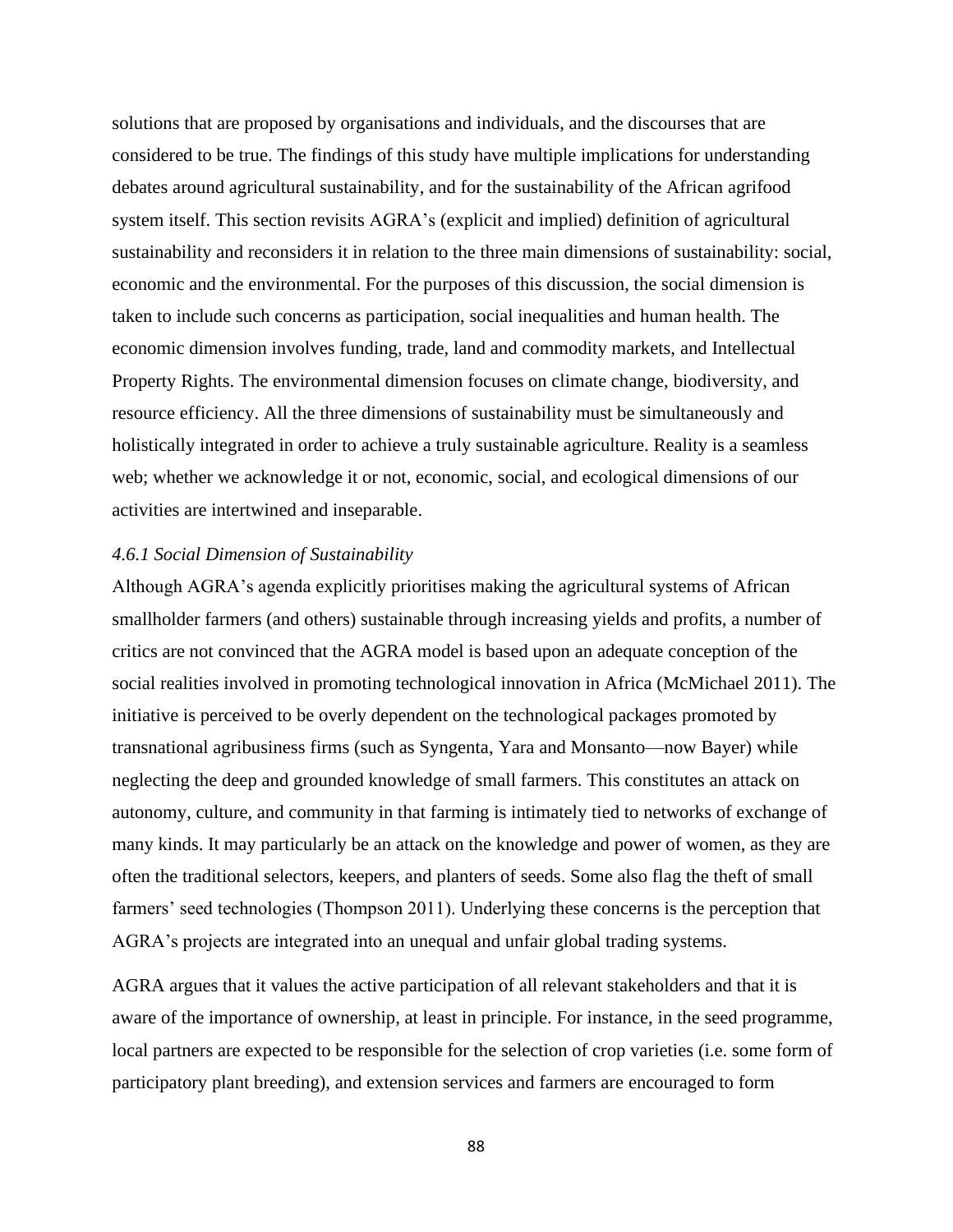agricultural co-operatives that are purported to increase farmer capacity and amplify their voices. Of course, such co-operatives also provide a useful and efficient conduit for the transmission of AGRA's preferred approaches and technologies. AGRA's investments in graduate agricultural education and its co-operation with national and regional research facilities also can be viewed as a way to integrate regional needs and innovations into its programmes. However, although, AGRA recognises the importance of local participation, it does not specify how and to what extent local farmers will participate in its activities. It remains questionable whether AGRA's approach can meet the needs of small-scale farmers without more explicitly promoting their influence and role in elaborating innovations and co-generating knowledge.

With regards to reducing social inequalities, which is an important dimension of addressing social sustainability (Ikerd et al. 1997), AGRA focuses on smallholder farmers as the main target group and presents gender equity an important goal. AGRA claims that smallholder farmers are at the centre of what they do and that its approach is "working to mainstream gender considerations into grantee proposals and funding, and strives to strengthen gender competence within AGRA through training and by building gender insights into our investment programs." (AGRA 2012:12). However, the organisation fails to identify specific indicators and timelines with respect to how these insights are to be incorporated into their programming. Unlike the fertiliser programme, which is featured throughout the documents analysed, the gender component is mentioned only occasionally and tangentially. AGRA also fails to define who is to be regarded as a 'smallholder farmer' and it seemingly neglects the needs and rights of other disadvantaged groups, such as landless peasants and migrant workers.

Also left undiscussed are issues of unequal benefit and the possibilities that their activities will ultimately promote concentration in landholding. Africa is a diverse society, which makes it all the more important not to ignore (or brush aside) inequalities and local differences. AGRA's neglect of traditional technologies means that it is unlikely that its approach will significantly benefit already marginalised social groups, including certain disadvantaged ethnic minorities. AGRA indicates that gender and, specifically the inclusion of women, is "a critical crosscutting priority and that all programmes are to pay special attention to women farmers…who produce the majority of Africa's food" (AGRA 2011:13). It is, however, unclear how issues such as equal access to finance, land, labour, and new agricultural tools and technologies are addressed as there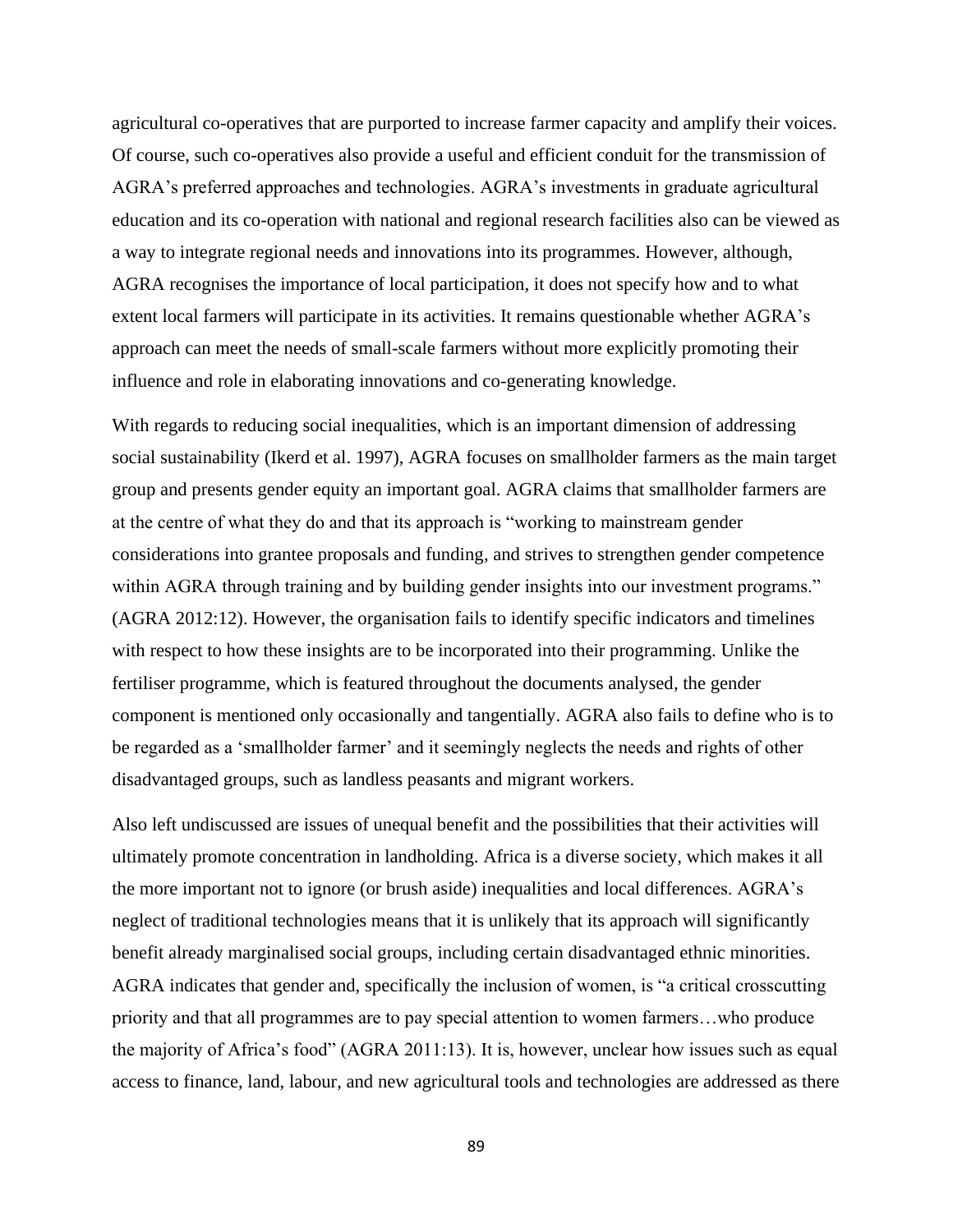appear to be no funding specifically committed to these. Also, the issues of creating new dependencies and who are the long-term local, national, and global beneficiaries are not addressed. As well, questions of land tenure and associated property rights are ignored.

When it comes to health, apart from the production of "healthy" food, health issues related to agricultural production are not raised by AGRA. AGRA appears to focus on improving caloric intake and thus reducing hunger. Other health issues are seen as lying outside the realm of agricultural programmes. AGRA's neglect of occupational health issues is critical considering that a major part of the immense occupational health burden borne by farmers is due to the use of agrochemicals (ILO 2000). Generally, the interrelations between agriculture and a broad variety of health aspects— ranging from environmental health and food safety to chronic and infectious diseases (Bezner Kerr 2012; Patel 2013)—are not featured in AGRA's activities. A diversified diet—based on diversified crop and livestock production—is widely seen as a key for achieving agricultural sustainability (Patel 2013). AGRA, however, focuses its attention on promoting the cultivation of a relative handful of crops.

In terms of education, AGRA's focus is on supporting advanced academic training in agriculture (MSc, PhD), marketing know-how (agro-dealers), increasing the practical knowledge of farmers and training extension workers. According to AGRA's 2011 status report, for example, about 100 MSc and PhD students have graduated from African universities with its funding. Furthermore, 13,500 agro-dealerships have been established and funded by AGRA. Its focus on tertiary education helps to set research agendas at key universities and risks excluding the underprivileged, who generally lack the basic education needed for access to higher level programmes. The extent to which AGRA's education projects and extension services respond to the specific needs of those most in need is difficult to judge. Private extension services are typically contracted for the provision and promotion of inputs such as seeds and fertilisers. This raises question about access by poorer farmers, who are less lucrative targets for such commercially linked outreach. AGRA aims at counteracting this problem by facilitating the provision of financial assistance to impecunious farmers, however, the definition of 'those in need' remains fuzzy.

Paradoxically, AGRA's focus on few countries is likely to increase rather than eradicate existing regional and national inequalities. Areas where the potential for easily improving yields is low,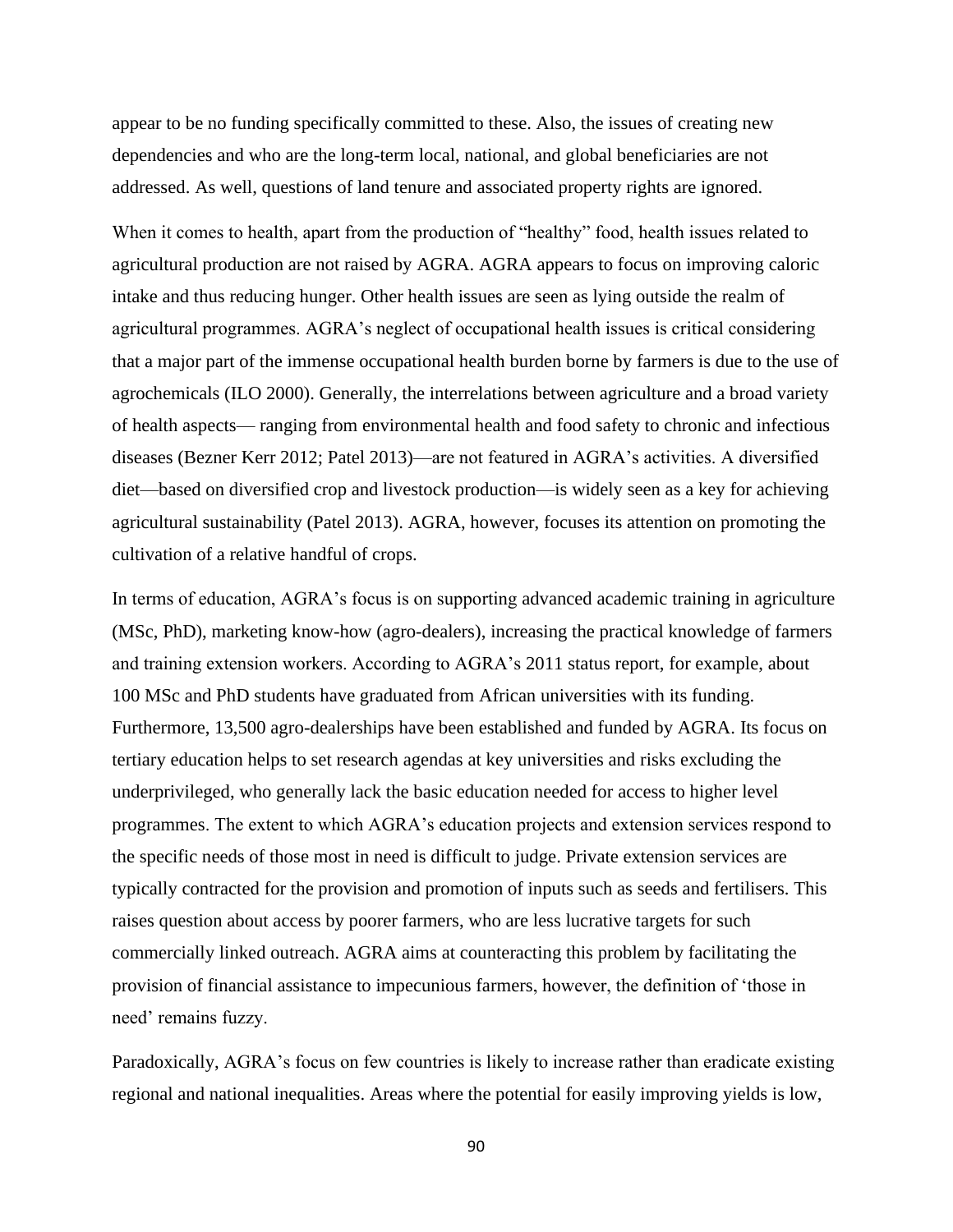and where climate change may have its most adverse consequences, may not be favoured locations from the organization's perspective. That is, the areas that need the most attention may not get support from AGRA because they lack the prerequisites for successful adoption of GR technologies. As Van Dijk (2005) argues, discourses work toward normalisation of certain practices, but this is only revealed with analysis that is mindful of context, locality, and temporality. AGRA concentrates its efforts in locales where there are fewer barriers to success, and then represents its successes as beneficial for, and readily generalisable to, the whole continent.

### *4.6.2 The Economic Dimension*

The economic dimension of sustainability is clearly the central issue in AGRA's approach as it emphasises increasing yields and the incomes of farmers. Incomes are supposed to be increased through use of inputs that would increase agricultural yields. Production increases are expected to more than make up for rising expenditures for seeds and inputs so that net incomes of smallholder are expected to increase in the long run (Sanchez, Denning, and Nziguheba 2009). Of course, this says little about financial and agronomic risks, or about the stability of yields and income—import concerns especially for smallholders. All AGRA's programmes ultimately aim to serve one project: assuring provision of commercial inputs and facilitating the marketing of agricultural commodities. This includes establishing local supply and marketing networks, and promoting a functioning international trading system through trade liberalisation and government policies to support them.

Intellectual property rights (IPR) is a critical issue, particularly in regard to biotechnology research and development in the agricultural sector. However, at least in its more public communications, AGRA is mostly silent on this issue. Despite these purposeful silences, AGRA's position on IPR is clear in that it is seen as axiomatic that seed varieties developed by private companies have to eventually pay back the investments. The argument is also made (or implied) that everyone has the right to enjoy the benefits of their intellectual efforts and outputs—although the collective efforts and interests of generations of farmers are somehow overlooked. Most important for AGRA is the economic consideration that the enforcement of IPR can encourage investment and innovation. AGRA aligns itself with arguments that breeders, companies and research institutions that develop new varieties need to recover their investments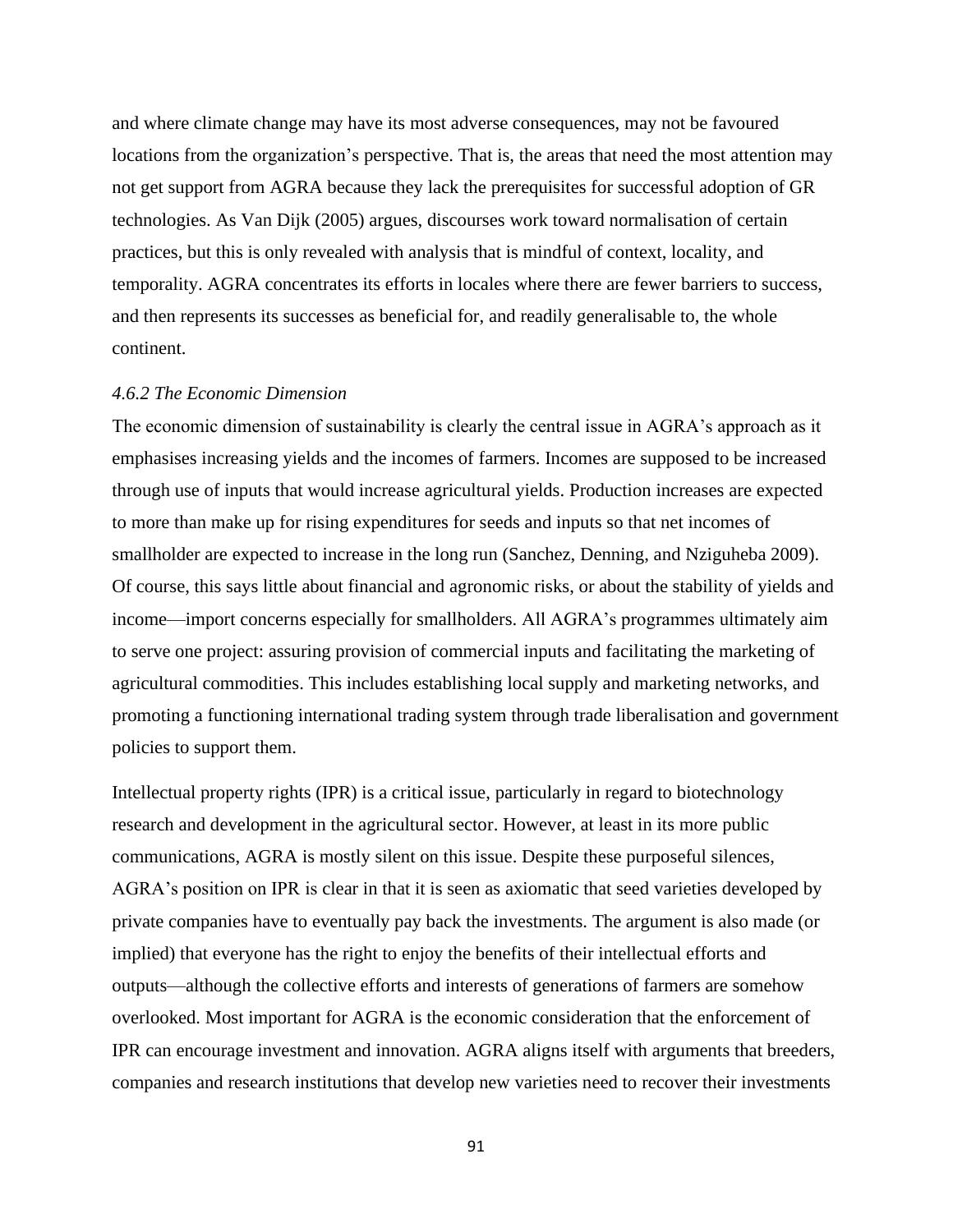in research and development. However, critics argued that IPR regimes can lead to the concentration of ownership of agricultural resource, inhibit independent research and seed sharing, and narrow research agendas to focus on patentable and commercially interesting innovations (Thompson 2012).

Access to finance is important for farmers, especially if they are involved in commercial production of conventional commodities. Different types of financing are required: working capital to cover the time gap between incurring production costs and receipt of income; capital for expansion and investment in mechanisation; and reserves to hedge against adverse agronomic and market conditions. AGRA addresses this in its Financing for Agriculture Programme. However, it should be recognised that the provision of financing can result in rising indebtedness for farmers (Moseley, Schnurr and Bezner Kerr 2015; Schnurr 2015; Vanhaute 2011), especially where all the requisite elements of a high-output system are not in place to ensure adequate income to pay off debts. It is a risky strategy for most farmers to enter into debt unless they are going to engage in sustained commercial production with an adequate land base, adequate knowledge, and information, assured supplies of inputs, and clearly identified markets with fairly written and enforced contracts for their products. Despite AGRA's claims to be targeting the poorest of Africa's farmers, its commercial financing strategy likely only targets and fits a fairly small proportion of relatively wealthy producers.

AGRA sees the existing connectivity between farmers and markets as rudimentary, unresponsive to market demand, and therefore unprofitable and especially unfavourable for smallholder farmers. Access to markets and market information is identified by AGRA as path to making small-scale farming more profitable and more sustainable. AGRA targets this supposed lack of market access through its Market Access Programme. Through the establishment of farmerbased organisations and the development of new storage infrastructure, farmers are expected to gain the power to negotiate and to sell their products at higher prices. However, the targeted consumers and markets are not specified; the assumption appears to be that markets will efficiently and rationally distribute both the inputs and food where it is needed. This seems connected to implicit and explicit support for an open economy with liberalised trade systems. According to AGRA's logic, economic opportunities are created not for only small-scale farmers but also for small agro-dealers who are meant to provide and distribute the necessary agricultural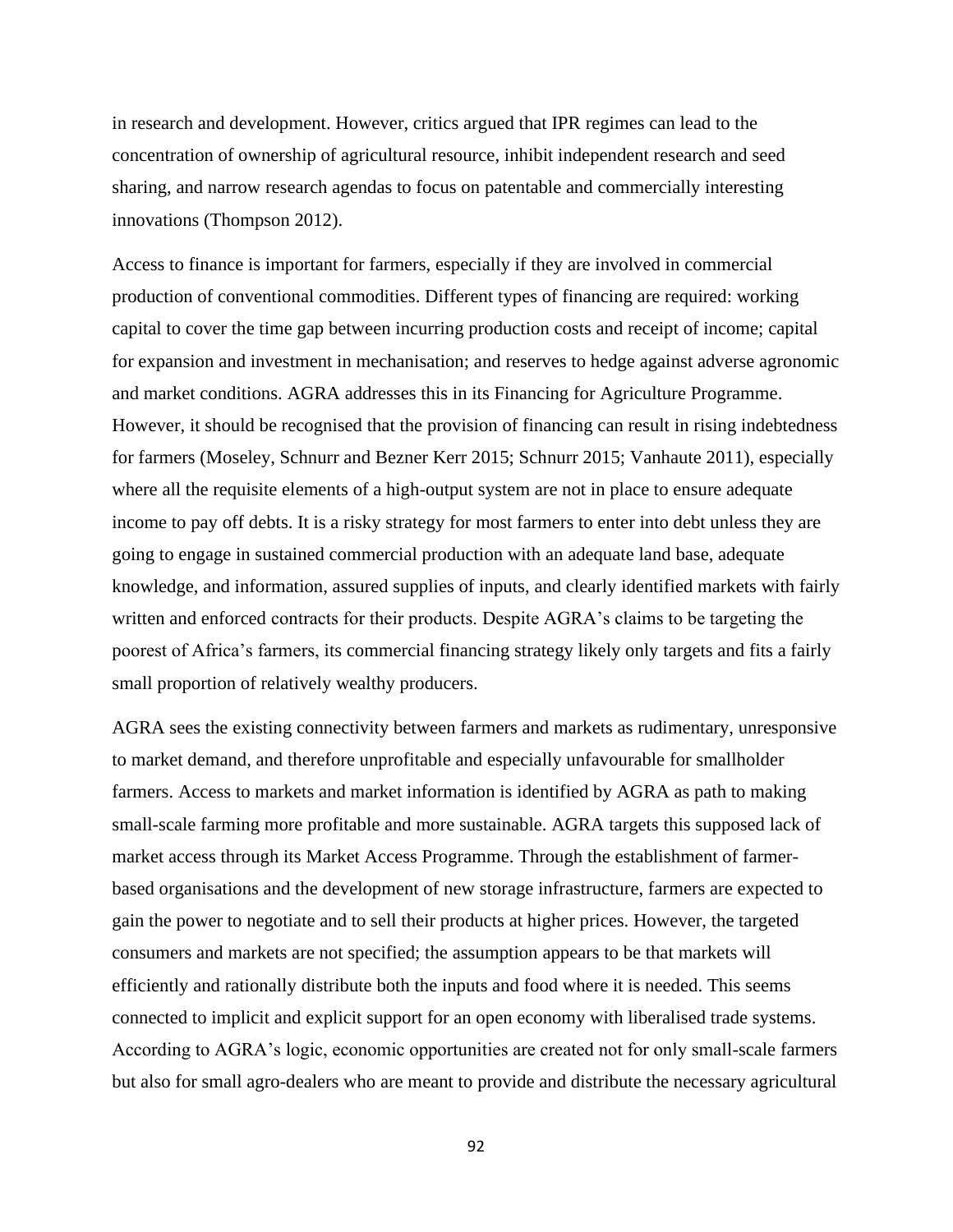inputs. This remains a rather vague ideal because AGRA fails to provide more specific recommendations, or to analyze and report the degree to which such expectations are translated into the predicted outcomes. Moreover, regardless of any prowess this system has for providing access to inputs, it appears that AGRA is also busy creating access for multinational agrochemical companies to new markets in Africa.

### *4.6.3 Environmental Sustainability Dimension*

Drawing on the lessons from the previous GR and its well-documented environmental impacts, AGRA claims be "working together to gain a better understanding of the physical, biological and ecological consequences of agricultural intensification, and to promote practices that will lead to both productivities increase and environmentally sound management of Africa's resources" (AGRA 2012). This is one of the few official statements from AGRA on environmental topics and reveals a lot about its perspective on environmental sustainability. Not coincidentally, the Gates Foundation appears to adopt a somewhat similar position in its public utterances:

"the African Green Revolution shall be environmentally sustainable as it has to be sustainable over the long term. That means the viability of the soil, water, and other natural resources have to be protected as the food production and thus the farmers depend on them" (Gates Foundation 2012).

In AGRA's worldview, achieving environmental sustainability is a mostly a question of developing and promoting adoption of the right technologies. AGRA claims that the most positive ecological effect of its approach is that, degraded agricultural soils are improved and the conversion of more lands for agriculture are minimised through sustainable intensification. Consequently, other non-cultivated soils/landscapes such as forests and grasslands are protected, as further deforestation and land transformation to gain more arable terrain is prevented. As well, it asserts that further desertification and loss of biodiversity are prevented by this intervention. AGRA maintains that not reducing biodiversity by breaking new land is an important part of its programing; it is by this route that environmental sustainability should be promoted and not through "biodiversity friendly" new agricultural practices, an assertion evidently intended to sideline or obviate the need for alternative agricultural practices.

It is striking that AGRA appears to be silent on research findings that point to the fact that extensive use of fertilisers can cause salinisation, frequently pollutes water bodies, and can lead to biodiversity loss (Weis 2010). The use of organic fertiliser is mentioned a number of times but reducing the use of synthetic/manufactured fertilisers is certainly not an objective since increased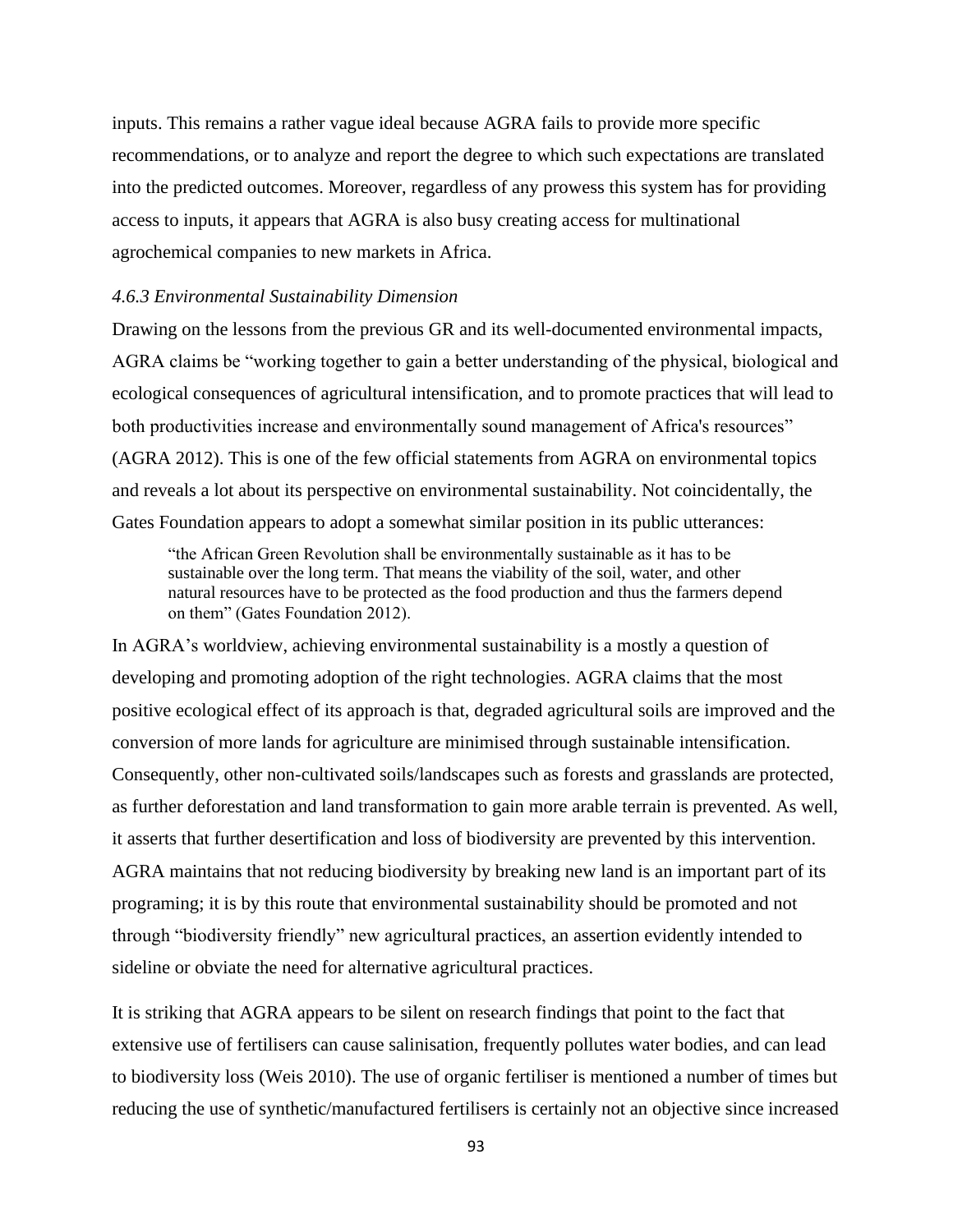fertiliser use is seen as one of the main keys to increasing yields. This diagnosis of their environmental sustainability discourse is supported by the fact that, in AGRA's reports, only indicators for the sale of mineral fertilisers are available and no information about advancing more organic alternatives (such as green manuring, mulching, and rotations featuring leguminous crops) can be found. Commercial fertilisers, in particular nitrogen fertilisers, are obtained using tremendous amounts of fossil fuels for processing and as a feedstock (especially, natural gas). Negative effects of higher use of nitrogen fertilisers, such as runoff into streams, rivers and lakes, and pollution of groundwater are not discussed. Nor are the contributions of nitrogen fertiliser volatilisation to greenhouse gas emissions really addressed, except by referencing possible technical remedies such as fertiliser micro-dosing. Also, the problem of increasing the dependency on mineral fertilisers and consequently on fossil fuels is not discussed. The entire approach is based on the idea that outputs have to be increased through additional use of industrial inputs. The intensification associated with such a "treadmill of production," coupled with the nature of these particular strategies, has caused serious and sometimes irreversible environmental and social impacts (Weis 2010; Agarwal 1997).

Concerning climate change, AGRA argues that a "climate smart transformation…" (2011:6) is needed. Its perspective on so-called climate smart agriculture, focuses on adaptation to climate change, not mitigation: "We believe the best way for the foundation to address climate change is to help poor farmers adapt (…) such as drought-tolerant maize for Africa and stress-tolerant rice that can survive up to two weeks underwater" (AGRA 2012). Adaptation is seen by AGRA in very technical terms, a mere question of generating the right seeds and having good and efficient irrigation techniques complemented by the right doses of fertiliser, herbicides, fungicides, and insecticides. However, it should be underlined that an intact biodiversity, complex rather than simplified cropping strategies, and variable landscapes approaches are essential parts of adaptation and have great potential for increasing resilience (Patel 2013). This kind of adaptation is not discussed in the AGRA documents reviewed. Reducing GHG emissions from the agricultural sector, which is globally a source of 10-12% of all GHG emissions (IPCC 2012), is apparently not an element of AGRA's approach.

Again, as AGRA's main aim is to help farmers increase output, a sufficient supply of all requisite inputs is seen as essential, and water is an important component. As the application of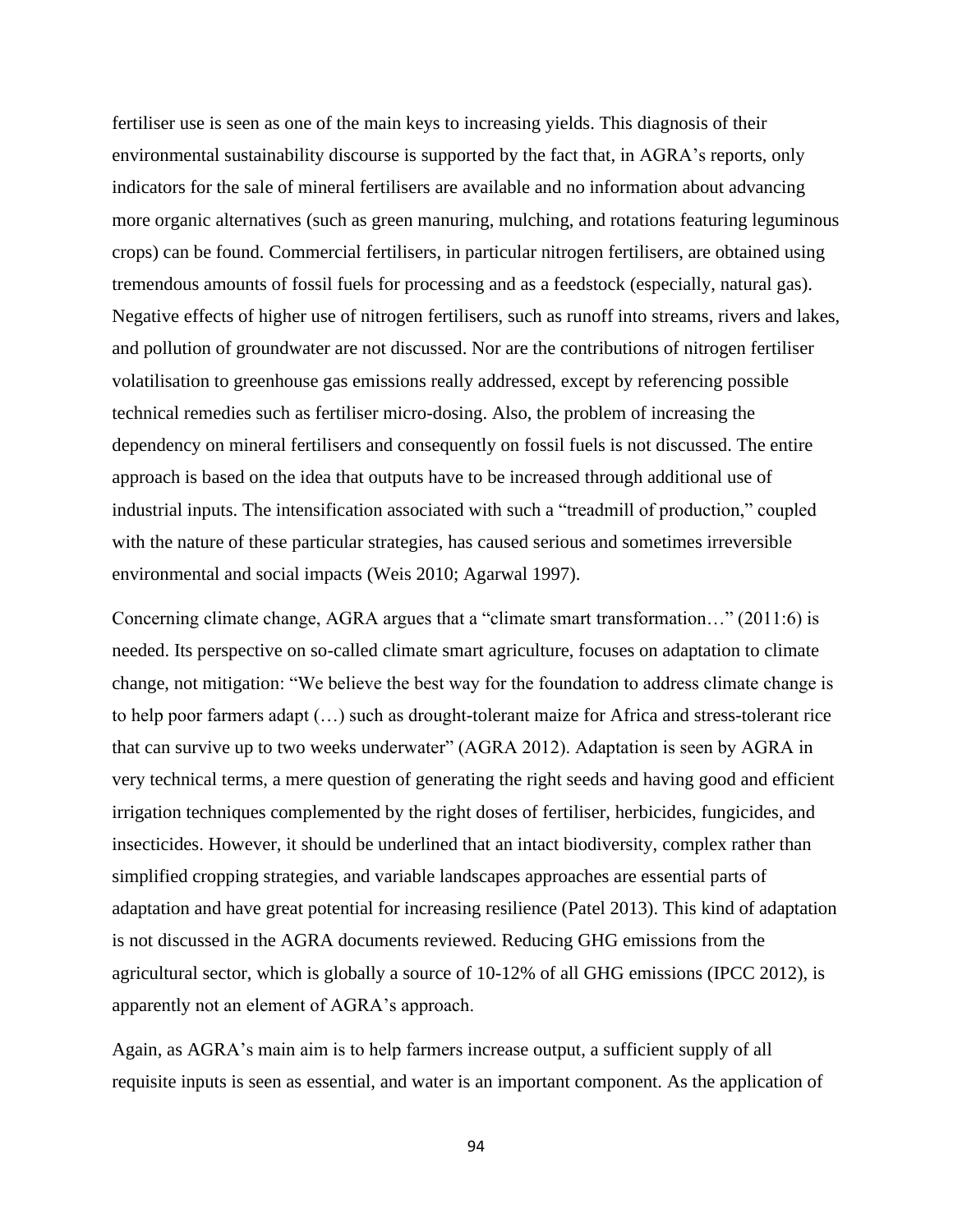mineral fertilisers is only cost-effective and agronomically efficient when water is not a limiting factor, AGRA's approach can only work well where there is reliable rainfall or cost-effective access to irrigation (Schnurr 2015). The issue of how less favoured, water-scarce areas can benefit from AGRA's approach is not discussed. This concern could, however, help to explain why AGRA focuses on the specific subset of countries (11 out of 54 on the continent) that it has targeted.

Biodiversity is of great importance for a sustainable agriculture; it is a goal in itself and it helps to stabilise ecosystems and to maintain their resilience against shocks (Constance et al. 2014). AGRA, however, sees the importance and value of biodiversity less broadly: biodiversity is argued to benefit from the protection of non-agricultural landscapes from being transformed to arable land as the pressure to convert new land is lowered by the increased yields.

Campbell (2009) argues that the food regime underpinning the GR sidelines the ecological impacts that are involved in what Marx described as a metabolic rift that ruptures the interactions between human beings and nature. That is, AGRA's sustainable agriculture model, as part of a system animated by capitalist logic, interrupts the ecological cycling and recycling of nutrients, and involves a geographic and social distancing of humans from the ecological consequences of their actions. This is similar to Sachs' claim that "it is only by externalizing these costs [the depletion of nature] and then assuming them away as if they did not exist that some agricultural operations are presented as a success story, while in reality they should be considered as nothing short of a catastrophe" (Sachs 1987:196).

#### **4.7 Chapter Summary**

The advocates of the "New African Green Revolution" approach appear to believe they have identified the solutions for fighting hunger and reducing poverty—and for ensuring some sort of sustainable agricultural development. AGRA indicates that the solution to sustaining African agriculture lies in the use of technologies that increase yields, namely improved seeds, fertiliser and other agrochemicals, and linking smallholder farmers to markets. In this chapter, findings have been presented with respect on how sustainable agriculture is framed by AGRA and promoted to farmers and other stakeholders in the African agrifood system. The analysis has also focused on AGRA's many programmes and partnerships. The intent has been to map out how it works to define and operationalise its version of sustainable agriculture, how the definition has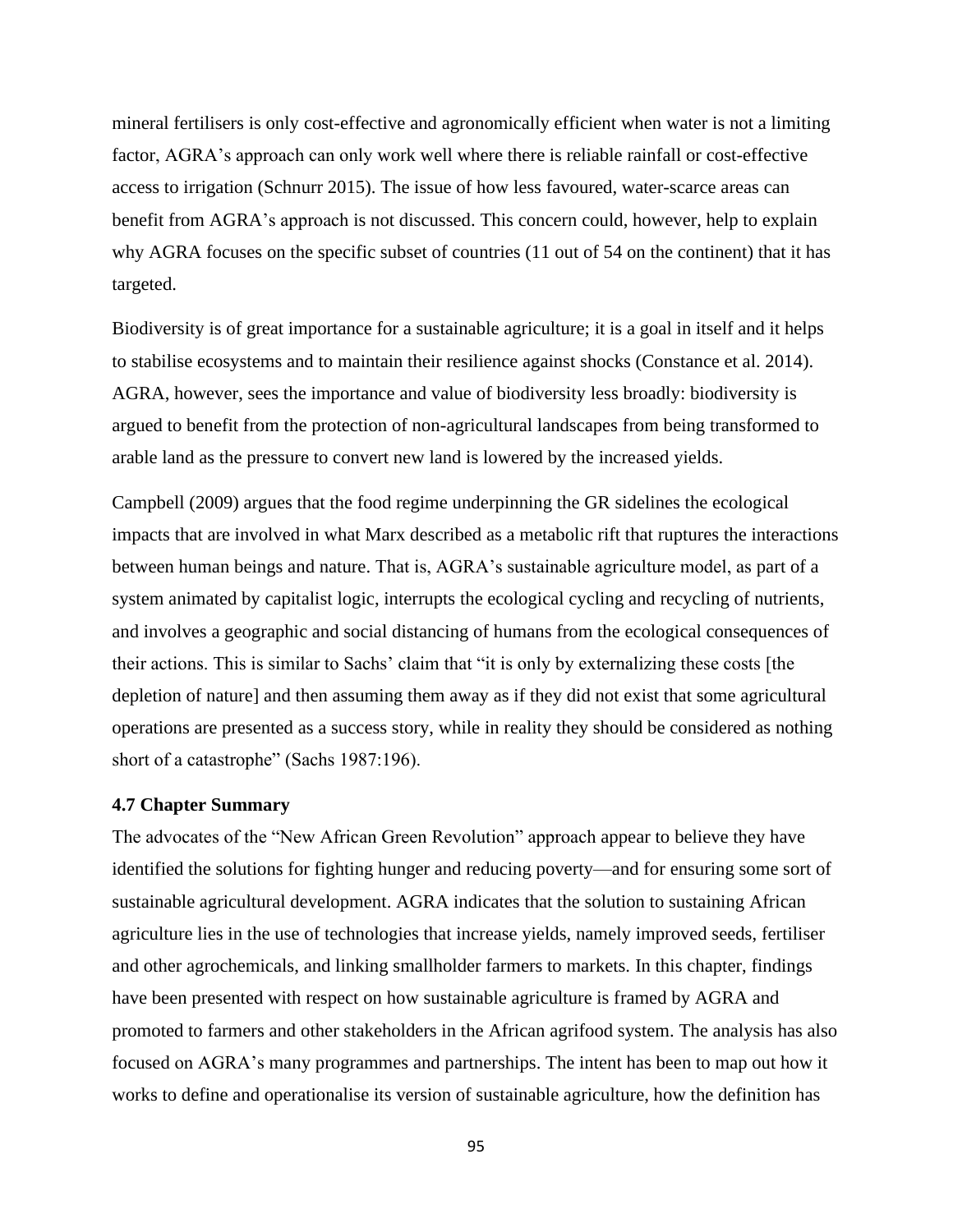evolved, and how it has been promoted in different venues and at multiple levels. Following the requirements of a sociological discourse analysis, issues that AGRA is silent on, or assumes away, are also analysed. The implications of AGRA's active (re)definition of sustainable agriculture are also considered with reference to social, economic and environmental dimensions of agricultural sustainability.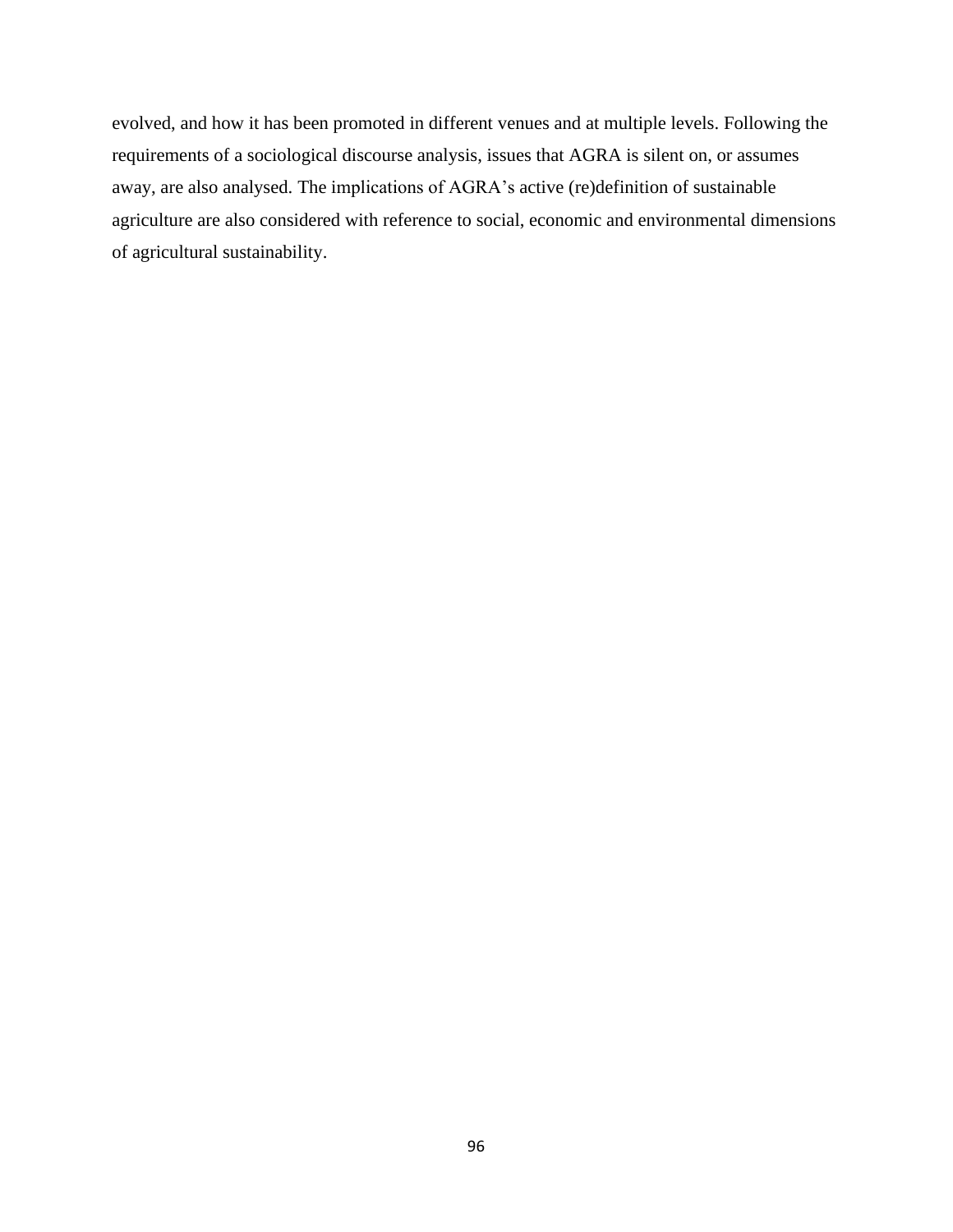### **CHAPTER 5: CONCLUSION**

### **5.1 Introduction**

This final chapter presents a summary of key findings, a discussion of contributions to knowledge, and some reflections and reconsideration of various theoretical approaches. It also includes recommendations for future research along with some concluding remarks.

### **5.2 Summary of Findings**

Although still understudied, the issue of sustainable agriculture has grown in prominence among researchers, governments, and those in the broader development community (Buttel 2006; Constance 2014). This thesis explores the sustainable agriculture agenda of the Alliance for a Green Revolution in Africa (AGRA) by investigating how sustainable agriculture has been defined by the organisation, how the definition has evolved over time, and how it is promoted to farmers and other stakeholders in the African agrifood system. Drawing on theories and concepts from political ecology, environmental sociology, and the sociology of food and agriculture, and employing the theory and methods of sociological discourse analysis, the study explored these questions by using data gathered from the annual reports of the organisation for 2008 though 2018. The rationale for choosing the annual reports for analysis was based on their accessibility and the (authorised) information they provide on AGRA's vision with respect to agricultural sustainability. More specifically, the annual reports contain official information and authorized statements on funding, partnerships, projects, and various other new initiatives. Spanning an important decade in the launching and development of the organisation, they provide historical depth on these elements of its discourse and related strategic initiatives. These documents were an appropriate and useful source of data for the study because they were written by AGRA staff and intended for important audiences including policy makers, scientists, partner organisations, donors, governments, and other NGOs. It is through these documents that the organisation signals and communicates its perspectives, priorities, and plans.

## *5.2.1 How does AGRA Conceptualise Sustainable Agriculture?*

AGRA's definition of sustainable agriculture is based on an agricultural system that generally prioritises the use of industrial inputs to increase crop yields on an existing agricultural land base, that is, without clearing more land for cultivation. It involves the use of modern agricultural technologies and techniques such as 'improved seeds', synthetic fertilisers and pesticides,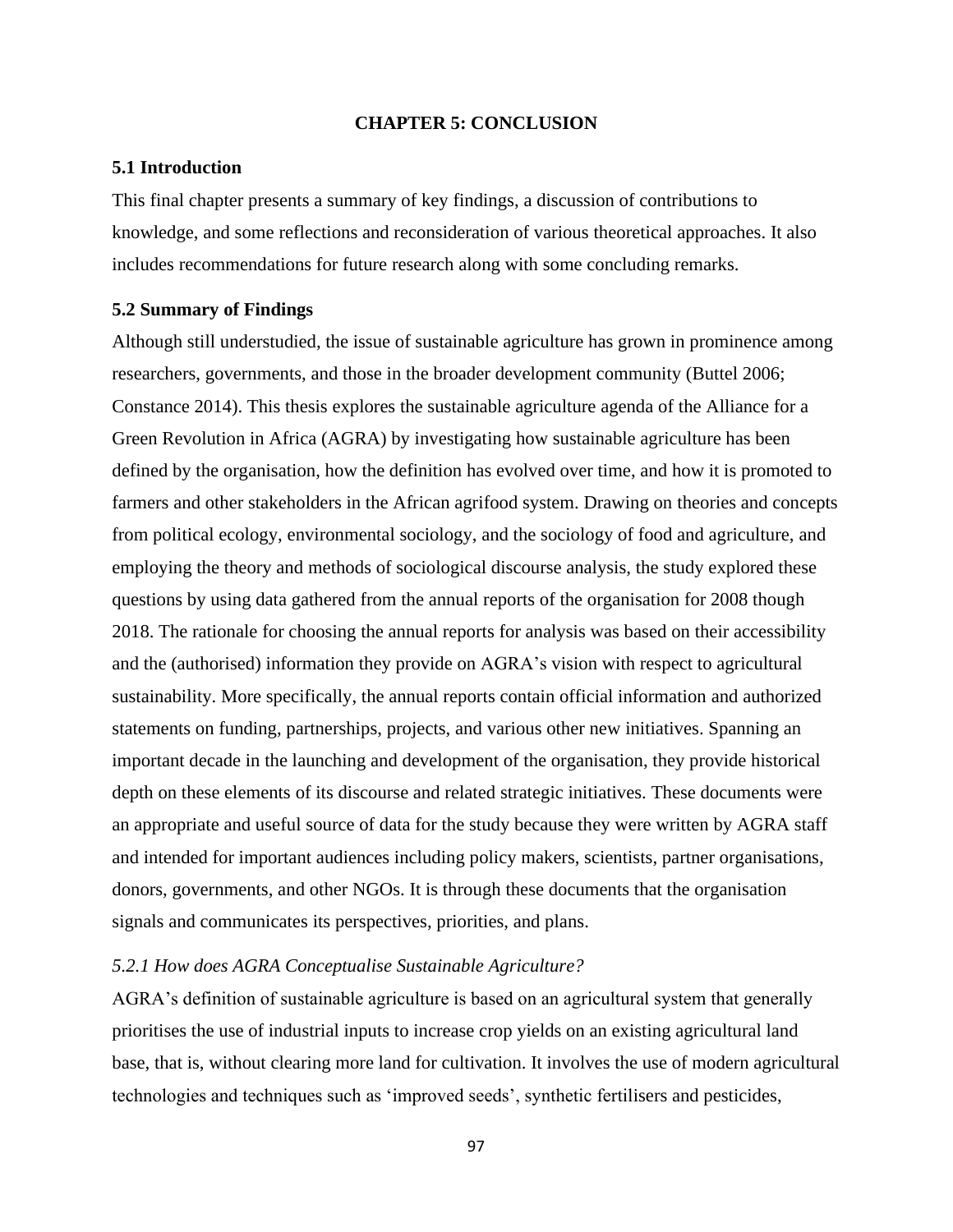enhanced access to markets and greater market integration, improved access to credit/financing for farmers, national policies favorable to these forms of intensification, and forging partnerships among stakeholders in the agrifood system. This definition stems from the view that African farmers do not have the capacity to deal with challenges of soil fertility and climate change, or the capacity to increase yields as a result of lack of scientific knowledge, lack of investment in agriculture, limited seed breeding activity and commercialisation systems that slow the introduction of new varieties, limited infrastructure for the distribution of synthetic fertilisers, weak governance and regulatory systems, lack of credit/financing, and lack of access to markets. For AGRA, agriculture becomes sustainable when farmers have ready access to inputs and to markets, adequate access to credit, and capacity to significantly increase production. Moreover, in terms of the larger agricultural system in which they operate, the organisation calls for policies that support and promote the uptake of new technologies. Furthermore, to sustain progress in the African agricultural system, the organisation emphasises economic development that provides other kinds of employment rather than recruiting more labour into farming.

#### *5.2.2 How has AGRA's Framing of Sustainable Agriculture Evolved Over Time?*

The study reveals that the organisation's narrative of sustainability has not actually evolved a great deal since its inception. Rather than any major evolution in perspective, the way that its programmes have been rolled out suggests the stepwise unfolding of a plan that did not change in any fundamental way over the decade considered. Rather, it responded to specific bottlenecks and barriers that it encountered in executing its goals. Changes in other aspects of its discourse, e.g. the limited and selective incorporation of certain terms and themes that gained currency in the discourse of sustainability experts and organizations, appear to have been more about marketing and insuring a social licence to operate than about any fundamental rethinking of its priorities.

Over time, the organisation developed and shared discursive resources to construct contextspecific frames about sustainable agriculture that provided the foundation for subsequent constructions. The organisation's initial narrative about lack of appropriate seeds provided the foundation for successive sustainability discourses focusing on soil health, input and commodity markets, access to credit, capacity building in education and extension, policies, and partnerships. AGRA's use of seeds as a gateway to its agriculture agenda in Africa aligns with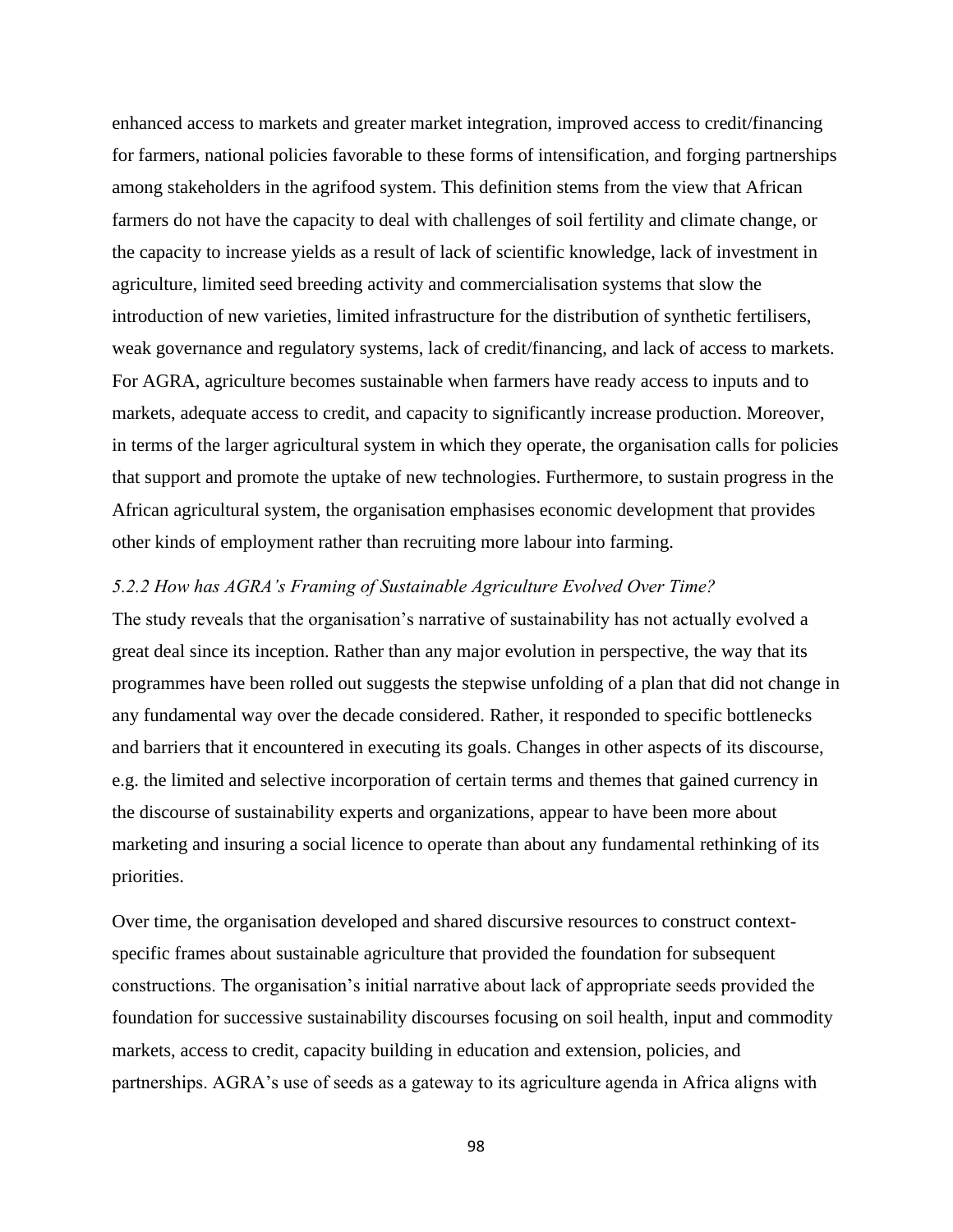Kloppenburg's (2005) observation about how efforts to control seeds have shaped the emergence of the agricultural biotechnology industry and many of the related developments in agriculture.

The findings further reveal that the discourses that AGRA has promoted to farmers and other stakeholders are part of a nested set of discursive strategies that are also advanced at national and international levels. To various degrees, AGRA's discourse aligns with changes in the agrifood landscape emanating from models and constructs promulgated by initiatives and organisations such as the structural adjustment programmes rolled out by the World Bank and the International Monetary Fund, the Comprehensive Africa Agriculture Development Programme, and UN's Millennium Development Goals and Sustainable Development Goals. Discursive alignment with trends in global sustainability discourses has worked to legitimise AGRA's projects and to associate them with the programs and pronouncements of leading organisations and experts. Such attempts at (partial) alignment with global discursive shifts are an example of how large NGOs, foundations, and corporate actors continuously work to construct positive images, which smooth the way for their preferred course of action and increase their ability to promote their ideas as legitimate.

# *5.2.3 How does AGRA Communicate and Promote its Notion of Sustainability to Farmers and other Stakeholders?*

The findings indicate that in order to promote its vision of sustainable agriculture based on more intensive and extensive application of industrial inputs, and other so-called advanced technologies, AGRA resorts to several discursive strategies that are already widely used by other international and national organisations. It uses the discourses of food security, climate change, and the significance of science and technology to promote the adoption of contemporary Green Revolution technologies. AGRA gains discursive power and influence through philanthropy, partnerships with public and private sector institutions, and civil society groups, investments in research, education and extension, and promoting the development of regulatory structures that favour its preferred program. One of the striking findings is the organisation's skillful use of negative mental imagery associated with climate change to validate its position that the development and adoption of GR technologies are critical for achieving sustainable agriculture.

AGRA does not work directly with farmers. Rather, it promotes its vision of sustainable agriculture through implementing partners such as government agencies, farmer organisations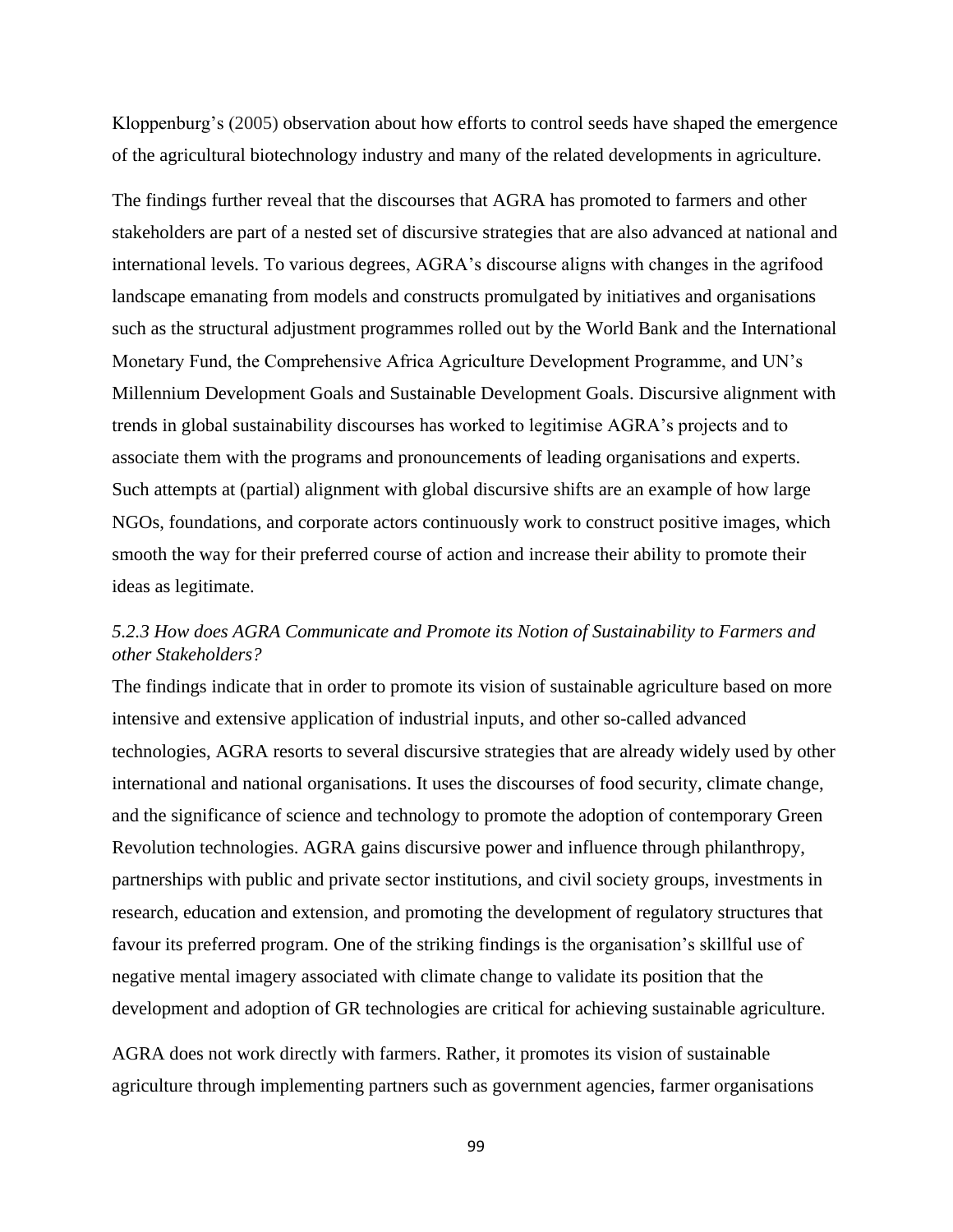(including agricultural co-operatives conceived and established by AGRA), universities and research centres that it helps to establish and fund, extension professionals, and a network of agro-dealers.

In order to further promote its strategic vision as the only viable option for achieving agricultural sustainability, AGRA downplays and sometimes ignores issues such as the knowledge contributions of famers, any possible impacts on inequality, controversies with respect to GMOs and intellectual property rights, the potential of agroecology, loss of biodiversity, and the pervasive influence of economic power in politics. Its own power is revealed by the fact that it seems able to largely ignore such issues despite the fact that these topics have been at the forefront of international debates concerning agricultural development and sustainability.

As an organisation with a central strategic vision, its silence (and silencing of others) on these issues may help it (and its allies) to focus on the main agenda of promoting GR technologies. Of course, AGRA's silences may also be tactical in that they reflect the reality that it is in partnerships with multiple organisations that may have complicated and even divergent views on such topics. It certainly does not want to jeopardise these relationships or to undermine potential support from other quarters. Silence may be thus safer and more efficacious than overtly speaking out and revealing a position—and thus removing any possible doubt about its true intentions.

### **5.3 Research Contributions**

The findings in this thesis have several implications for understanding sustainable agriculture and sustainable agricultural development in the African agrifood system. They help in understanding the power dynamics at play in the African agrifood system, provide counter arguments to dominant discourses, and could be useful for policy makers.

First, by engaging in sociological discourse analysis, this research adds to our understanding of power relations embedded in discourses on African agriculture and offers novel ideas for approaching and opening up debates over agricultural sustainability. It draws attention to the broader discussion required in terms of how corporations, key philanthropic organisations, and their allies shape development trajectories and dominate knowledge politics. The partnerships that AGRA forms help to establish its hegemony in the food system and to present its version of sustainable agriculture as the only tenable way forward. A closer look at these partnerships also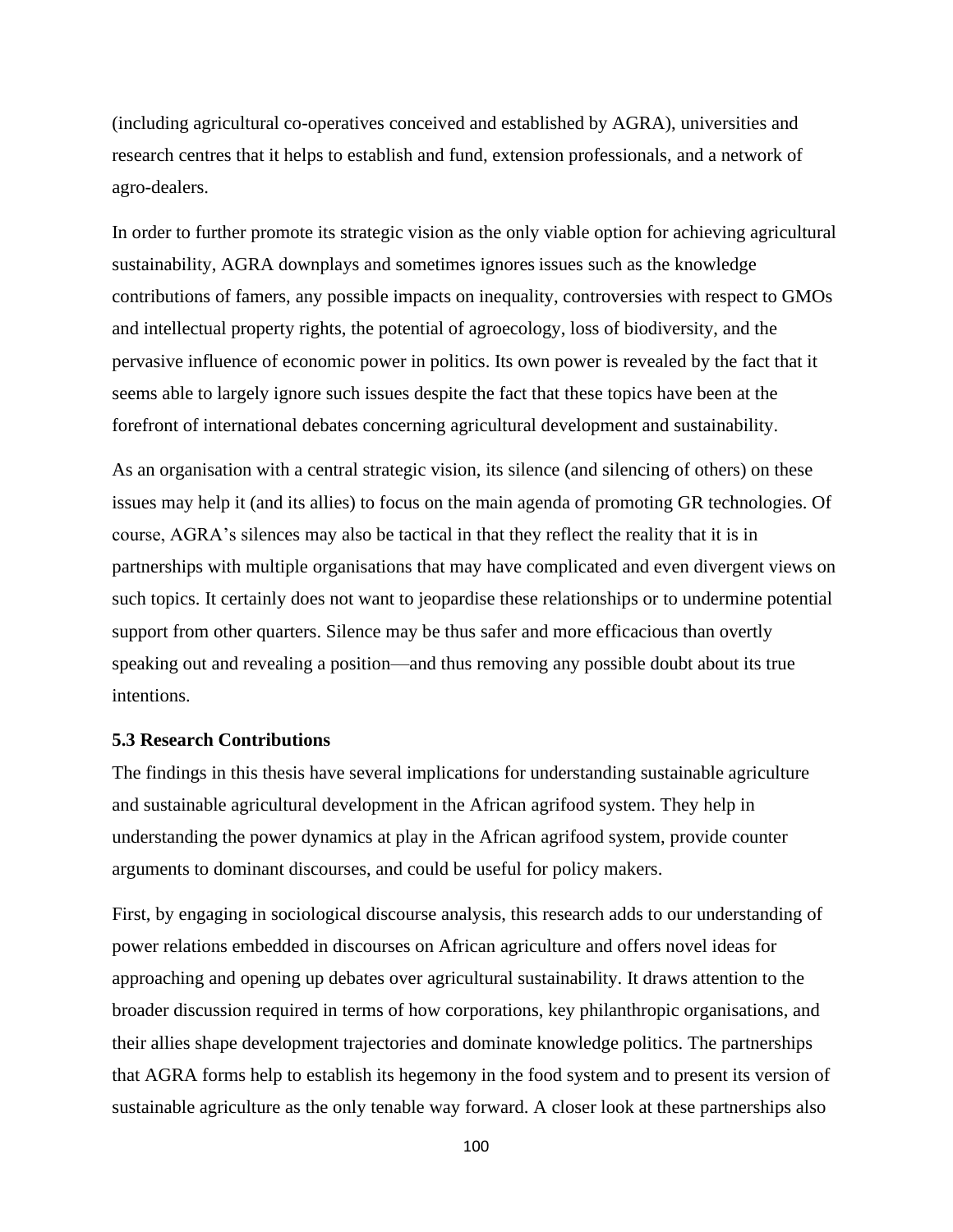helps to reveal how powerful philanthropic actors, such as AGRA, employ discursive resources to construct and reinforce legitimation claims. It provides a foundation for understanding not only how corporate power and the related power of philanthropic capital is exercised, but also how it is maintained. The involvement of many stakeholders in AGRA's activities indicates the multiple sources of power that it is able to, and feels it must, mobilise. Upon reflection, it also tells us something about the various potential sources of resistance that it feels it must marginalise in order to advance its definition and vision of sustainable agriculture. The way AGRA engages with the concept of sustainable agriculture, emphasising commercial and industrial technologies almost exclusively, has the potential to exclude critical and, especially, progressive voices. This approach risks sidelining useful ideas, but also deepening the substantial rifts and contradictions in the agrarian political economy. In the end it can be self-limiting as well, in that major contradictions cannot be ignored forever, and may eventually undermine even powerful organizations and development regimes that pretend that no serious problems exist (see Davidson and Grant 2012).

Second, for critical scholars and civil society organisations working to open spaces for farmerled and more authentically agroecological initiatives in agricultural sustainability—more along the lines advocated by proponents advocated by proponents of food sovereignty—the findings of this thesis may prove useful for decoding and countering AGRA's discourse. This study complements the growing body of research and evidence that documents negative impacts of contemporary versions of the green revolution and associated neoliberal models of agricultural development. Given the destructive impacts of conventional agriculture observed around the world, this thesis provides an avenue to critically analyse whether dominant models of development and the organizations that promote them will be able to affect the kinds of changes needed to create a truly resilient, just, and sustainable food system. To be more sustainable, the technologies and practices that farmers use must be context-specific and relevant to the multifaceted livelihood needs of farm households. Although African farmers are certainly capable of innovation and learning, the technologies and crop production recipes that AGRA currently promotes demand a high level of precision and certain kinds of scientific knowledge that many African smallholder farmers lack. To more reliably help farmers address sustainability challenges, an organization such as AGRA could attempt to learn effective practices from farmers, and to help share (via farmer-to-farmer and collaborative networks) what talented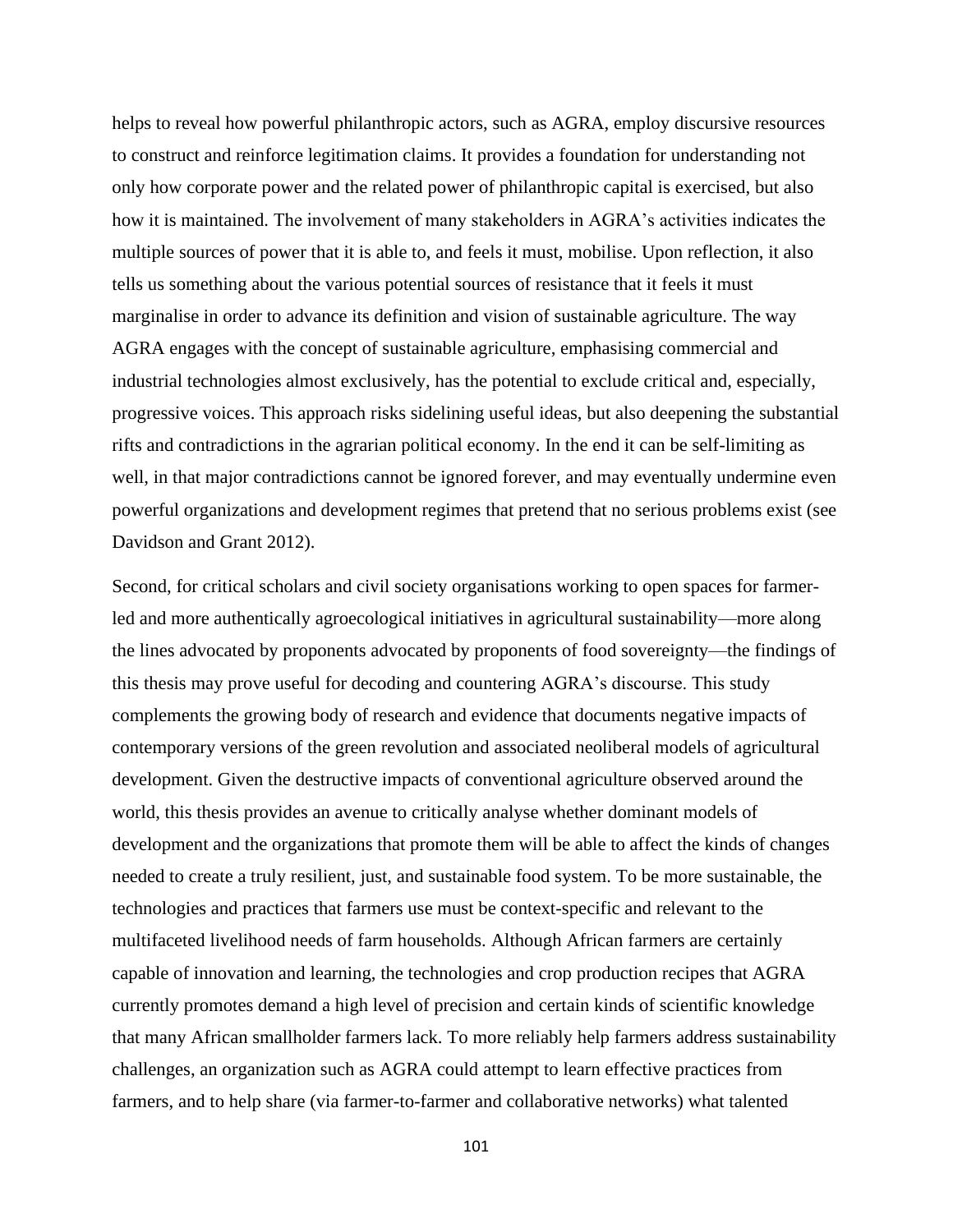gardeners and farmers are doing. Instead of importing technology from outside, this could be part of a strategy to co-generate affordable and safe technologies that are relevant to the African context.

Finally, for policymakers in Africa, this research helps to reveal what is afoot in terms of sophisticated and well-funded projects to direct and shape agricultural development. It suggests that governments could do more to harness local agricultural knowledge and practices in order to develop context-specific solutions that consider how locals have managed to sustain their agricultural systems for generations. As international networks play a more significant role in Africa's agricultural governance, governments can benefit from help to decode the underlying ideologies and assumptions that propel supposedly disinterested efforts to help—efforts that may undermine desirable attributes of African agricultural systems. For NGO practitioners and project managers, this research offers the opportunity to examine how concepts like 'sustainable agriculture' might affect the broader political terrain of their work. It supports their ability to recognize that power and politics play key roles in defining and prescribing practices that are considered sustainable or not, and that such definitions may be used to further certain interests that might not necessarily be beneficial to all involved.

### **5.3 Theoretical Reflections**

This research has attempted to investigate how a dominant NGO in the African agrifood system frames and promotes its version of sustainable agriculture to farmers and to other important stakeholders. A political ecology perspective highlights the reality that organisations involved with agricultural research and development are political actors. While previous works on AGRA's activities have focused on the advantages and disadvantages of its activities, the somewhat unique contribution of this thesis is that it focuses upstream as well as downstream on the specific types of agricultural development that AGRA promotes but also on how the crafting, reshaping, linking, and promoting of discourses is part of this is initiative. It concludes that the sustainable agriculture initiatives supported by AGRA are part of the private sector-led GR approach that is currently dominant around the world. Although this thesis provides some new details and insights with respect to AGRA and its power plays in African contexts, its findings are in accord with much of the critique of power dynamics and development projects that development theorists have been discussing since the advent of the first Green Revolution.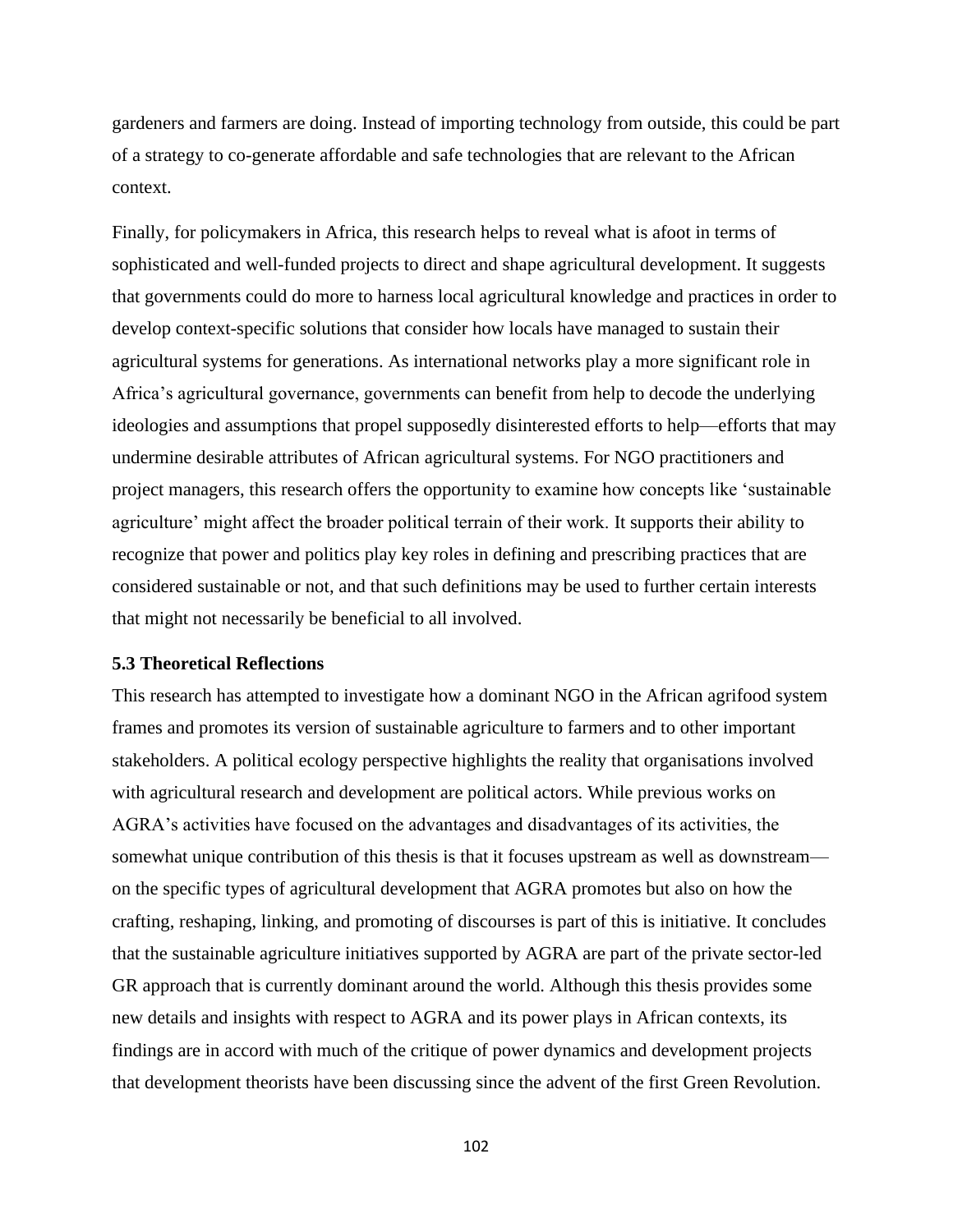From a political ecology perspective, the way an organisation perceives an environmental problem or development challenge leads it to select and foreground particular aspects of sustainability and to ignore others. This also allows it to more persuasively promote a specific assessment of the solutions that are possible and useful. This thesis has argued that the way AGRA sees and frames the problems of sustainable development in African agriculture (and the way it is allied with corporations and key research institutions) helps to determine what solutions it proposes. Since AGRA has diagnosed the key challenge of African agriculture as low yields leading to food insecurity, the organisation's key communications generally frame sustainable farming and sustainable agricultural development as developing and disseminating yieldenhancing technologies. The organisation employs a discursive approach that combines various forms of communicative strategies, and institutional and organisational initiatives, that aim to normalise and legitimise this approach while, at the same, ignoring social, economic, political, cultural and ecological complexities and contradictions in the agrifood system.

While many political ecology studies tend to be focused on a particular moment in time, the analysis in this research is both historically contextualised and uses a longitudinal data set. By analysing the discourses advanced in an eleven-year series of AGRA annual reports (2008- 2018), the study reveals that discursive strategies are not one-off engagements mounted to strengthen the credibility and continuity of particular actions at a particular time, but are significant commitments that unfold over time and that shape subsequent actions (Fairclough 2003). AGRA's promotion of technology as the saviour of African farmers and farming at the beginning of its operations, has a strong thru-line in all of its subsequent elaborations in terms of promotion and programming. As it itself develops, AGRA has been able to further its power, including its influence over research, education, outreach, and broader development agendas and policies, by forming alliance with other organisations and agencies. It strategically and tactically employs complex discursive strategies that serve to legitimise its projects, demobilize would be critics, build dependable alliances, and entrench itself and its acolytes in the agrifood systems of African countries.

By delimiting what can and cannot be said, discourses act as precursors to policy and policy outcomes (Van Dijk 1998). This thesis helps to reveal how such a process works with regard to agricultural sustainability and agricultural development in Africa. A sociological discourse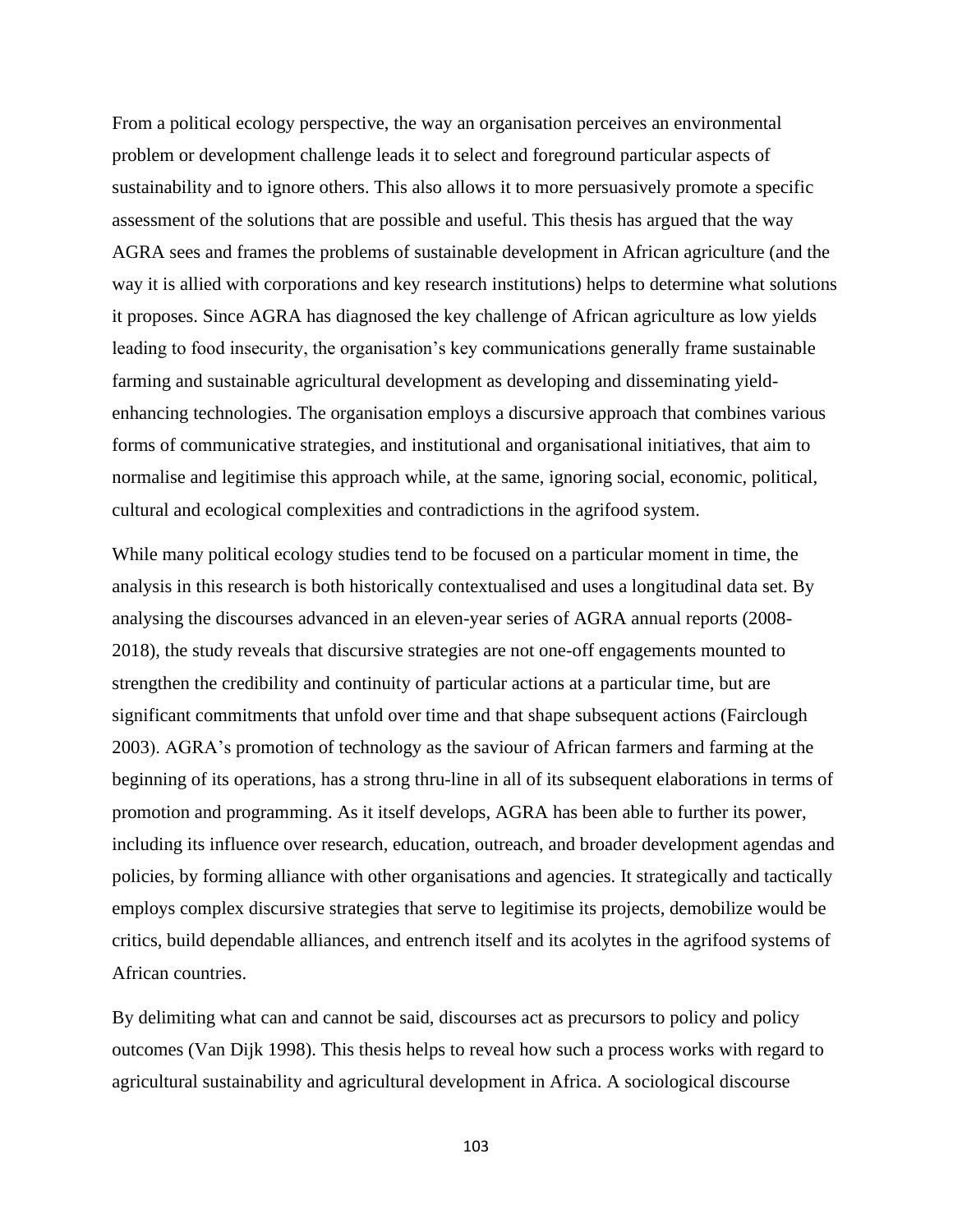analysis has made it possible to deconstruct AGRA's sustainability discourse to discover the powerful meta-narratives, the overt and covert signals, and the silences that are embedded therein. It has also helped to reveal the techniques that the organisation uses to dominate the discussion and maintain its hegemony in the African agrifood system despite the many critiques and demonstrated limitations of GR technologies.

#### **5.4 Limitations of the Study and Recommendations for Further Research**

Although the findings of this thesis provide important insights about the issue of agricultural development in Africa, and particularly about the role of a powerful NGO in the struggle to define and implement competing visions of a sustainable agriculture, its findings are naturally limited in some ways—and have certain limitations. First, because this study was limited by issues of time and cost, it was not possible to undertake field research with farmers and, therefore, the study could not investigate how farmers responded to AGRA's discursive tactics and strategic initiatives. Exploring these reactions would benefit from a longitudinal approach that could offer insights into the effects of these discourses on farmers' perspectives and choices over time.

Further research will be necessary, drawing on the traditions of political ecology, to empirically trace how AGRA's initiatives contribute to ongoing processes of accumulation and dispossession, and to evaluate other material impacts of their approaches to knowledge, communication, and agricultural development in the African context. More extensive document analyses, as well as participant observation and in-depth interviews, will help to reveal how farmers engage with these discourses, including how certain ideas are interpreted and put into practice, modified and adapted before adoption, or discounted altogether. Parallel research could be usefully done with research scientists, graduate students, extension agents, and others recruited into AGRA's networks.

A further limitation is that the present study was not able to examine how these discourses and associated practices are affecting the social life and organisation of farming communities. More research is needed to examine how the discourses of sustainable agriculture spearheaded by AGRA are affecting the social organisation of farming in terms of farm household interactions (internally and externally), and their interaction with the food they produce and the land that they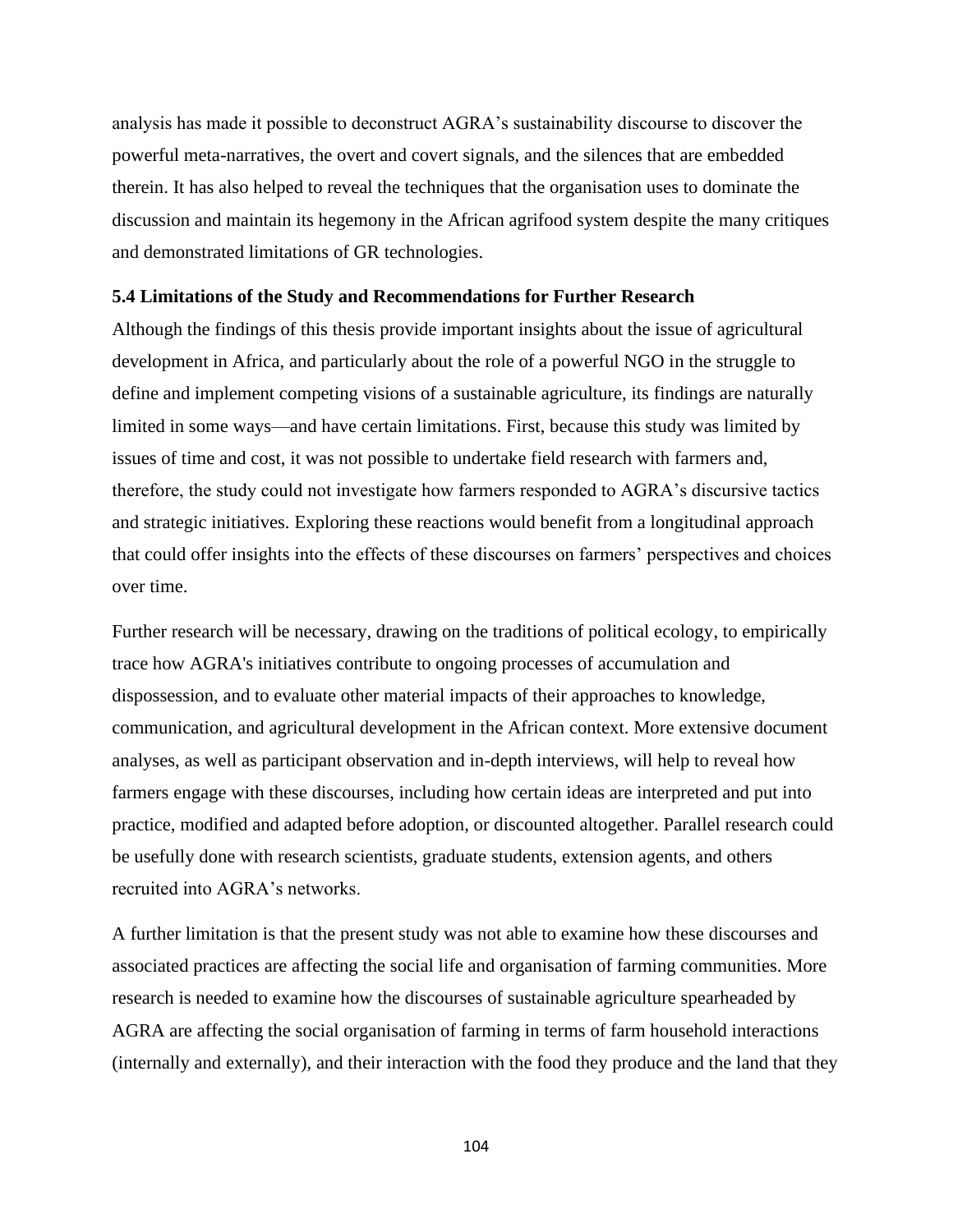cultivate. An important theoretical starting point might be to investigate these dynamics using Marx's notion of alienation coupled with critical ethnography.

Another interesting avenue of research that this study could not explore is how and to what extent AGRA's activities influence the work of agricultural scientist. AGRA funds universities to carry out research and outreach programmes on its behalf. This relationship with universities and research centres may potentially compromise the independence and the collective and cooperative characteristics of science given that scientists might not want to reveal findings that are contrary to the views of their funders, or which are categorised as confidential give the proprietary nature of the intellectual properties involved. Although this has not been extensively studied, the tendency for scientist sponsored by AGRA to focus mostly on the positive sides of the technologies favoured by organisation is likely high. There are some indications that this is the case, but more empirical research is needed to investigate these relationships.

Finally, although the findings from this study offer insights into how one powerful agricultural sector actor, AGRA, has actively shaped public understandings of sustainable agriculture—by framing certain products, the agribusiness enterprises it works with, and its own activities as sustainable—more research is needed to understand the effects of such discursive strategies on members of the public, policy makers, NGOs, UN agencies, and other supposedly independent actors. The findings of such studies would help to illuminate significant practical and theoretical concerns regarding the global agrifood system and would suggest new directions for research, activism, and policy engagement.

## **5.5 Concluding Remarks**

Sustainability rests on the principle that we must meet the needs of the present without compromising the ability of future generations to meet their own needs (WCED 1987). Despite many initiatives and commitments by a wide range of organisations, and notwithstanding a widespread acceptance of the desirability of sustainability, the concept of sustainable agriculture remains contentious and contested. The lack of consensus on any definition, and the absence of even a common conceptual framework, reflects the complexity of the topic but also the ways that diverse interests have knowingly reinterpreted the idea to legitimise their own values and motives. While previous research has focused on links between sustainable practices and productivity, and the reasons why farmers do or do not adopt recommended measures, less is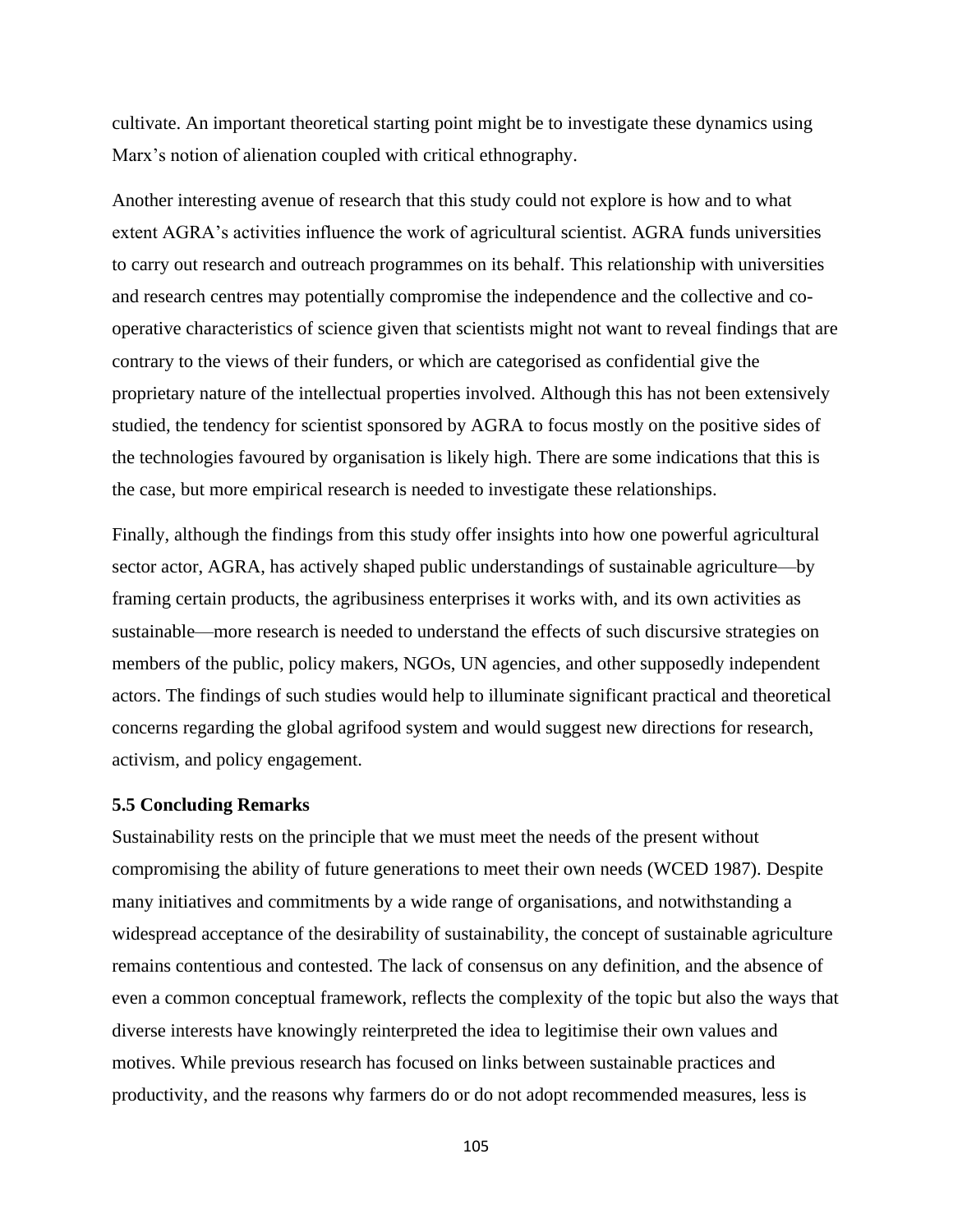known about how the concept is defined, and how these ideas have changed and been promoted over time. Using insights from political ecology theory and sociological discourse analysis, this thesis shows how AGRA, a powerful organizational presence in the African agrifood system, strategically uses language and related messaging and communications, in efforts to influence the meaning and interpretation of the concept of sustainable agriculture.

AGRA's discourse of sustainability can be summed up in its notions with respect to technology and innovation, the role of experts, and the significance of markets. AGRA's definition of sustainable agriculture, technology is paramount. It encourages specific types and particular modalities of innovation through funding of educational institutions to train PhD and Master's students to develop high yielding varies of seeds, inputs, and farm management techniques. Farmers are cast as consumers who will acquire a package of inputs and ideas from innovators (scientists and agribusiness allies) in order to modernise their practices. This model shifts the locus of innovation away from farmers and much more into the hands of 'professionals'. When it comes to the role of experts, AGRA's sustainable farming model is science-based, where scientists are funded to develop productivity enhancing technologies and techniques, and an outreach network is further developed to promote (diffuse) these to farmers for adoption. Evidently, top-down, formal scientific knowledge is preferred and valued more than local ways of knowing and doing. Thus, scientists become the only recognised and valued experts in agriculture.

Markets also play a prominent role in the sustainability path advocated by AGRA. Global and regional market channels capable of ensuring the availability and timely delivery of inputs are crucial to ensuring the viable operation of sustainable farming systems as conceived by AGRA. The organisation emphasises the use of agro-dealers and farmer co-operatives as vehicles for expediting the delivery of inputs to farmers—and of increasing the uptake of these commercial products. It also aims to ensure the easier commercialisation of farm products through establishing local market outlets and linking farmers to national and international markets.

Analysing key AGRA documents reveals something about the power relations involved in efforts to inform and persuade various audiences about the benefits of GR technologies. AGRA is not only capable of deploying significant resources to promote itself and the approaches it favours, but also engages in high-level and extended discursive games to increase the acceptance of its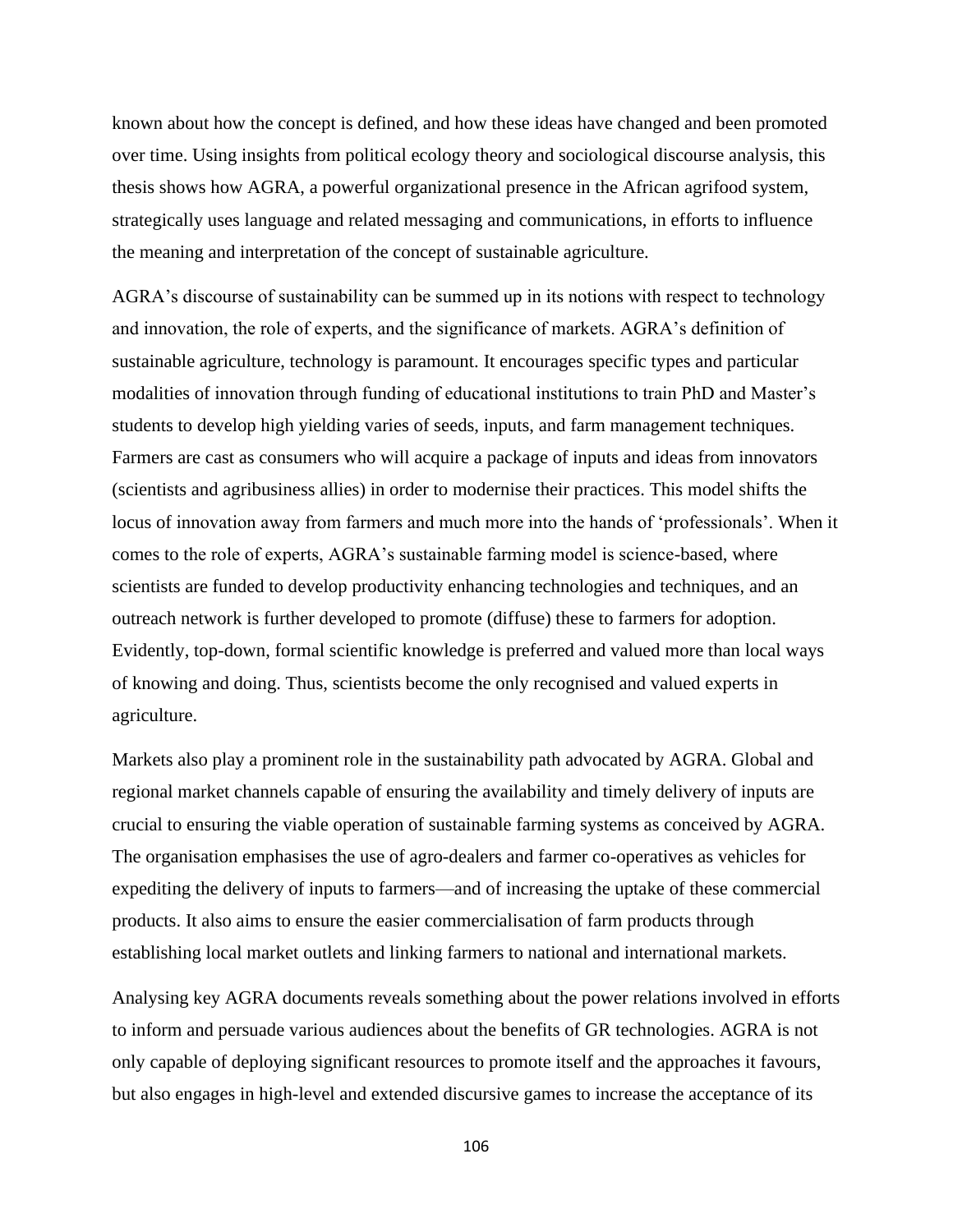preferred technologies. Despite competing approaches to sustainability found in the scientific literature and practitioner accounts, AGRA's discourse tend to reduce the choices involved to one key decision: adoption of the GR technological package. Regardless of widespread reporting of findings that are critical of the views and approaches espoused by AGRA, it continues to propagate discourses in which technical fixes are presented as more-or-less synonymous with sustainability, and their alternatives as unstainable, backward, and associated with poverty. The preoccupation of AGRA with commercially viable technological solutions restrict its vision and help to sideline potentially efficacious alternatives such as low-input, agroecological farming methods, organic farming, mixed farming involving livestock as part of the farming system, intercropping, production co-operatives, and farmer-to-farmer learning networks among other avenues for studying and sharing the knowledge of smallholders.

This study reveals a clearer picture of the nature of the power relations underlying debates surrounding sustainable agricultural practices and development in Africa. How power shapes ideas and norms, frames issues, and determines which ideas and what knowledge is considered valid are important for understanding the struggle over the governance of food and, especially, the representation and enactment of "sustainable agriculture".

Further, the findings demonstrate that AGRA's narrow focus on increasing yields ignores historical experiences that were associated with the Green Revolution in Asia, including depletion of soils and groundwater, greater inequalities in incomes, and dramatic decreases in crop diversity (Weis 2010). It also ignores the fact that the production of food by African smallholders is much more than a business transaction; it is a way of life, of sharing, of reproducing and defining family, and of spiritual observance (Jaffe and Kaler 2016). Moreover, AGRA appears insensitive to issues of social differentiation—or, perhaps, it implicitly endorses rising inequalities. While some discussion about gender is entertained, the development model ignores the ways that women may be further excluded, marginalised, and exploited. "Sustainable agricultural practices" based primarily on technology and yields not only tend to misread the ecological complexities of particular places but may also ignore the ecocultural practices of people who are part of, and key actors in, those ecosystems.

AGRA has selectively adopted elements of agrifood discourses advanced by other international actors to suit its goal of expanding GR technologies while sidelining initiatives that do not align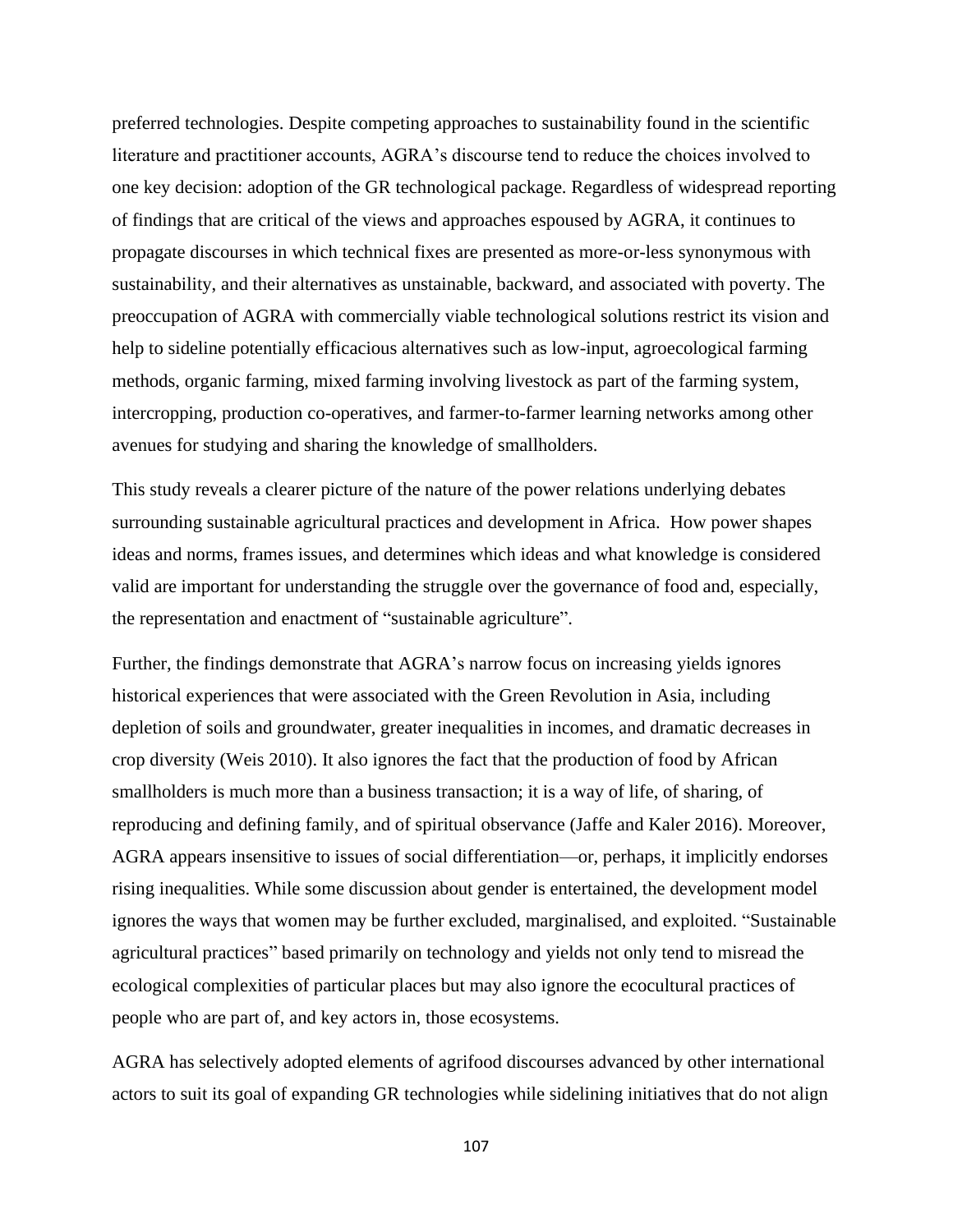with its priorities and worldview (or those of its allies in corporate and university administrative suites, or of its key funders such as the Bill and Melinda Gates Foundation and the Rockefeller Foundation). AGRA realizes discursive power through its ability to promote its preferred development strategies as crucial to broader objectives such as economic growth, food security, and poverty alleviation. The multifaceted discourses promoted by AGRA are influential and powerful in part because they draw on many elements that undergird mainstream/dominant understandings of agricultural progress that have been supported by other influential organisations.

Another significant conclusion to be drawn from this study is that AGRA's definition of sustainable agriculture contributes to the production and reproduction of farming systems that align with the vison and priorities of key commercial allies. The concept of sustainability is deeply contested but, through AGRA, agribusiness interests are able to exploit these ambiguities and to exercise their influence to frame sustainable agriculture in their favor. This thesis has shown that, despite AGRA's energetic (and naïve and even duplicitous) promotion of its chosen production methods as technologies that will benefit the poor and boost food production, it is tightly tied in with agrochemical industries and their products including GM crops, pesticides, and chemical fertilisers. AGRA supports the development of an agriculture that may ultimately eliminate peasants and other smallholders by stripping them of their knowledge, autonomy, and land. The result may be increased commodity production but also the transformation of agriculture into an input–output operation governed solely by profit, and into what La Vía Campesina (2009) refers to as an "agriculture without farmers".

This thesis has helped to reveal maneuvering and manipulations behind the seemingly generous call for a Green Revolution in Africa that deserve to be more critically examined by policy makers in Africa. The call appears to be guided by strategic thinking based on a development paradigm that does not appear sensitive to the realities of rural Africa, nor to have been crafted by Africans. While some African actors who have gained some standing in the process of implementing AGRA's agenda, the lead players and the orchestrators are not from the continent, let alone from the ranks of the smallholder farmers in whose name the so-called revolution is being waged. Instead, AGRA relies on pre-scripted and prescribed approaches, and foreign technical expertise.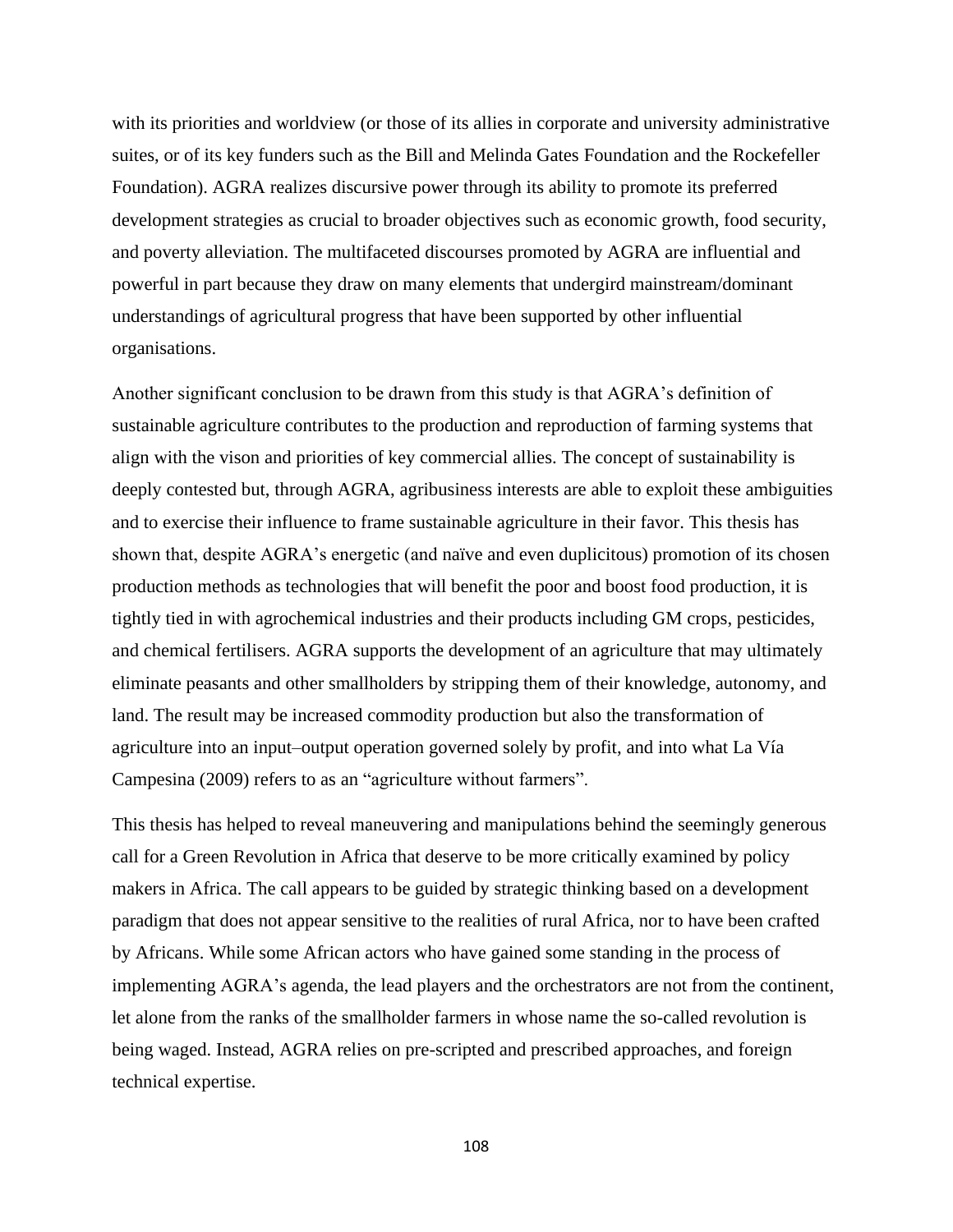Since such projects tend to ignore issues of inequality and inequity in local power structures, they may, predictably or inadvertently, end up benefitting certain groups, typically those who already enjoy relative advantages. Political ecology argues that these power dynamics must not be ignored by those wishing to help to make the agrifood system truly sustainable. AGRA's increasing influence in the African food system is not being subjected to democratic scrutiny, unlike governments that are at least formally accountable to electorates. Moreover, AGRA appears to have bought the compliance and silence of most scientists and others in academia, NGOs and the media, who might normally be expected to critique some aspects of the organisation's work. Of course, given its persuasive powers and alignment with dominant ideas about agricultural development, many of the debatable claims it makes about the merits of GR technologies seem to have been readily (if not already) accepted and internalised by academics and policymakers.

Although this research is based on a case study of AGRA, it contributes to a broader discussion on how corporations and their NGO and foundation allies seek to shape development agendas and trajectories, and dominate knowledge politics. While AGRA promotes its version of sustainability as the only viable and logical way forward for African agriculture, the reality is likely to be messier and more complex. Future progress on sustainable agriculture agendas will inevitably be characterised by contention, and by continuous redefinition of problems and reassessments of actions. However, recognising a diversity of views, models, and perspectives can only help to put African agriculture on a more truly sustainable path.

A sustainable agriculture should take inequality, farmer agency, democracy, and cultural and ecological diversity seriously. After careful review, this thesis contends that by neglecting the wider, systemic and structural issues that affect agrarian transformation, while only concentrating on Africa's supposed technological deficits, AGRA's interventions will neither be sufficient nor sustainable. This is not an argument to reject all scientific and technology-based productivity growth that might be useful to farmers. Rather, it is a call for a more balanced analysis and full-cost evaluation of technological options, as well as a more careful examination of sustainability objectives, and of particular pathways and possible outcomes. It is my hope that this thesis will help smallholder farmers and others to become more aware of how corporations and their NGO partners work to create and maintain a particular worldview with respect to what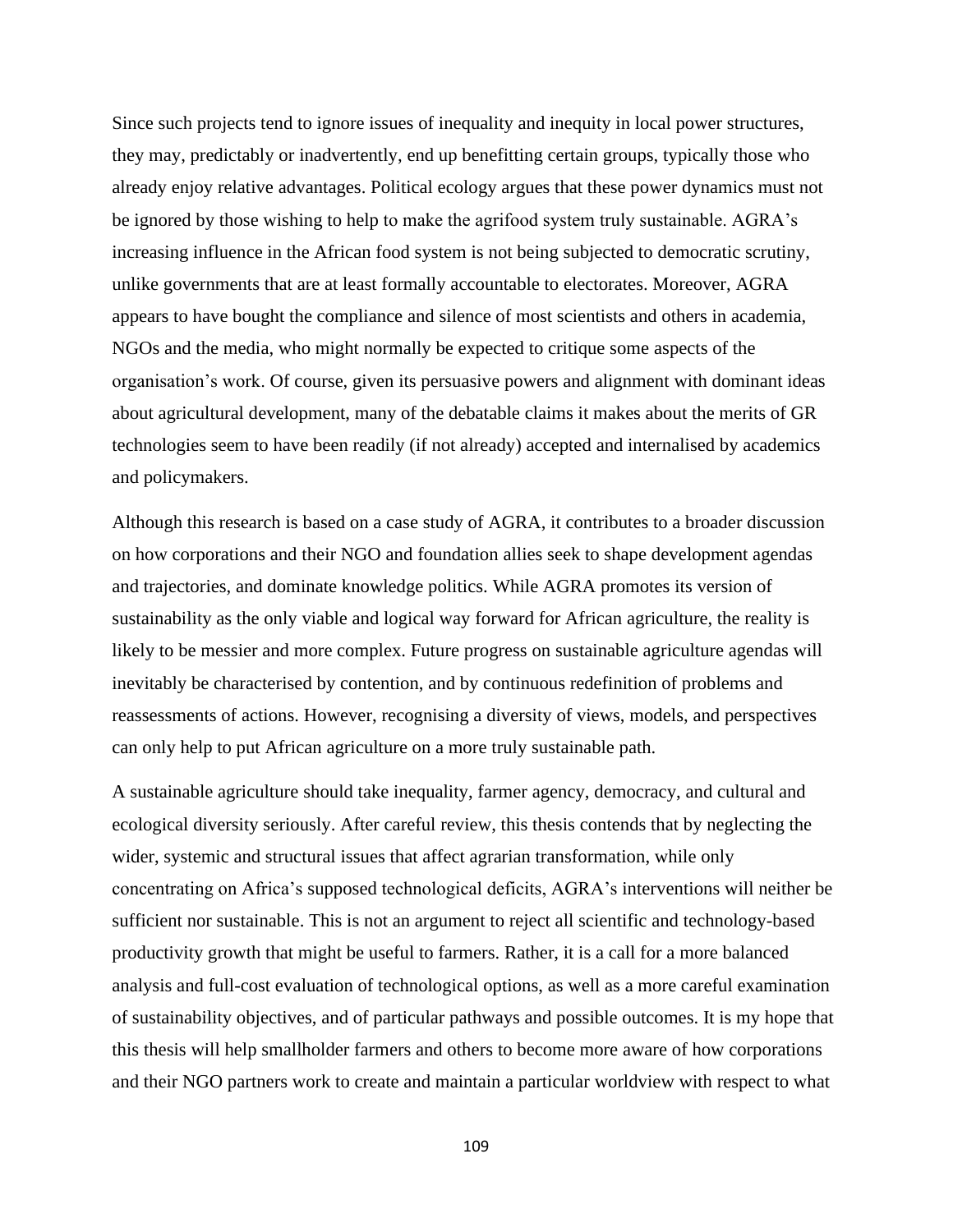is practical, ethical, and desirable in agrifood systems. It is my hope that this work will help farmers and their allies become more aware of alternative development paths, more savvy about how elites use discursive strategies to shape farming systems, and more able to resist and challenge those who pretend that there is no option. It is also my hope that it will alert more social scientists to the value of studying the powerful, and of interrogating even widely held assumptions and supposedly self-evident truths.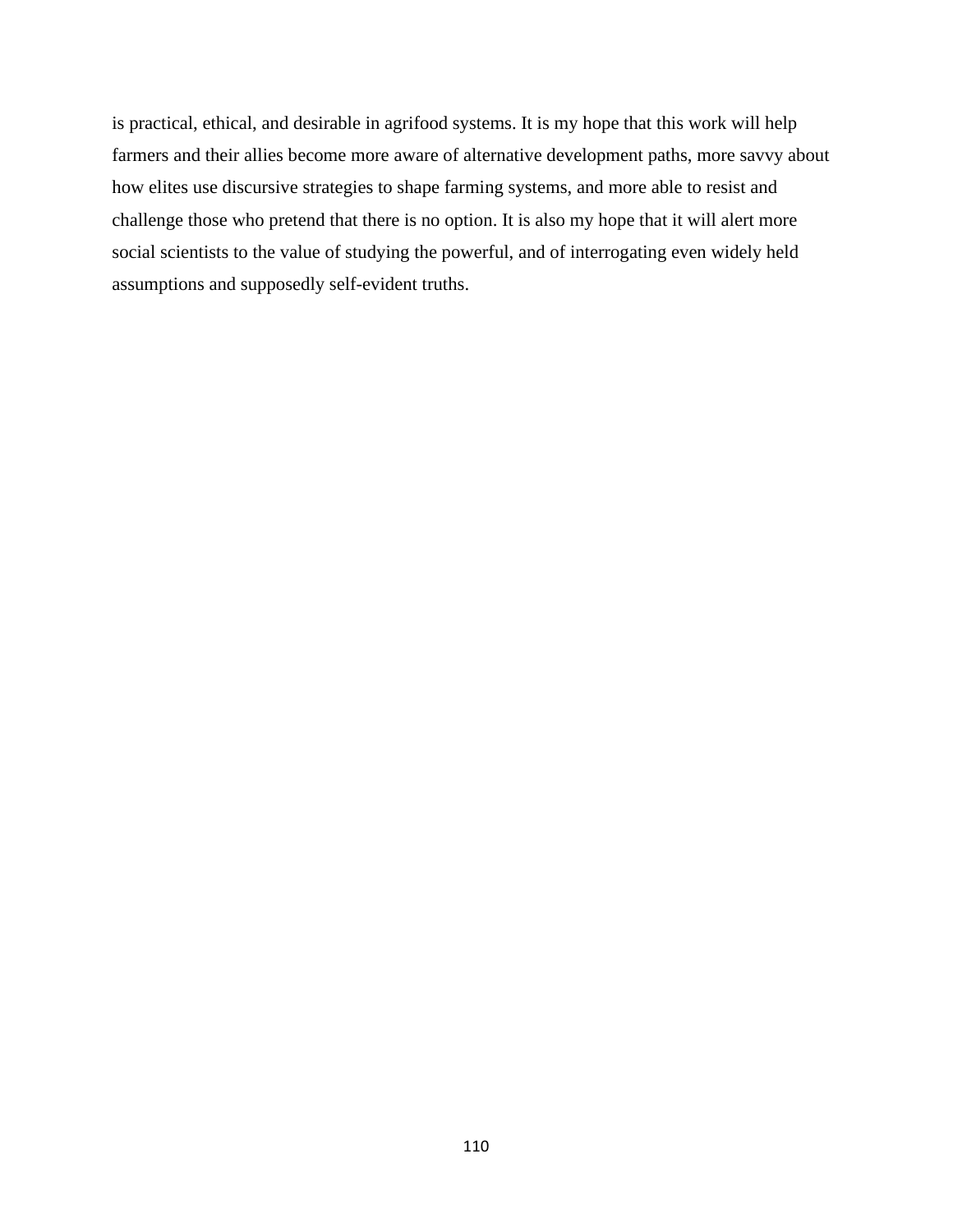#### **REFERENCES**

- Adger, W. Neil. 2000. "Social and Ecological Resilience: Are they Related?" *Progress in Human Geography* 24(3):347-364.
- African Union. 2014. "Malabo Declaration on Accelerated Agricultural Growth and Transformation for Shared Prosperity and Improved Livelihoods." Retrieved on September 30, 2018 [\(https://www.resakss.org/sites/default/files/Malabo%20Declaration%20on%20Agricultur](https://www.resakss.org/sites/default/files/Malabo%20Declaration%20on%20Agriculture_2014_11%2026-.pdf) e 2014 11%2026-.pdf).
- Agarwal, Bina. 1992. "The Gender and Environment Debate: Lessons from India." *Feminist Studies* 18(1):119-158.
- Agarwal, Bina. 1997. "Environmental Action, Gender Equity and Women's Participation." *Development and Change* 28(1):1-44.
- AGRA. 2007. "A Proposal for a Soil Health Programme for the Alliance for a Green Revolution in Africa." Retrieved May 15, 2018 [\(www.knowledgebase.terrafrica.org/fileadmin/user\\_upload/terrafrica/docs/AGRA\\_Soil\\_](http://www.knowledgebase.terrafrica.org/fileadmin/user_upload/terrafrica/docs/AGRA_Soil_Health_Proposal_final.pdf) [Health\\_Proposal\\_final.pdf\)](http://www.knowledgebase.terrafrica.org/fileadmin/user_upload/terrafrica/docs/AGRA_Soil_Health_Proposal_final.pdf).
- Ajzen, Icek. 1991. "The Theory of Planned Behavior." *Organizational Behavior and Human Decision Processes* 50(2):179-211.
- Ajzen, Icek. 2011. "The Theory of Planned Behaviour: Reactions and Reflections." *Psychology & Health* 26(9):1113-1127.
- Altieri, Miguel A. 1989. "Agroecology: A New Research and Development Paradigm for World Agriculture." *Agriculture, Ecosystems & Environment* 27(1):37-46.
- Altieri, Miguel A. 1995. *Agroecology: The Science of Sustainable Agriculture.* 2nd. ed. Boulder: Westview Press.
- Ansoms, An. 2010. "Views from Below on the Pro-Poor Growth Challenge: The Case of Rural Rwanda." *African Studies Review* 53(02):97-123.
- Arribas-Ayllon, Michael and Valerie Walkerdine. 2008. "Foucauldian Discourse Analysis." Pp. 91-108 in *The Sage Handbook of Qualitative Research in Psychology,* edited by C. Willig and W. Stainton-Rogers. London, UK: Sage.
- Bakker, Karen, and Gavin Bridge. 2006. "Material Worlds? Resource Geographies and the 'Matter of Nature'." *Progress in Human Geography* 30(1):5–27.
- Baron, Robert S., Joseph A. Vandello, and Bethany Brunsman. 1996. "The Forgotten Variable in Conformity Research: Impact of Task Importance on Social Influence." *Journal of Personality and Social Psychology* 71(5):915-927.
- Barr, Neil and John W. Cary. 1992. *Greening a Brown Land: The Australian Search for Sustainable Land Use*. Melbourne, Australia: Macmillan Education.
- Bassett, Thomas J. 1988. "The Political Ecology of Peasant‐Herder Conflicts in the Northern Ivory Coast." *Annals of the Association of American Geographers* 78(3):453-472.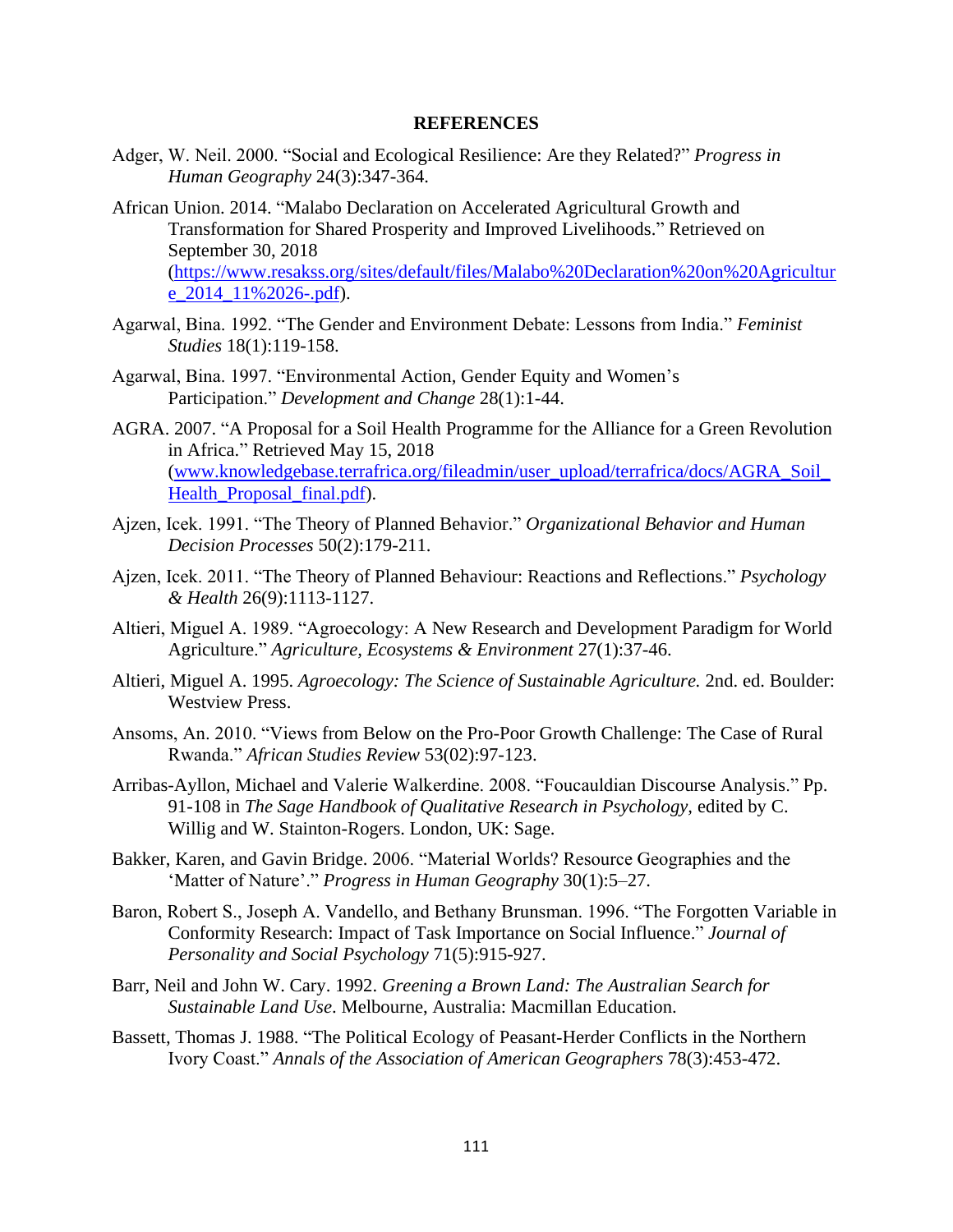- Bassett, Thomas J., Alex W. Peimer. 2015. "Political Ecological Perspectives on Socioecological Relations." *Natures Sciences Societies* 23(2):157-165.
- Bebbington, Anthony and Jeffrey Bury. 2014. *Subterranean Struggles: New Dynamics of Mining, Oil and Gas in Latin America.* Austin, TX: University of Texas Press.
- Behrman, Julia, Ruth Meinzen-Dick and Agnes Quisumbing. 2012. "The Gender Implications of Large-Scale Land Deals." *Journal of Peasant Studies* 39(1):49–79.
- Bergevoet, R. H. M, C. J. M. Ondersteijn, H. W. Saatkamp, C. M. J. Van Woerkum, and R. B. M. Huirne. 2004. "Entrepreneurial Behaviour of Dutch Dairy Farmers Under a Milk Quota System: Goals, Objectives and Attitudes." *Agricultural Systems* 80(1):1-21.
- Bergius, Mikael, and Jill Tove Buseth. 2019. "Towards a Green Modernization Development Discourse: The New Green Revolution in Africa." *Journal of Political Ecology* 26(1):57- 83.
- Beus, Curtis E. and Riley E. Dunlap. 1992. "The Alternative-Conventional Agriculture Debate: Where Do Agricultural Faculty Stand?" *Rural Sociology* 57(3):363–380.
- Bezner Kerr, Rachel. 2012. "Lessons from the Old Green Revolution for the New: Social, Environmental and Nutritional Issues for Agricultural Change in Africa." *Progress in Development Studies* 12(2):213-229.
- Binder, Claudia R., Giuseppe Feola, and Julia K. Steinberger. 2010. "Considering the Normative, Systemic and Procedural Dimensions in Indicator-Based Sustainability Assessments in Agriculture." *Environmental Impact Assessment Review* 30(2):71-81.
- Blaikie, Piers M. 1985. *The Political Economy of Soil Erosion in Developing Countries*. London, UK: Routledge.
- Blaikie, Piers M. and H. C. Brookfield. 1987. *Land Degradation and Society*. London, UK: Routledge.
- Bogdanski, Anne. 2012. "Integrated Food-Energy Systems for Climate-Smart Agriculture." *Agriculture & Food Security* 1(1):1-10.
- Bouis, Howarth E., Robin D. Graham, and Ross M. Welch. 2000. "The Consultative Group on International Agricultural Research (CGIAR) Micronutrients Project: Justification and Objectives." *Food and Nutrition Bulletin* 21(4):374-381.
- Bowen, Glenn A. 2009. "Document Analysis as a Qualitative Research Method." *Qualitative Research Journal* 9(2):27-40.
- Branca, Giacomo, Nancy McCarthy, Leslie Lipper, and Maria Christina Jolejole. 2011. "Climate-Smart Agriculture: A Synthesis of Empirical Evidence of Food Security and Mitigation Benefits from Improved Cropland Management." *Mitigation of Climate Change in Agriculture Series* 3:1-42.
- Braun, Bruce. 2000. "Producing Vertical Territory: Geology and Governmentality in Late Victorian Canada." *Cultural Geographies* 7(1):7-46.
- Bryman, Alan. 2008. "Of Methods and Methodology." *Qualitative Research in Organizations and Management* 3(2):159-168.
- Bryman, Alan. 2015. *Social Research Methods.* 5th. ed. Oxford, UK: Oxford University Press.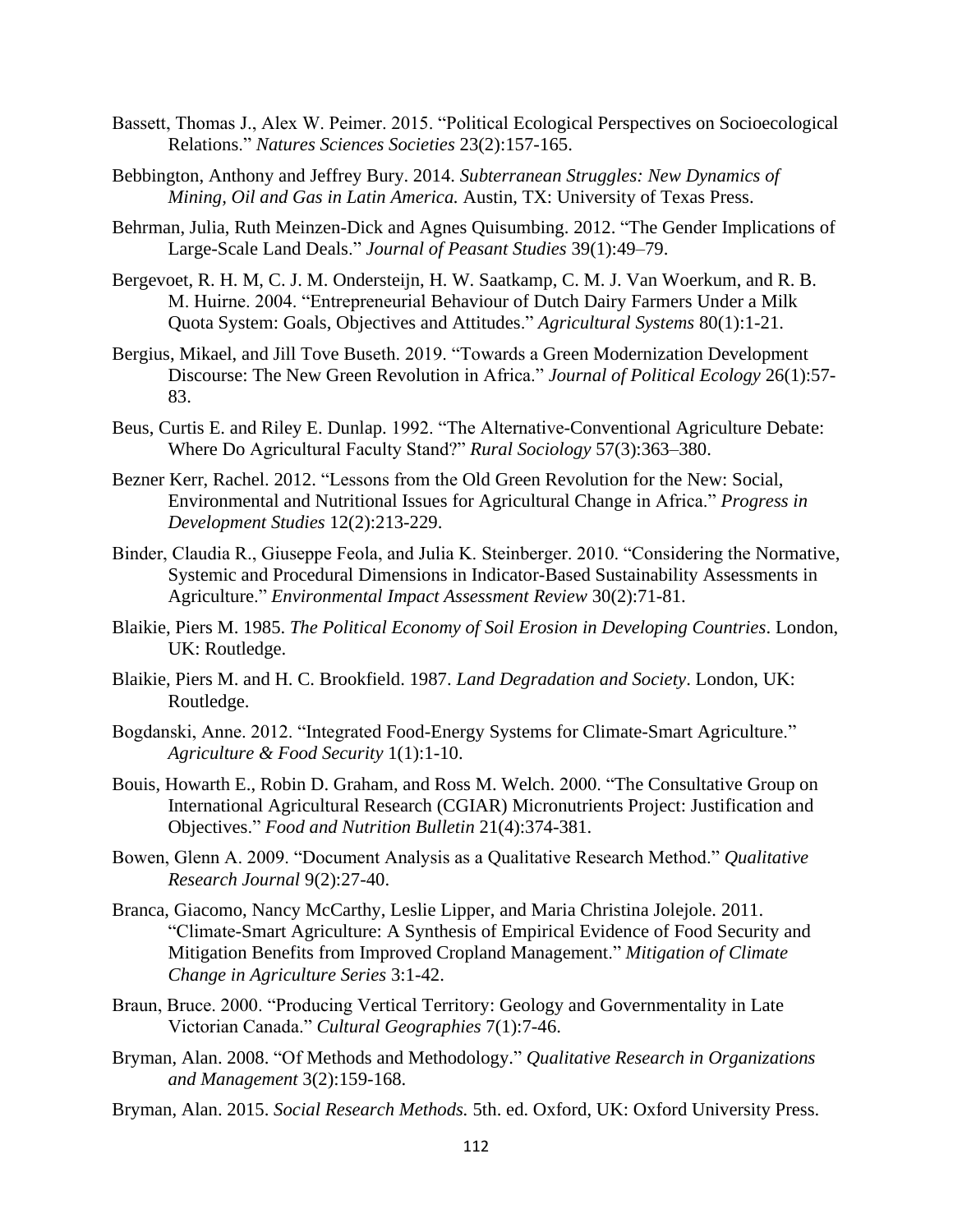- Burman, Erica, and Ian Parker. 1993. *Discourse Analytic Research: Repertoires and Readings of Texts in Action*. London, UK: Routledge.
- Busch, Lawrence. 2011. *Standards: Recipes for Reality.* Cambridge, MA: MIT Press.
- Buttel, Frederick H. 1996. "Environmental and Resource Sociology: Theoretical Issues and Opportunities for Synthesis." *Rural Sociology* 61(1):56-76.
- Buttel, Frederick H. 2001. "Some Reflections on Late Twentieth Century Agrarian Political Economy." *Sociologia Ruralis* 41(2):165-181.
- Buttel, Frederick H. 2006. "Sustaining the Unsustainable: Agro-Food Systems and the Environment in the Modern World." Pp. 212-229 in *Handbook of Rural Studies*, edited by P. Cloke, T. Marsden, and P. H. Mooney. London, UK: Sage Publications.
- Buttel, Frederick H., Gilbert W. Gillespie Jr., and Olaf F. Larson. 1990. *The Sociology of Agriculture*. Westport, CT: Greenwood Press.
- Campbell, Bruce M., Philip Thornton, Robert Zougmoré, Piet Van Asten, and Leslie Lipper. 2014. "Sustainable Intensification: What is its Role in Climate-Smart Agriculture?" *Current Opinion in Environmental Sustainability* 8:39-43.
- Caradonna, Jeremy L. 2014. *Sustainability: A History.* Oxford, UK: Oxford University Press.
- Cassidy, Emily S, Paul C West, James S Gerber, and Jonathan A. Foley. 2013. "Redefining Agricultural Yields: From Tonnes to People Nourished Per Hectare." *Environmental Research Letters* 8(3):1-8.
- Castree, Noel. 2014. *Making Sense of Nature: Representation, Politics and Democracy*. New York: Routledge.
- Charng, Hong-Wen, Jane A. Piliavin, and Peter L. Callero. 1988. "Role Identity and Reasoned Action in the Prediction of Repeated Behavior." *Social Psychology Quarterly* 51(4):303- 317.
- Cheyns, Emmanuelle. 2011. "Multi-Stakeholder Initiatives for Sustainable Agriculture: Limits of the 'Inclusiveness' Paradigm." *Governing Through Standards: Origins, Drivers and Limitations* 1(1):210-235.
- Claeys, Priscilla. 2015. *Human Rights and the Food Sovereignty Movement: Reclaiming Control*. London, UK: Routledge.
- Clapp, Jennifer. 2014. "Financialization, Distance and Global Food Politics." *Journal of Peasant Studies* 41(5):797-814.
- Cochrane, Willard W. 1958. "The Need to Rethink Agricultural Policy in General and to Perform some Radical Surgery on Commodity Programs in Particular." *American Journal of Agricultural Economics* 67(5):1017-1019.
- Collier, Paul, and Stefan Dercon. 2009. "African Agriculture in 50 Years: Smallholders in a Rapidly Changing World?" *Proceedings of a Technical Meeting of Experts.* Rome: FAO.
- Collier, Paul. 2007. *The Bottom Billion: Why the Poorest Countries are Failing and What Can be Done About It*. New York: Oxford University Press.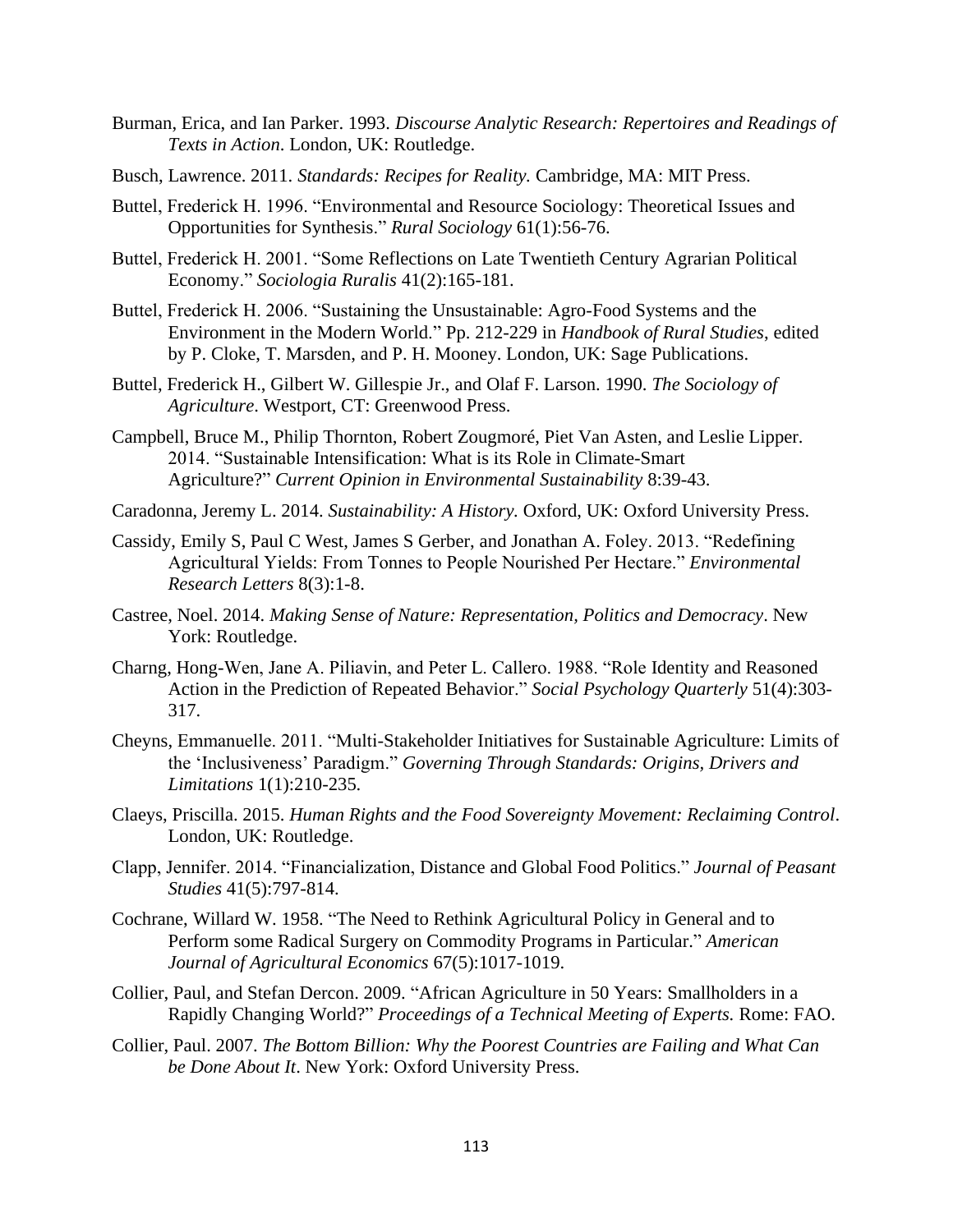- Constance, Douglas H. 2009. "AFHVS Presidential Address The Four Questions in Agrifood Studies: A View from the Bus." *Agriculture and Human Values* 26(1):3-14.
- Constance, Douglas H. 2010. "Sustainable Agriculture in the United States: A Critical Examination of a Contested Process." *Sustainability* 2(1):48-72.
- Constance, Douglas H. 2014. "Rural Sociology." Pp. 62-74 in *Encyclopedia of Agricultural and Food Systems* Vol. 5, edited by N. K. Van Alfen. San Diego, CA: Elsevier.
- Constance, Douglas H., William H. Friedland, Marie-Christine Renard, and Marta Rivera-Ferre. 2014. "The Discourse on Alternative Agrifood Movements." Pp. 3-46 in *Alternative Agrifood Movements: Patterns of Convergence and Divergence,* edited by D. H. Constance, M. Renard, and M. Rivera-Ferre. Bingley, UK: Emerald Group Publishing Ltd.
- Conway, Gordon R. 1997. *The Doubly Green Revolution: Food for All in the 21st Century*. London, UK: The Penguin Press.
- Conway, Gordon. 1999. "Food for All in the 21st Century." *Social Research* 66(1):351-373.
- Cornwall, Andrea. 2007. "Buzzwords and Fuzzwords: Deconstructing Development Discourse." *Development in Practice* 17(4-5):471-484.
- Dant, Tim. 2012. *Knowledge Ideology and Discourse: A Sociological Perspective*. New York: Routledge.
- Davidson, Debra J. and Don Grant. 2012. "The Double Diversion: Mapping its Roots and Projecting its Future in Environmental Studies." *Journal of Environmental Studies and Sciences* 2(1):69-77.
- Davis, Diana K. 2007. *Resurrecting the Granary of Rome. Environmental History and French Colonial Expansion in North Africa*. Athens, OH: Ohio University Press.
- Dawson, Neil, Adrian Martin, and Thomas Sikor. 2016. "Green Revolution in Sub-Saharan Africa: Implications of Imposed Innovation for the Wellbeing of Rural Smallholders." *World Development* 78:204-218.
- De Schutter, Olivier. 2011. "How Not to Think of Land-grabbing: Three Critiques of Large-scale Investments in Farmland." *The Journal of Peasant Studies* 38(2):249-279.
- Denevan, William M. 2003. *Cultivated Landscapes of Native Amazonia and the Andes*. Oxford, UK: Oxford University Press.
- Denzin, Norman K, and Yvonna S Lincoln. 2018. The *Sage Handbook of Qualitative Research*. Los Angeles: Sage.
- Desmarais, Annette Aurélie, Darrin Qualman, André Magnan, and Nettie Wiebe. 2015. "Land Grabbing and Land Concentration: Mapping Changing Patterns of Farmland Ownership in Three Rural Municipalities in Saskatchewan, Canada." *Canadian Food Studies/La Revue Canadienne des Études sur L'alimentation* 2(1):16-47.
- Deutsch, Morton, and Harold B. Gerard. 1955. "A Study of Normative and Informational Social Influences Upon Individual Judgment." *The journal of Abnormal and Social Psychology* 51(3):629.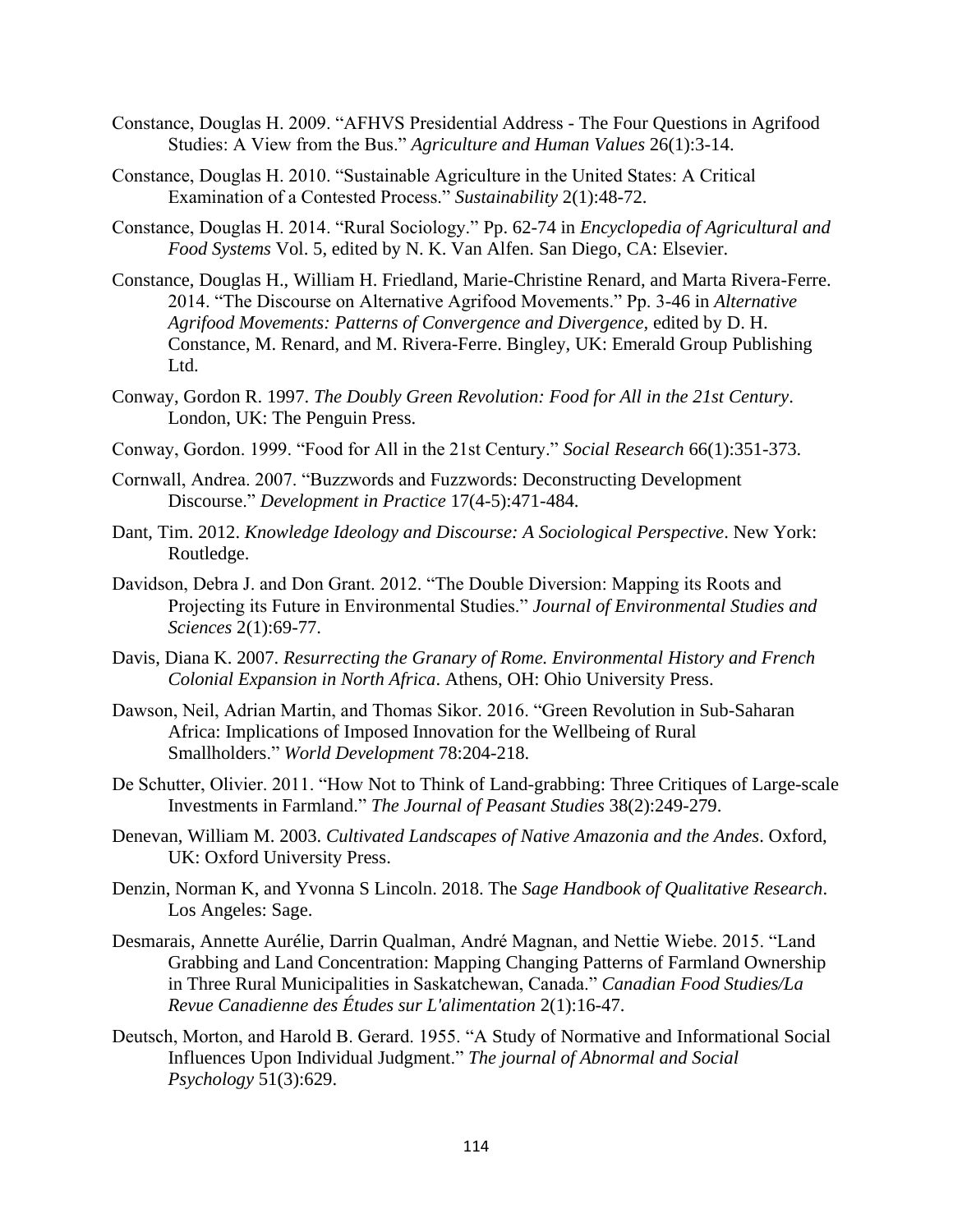- DeVries, J, and G Toenniessen. 2001. *Securing the Harvest: Biotechnology, Breeding and Seed Systems for African Crops.* Wallingford, England: CABI Publishing.
- Dunlap, Riley E., Beus, Curtis E., Howell, Robert E. and Waud, Jack. 1992. "What is Sustainable Agriculture?" *Journal of Sustainable Agriculture* 3(1):5-41.
- Fairbairn, Madeleine. 2014. "'Like Gold with Yield': Evolving Intersections Between Farmland and Finance." *Journal of Peasant Studies* 41(5):777-795.
- Fairclough, Norman. 1992. *Discourse and Social Change.* Cambridge, MA: Polity Press.
- Fairclough, Norman. 2003. *Analysing Discourse: Textual Analysis for Social Research*. New York: Routledge.
- Fairclough, Norman. 2013. "Critical Discourse Analysis and Critical Policy Studies." *Critical Policy Studies* 7(2):177-197.
- Fairhead, James, and Melissa Leach. 1996. "Enriching the Landscape: Social History and the Management of Transition Ecology in the Forest–Savanna Mosaic of the Republic of Guinea." *Africa* 66(1):14-36.
- Fairhead, James, Melissa Leach, and Ian Scoones. 2012. "Green Grabbing: A New Appropriation of Nature?" *Journal of Peasant Studies* 39(2):237-261.
- FAO. 2013. *Climate-Smart Agriculture Sourcebook.* Rome: Food and Agriculture Organization of the United Nations. Retrieved on March 3, 2018 [\(http://www.fao.org/3/a-i3325e.pdf\)](http://www.fao.org/3/a-i3325e.pdf).
- FAO. 2015. *The State of Food Insecurity in the World Meeting the 2015: International Hunger Targets: Taking Stock of Uneven Progress.* Rome: Food and Agriculture Organization of the United Nations. Retrieved on June 5, 2019 [\(http://www.fao.org/3/a-i4646e.pdf\)](http://www.fao.org/3/a-i4646e.pdf).
- FAO.1996. *The State of Food and Agriculture*. Rome: Food and Agriculture Organization of the United Nations. Retrieved on January 15, 2018 [\(http://www.fao.org/3/w1358e/w1358e.pdf\)](http://www.fao.org/3/w1358e/w1358e.pdf).
- Feher, Istvan and Judit Beke. 2013. "The Rationale of Sustainable Agriculture." *Iustum Aequum Salutare* 9(3):73-88.
- Fernandez, Margarita, Katherine Goodall, Meryl Olson, and V. Ernesto Méndez. 2013. "Agroecology and Alternative Agri-Food Movements in the United States: Toward a Sustainable Agri-Food System." *Agroecology and Sustainable Food Systems* 37(1):115- 126.
- Forsyth, Tim and Andrew Walker. 2008. *Forest Guardians and Forest Destroyers: The Politics of Environmental Knowledge in Northern Thailand.* Seattle, WA: University of Washington Press.
- Foucault, Michel. 1980. *Power/Knowledge*. New York City, NY: Pantheon Books.
- Foucault, Michel. 1981. "The Order of Discourse." Pp. 51-78 in *Untying the Text: A post-Strucutralist Reader,* edited by R. Young. Boston, MA: Routledge & Kegan Paul.
- Foucault, Michel. 2003. *The Essential Foucault: Selections from Essential Works of Foucault, 1954-1984.* New York City, NY: The New Press.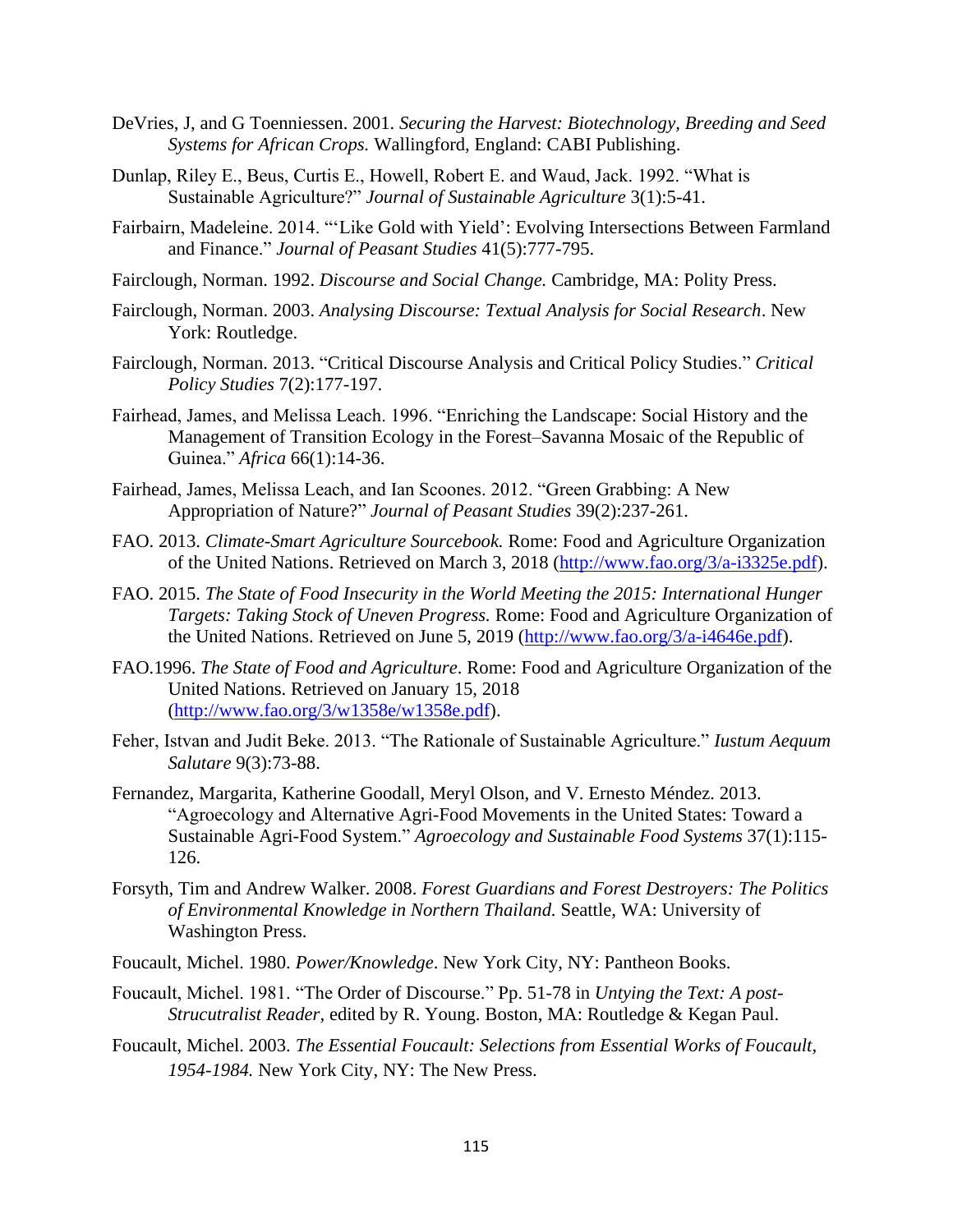- Gee, James Paul. 2010. *An Introduction to Discourse Analysis: Theory and Method.* 3rd. ed. London, UK: Routledge.
- Gengenbach, Heidi, Rachel A. Schurman, Thomas J. Bassett, William A. Munro, and William G. Moseley. 2018. "Limits of the New Green Revolution for Africa: Reconceptualising Gendered Agricultural Value Chains." *The Geographical Journal* 184(2):208-214.
- Gertler, Michael, JoAnn Jaffe, and Mary A. Beckie. 2018. "Duelling Discourses of Sustainability." Pp. 163-187 in *Contested Sustainability Discourses in the Agrifood System*, edited by D. H. Constance, J. T. Konefal, and M. Hatanaka. London, UK: Routledge.
- Glover, Dominic. 2010. "The Corporate Shaping of GM Crops as a Technology for the Poor." *The Journal of Peasant Studies* 37(1):67-90.
- Godfray, CharlesJ., JohnR. Beddington, Ian R.Crute, Lawrence Haddad, David Lawrence, James F. Muir, Jules Pretty, Sherman Robinson, Sandy M. Thomas, and CamillaToulmin. 2010. "Food Security: The Challenge of Feeding 9 Billion People." *Science* 327(5967):812- 818.
- Gould, Kenneth A., David N. Pellow, and Allan Schnaiberg. 2004. "Interrogating the Treadmill of Production: Everything you Wanted to Know About the Treadmill but were Afraid to Ask." *Organization & Environment* 17(3):296-316.
- Grbich, Carol. 2013. *Qualitative Data Analysis: An Introduction*. Thousand Oaks, CA: Sage.
- Gupta, Akhil. 1989. *Postcolonial Developments: Agriculture in the Making of Modern India*. Durham, NC: Duke University Press.
- Hajer, Maarten A. 1995. *The Politics of Environmental Discourse: Ecological Modernization and the Policy Process*. Oxford, UK: Oxford University Press.
- Hansen, James W. 1996. "Is Agricultural Sustainability a Useful Concept?" *Agricultural Systems* 50(2):117-143.
- Hardy, Cynthia. 2001. "Researching Organizational Discourse." *International Studies of Management & Organization* 31(3):25-47.
- Harvey, Celia A., Mario Chacón, Camila I. Donatti, Eva Garen, Lee Hannah, Angela Andrade, Lucio Bede et al. 2014. "Climate‐Smart Landscapes: Opportunities and Challenges for Integrating Adaptation and Mitigation in Tropical Agriculture." *Conservation Letters* 7(2):77-90.
- Hayati, Dariush, Zahra Ranjbar, Ezatollah Karami. 2010. "Measuring Agricultural Sustainability." Pp. 73-100 in *Biodiversity, Biofuels, Agroforestry and Conservation Agriculture. Sustainable Agriculture Reviews.* vol 5*,* edited by E. Lichtfouse. Dordrecht, Netherlands: Springer.
- Hinrichs, C. Clare. 2014. "Transitions to Sustainability: A Change in Thinking about Food Systems Change?" *Agriculture and Human Values* 31(1):143-155.
- Holt-Giménez, Eric and Annie Shattuck. 2011. "Food Crises, Food Regimes and Food Movements: Rumblings of Reform or Tides of Transformation?" *The Journal of Peasant Studies* 38(1):109-144.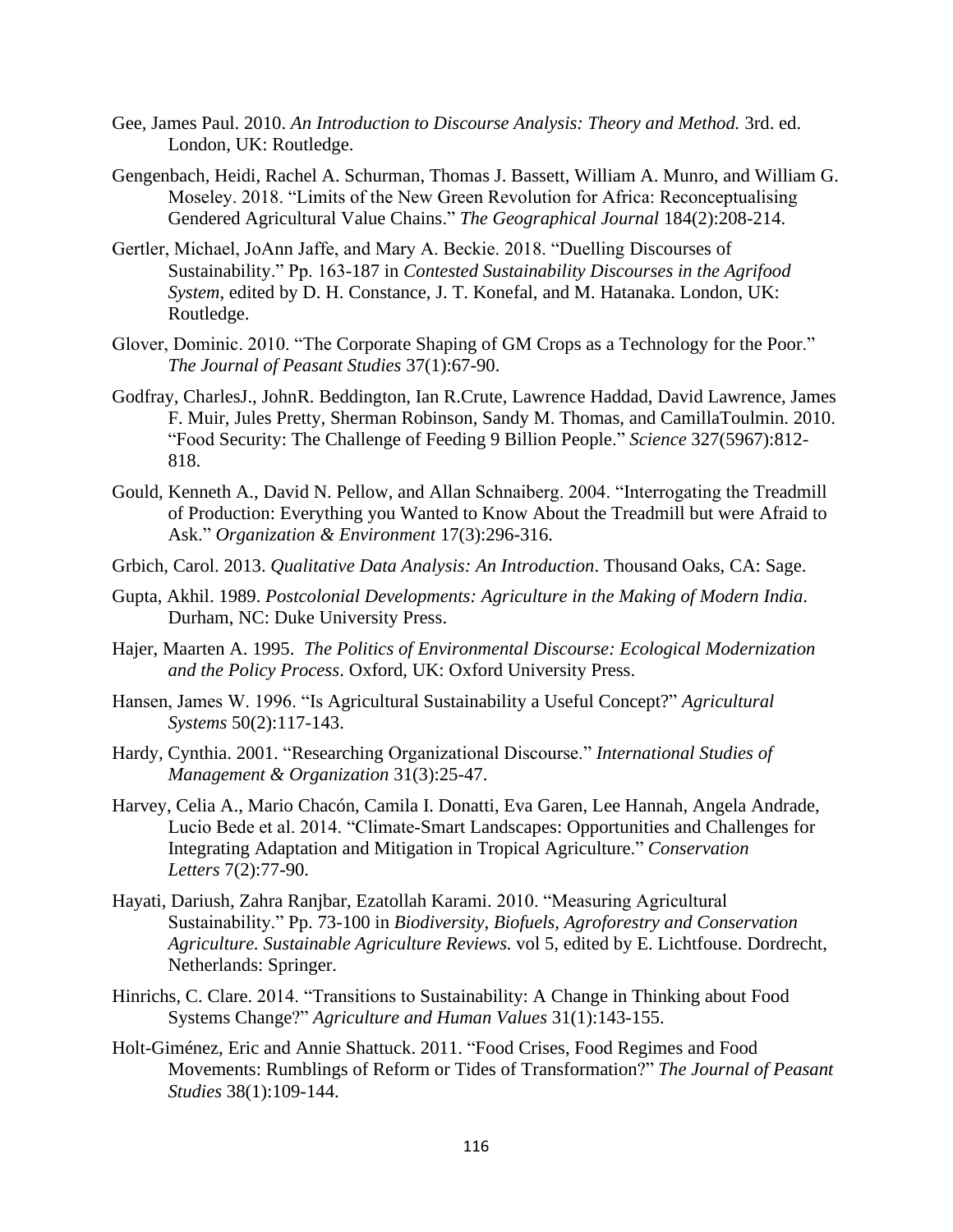- Horlings, Lummina G., and Terry K. Marsden. 2011. "Towards the Real Green Revolution? Exploring the Conceptual Dimensions of a New Ecological Modernisation of Agriculture that could 'Feed the World'." *Global Environmental Change* 21(2):441-452.
- Horrigan, Leo, Robert S. Lawrence, and Polly Walker. 2002. "How Sustainable Agriculture Can Address the Environmental and Human Health Harms of Industrial Agriculture." *Environmental Health Perspectives 110*(5):445-456.
- Huber, Matthew T. 2017. "Hidden Abodes: Industrializing Political Ecology." *Annals of the American Association of Geographers* 107(1):151-166.
- IAASTD. 2008. "International Assessment of Agricultural Knowledge, Science and Technology for Development. Global Summary for Decision Makers" Retrieved on April 10, 2018 [\(http://www.wecf.eu/download/2008/Global\\_SDM\\_130408\\_FINAL.pdf\)](http://www.wecf.eu/download/2008/Global_SDM_130408_FINAL.pdf).
- Ignatova, Jacqueline A. 2017. "The 'Philanthropic' Gene: Biocapital and the New Green Revolution in Africa." *Third World Quarterly* 38(10):2258-2275.
- Ikerd, John E. 1993. "The Need for a System Approach to Sustainable Agriculture." *Agriculture, Ecosystems & Environment* 46(1-4):147-160.
- Ikerd, John E., Donald Osburn, and J.C. Owsley. 1997. *Some Missouri Farmers' Perspectives of Sustainable Agriculture.* Department of Agriculture, Food and Natural Resources, University of Missouri, Columbia, MO. Unpublished Manuscript. Retrieved on May 21, 2018 [\(http://web.missouri.edu/~ikerdj/papers/tsu-surv.htm\)](http://web.missouri.edu/~ikerdj/papers/tsu-surv.htm).
- IPCC. 2014. Climate Change. 2014: *Synthesis Report. Fifth Assessment Report of the Intergovernmental Panel on Climate Change.* Geneva, Switzerland: IPCC.
- Jaffe, JoAnn and Amy Kaler. 2016. "Coffee Ceremonies, Gender, and Food Security in Two Ethiopian Villages." Pp. 117-137 in *Transforming Gender and Food Security in the Global South*, edited by J. Njuki, J. R. Parkins, and A. Kaler. New York City, NY: Routledge.
- Jarosz, Lucy. 2014. "Considering Sovereignty, Care Ethics and Policy in Food Politics." *Dialogues in Human Geography* 4(2):229-232.
- Jasanoff, Sheila, eds. 2004. *States of Knowledge: The Co-Production of Science and the Social Order*, New York City, NY: Routledge.
- Jordan, Jeffrey L., and Douglas H. Constance. 2008. "Sustainable Agriculture and the Social Sciences: Getting Beyond Best Management Practices and into Food Systems." *Southern Rural Sociology* 23(1):1-22.
- Jørgensen, Marianne W. and Louise Phillips. 2002. *Discourse Analysis as Theory and Method London.* Thousand Oaks, CA: Sage.
- Kaplan, Martin F., and Charles E. Miller. 1987. "Group Decision Making and Normative versus Informational Influence: Effects of Type of Issue and Assigned Decision Rule." *Journal of Personality and Social Psychology* 53(2):306-313.
- Kleinman, Daniel Lee, and Abby J. Kinchy. 2003. "Why ban Bovine Growth Hormone? Science, Social Welfare, and the Divergent Biotech Policy Landscapes in Europe and the United States." *Science as Culture* 12(3):375-414.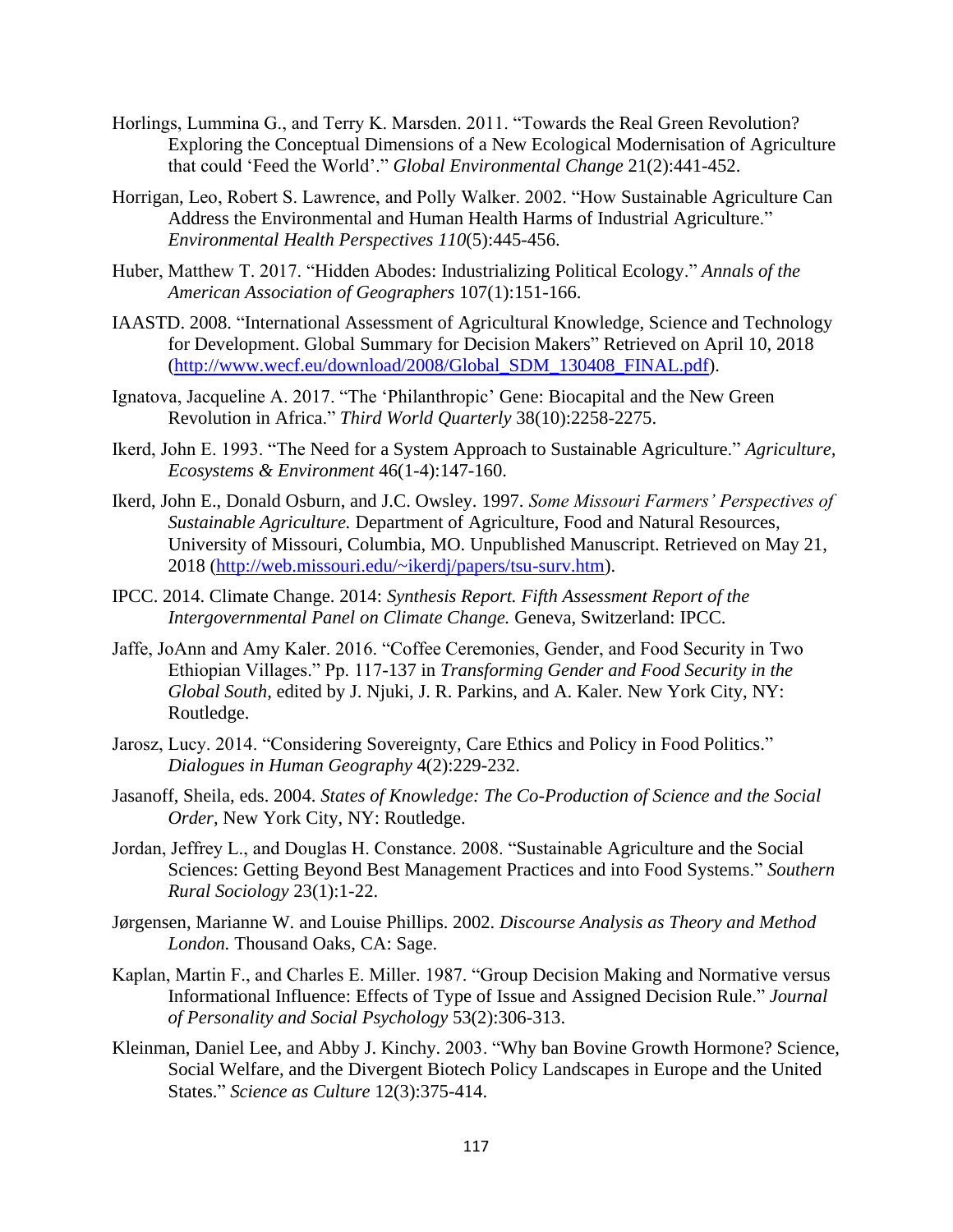- Kleinman, Daniel Lee and Jack Kloppenburg Jr. 1991. "Aiming for the Discursive High Ground: Monsanto and Biotechnology." *Sociological Forum* 6 (3): 427-447
- Kataki, P. K. 2002. "Shifts in Cropping System and Its Effect on Human Nutrition: Case Study from India." *Journal of Crop Production* 6(1-2):119-144.
- Kautonen, Teemu, Marco Van Gelderen, and Erno T. Tornikoski. 2013. "Predicting Entrepreneurial Behaviour: A Test of the Theory of Planned Behaviour." *Applied Economics* 45(6):697-707.
- Kloppenburg, Jack Ralph. 2004. *First the Seed: The Political Economy of Plant Biotechnology, 1492-2000*. Madison, WI: University of Wisconsin Press.
- Kloppenburg, Jack Ralph. 2010. "Impeding Dispossession, Enabling Repossession: Biological Open Source and the Recovery of Seed Sovereignty." *Journal of Agrarian Change* 10(3):367-388.
- Konefal, Jason and Maki Hatanaka. 2018. "Shifting Visions of Sustainability in United States Agriculture: A Case Study of the Role of Multi-Stakeholder Governance." Pp. 203-223 in *Contested Sustainability Discourses in the Agrifood System*, edited by D. H. Constance, J. T. Konefal, and M. Hatanaka. London, UK: Routledge.
- Konefal, Jason. 2018. "Fault Lines in Agricultural Sustainability: Contestation, Cooptation, Reform, and Transformation." Pp. 279-286 in *Contested Sustainability Discourses in the Agrifood System,* edited by D. H. Constance, J. T. Konefal, and M. Hatanaka. London, UK: Routledge.
- Kress, Gunther. 1985. "Ideological Structures in Discourse." Pp. 135-161 in *Handbook of Discourse Analysis, Vol. 4: Discourse Analysis in Society,* edited by T. Van Dijk. London, UK: Academic Press.
- La Vi'a Campesina. 2008. "Food Sovereignty for Africa: A Challenge at Fingertips*.*" Retrieved on April 18, 2018 [\(http://viacampesina.net/downloads/PDF/Brochura\\_em\\_INGLES.pdf\)](http://viacampesina.net/downloads/PDF/Brochura_em_INGLES.pdf).
- La Vía Campesina. 2007. *Forum for Food Sovereignty: Nyéléni Declaration.* Sélingué, Mali: La Vía Campesina. Retrieved on September 30, 2018 [\(https://nyeleni.org/DOWNLOADS/Nyelni\\_EN.pdf\)](https://nyeleni.org/DOWNLOADS/Nyelni_EN.pdf).
- La Vía Campesina. 2009. "A G8 on Agriculture Without Farmers = More Hunger and Poverty." La Vía Campesina. Retrieved on August 15, 2019 [\(https://viacampesina.org/en/a-g8-on](https://viacampesina.org/en/a-g8-on-agriculture-without-farmers-more-hunger-and-poverty/)[agriculture-without-farmers-more-hunger-and-poverty/\)](https://viacampesina.org/en/a-g8-on-agriculture-without-farmers-more-hunger-and-poverty/).
- Lall, Sanjaya. 1995. "Structural Adjustment and African Industry." *World Development* 23(12):2019-2031.
- Lang, Tim and Michael Heasman. 2015. *Food Wars: The Global Battle for Mouths, Minds and Markets*. 2nd. ed. London, UK: Routledge.
- Langford, Jock. 1997. "Intellectual Property Rights: Technology Transfer and Resource Implications." *American Journal of Agricultural Economics* 79(5):1576-1583.
- Latour, Bruno. 2005. *Reassembling the Social: An Introduction to Actor-Network Theory*, Oxford, UK: Oxford University Press.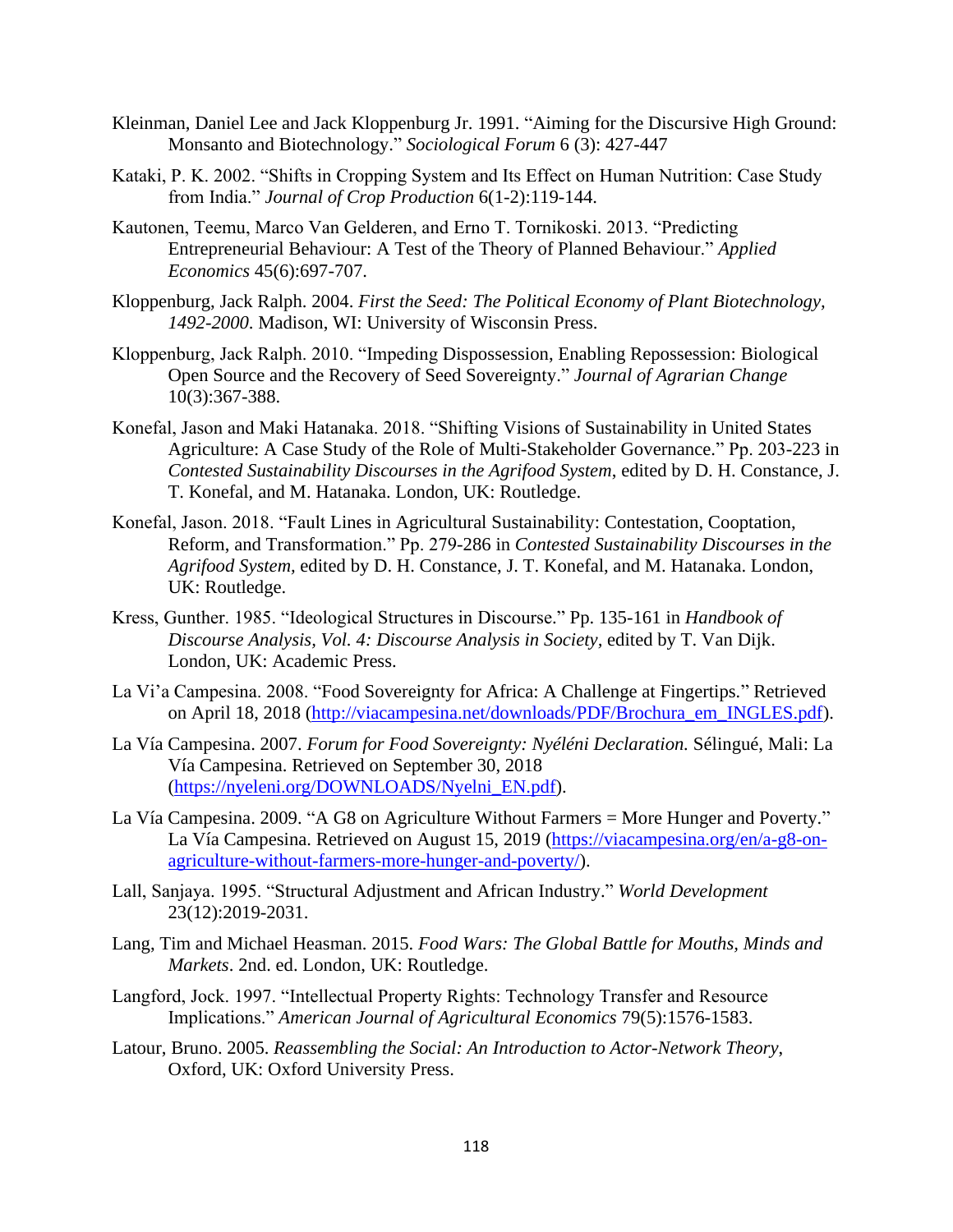- Lave, Rebecca. 2012. "Bridging Political Ecology and STS: A Field Analysis of the Rosgen Wars." *Annals of the Association of American Geographers* 102(2):366-382.
- Le Billon, Philippe, and Melanie Sommerville. 2017. "Landing Capital and Assembling 'Investable Land' in the Extractive and Agricultural Sectors." *Geoforum* 82:212-224.
- Lee, Richard Philip. 2013. "The Politics of International Agri-Food Policy: Discourses of Trade-Oriented Food Security and Food Sovereignty." *Environmental Politics* 22(2):216-234.
- Levidow, Les. 2015. "European Transitions Towards a Corporate-Environmental Food Regime: Agroecological Incorporation or Contestation?" *Journal of Rural Studies* 40:76-89.
- Levins, Richard A. and Willard W. Cochrane. 1996. "The Treadmill Revisited." *Land Economics* 72(4):550-553.
- Li, Fabiana. 2013. "Relating Divergent Worlds: Mines, Aquifers and Sacred Mountains in Peru." *Anthropologica* 55(2):399-411.
- Lockeretz, William. 1988. "Open Questions in Sustainable Agriculture." *American Journal of Alternative Agriculture* 3(4):174-181.
- Marsden, Terry. 2013. "From Post-Productionism to Reflexive Governance: Contested Transitions in Securing More Sustainable Food Futures." *Journal of Rural Studies* 29:123-134.
- McMichael, Philip, and Mindi Schneider. 2011. "Food Security Politics and the Millennium Development Goals." *Third World Quarterly* 32(1):119-139.
- McMichael, Philip. 2005. "Global Development and the Corporate Food Regime." Pp. 265-299 in *New Directions in the Sociology of Global Development*, edited by F. H. Buttel and P. McMichael. Bingley, UK: Emerald Group Publishing Limited.
- McMichael, Philip. 2014. "The Land Question in the Food Sovereignty Project." *Globalizations* 12(4):434-451.
- Menozzi, Davide, and Cristina Mora. 2012. "Fruit Consumption Determinants Among Young Adults in Italy: A Case Study." *LWT-Food Science and Technology* 49(2):298-304.
- Menozzi, Davide, Martina Fioravanzi, and Michele Donati. 2015. "Farmer's Motivation to Adopt Sustainable Agricultural Practices." *Bio-based and Applied Economics Journal* 4(2):125-147.
- Moseley, William, Matthew Schnurr, and Rachel Bezner Kerr. 2015. "Interrogating the Technocratic (Neoliberal) Agenda for Agricultural Development and Hunger Alleviation in Africa." *African Geographical Review* 34(1):1-7.
- Moyo, Dambisa. 2009. *The end of Poverty: Economic Possibilities for Our Time*. New York: The Penguin Press.
- Murgai, Rinku, Mubarik Ali, and Derek Byerlee. 2001. "Productivity Growth and Sustainability in Post–Green Revolution Agriculture: The Case of the Indian and Pakistan Punjabs." *The World Bank Research Observer* 16(2):199-218.
- NEPAD. 2009. "Comprehensive Africa Agriculture Development Programme (CAADP): Pillar III Framework for African Food Security." Retrieved on June 5, 2019 [\(http://www.nepad](http://www.nepad-caadp.net/content/caadp-pillar-iii-framework-african-food-security)[caadp.net/content/caadp-pillar-iii-framework-african-food-security\)](http://www.nepad-caadp.net/content/caadp-pillar-iii-framework-african-food-security).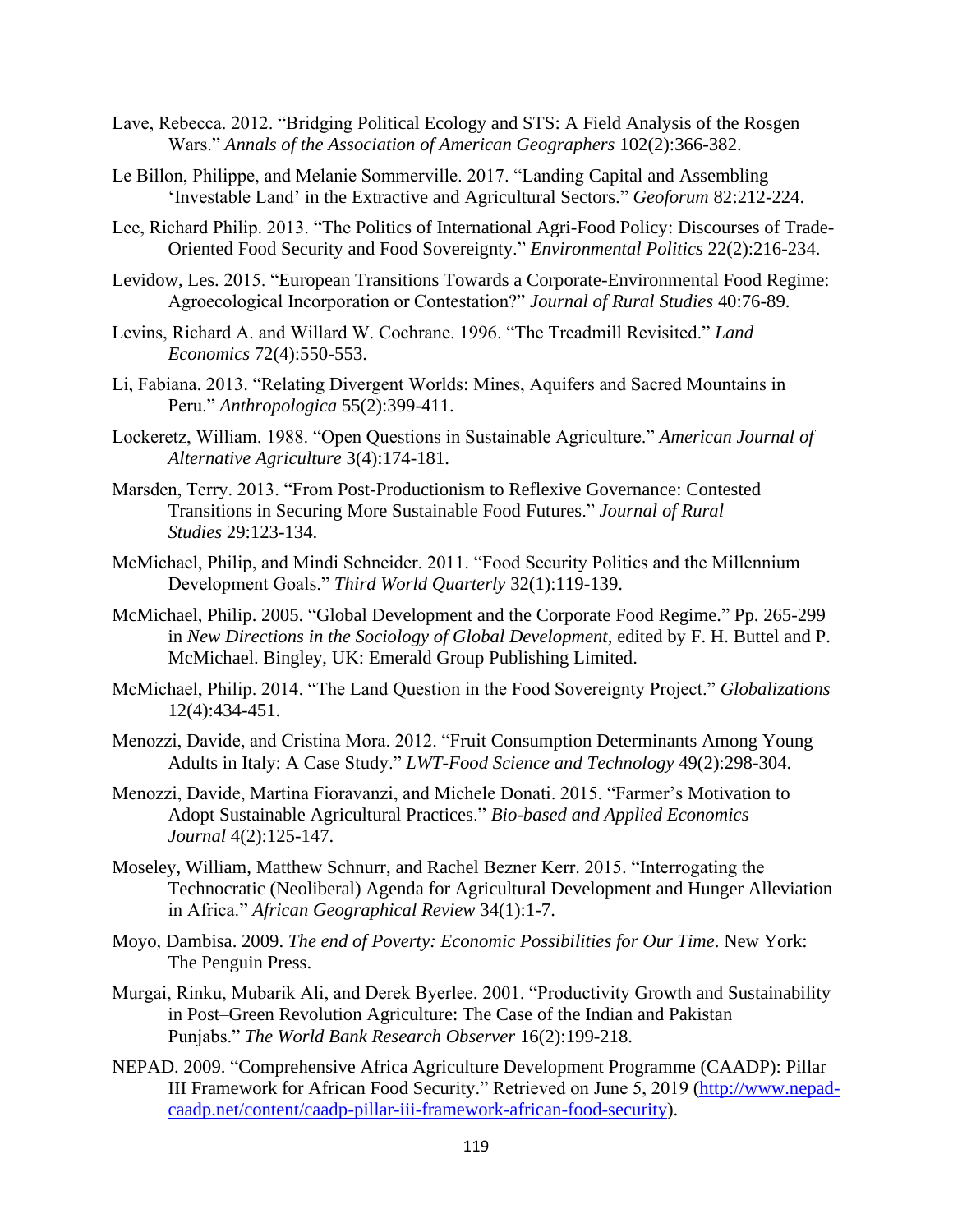- Neufeldt, Henry, Molly Jahn, Bruce M Campbell, John R Beddington, Fabrice DeClerck, Alessandro De Pinto, Jay Gulledge, Jonathan Hellin, Mario Herrero, Andy Jarvis, David LeZaks, Holger Meinke, Todd Rosenstock, Mary Scholes, Robert Scholes, Sonja Vermeulen, Eva Wollenberg and Robert Zougmoré. 2013. "Beyond Climate-Smart Agriculture: Toward Safe Operating Spaces for Global Food Systems." *Agriculture & Food Security* 2(12):1-6.
- Nigbur, Dennis, Evanthia Lyons, and David Uzzell. 2010. "Attitudes, Norms, Identity and Environmental Behaviour: Using an Expanded Theory of Planned Behaviour to Predict Participation in a Kerbside Recycling Programme." *British Journal of Social Psychology* 49(2):259-284.
- Norman, David, Rhonda Janke, Stan Freyenberger, Bryan Schurle, and Hans Kok. 1997. "Defining and Implementing Sustainable Agriculture." *Kansas Sustainable Agriculture Series* 1:1-14.
- Nyantakyi-Frimpong, Hanson and Rachel Bezner Kerr. 2015. "A Political Ecology of High-Input Agriculture in Northern Ghana." *African Geographical Review* 34(1):13-35.
- O'Brien, Karen L. and Robin M. Leichenko. 2000. "Double Exposure: Assessing the Impacts of Climate Change within the Context of Economic Globalization." *Global Environmental Change* 10(3):221-32.
- O'Leary, Zina. 2014. *The Essential Guide to Doing Your Research Project.* 2nd. ed. Thousand Oaks, CA: Sage.
- Otero, Gerardo and Gabriela Pechlaner. 2008. "Latin American Agriculture, Food, and Biotechnology: Temperate Dietary Pattern Adoption and Unsustainability." Pp. 31-56 in *Food for the Few: Neoliberal Globalism and Biotechnology in Latin America*, edited by G. Otero. Austin, TX: University of Texas Press.
- Parker, Ian. 1992. *Discourse Dynamics: Critical Analysis for Social and Individual Psychology*. London, UK: Routledge.
- Patel, Raj, Rachel Bezner Kerr, Lizzie Shumba, and Laifolo Dakishoni. 2015. "Cook, Eat, Man, Woman: Understanding the New Alliance for Food Security and Nutrition, Nutritionism and its Alternatives from Malawi." *Journal of Peasant Studies* 42(1):21-44.
- Patel, Raj. 2012. *Stuffed and Starved: The Hidden Battle for the World Food System*. New York: Melville House.
- Patel, Raj. 2013. "The Long Green Revolution." *The Journal of Peasant Studies* 40(1):1-63.
- Perkins, Harold A. 2007. "Ecologies of Actor-Networks and (Non) Social Labor within the Urban Political Economies of Nature." *Geoforum* 38(6):1152-1162.
- Perkins, John H. 1997. *Geopolitics and the Green Revolution: Wheat, Genes, and the Cold War*. Oxford, UK: Oxford University Press.
- Perreault, Tom. 2013. "Dispossession by Accumulation? Mining, Water and the Nature of Enclosure on the Bolivian Altiplano." *Antipode* 45(5):1050-1069.
- Petersen, Brian, and Sieglinde Snapp. 2015. "What is Sustainable Intensification? Views from Experts." *Land Use Policy* 46:1-10.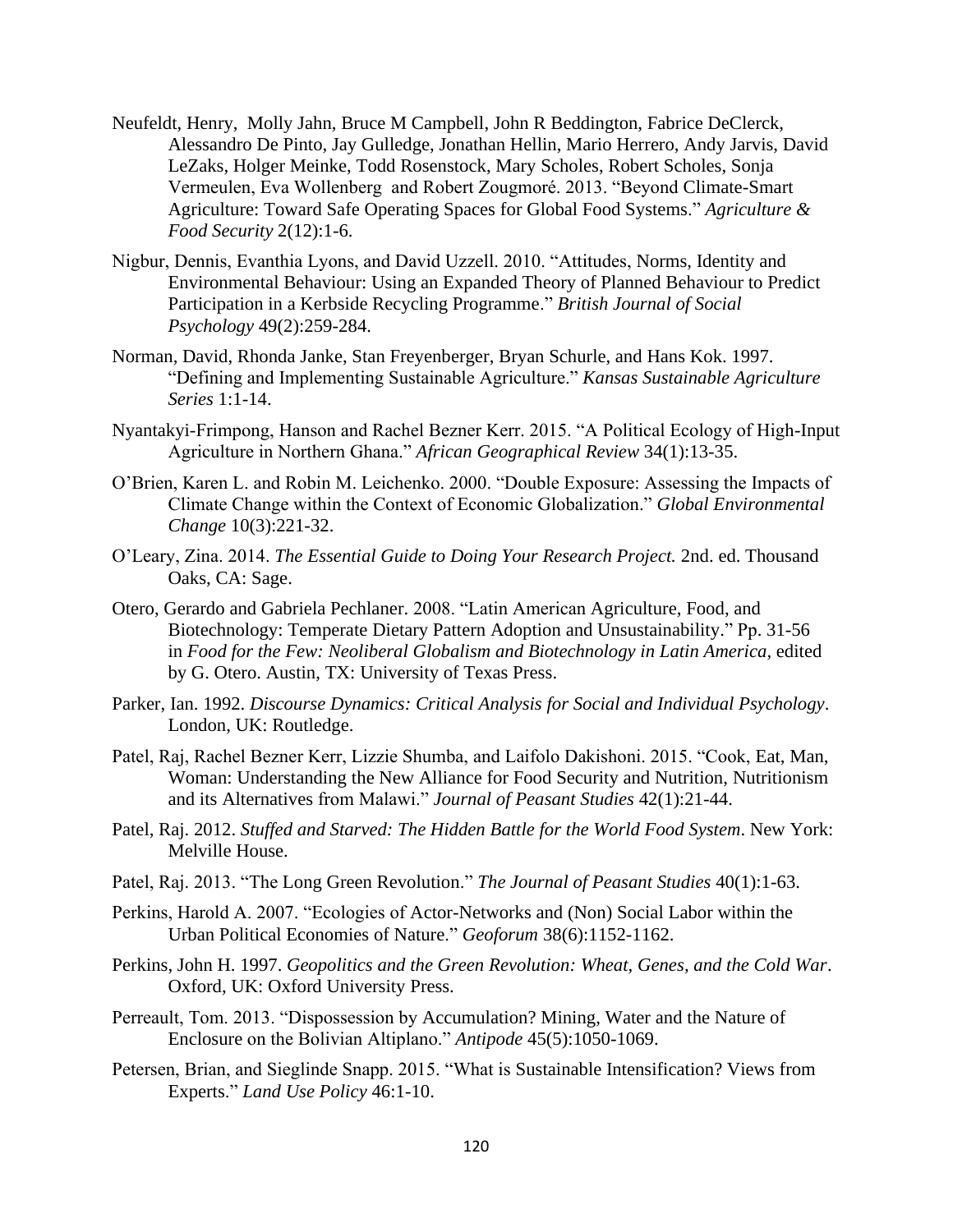- Phillips, Nelson, Thomas B. Lawrence, and Cynthia Hardy. 2004. "Discourse and Institutions." *Academy of Management Review* 29(4):635-652.
- Pickering, Andrew, eds. 1992. *Science as Practice and Culture*. Chicago: University of Chicago Press.
- Pimentel, David, and Marcia Pimentel. 1990. "Comment: Adverse Environmental Consequences of the Green Revolution." *Population and Development Review* 16:329-332.
- Popkin, Barry M. 2001. "The Nutrition Transition and its Relationship to Demographic Change." Pp. 427-445 in *Nutrition and Health in Developing Countries*, edited by R. Semba and M. Bloem. Totowa, NJ: Humana Press.
- Pretty, Jules. 2008. "Agricultural Sustainability: Concepts, Principles and Evidence." *Philosophical Transactions of the Royal Society of London B: Biological Sciences* 363(1491):447–465.
- Reardon, Thomas, Christopher B. Barrett, Julio A. Berdegué, and Johan F. M. Swinnen. 2009. "Agrifood Industry Transformation and Small Farmers in Developing Countries." *World Development* 37(11):1717-1727.
- Reytar, Katie, Craig Hanson, and Norbert Henninger. 2014. "Indicators of Sustainable Agriculture: A Scoping Analysis*.* Working Paper, Installment 6 of Creating a Sustainable Food Future". Retrieved January 25, 2018 [\(https://www.wri.org/publication/indicators](https://www.wri.org/publication/indicators-sustainable-agriculture-scoping-analysis)[sustainable-agriculture-scoping-analysis\)](https://www.wri.org/publication/indicators-sustainable-agriculture-scoping-analysis).
- Rivera-Ferre, Marta G. 2012. "Framing of Agri-Food Research Affects the Analysis of Food Security: The Critical Role of the Social Sciences." *International Journal of Sociology of Agriculture & Food* 19(2):162-175.
- Robbins, Paul, and Rob Krueger. 2000. "Beyond Bias? The Promise and Limits of Q Method in Human Geography." *The Professional Geographer* 52(4):636-648.
- Robbins, Paul. 2007. *Lawn People: How Grasses, Weeds, and Chemicals Make Us Who We Are*. Philadelphia, PA: Temple University Press.
- Robbins, Paul. 2012. *Political Ecology: A Critical Introduction.* 2nd. ed. Malden, MA: Wiley-Blackwell.
- Robertson, G. Philip, and Peter M. Vitousek. 2009. "Nitrogen in Agriculture: Balancing the Cost of an Essential Resource." *Annual Review of Environment and Resources* 34:97-125.
- Robinson, John. 2004. "Squaring the Circle? Some Thoughts on the Idea of Sustainable Development." *Ecological Economics* 48(4):369-384.
- Rockefeller Foundation. 2006. "Africa's Turn: A New Green Revolution for the 21st Century." Retrieved on June 22, 2019 [\(https://assets.rockefellerfoundation.org/app/uploads/20060701123216/dc8aefda-bc49-](https://assets.rockefellerfoundation.org/app/uploads/20060701123216/dc8aefda-bc49-4246-9e92-9026bc0eed04-africas_turn.pdf) [4246-9e92-9026bc0eed04-africas\\_turn.pdf\)](https://assets.rockefellerfoundation.org/app/uploads/20060701123216/dc8aefda-bc49-4246-9e92-9026bc0eed04-africas_turn.pdf).
- Rosset, Peter M., and María Elena Martínez-Torres. 2014. "Food Sovereignty and Agroecology in the Convergence of Rural Social Movements." Pp. 137-157 in *Alternative Agrifood Movements: Patterns of Convergence and Divergence (Research in Rural Sociology and Development, Vol. 21)*. Bingley, UK: Emerald Group Publishing Ltd.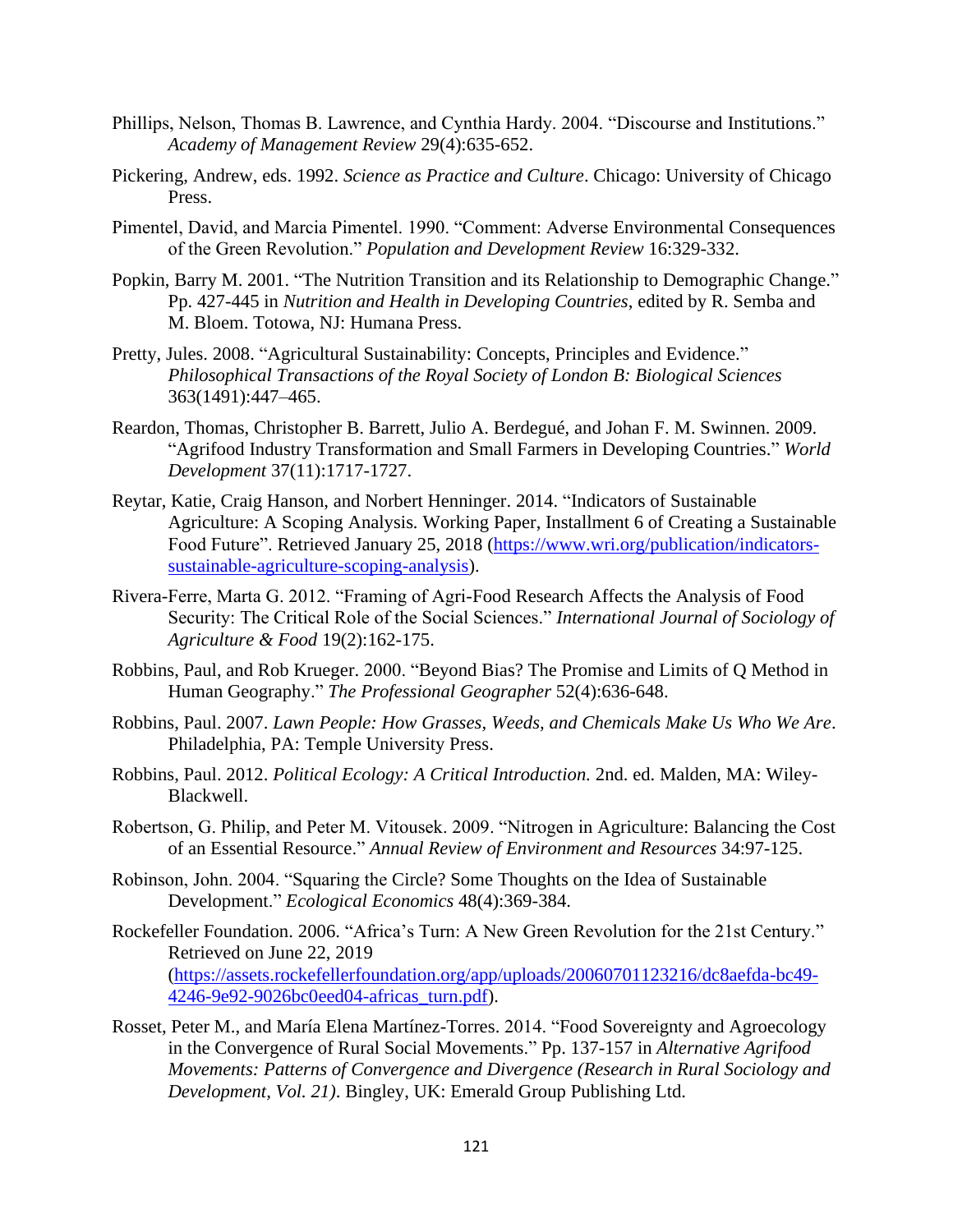- Ruiz, Jorge R. 2009. "Sociological Discourse Analysis: Methods and Logic." *Forum Qualitative Sozialforschung/Forum Qualitative Social Research* 10(2):1-22.
- Sachs, Jeffrey D. 2005. *The End of Poverty: Economic Possibilities for Our Time*. London, UK: The Penguin Press.
- Sanchez, Pedro A., Glenn L. Denning, and Generose Nziguheba. 2009. "The African Green Revolution Moves Forward." *Food Security* 1(1):37-44.
- Schewe, Rebecca L., and Diana Stuart. 2017. "Why Don't They Just Change? Contract Farming, Informational Influence, and Barriers to Agricultural Climate Change Mitigation." *Rural Sociology* 82(2):226-262.
- Schnaiberg, Allan and Kenneth Alan Gould. 2000. *Environment and Society: The Enduring Conflict*. Caldwell, NJ: Blackburn Press.
- Schnaiberg, Allan. 1980. *The Environment: From Surplus to Scarcity*. New York: Oxford University Press.
- Schnurr, Matthew A. 2015. "GMO 2.0: Genetically Modified Crops and the Push for Africa's Green Revolution." *Canadian Food Studies/La Revue Canadienne Des Études sur L'alimentation* 2(2):201-208.
- Scoones, Ian, and John Thompson. 2011. "The Politics of Seed in Africa's Green Revolution: Alternative Narratives and Competing Pathways." *IDS Bulletin* 42(4):1-23.
- Scoones, Ian. 2016. "The Politics of Sustainability and Development." *Annual Review of Environmental Resources* 41(1):293-319.
- Seale, Clive. 2004. *Researching Society and Culture*. Thousand Oaks, CA: Sage.
- Shiva, Vandana. 1991. "The Green Revolution in the Punjab." *The Ecologist* 21(2):47-60.
- Smith, Pete, Peter J. Gregory, Detlef Van Vuuren, Michael Obersteiner, Petr Havlík, Mark Rounsevell, Jeremy Woods, Elke Stehfest, and Jessica Bellarby. 2010. "Competition for Land." *Philosophical Transactions of the Royal Society B: Biological Sciences* 365(1554):2941-2957.
- Sobha, I. 2007. "Green Revolution: Impact on Gender." *Journal of Human Ecology* 22(2):107- 113.
- Spicer, Neil. 2012. "Combining Qualitative and Quantitative Methods." Pp. 479-493 in *Researching Society and Culture.* 3rd. ed., edited by C. Seale. London, UK: Sage.
- Stiglitz, Joseph E. 2007. *Making Globalization Work*. New York: WW Norton & Company.
- Stone, Glenn Davis, and Dominic Glover. 2017. "Disembedding Grain: Golden Rice, the Green Revolution, and Heirloom Seeds in the Philippines." *Agriculture and Human Values*  34(1):87-102.
- Struik, Paul C., Thomas W. Kuyper, Lijbert Brussaard, and Cees Leeuwis. 2014. "Deconstructing and Unpacking Scientific Controversies in Intensification and Sustainability: Why the Tensions in Concepts and Values?" *Current Opinion in Environmental Sustainability* 8:80-88.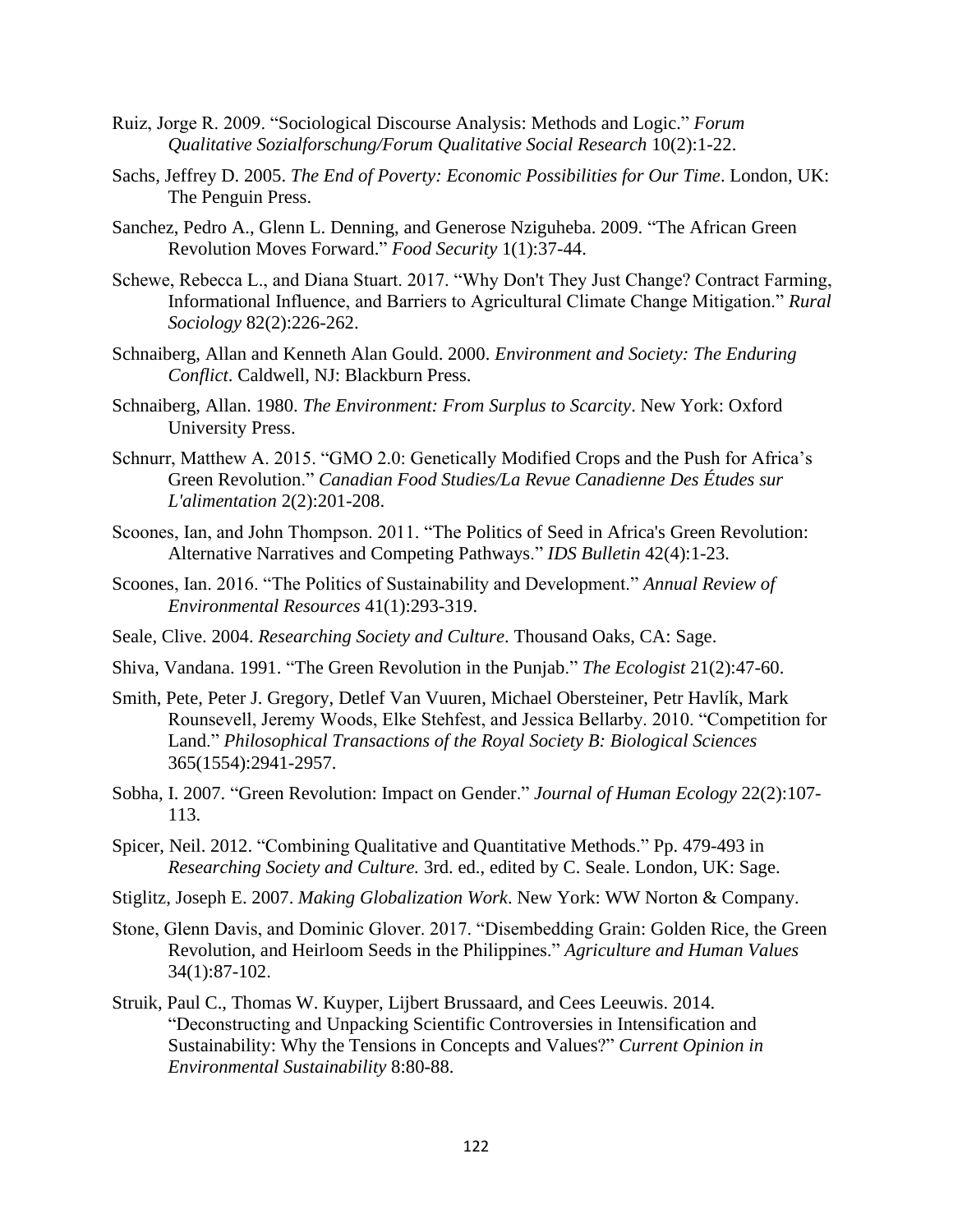- Shuba, Curtis J. 2019. *Distorting the Reality of Climate Change: Anti-Reflexive Narratives of Conservative Think Tanks in Canadian Newspapers*. Master's Thesis. University of Regina, Saskatchewan, Canada. Retrieved October 28, 2019 [\(https://ourspace.uregina.ca/bitstream/handle/10294/9007/Shuba\\_Curtis\\_MA\\_SOC\\_Fall2](https://ourspace.uregina.ca/bitstream/handle/10294/9007/Shuba_Curtis_MA_SOC_Fall2019.pdf?sequence=1&isAllowed=y) [019.pdf?sequence=1&isAllowed=y\)](https://ourspace.uregina.ca/bitstream/handle/10294/9007/Shuba_Curtis_MA_SOC_Fall2019.pdf?sequence=1&isAllowed=y).
- Symons, Kate. 2014. "Anti-Politics, Apocalypse and Adaptation in Kenya's National Climate Change Response Strategy." *Scottish Geographical Journal* 130(4):266-278.
- Syngenta Foundation. 2019. "AGRA & Syngenta Partner for Africa." Retrieved on August 15, 2019 [\(https://www.syngentafoundation.org/news/recent-news/agra-syngenta-partner](https://www.syngentafoundation.org/news/recent-news/agra-syngenta-partner-africa)[africa\)](https://www.syngentafoundation.org/news/recent-news/agra-syngenta-partner-africa).
- Taylor, Marcus. 2015. *The Political Ecology of Climate Change Adaptation Livelihoods, Agrarian Change and the Conflicts of Development*. London, UK: Routledge/Earthscan.
- Thompson, Carol B. 2012. "Alliance for a Green Revolution in Africa (AGRA): Advancing the Theft of African Genetic Wealth." *Review of African Political Economy* 39(132):345- 350.
- Thompson, Carol B. 2014. "Philanthrocapitalism: Appropriation of Africa's Genetic Wealth." *Review of African Political Economy* 41(141):389-405.
- Thompson, Paul B. 2010. *The Agrarian Vision: Sustainability and Environmental Ethics*. Lexington, KY: University of Kentucky Press.
- Tilman, David, Christian Balzer, Jason Hill, Belinda L. Befort. 2011. "Global Food Demand and the Sustainable Intensification of Agriculture." *Proceedings of the National Academy of Sciences* 108(50):20260-20264.
- Timmermans, Stefan, and Iddo Tavory. 2012. "Theory Construction in Qualitative Research: From Grounded Theory to Abductive Analysis." *Sociological Theory* 30(3):167-186.
- Toenniessen, Gary, Akinwumi Adesina, and Joseph DeVries. 2008. "Building an Alliance for a Green Revolution in Africa." *Annals of the New York Academy of Sciences* 1136(1):233- 242.
- Tomlinson, Isobel. 2013. "Doubling Food Production to Feed the 9 Billion: A Critical Perspective on a Key Discourse of Food Security in the UK." *Journal of rural studies* 29: 81-90.
- Tonkiss, Fran. 2012. "Discourse Analysis." Pp. 263-282 in *Researching Society and Culture*. 3rd. ed. edited by C. Seale. London, UK: Sage.
- Turner, Matthew. 1993. "Overstocking the Range: A Critical Analysis of the Environmental Science of Sahelian Pastoralism." *Economic Geography* 69(4):402-421.
- UNCTAD. 2008. "UNCTAD Annual Repot 2008." United Nations Conference on Trade and Development. Retrieved on July 20, 2019 [\(https://unctad.org/en/Docs/dom20091\\_en.pdf\)](https://unctad.org/en/Docs/dom20091_en.pdf).
- Van Dijk, Jan AGM. 2005. *The Deepening Divide: Inequality in the Information Society*. Thousand Oaks, CA: Sage.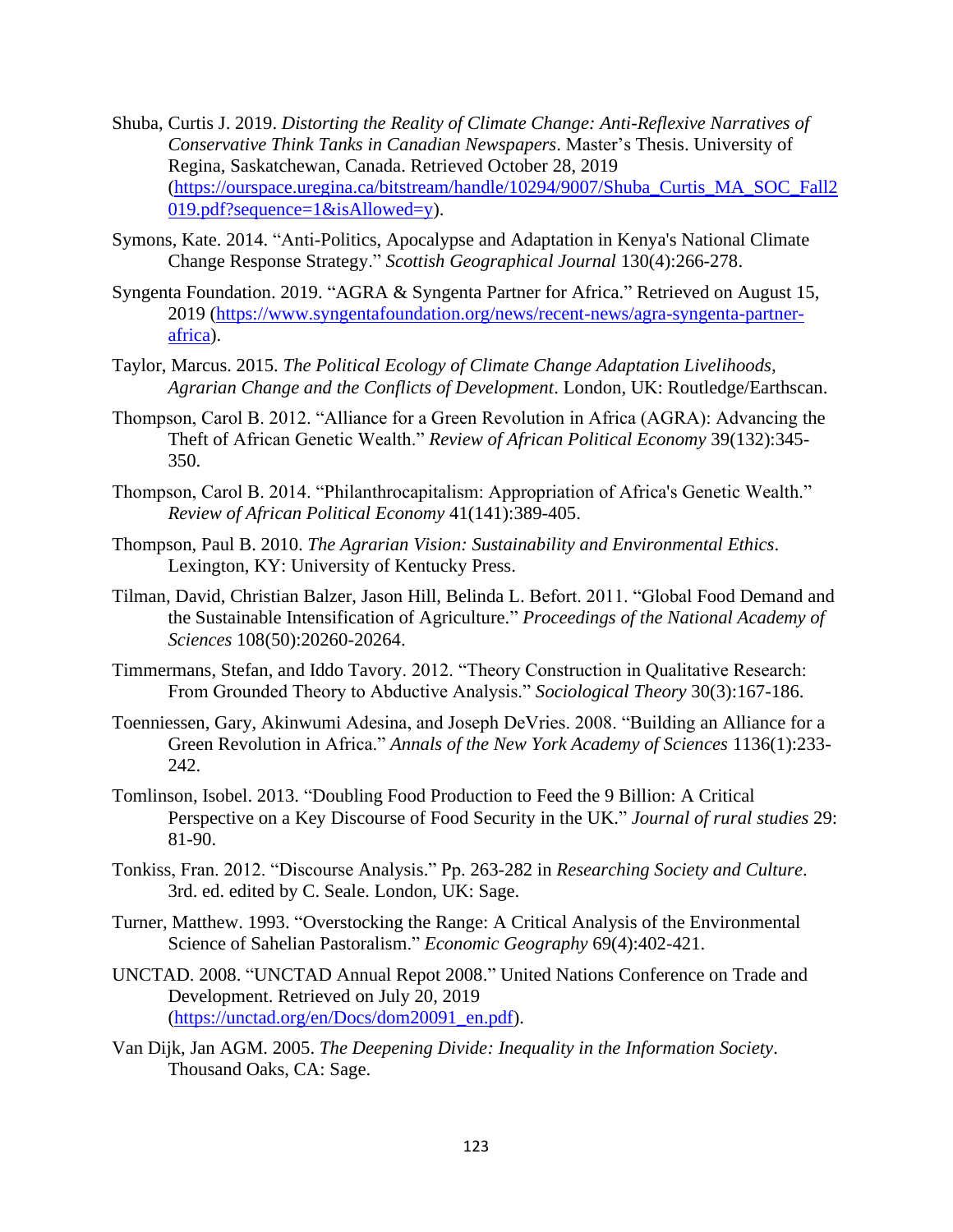- Van Dijk, Teun A. 1995. "Discourse Semantics and Ideology." *Discourse & Society* 6(2):243- 289.
- Van Dijk, Teun A. 2001. "Critical Discourse Analysis." Pp. 349-379 in *Handbook of Discourse Analysis,* edited by D. Schiffrin, D. Tannen, and E. Heidi. Hamilton, MA: Blackwell Publishers Ltd.
- Van Weezel, Stijn. 2016. "Food Imports, International Prices, and Violence in Africa." *Oxford Economic Papers* 68(3):758-781.
- Vanhaute, Eric. 2011. "From Famine to Food Crisis: What History Can Teach Us About Local and Global Subsistence Crises" *The Journal of Peasant Studies* 38(1):47-65.
- Velten, Sarah, Julia Leventon, Nicolas Jager, and Jens Newig. 2015. "What is Sustainable Agriculture? A Systematic Review." *Sustainability* 7(6):7833-7865.
- von Braun, Joachim, Ken B. Johm, and Detlev Puetz. 1994. "Nutritional Effects of Commercialization of a Woman's Crop: Irrigated Rice in the Gambia." Pp. 343-362 in *Agricultural Commercialization, Economic Development and Nutrition*, edited by Braun, J.V. and E. Kennedy. Baltimore, MD: Johns Hopkins University Press.
- Waitt, Gordon R. 2010. "Doing Foucauldian Discourse Analysis-Revealing Social Realities." Pp. 217-240 in *Qualitative Research Methods in Human Geography,* edited by I. Hay. Don Mills, ON: Oxford University Press.
- Watts, Michael. 1983. "On the Poverty of Theory: Natural Hazards Research in Context." Pp. 231-262 in *Interpretations of Calamity,* edited by K. Hewitt. London, UK: Allen and Unwin.
- WCED. 1987. *Our Common Future.* Oxford, UK: Oxford University Press.
- Webster, Paul. 1999. "The Challenge of Sustainability at the Farm Level: Presidential Address." *Journal of Agricultural Economics* 50(3):371-387.
- Weis, Tony. 2007. *The Global Food Economy: The Battle for the Future of Farming*. London, UK: Zed Books.
- Weis, Tony. 2010. "The Accelerating Biophysical Contradictions of Industrial Capitalist Agriculture." *Journal of Agrarian Change* 10(3):315-341.
- Wilson, Geoff A. 2001. "From Productivism to Post-Productivism and Back Again? Exploring the (Un) Changed Natural and Mental Landscapes of European Agriculture." *Transactions of the Institute of British Geographers* 26(1):77-102.
- Windfuhr, Michael, and Jennie Jonsén. 2005. *Food Sovereignty: Towards Democracy in Localized Food Systems.* Rugby, UK: ITDG Publishing.
- World Bank. 2008. "Food Price Crisis Imperils 100 Million in Poor Countries. News and Broadcast." Retrieved on February 1, 2019 [\(http://web.worldbank.org/WBSITE/EXTERNAL/NEWS/0,,contentMDK:21729143~pag](http://web.worldbank.org/WBSITE/EXTERNAL/NEWS/0,,contentMDK:21729143~pagePK:64257043~piPK:437376~theSitePK:4607,00.html) [ePK:64257043~piPK:437376~theSitePK:4607,00.html\)](http://web.worldbank.org/WBSITE/EXTERNAL/NEWS/0,,contentMDK:21729143~pagePK:64257043~piPK:437376~theSitePK:4607,00.html).
- Yapa, Lakshman. 2002. "Improved Seeds and Constructed Scarcity." Pp. 81-97 in *Liberation Ecologies: Environment, Development and Social Movements*, edited by R. Peet and M. Watts. London, UK: Routledge.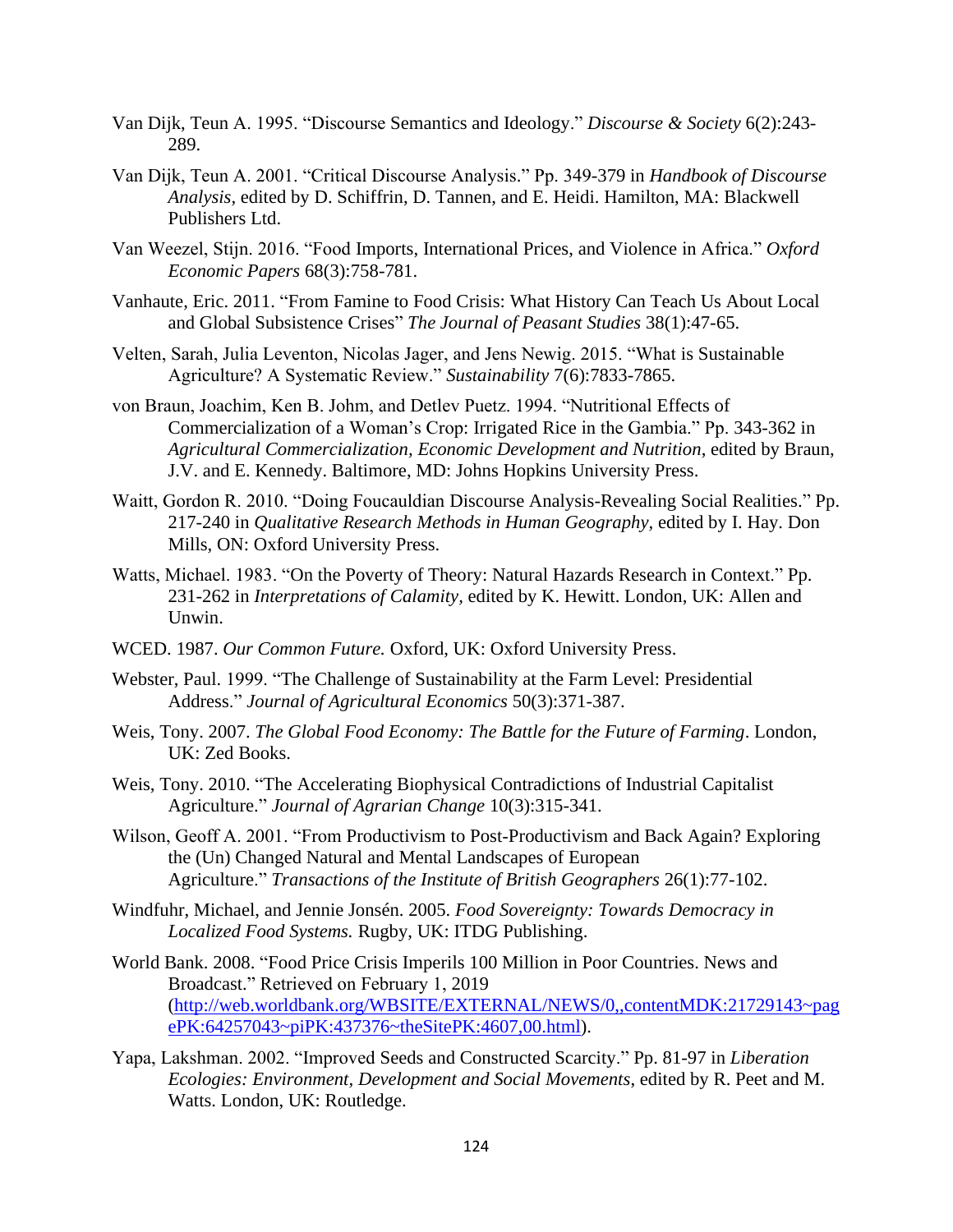- Yin, Robert K. 2013. *Case Study Research and Applications: Design and Methods*. London, UK: Sage.
- Zimmerer, Karl S., Judith A. Carney, and Steven J. Vanek. 2015. "Sustainable Smallholder Intensification in Global Change? Pivotal Spatial Interactions, Gendered Livelihoods, and Agrobiodiversity." *Current Opinion in Environmental Sustainability* 14(1):49-60.